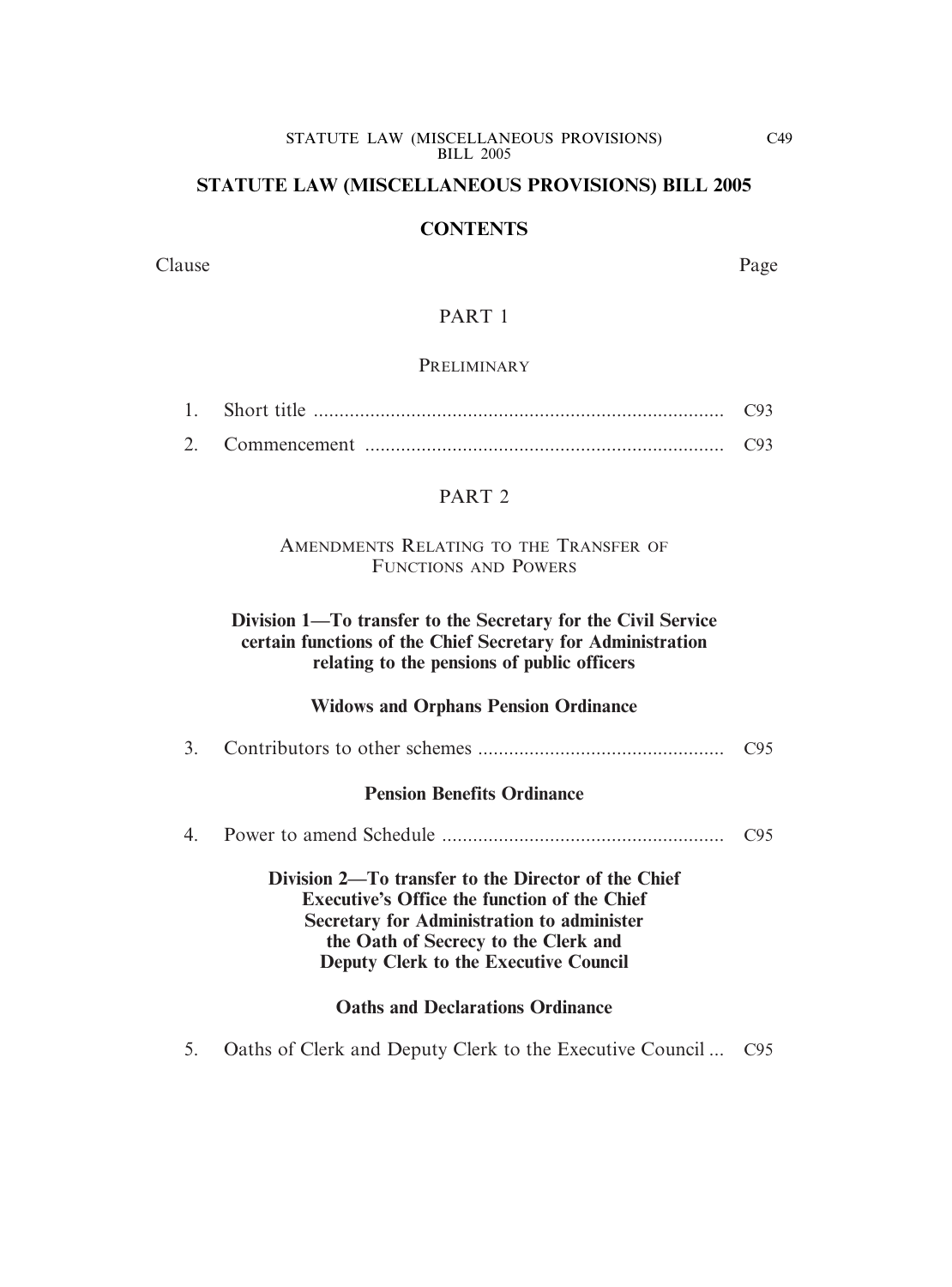| Clause |                                                                                                                                                                           | Page             |
|--------|---------------------------------------------------------------------------------------------------------------------------------------------------------------------------|------------------|
|        | Division 3— To transfer to the Administrative Appeals Board<br>the function of the Chief Executive in Council to determine<br>appeals under the Medical Clinics Ordinance |                  |
|        | <b>Medical Clinics Ordinance</b>                                                                                                                                          |                  |
| 6.     |                                                                                                                                                                           | C97              |
|        | <b>Administrative Appeals Board Ordinance</b>                                                                                                                             |                  |
| 7.     |                                                                                                                                                                           | C97              |
|        | Division 4—To transfer to the Chief Judge from the Chief<br>Justice the chairmanship of certain Rules Committees                                                          |                  |
|        | <b>High Court Ordinance</b>                                                                                                                                               |                  |
| 8.     |                                                                                                                                                                           | C97              |
|        | <b>Criminal Procedure Ordinance</b>                                                                                                                                       |                  |
| 9.     |                                                                                                                                                                           | C99              |
|        | <b>District Court Ordinance</b>                                                                                                                                           |                  |
| 10.    |                                                                                                                                                                           | C99              |
|        | Division 5—To transfer to the Chief Judge certain rule-<br>making and related powers of the Chief Justice under<br>the Matrimonial Causes Ordinance                       |                  |
|        | <b>Matrimonial Causes Ordinance</b>                                                                                                                                       |                  |
| 11.    |                                                                                                                                                                           | C99              |
| 12.    |                                                                                                                                                                           | C <sub>101</sub> |
| 13.    |                                                                                                                                                                           | C101             |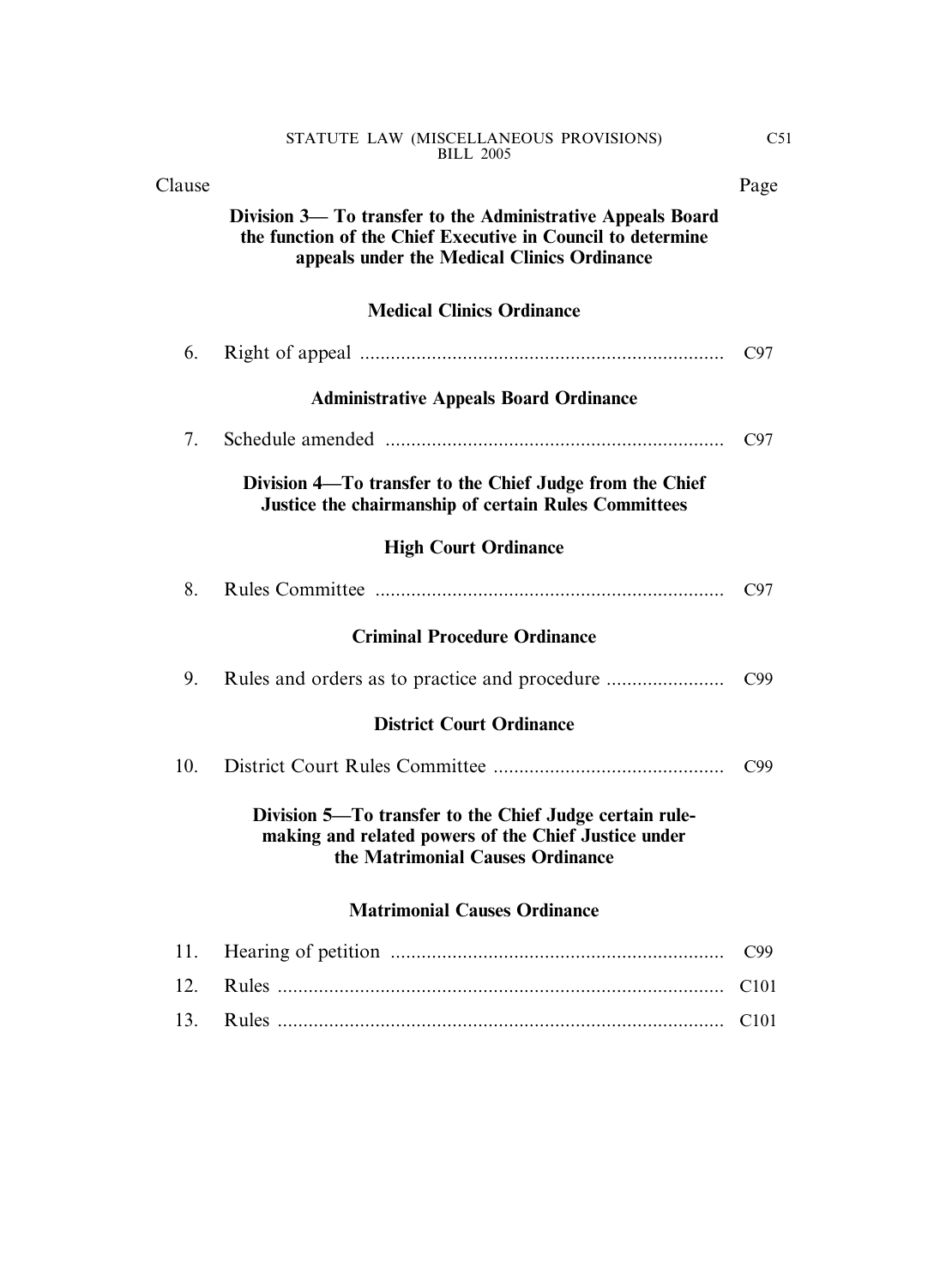Clause Page

#### **Matrimonial Causes Rules**

|--|--|--|--|--|--|--|

#### **Saving Provisions**

| 15. |  |  |  |
|-----|--|--|--|
|-----|--|--|--|

#### PART 3

#### AMENDMENTS RELATING TO THE CHANGE OF NAME, THE ENHANCEMENT OF OPERATIONAL EFFICIENCY AND THE REFINEMENT OF STATUTORY PROVISIONS

#### **Division 1—To change the Chinese name of the Convocation of The Chinese University of Hong Kong from "評議會" to "校友評議會"**

#### **The Chinese University of Hong Kong Ordinance**

#### **Saving Provision**

|--|--|--|--|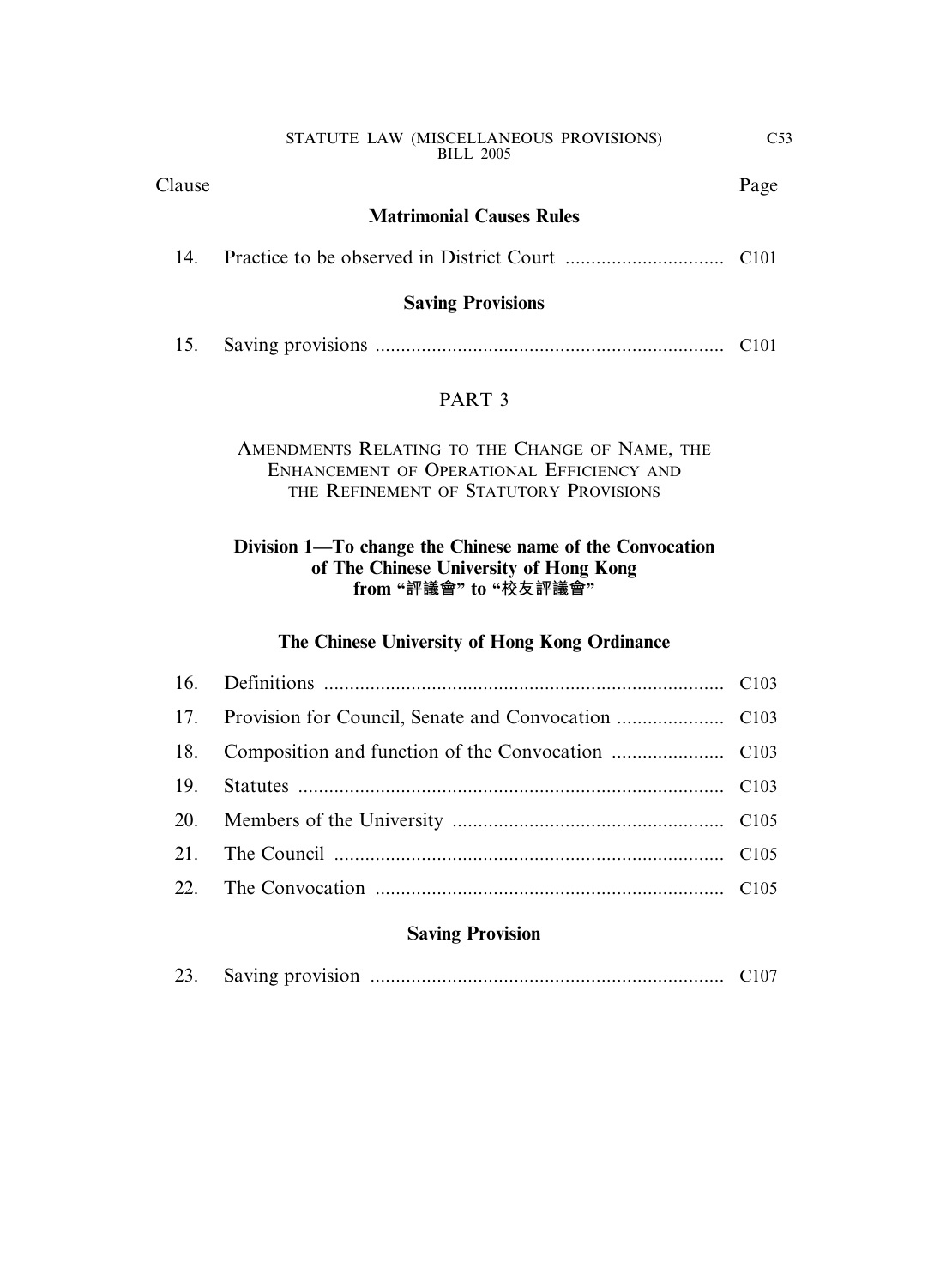| Clause | Page |
|--------|------|
|--------|------|

#### **Consequential Amendments**

#### **Prevention of Bribery (Exclusion of Bodies and Members of Bodies of Educational Institutions) Notice**

| 24. |  |  |  |
|-----|--|--|--|
|-----|--|--|--|

#### **Sex Discrimination Ordinance**

| 25. |  | Educational establishments and their responsible bodies  C107 |  |  |  |  |  |  |
|-----|--|---------------------------------------------------------------|--|--|--|--|--|--|
|-----|--|---------------------------------------------------------------|--|--|--|--|--|--|

#### **Family Status Discrimination Ordinance**

| 26. |  | Educational establishments and their responsible bodies  C107 |  |  |  |  |  |  |
|-----|--|---------------------------------------------------------------|--|--|--|--|--|--|
|-----|--|---------------------------------------------------------------|--|--|--|--|--|--|

#### **Division 2—To enhance the powers and operational efficiency of the Legal Aid Services Council**

#### **Legal Aid Services Council Ordinance**

|     | Division 3-To refine certain provisions in the Trade Marks<br>Ordinance to reflect the original intention<br>of those provisions |                  |
|-----|----------------------------------------------------------------------------------------------------------------------------------|------------------|
| 29. |                                                                                                                                  | C <sub>109</sub> |
|     |                                                                                                                                  |                  |
|     | 28. Section added                                                                                                                |                  |
|     |                                                                                                                                  |                  |
|     | 27. Section added                                                                                                                |                  |

#### **Trade Marks Ordinance**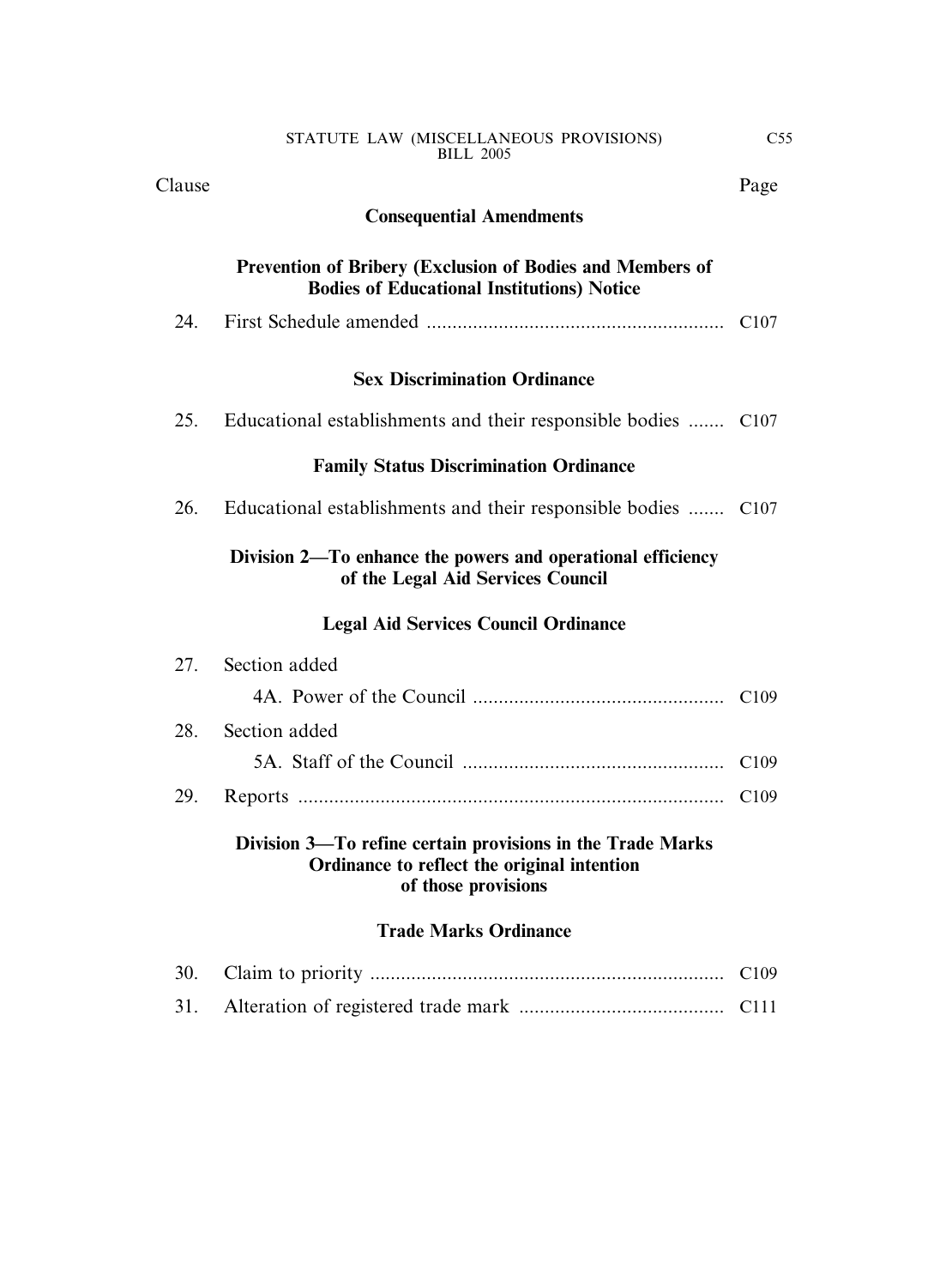Clause Page

#### **Division 4—To amend the definition of "deception" in the Theft Ordinance**

#### **Theft Ordinance**

| 32. |                                                                                                                                                |                  |
|-----|------------------------------------------------------------------------------------------------------------------------------------------------|------------------|
|     | Division 5—To require consent for the prosecution of<br>conspiracies to commit offences regarding which<br>consent to prosecution is necessary |                  |
|     | <b>Crimes Ordinance</b>                                                                                                                        |                  |
| 33. |                                                                                                                                                |                  |
|     | Division 6—To make possession of imitation<br>firearms an indictable offence                                                                   |                  |
|     | <b>Firearms and Ammunition Ordinance</b>                                                                                                       |                  |
| 34. |                                                                                                                                                | C <sub>113</sub> |
|     | Division 7—To prohibit a person who is required to surrender                                                                                   |                  |

**his travel document from leaving Hong Kong, etc.**

### **Prevention of Bribery Ordinance**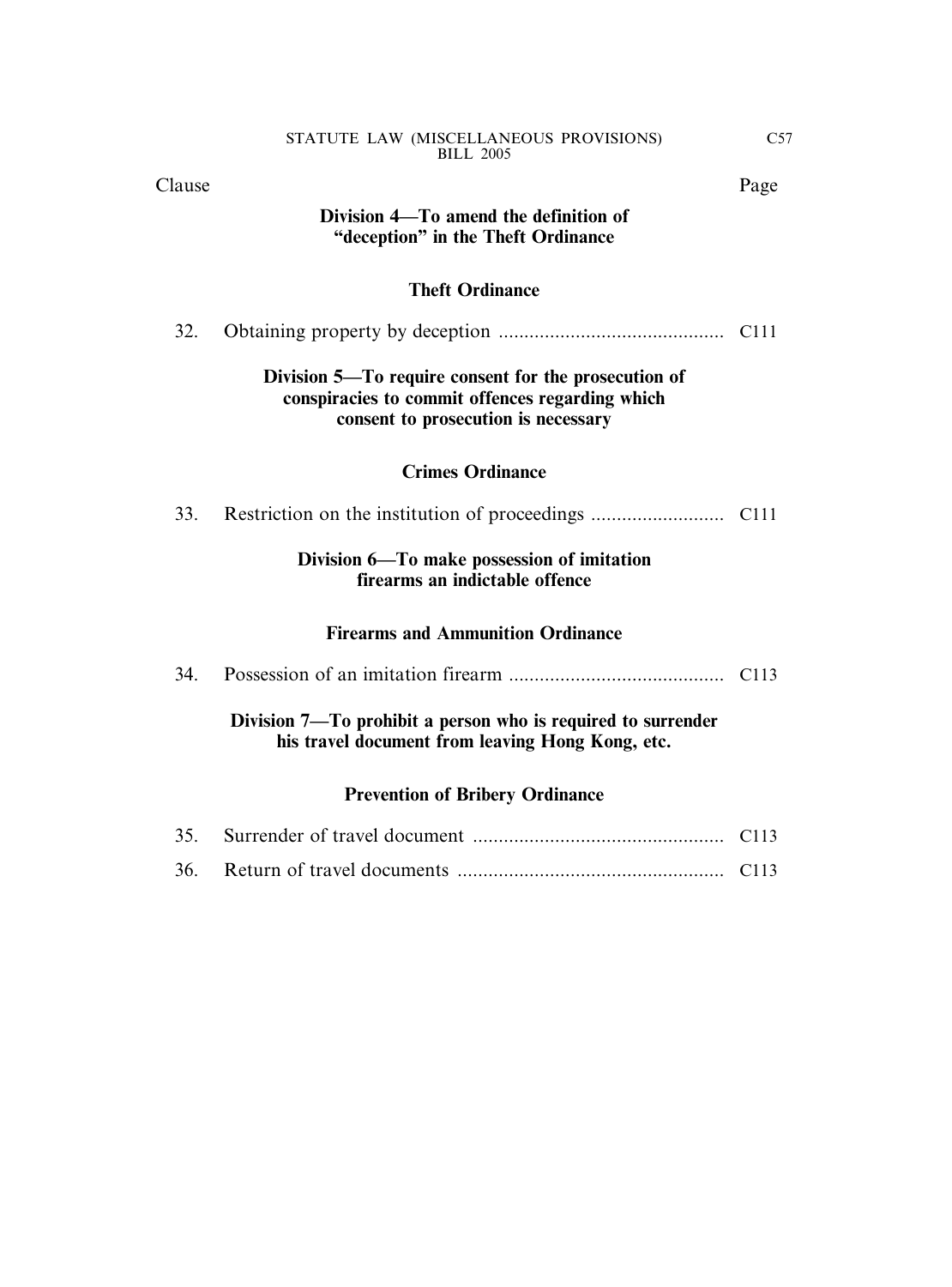38.

#### **Division 8—To empower the courts to award costs to the defendant or prosecutor on the other party's unsuccessful application for a certificate under the Hong Kong Court of Final Appeal Ordinance**

#### **Costs in Criminal Cases Ordinance**

| 37.<br>Section added |
|----------------------|
|                      |

| 9B. Defence costs on unsuccessful application by<br>prosecutor for a certificate of Court of Appeal or     |  |
|------------------------------------------------------------------------------------------------------------|--|
| Section added                                                                                              |  |
| 13B. Prosecution costs on unsuccessful application by<br>defendant for a certificate of Court of Appeal or |  |
| Division 9—To repeal provisions in certain Ordinances                                                      |  |

#### **Division 9—To repeal provisions in certain Ordinances providing that the decision of the Court of Appeal on an appeal is final**

#### **Professional Accountants Ordinance**

39. Appeals ................................................................................... C117

#### **Related Amendments**

| 42. Qualification for registration of company as corporate           |  |
|----------------------------------------------------------------------|--|
|                                                                      |  |
| 44. Provisions relating to orders of the Disciplinary Committee C123 |  |
|                                                                      |  |

#### **Dentists Registration Ordinance**

| 45. |  |  |  |
|-----|--|--|--|
|-----|--|--|--|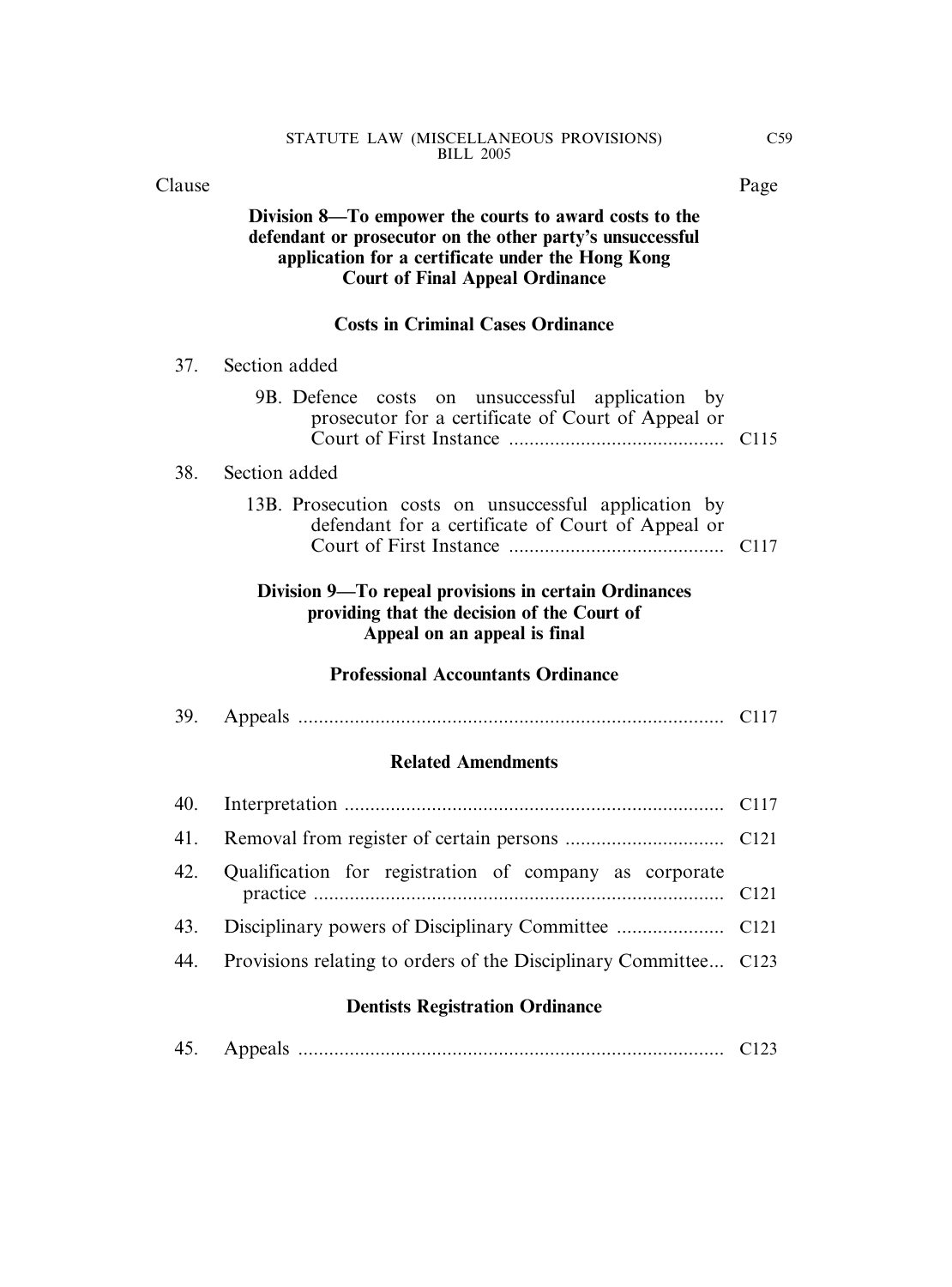#### Clause Page

#### **Related Amendments**

### **Legal Practitioners Ordinance**

| ___ |  |  |  |  |
|-----|--|--|--|--|

|--|--|--|--|--|

#### **Related Amendments**

| 51. |  |  | Publication of findings of Solicitors Disciplinary Tribunal  C129 |  |
|-----|--|--|-------------------------------------------------------------------|--|
|     |  |  |                                                                   |  |

### **Medical Registration Ordinance**

#### **Related Amendments**

| 55. Powers of Council in relation to fitness to practise of medical |  |
|---------------------------------------------------------------------|--|
|                                                                     |  |

#### **Midwives Registration Ordinance**

| 57. |  |  |  |
|-----|--|--|--|
|-----|--|--|--|

#### **Related Amendments**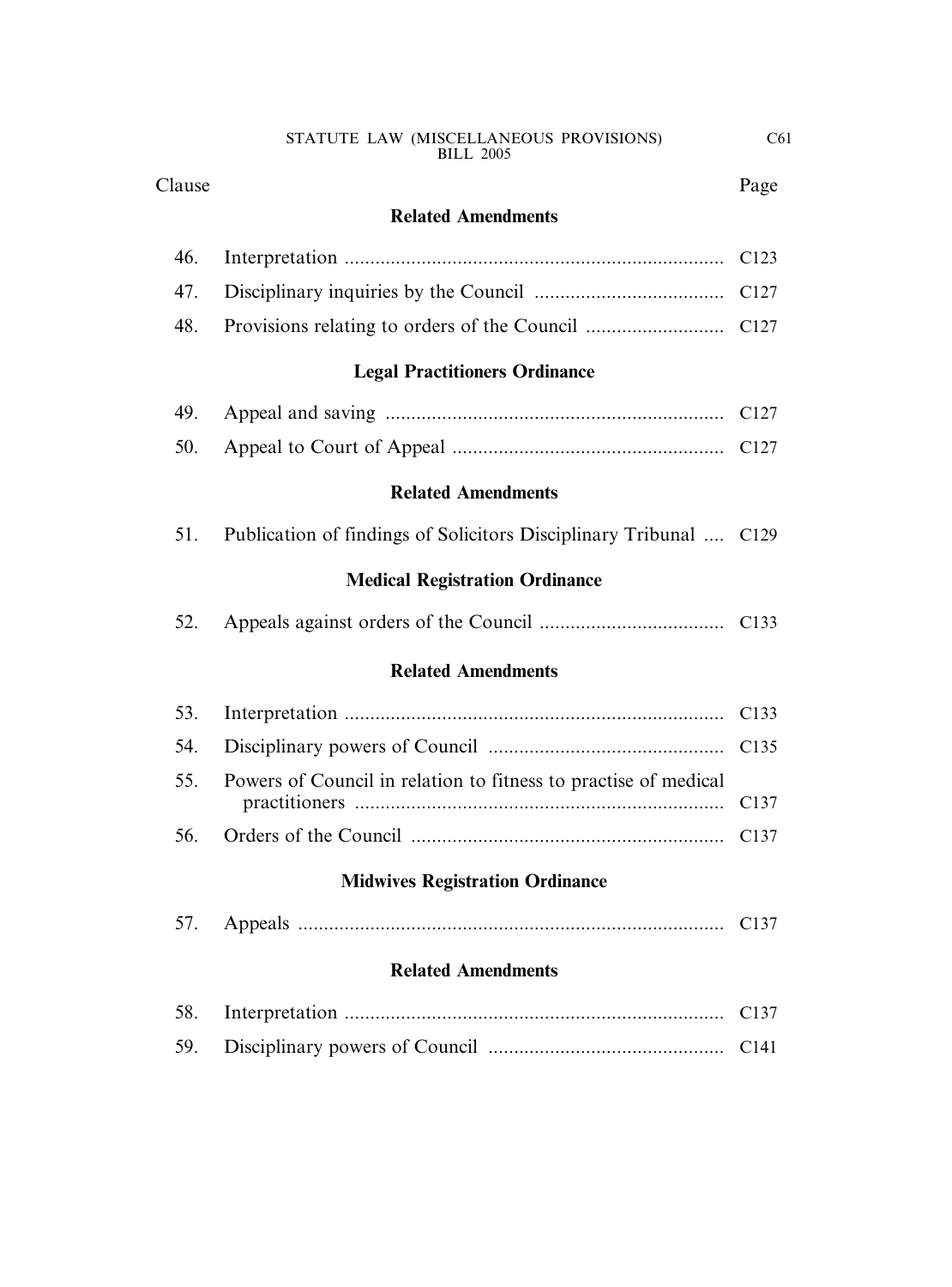|                                                    | <b>BILL 2005</b>                         |                  |  |  |
|----------------------------------------------------|------------------------------------------|------------------|--|--|
| Clause                                             |                                          | Page             |  |  |
| 60.                                                |                                          |                  |  |  |
| 61.                                                |                                          | C <sub>141</sub> |  |  |
|                                                    | <b>Nurses Registration Ordinance</b>     |                  |  |  |
| 62.                                                |                                          |                  |  |  |
|                                                    | <b>Related Amendments</b>                |                  |  |  |
| 63.                                                |                                          | C <sub>143</sub> |  |  |
| 64.                                                |                                          | C145             |  |  |
| 65.                                                |                                          | C <sub>147</sub> |  |  |
| 66.                                                |                                          | C <sub>147</sub> |  |  |
| <b>Supplementary Medical Professions Ordinance</b> |                                          |                  |  |  |
| 67.                                                |                                          |                  |  |  |
|                                                    | <b>Related Amendments</b>                |                  |  |  |
| 68.                                                |                                          | C <sub>147</sub> |  |  |
| 69.                                                |                                          | C <sub>149</sub> |  |  |
| 70.                                                |                                          |                  |  |  |
|                                                    | <b>Architects Registration Ordinance</b> |                  |  |  |
| 71.                                                |                                          |                  |  |  |
|                                                    | <b>Related Amendments</b>                |                  |  |  |
| 72.                                                |                                          | C <sub>151</sub> |  |  |
| 73.                                                |                                          | C <sub>155</sub> |  |  |
| 74.                                                |                                          | C <sub>155</sub> |  |  |
| 75.                                                |                                          | C <sub>155</sub> |  |  |
|                                                    |                                          |                  |  |  |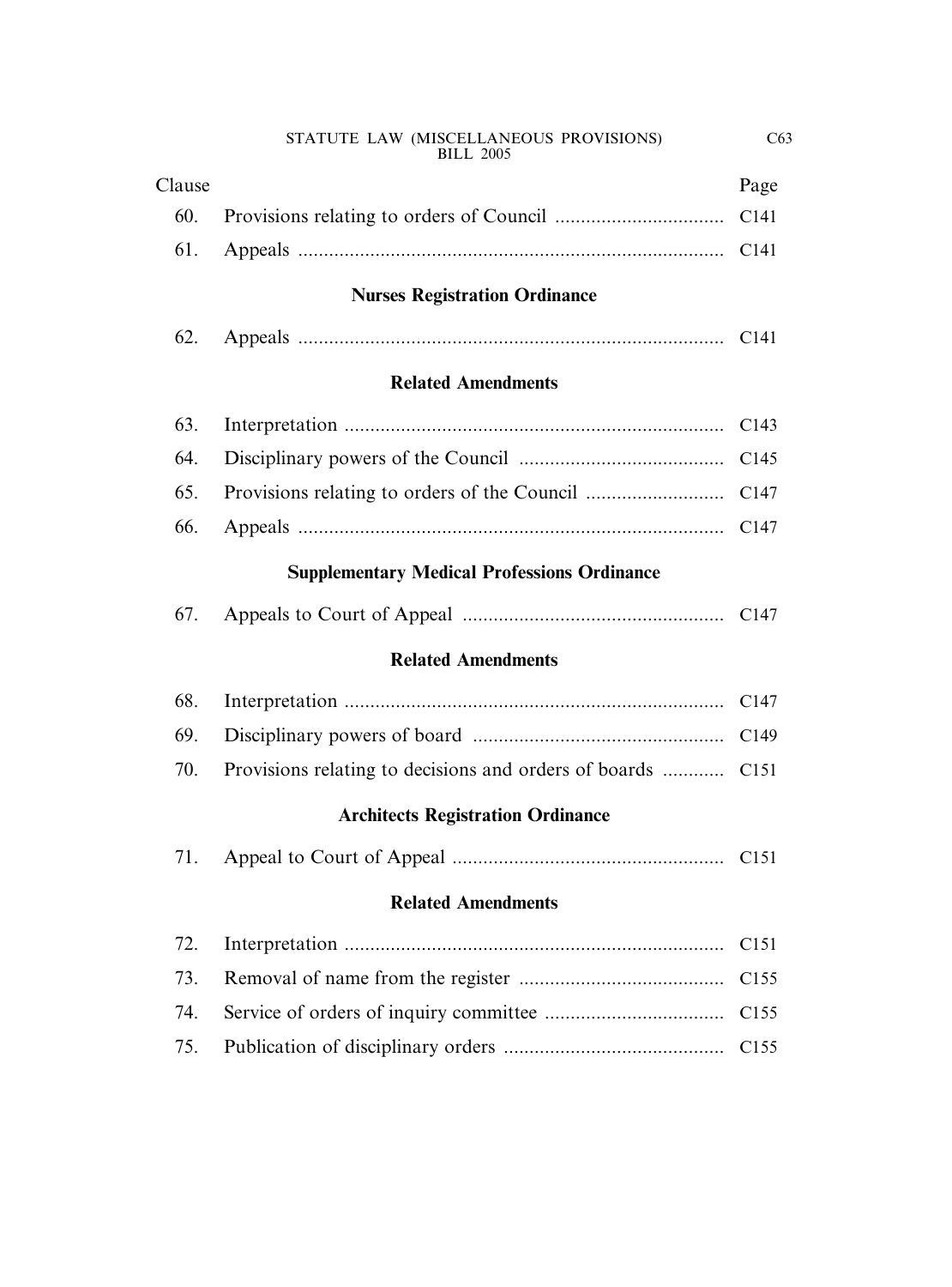|        | STATUTE LAW (MISCELLANEOUS PROVISIONS)<br><b>BILL 2005</b> | C65              |  |  |  |  |
|--------|------------------------------------------------------------|------------------|--|--|--|--|
| Clause |                                                            | Page             |  |  |  |  |
| 76.    |                                                            | C <sub>157</sub> |  |  |  |  |
|        | <b>Engineers Registration Ordinance</b>                    |                  |  |  |  |  |
| 77.    |                                                            | C <sub>157</sub> |  |  |  |  |
|        | <b>Related Amendments</b>                                  |                  |  |  |  |  |
| 78.    |                                                            | C <sub>157</sub> |  |  |  |  |
| 79.    |                                                            | C <sub>161</sub> |  |  |  |  |
| 80.    |                                                            | C <sub>161</sub> |  |  |  |  |
| 81.    |                                                            | C <sub>161</sub> |  |  |  |  |
| 82.    |                                                            | C <sub>163</sub> |  |  |  |  |
|        | <b>Surveyors Registration Ordinance</b>                    |                  |  |  |  |  |
| 83.    |                                                            |                  |  |  |  |  |
|        | <b>Related Amendments</b>                                  |                  |  |  |  |  |
| 84.    |                                                            | C <sub>163</sub> |  |  |  |  |
| 85.    |                                                            |                  |  |  |  |  |
| 86.    |                                                            | C <sub>167</sub> |  |  |  |  |
| 87.    |                                                            | C <sub>167</sub> |  |  |  |  |
| 88.    |                                                            | C <sub>169</sub> |  |  |  |  |
|        | <b>Planners Registration Ordinance</b>                     |                  |  |  |  |  |
| 89.    |                                                            | C <sub>169</sub> |  |  |  |  |
|        | <b>Related Amendments</b>                                  |                  |  |  |  |  |
| 90.    |                                                            | C <sub>169</sub> |  |  |  |  |
| 91.    |                                                            | C <sub>173</sub> |  |  |  |  |
|        |                                                            |                  |  |  |  |  |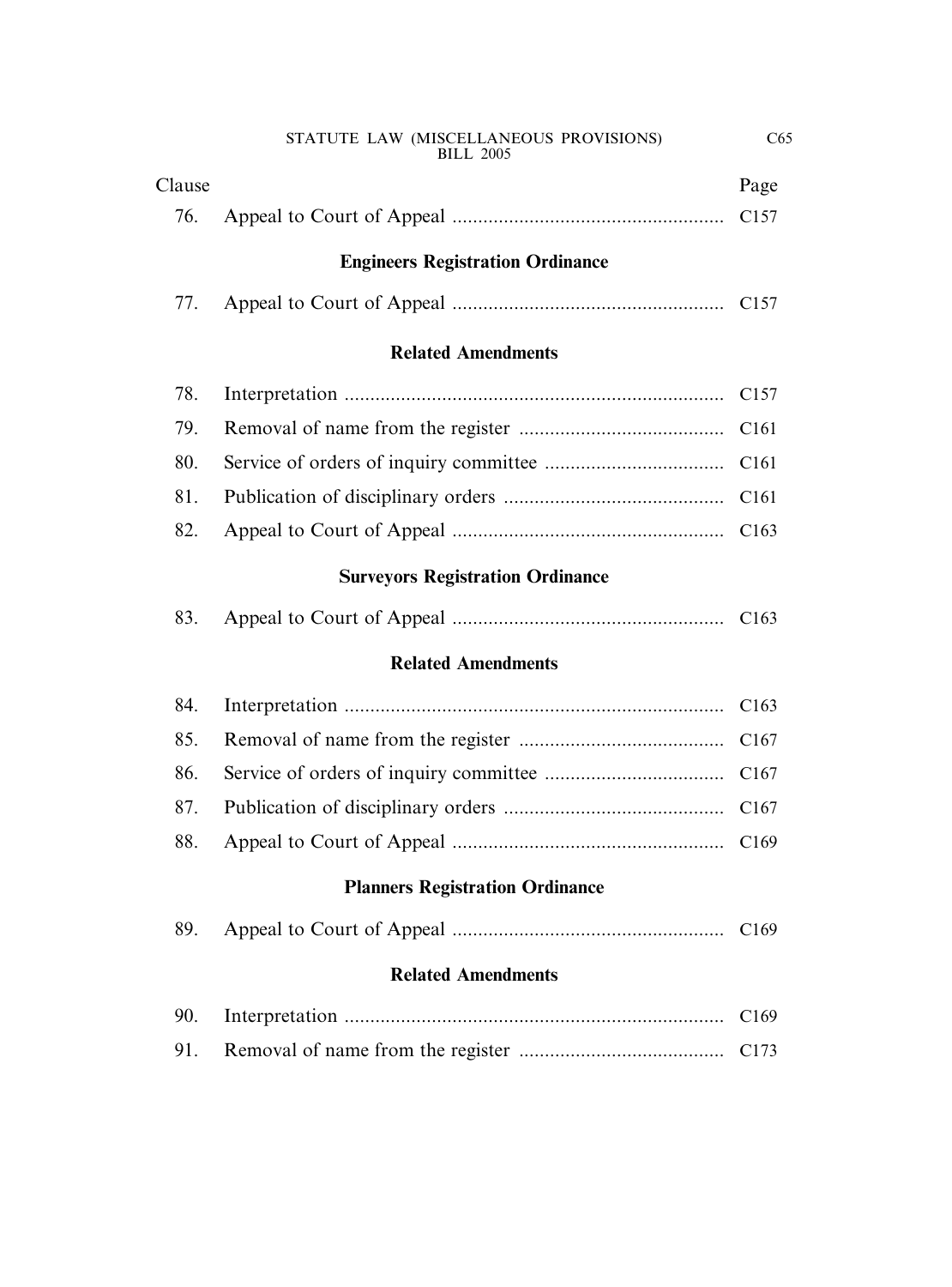| Clause | Page |
|--------|------|
|        |      |
|        |      |
|        |      |

#### **Land Survey Ordinance**

| 96. Appeals from decisions or orders of the Disciplinary Board  C175 |  |
|----------------------------------------------------------------------|--|

#### **Related Amendments**

| 100. Appeals from decisions or orders of the Disciplinary Board  C179 |  |
|-----------------------------------------------------------------------|--|

#### **Social Workers Registration Ordinance**

#### **Related Amendments**

#### **Landscape Architects Registration Ordinance**

| 106. |  |  |  | C185 |
|------|--|--|--|------|
|------|--|--|--|------|

#### **Related Amendments**

| 107. |  |  |
|------|--|--|
|------|--|--|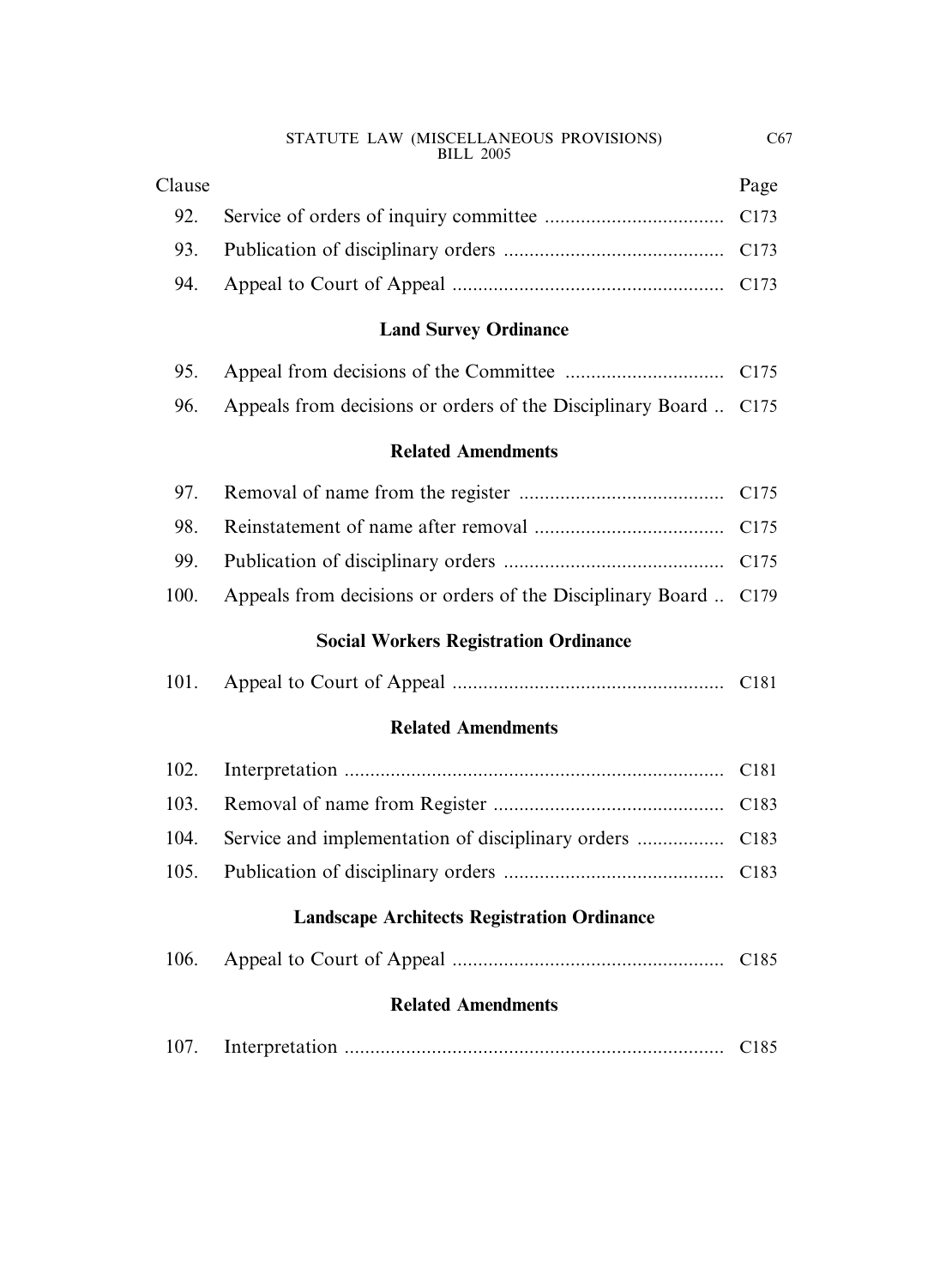| STATUTE LAW (MISCELLANEOUS PROVISIONS) |  |
|----------------------------------------|--|
| <b>BILL 2005</b>                       |  |

| Clause | Page |
|--------|------|
|        |      |
|        |      |
|        |      |
|        |      |

#### **Chinese Medicine Ordinance**

|--|--|--|--|--|--|--|--|--|--|

#### **Related Amendments**

## **Housing Managers Registration Ordinance**

|--|--|--|--|--|

#### **Related Amendments**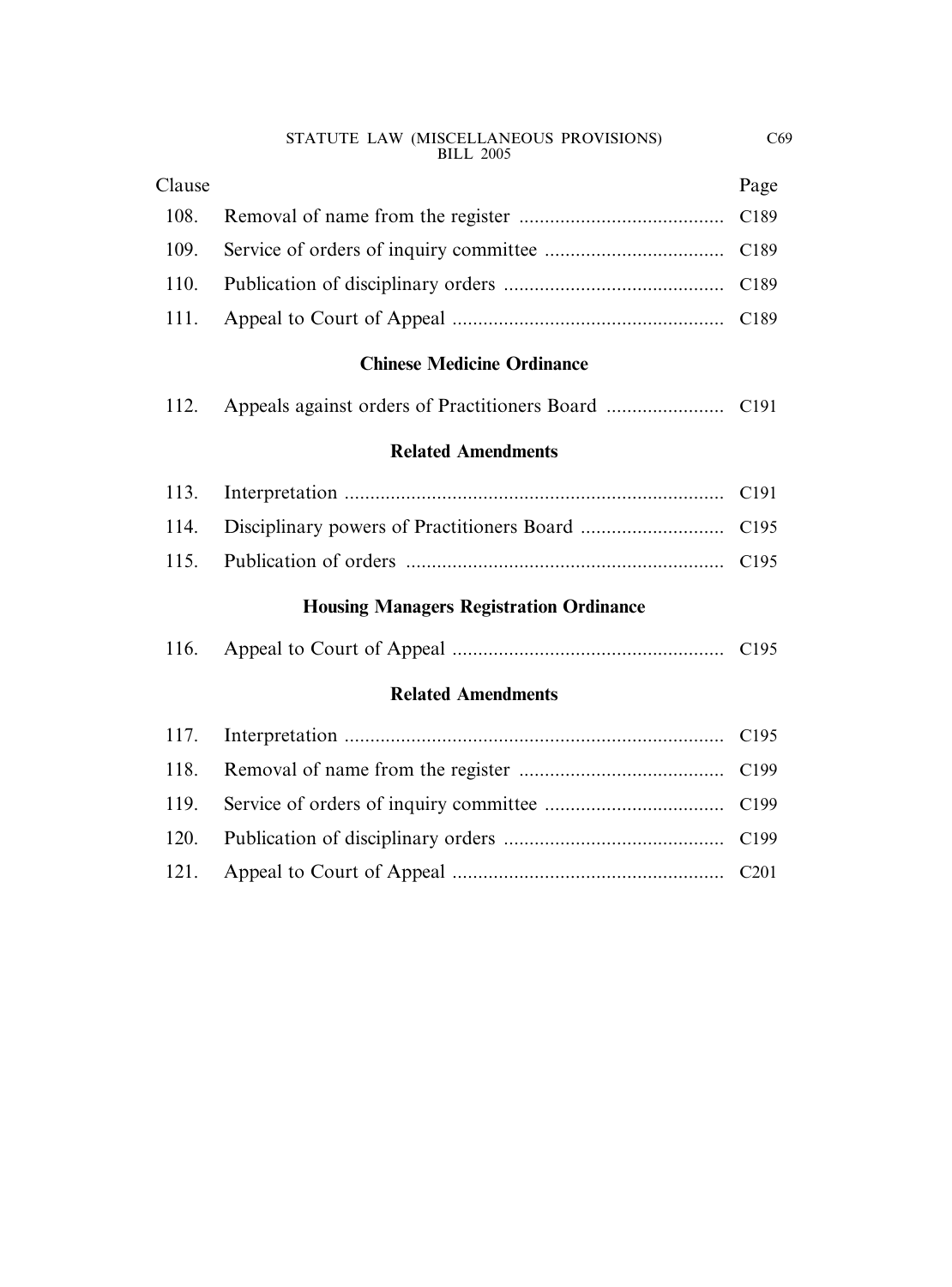Clause Page

#### PART 4

#### AMENDMENTS RELATING TO JUDICIAL OFFICERS

#### **Division 1—To require disclosure of interest in the selection process of judicial officers**

#### **Judicial Officers Recommendation Commission Ordinance**

| 122. |                                                                                                                          |                   |
|------|--------------------------------------------------------------------------------------------------------------------------|-------------------|
|      | Division 2—To update the list of judicial offices in the Judicial<br><b>Officers Recommendation Commission Ordinance</b> |                   |
|      | <b>Judicial Officers Recommendation Commission Ordinance</b>                                                             |                   |
| 123. |                                                                                                                          | C <sub>20</sub> 3 |
|      | Division 3—To make provisions or further provisions for the<br>professional qualifications of certain judicial officers  |                   |
|      | <b>High Court Ordinance</b>                                                                                              |                   |
| 124. |                                                                                                                          |                   |
| 125. |                                                                                                                          |                   |
| 126. | Sections added                                                                                                           |                   |

|      | 37AA. Professional qualifications of Registrar, senior deputy<br>registrars, deputy registrars and assistant registrars C207 |  |
|------|------------------------------------------------------------------------------------------------------------------------------|--|
|      |                                                                                                                              |  |
|      | 37AC. Appointment of temporary senior deputy registrars C217                                                                 |  |
| 127. |                                                                                                                              |  |
| 128. |                                                                                                                              |  |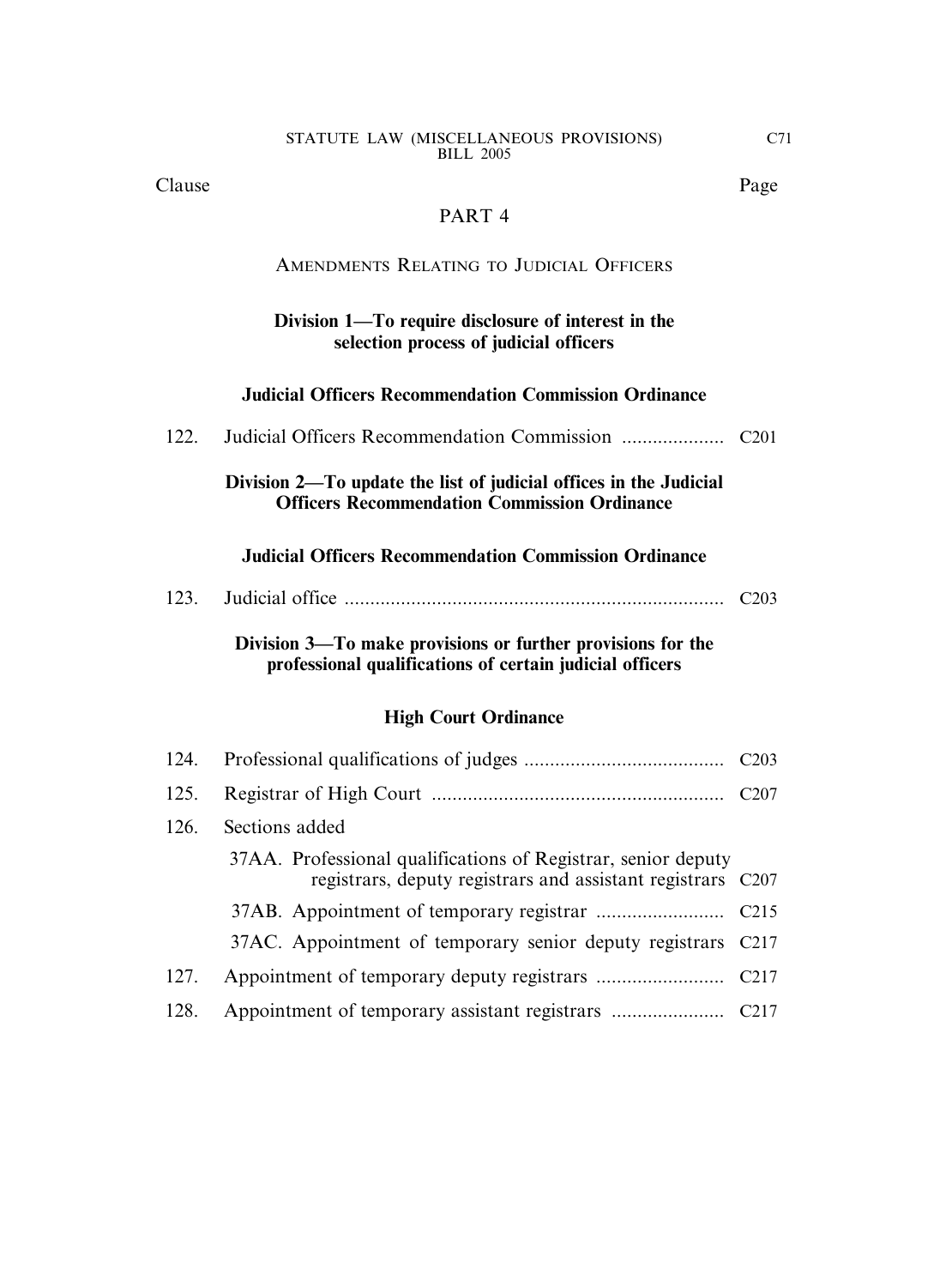| STATUTE LAW (MISCELLANEOUS PROVISIONS) |  |
|----------------------------------------|--|
| <b>BILL 2005</b>                       |  |

| Clause |                                                                 | Page              |
|--------|-----------------------------------------------------------------|-------------------|
| 129.   | Powers of temporary registrar, etc. in case which is part-heard | C <sub>219</sub>  |
|        | <b>Lands Tribunal Ordinance</b>                                 |                   |
| 130.   | Section substituted                                             |                   |
|        |                                                                 | C <sub>2</sub> 19 |
| 131.   |                                                                 |                   |
|        | <b>Labour Tribunal Ordinance</b>                                |                   |
| 132.   | Section added                                                   |                   |
|        | 4A. Professional qualifications of presiding officers           | C <sub>223</sub>  |
| 133.   |                                                                 |                   |
|        | <b>Magistrates Ordinance</b>                                    |                   |
| 134.   | Sections added                                                  |                   |
|        | 5AA. Professional qualifications of permanent magistrates       | C225              |
|        | 5AB. Professional qualifications of special magistrates         | C <sub>227</sub>  |
| 135.   |                                                                 | C229              |
|        | <b>District Court Ordinance</b>                                 |                   |
| 136.   | Professional qualifications of District Judges                  | C <sub>231</sub>  |
| 137.   |                                                                 | C <sub>233</sub>  |
| 138.   |                                                                 | C <sub>233</sub>  |
| 139.   | Sections added                                                  |                   |
|        | 14AA. Professional qualifications of Registrar, deputy          | C <sub>233</sub>  |
|        |                                                                 | C <sub>237</sub>  |
| 140.   |                                                                 | C <sub>237</sub>  |
|        |                                                                 |                   |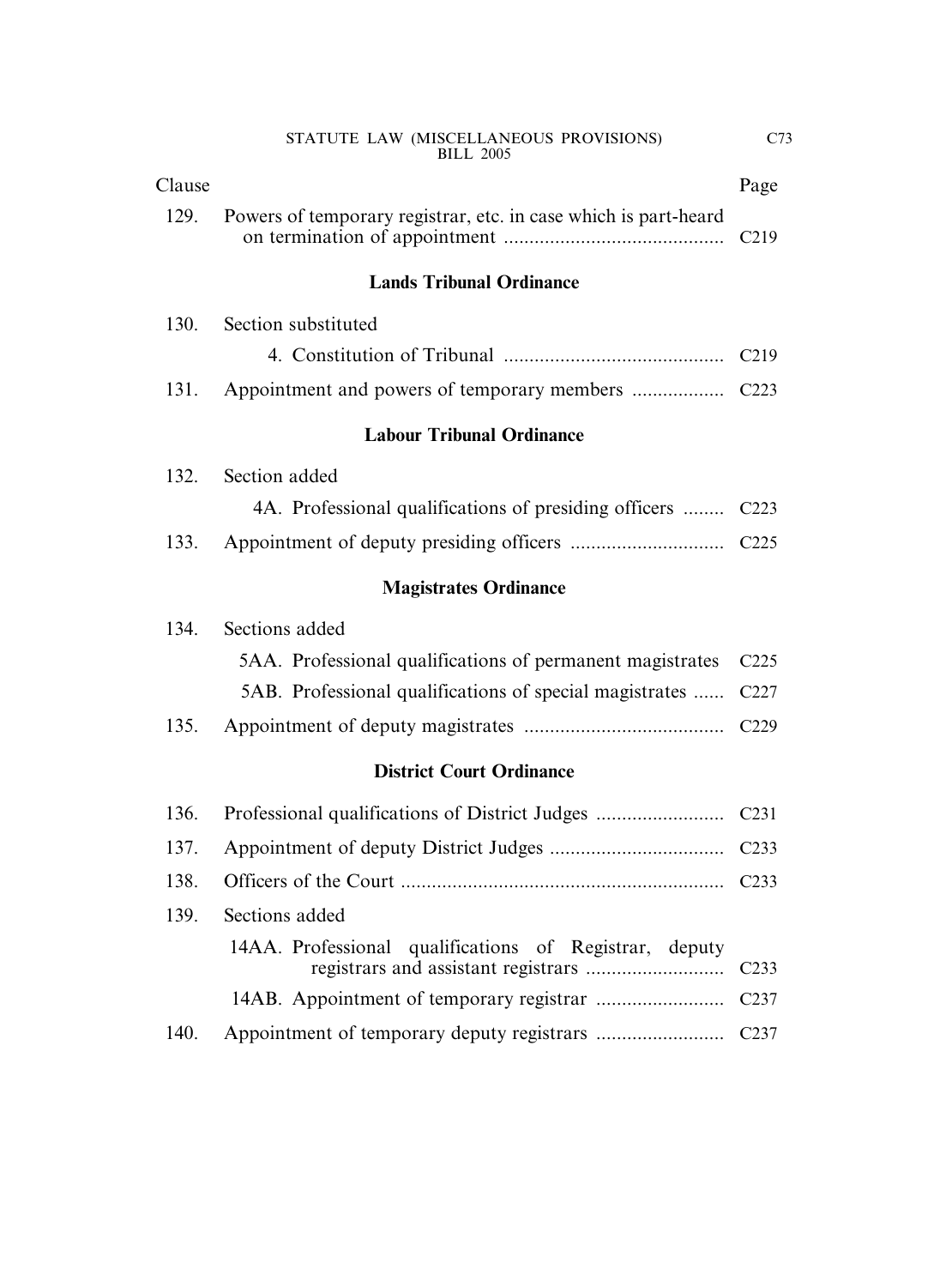| STATUTE LAW (MISCELLANEOUS PROVISIONS) |  |
|----------------------------------------|--|
| <b>BILL 2005</b>                       |  |

| Clause |                                                                 | Page             |
|--------|-----------------------------------------------------------------|------------------|
| 141.   |                                                                 | C <sub>237</sub> |
| 142.   | Powers of temporary registrar, etc. in case which is part-heard | C <sub>237</sub> |
|        | <b>Small Claims Tribunal Ordinance</b>                          |                  |
| 143.   |                                                                 |                  |
| 144.   | Section added                                                   |                  |
|        |                                                                 | C <sub>239</sub> |
| 145.   |                                                                 | C <sub>241</sub> |
|        | <b>Hong Kong Court of Final Appeal Ordinance</b>                |                  |
| 146.   |                                                                 | C <sub>241</sub> |
| 147.   |                                                                 | C <sub>241</sub> |
| 148.   |                                                                 | C <sub>243</sub> |
| 149.   |                                                                 | C <sub>243</sub> |
|        | <b>Coroners Ordinance</b>                                       |                  |
| 150.   |                                                                 |                  |
| 151.   | Section added                                                   |                  |
|        |                                                                 | C <sub>243</sub> |
| 152.   |                                                                 | C <sub>245</sub> |
|        | <b>Saving Provisions</b>                                        |                  |
| 153.   |                                                                 | C <sub>245</sub> |
|        | <b>Consequential Amendments</b>                                 |                  |
|        | <b>Interpretation and General Clauses Ordinance</b>             |                  |

| 154. |  |  |
|------|--|--|
|------|--|--|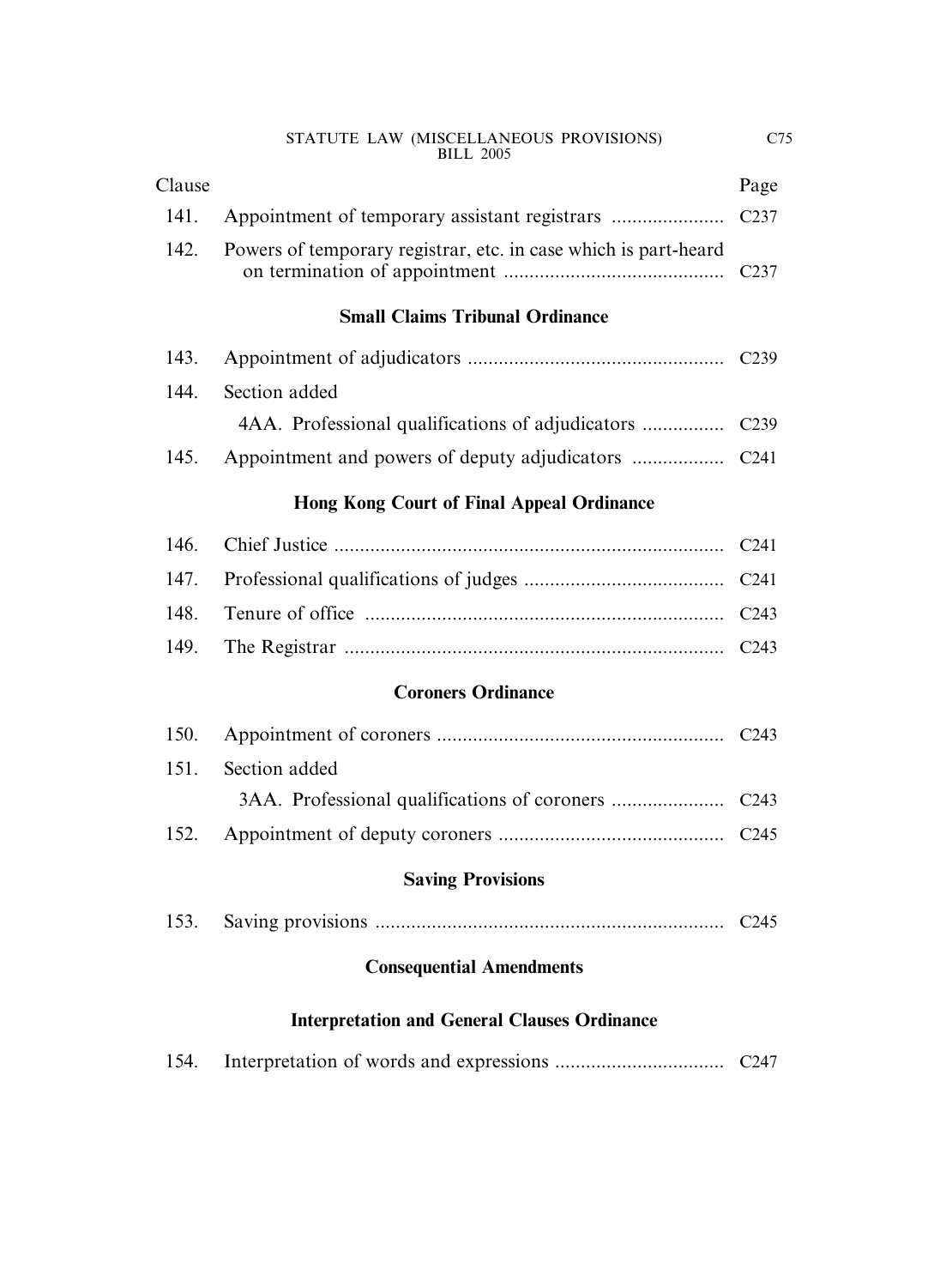| Clause                              |                                             | Page             |
|-------------------------------------|---------------------------------------------|------------------|
|                                     | <b>Jury Ordinance</b>                       |                  |
| 155.                                |                                             | C <sub>247</sub> |
|                                     | <b>High Court Ordinance</b>                 |                  |
| 156.                                |                                             | C <sub>247</sub> |
|                                     | The Rules of the High Court                 |                  |
| 157.                                |                                             | C <sub>249</sub> |
| 158.                                |                                             | C <sub>249</sub> |
|                                     | <b>Bankruptcy Ordinance</b>                 |                  |
| 159.                                |                                             | C <sub>249</sub> |
| 160.                                |                                             | C <sub>249</sub> |
|                                     | <b>Bankruptcy Rules</b>                     |                  |
| 161.                                |                                             |                  |
|                                     | <b>Probate and Administration Ordinance</b> |                  |
| 162.                                |                                             | C <sub>251</sub> |
| 163.                                |                                             |                  |
| <b>Companies Ordinance</b>          |                                             |                  |
| 164.                                |                                             | C <sub>251</sub> |
| <b>Companies (Winding-up) Rules</b> |                                             |                  |
| 165.                                |                                             | C <sub>251</sub> |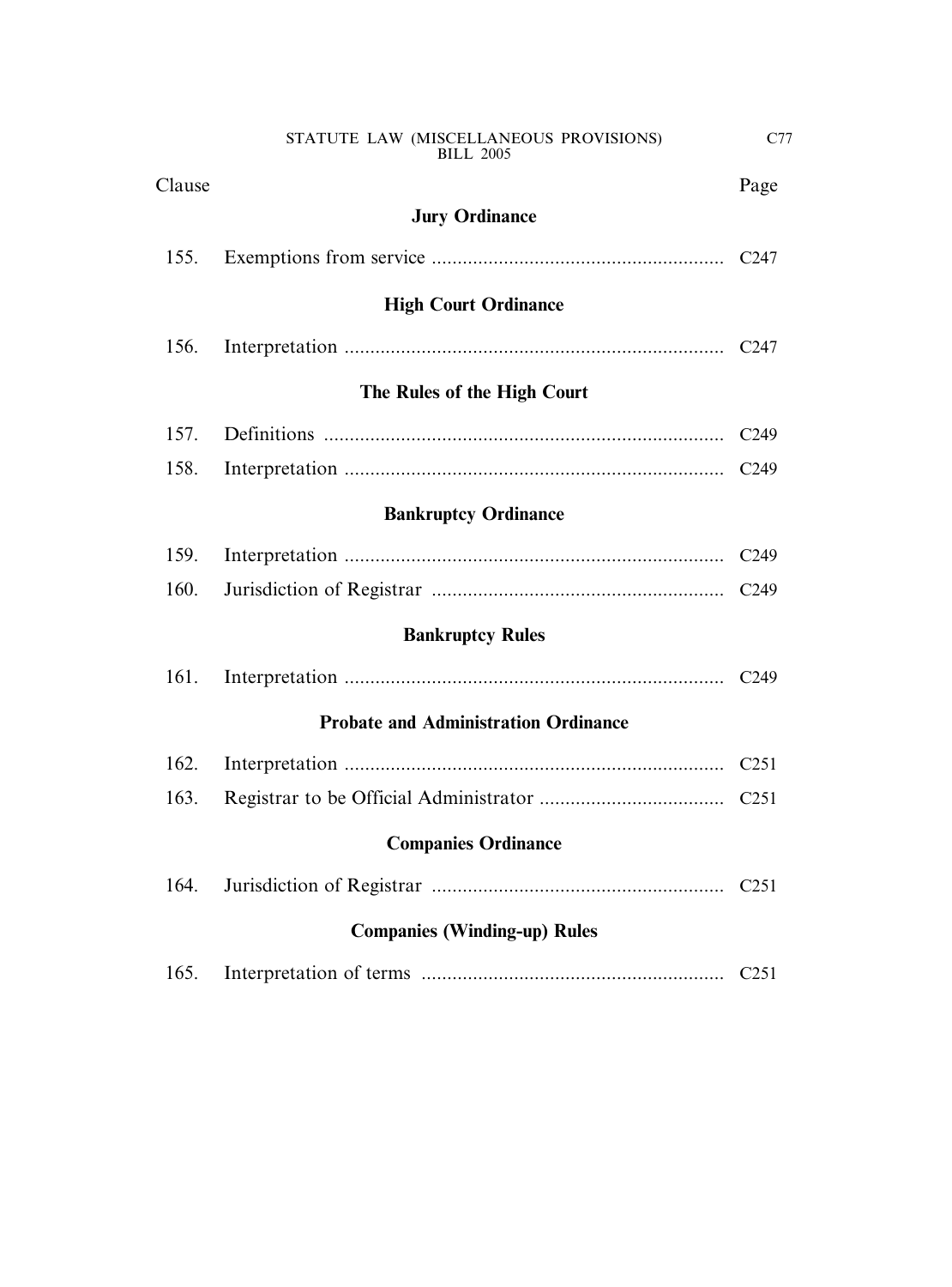| Clause                                           |                                                                              | Page             |  |
|--------------------------------------------------|------------------------------------------------------------------------------|------------------|--|
|                                                  | <b>Companies (Disqualification of Directors)</b><br><b>Proceedings Rules</b> |                  |  |
| 166.                                             |                                                                              | C <sub>253</sub> |  |
|                                                  | <b>Legal Practitioners Ordinance</b>                                         |                  |  |
| 167.                                             |                                                                              | C <sub>253</sub> |  |
| 168.                                             |                                                                              | C <sub>253</sub> |  |
|                                                  | <b>Maintenance Orders (Reciprocal</b><br><b>Enforcement) Ordinance</b>       |                  |  |
| 169.                                             |                                                                              |                  |  |
|                                                  | <b>Criminal Procedure Ordinance</b>                                          |                  |  |
| 170.                                             |                                                                              | C <sub>255</sub> |  |
| 171.                                             |                                                                              |                  |  |
|                                                  | The Rules of the District Court                                              |                  |  |
| 172.                                             |                                                                              |                  |  |
|                                                  | <b>Partition Ordinance</b>                                                   |                  |  |
| 173.                                             |                                                                              |                  |  |
|                                                  | <b>Pension Benefits (Judicial Officers) Ordinance</b>                        |                  |  |
| 174.                                             |                                                                              |                  |  |
| <b>Occupational Retirement Schemes Ordinance</b> |                                                                              |                  |  |
| 175.                                             |                                                                              | C <sub>257</sub> |  |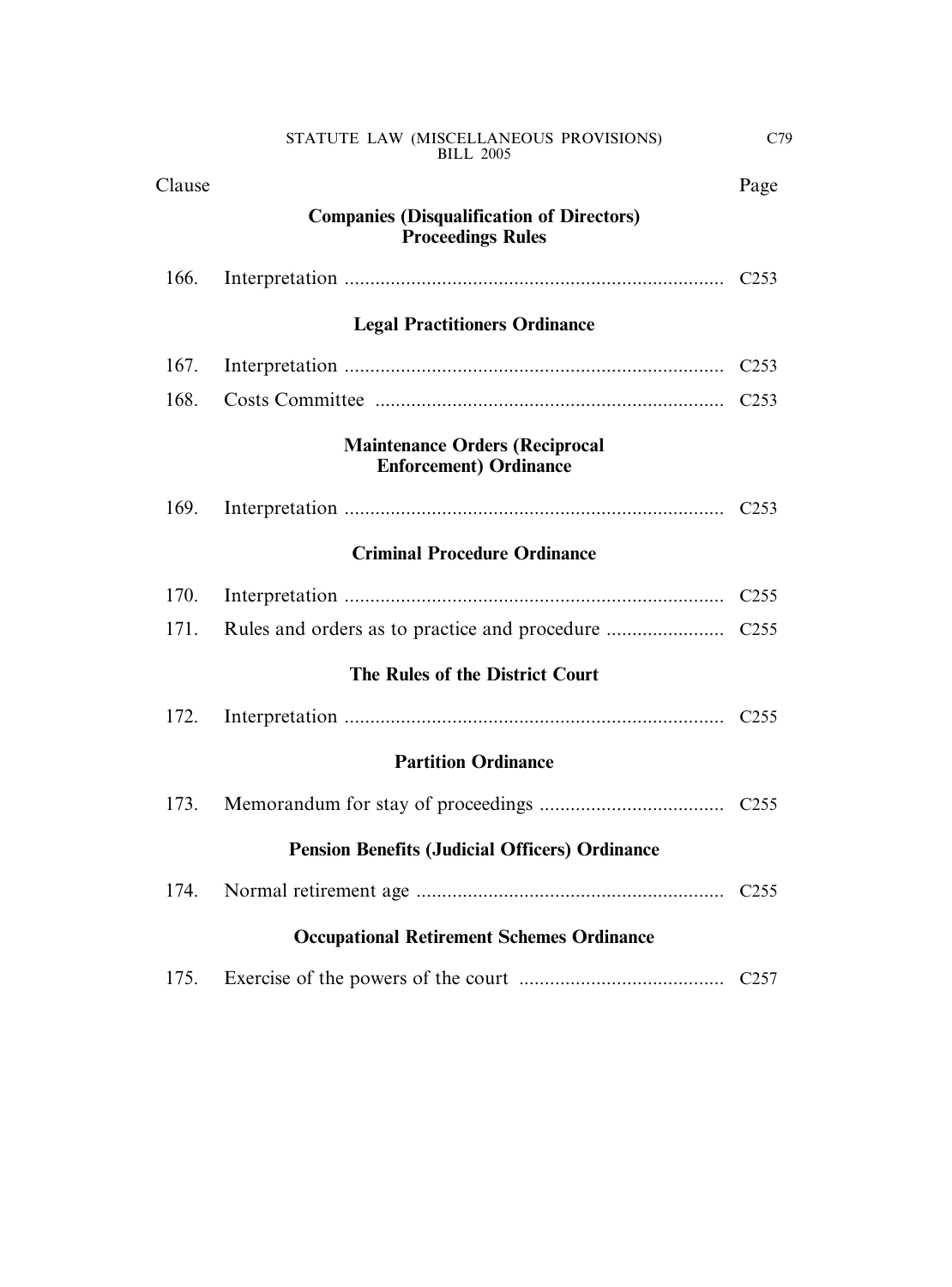Clause Page

#### PART 5

#### AMENDMENTS RELATING TO LEGAL EDUCATION AND LEGAL PRACTITIONERS

#### **Division 1—To include representatives of The Chinese University of Hong Kong in the Standing Committee on Legal Education and Training**

#### **Legal Practitioners Ordinance**

176. Standing Committee on Legal Education and Training ......... C257

#### **Division 2—To clarify the power of the Council of The Law Society of Hong Kong to make rules for solicitors**

#### **Legal Practitioners Ordinance**

#### PART 6

#### MINOR AMENDMENTS

#### **Division 1—To remove the references to certain amending provisions that are no longer necessary**

#### **Securities (Margin Financing) (Amendment) Ordinance 2000**

179. Consequential amendment of other Ordinances ..................... C259

#### **Securities (Amendment) Ordinance 2000**

180. Regulations ............................................................................. C261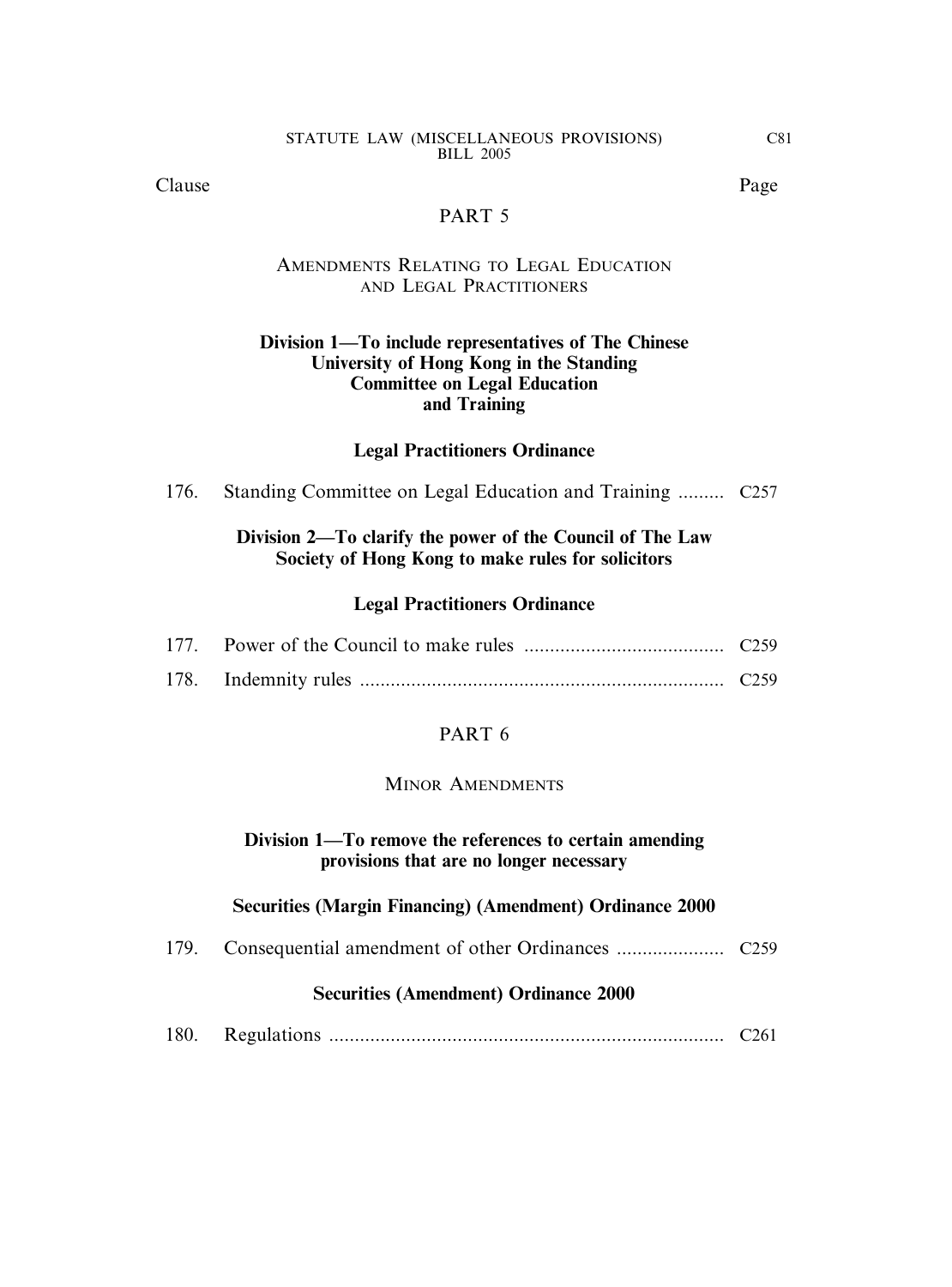| Clause |                                                                                                                                             | Page             |
|--------|---------------------------------------------------------------------------------------------------------------------------------------------|------------------|
|        | <b>Intellectual Property (Miscellaneous Amendments)</b><br><b>Ordinance 2001</b>                                                            |                  |
| 181.   |                                                                                                                                             | C <sub>261</sub> |
| 182.   |                                                                                                                                             |                  |
|        | <b>Securities and Futures Ordinance</b>                                                                                                     |                  |
| 183.   | Savings, transitional, consequential and related provisions, etc. C261                                                                      |                  |
|        | Division 2—To achieve internal consistency in terminology and<br>consistency between the Chinese and English texts<br>of certain Ordinances |                  |
|        | <b>Landlord and Tenant (Consolidation) Ordinance</b>                                                                                        |                  |
| 184.   |                                                                                                                                             | C <sub>261</sub> |
|        | <b>Import and Export Ordinance</b>                                                                                                          |                  |
| 185.   | Restriction on carriage, etc. of prescribed articles in Hong                                                                                | C <sub>263</sub> |
|        | <b>Pensions Ordinance</b>                                                                                                                   |                  |
| 186.   | Pension or allowance may be suspended on certain post-                                                                                      | C <sub>263</sub> |
|        | <b>Pensions Regulations</b>                                                                                                                 |                  |
| 187.   |                                                                                                                                             |                  |
|        | <b>Immigration (Refugee Status Review Boards) (Procedure)</b><br><b>Regulations</b>                                                         |                  |
| 188.   |                                                                                                                                             |                  |
|        | <b>Summary Offences Ordinance</b>                                                                                                           |                  |
| 189.   |                                                                                                                                             | C <sub>265</sub> |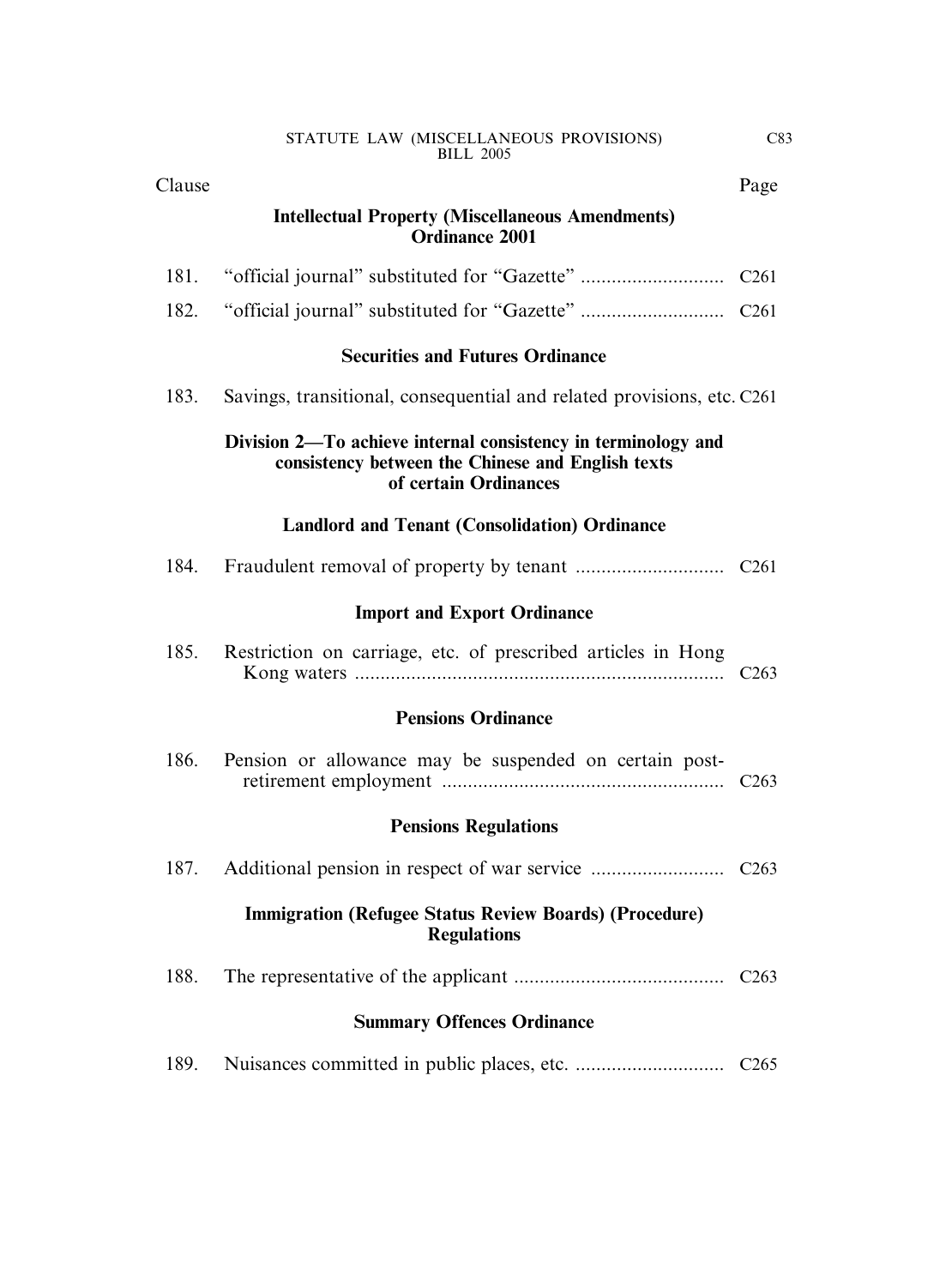| Clause |                                                                                                                                          | Page             |
|--------|------------------------------------------------------------------------------------------------------------------------------------------|------------------|
|        | <b>International Organizations (Privileges and Immunities)</b><br><b>Ordinance</b>                                                       |                  |
| 190.   |                                                                                                                                          |                  |
|        | <b>Securities and Futures Ordinance</b>                                                                                                  |                  |
| 191.   |                                                                                                                                          | C <sub>265</sub> |
| 192.   |                                                                                                                                          |                  |
| 193.   | Notification of family and corporate interests and short                                                                                 | C <sub>265</sub> |
| 194.   | Notification to be given by director and chief executive                                                                                 | C <sub>267</sub> |
| 195.   |                                                                                                                                          | C <sub>267</sub> |
| 196.   | Exchange companies, clearing houses and exchange                                                                                         | C <sub>267</sub> |
|        | Division 3—To replace the English title of the Shipping and<br>Port Control Regulations in an Ordinance with its<br><b>Chinese title</b> |                  |
|        | <b>Merchant Shipping (Seafarers) Ordinance</b>                                                                                           |                  |
| 197.   |                                                                                                                                          | C <sub>267</sub> |
|        | Division 4-To rectify errors in the references in certain<br>provisions to other provisions                                              |                  |
|        | <b>Firearms and Ammunition Ordinance</b>                                                                                                 |                  |
| 198.   | Carrying arms or ammunition or imitation firearm with                                                                                    | C <sub>267</sub> |
|        | <b>Air Transport (Licensing of Air Services) Regulations</b>                                                                             |                  |
| 199.   |                                                                                                                                          | C <sub>269</sub> |
| 200.   |                                                                                                                                          | C <sub>269</sub> |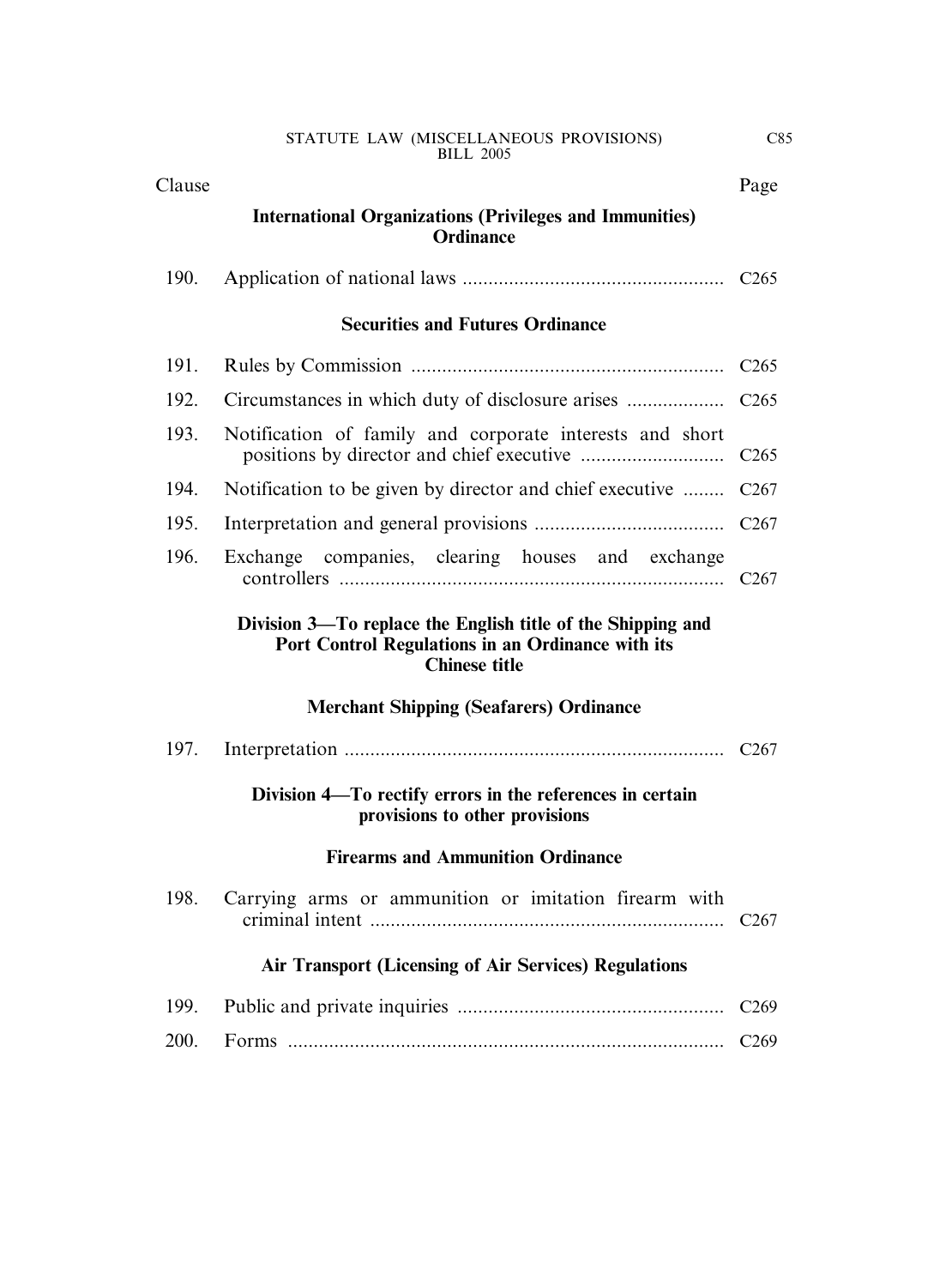| STATUTE LAW (MISCELLANEOUS PROVISIONS) |  |
|----------------------------------------|--|
| <b>BILL 2005</b>                       |  |

| Clause                                                           |                                                                                                                                                               | Page             |  |
|------------------------------------------------------------------|---------------------------------------------------------------------------------------------------------------------------------------------------------------|------------------|--|
|                                                                  | Division 5—To update the references in certain Ordinances to<br>the title of a set of regulations made under the<br><b>Dangerous Goods Ordinance</b>          |                  |  |
|                                                                  | <b>Pilotage Ordinance</b>                                                                                                                                     |                  |  |
| 201.                                                             |                                                                                                                                                               |                  |  |
|                                                                  | <b>Eastern Harbour Crossing Road Tunnel By-laws</b>                                                                                                           |                  |  |
| 202.                                                             |                                                                                                                                                               | C <sub>269</sub> |  |
| 203.                                                             |                                                                                                                                                               | C <sub>271</sub> |  |
| <b>Radiation (Control of Radioactive Substances) Regulations</b> |                                                                                                                                                               |                  |  |
| 204.                                                             | Conveyance of radioactive substances on vehicles or vessels C271                                                                                              |                  |  |
| <b>Road Tunnels (Government) Regulations</b>                     |                                                                                                                                                               |                  |  |
| 205.                                                             | Prohibition against vehicles conveying dangerous goods  C271                                                                                                  |                  |  |
|                                                                  | <b>Electricity (Wiring) Regulations</b>                                                                                                                       |                  |  |
| 206.                                                             |                                                                                                                                                               |                  |  |
|                                                                  | Division 6-To update the references in certain Ordinances<br>to the title of a notice given for the purposes of the<br><b>Prevention of Bribery Ordinance</b> |                  |  |
|                                                                  | <b>Fire Services Ordinance</b>                                                                                                                                |                  |  |
| 207.                                                             |                                                                                                                                                               | C <sub>273</sub> |  |
| <b>Police Force Ordinance</b>                                    |                                                                                                                                                               |                  |  |
| 208.                                                             |                                                                                                                                                               | C <sub>273</sub> |  |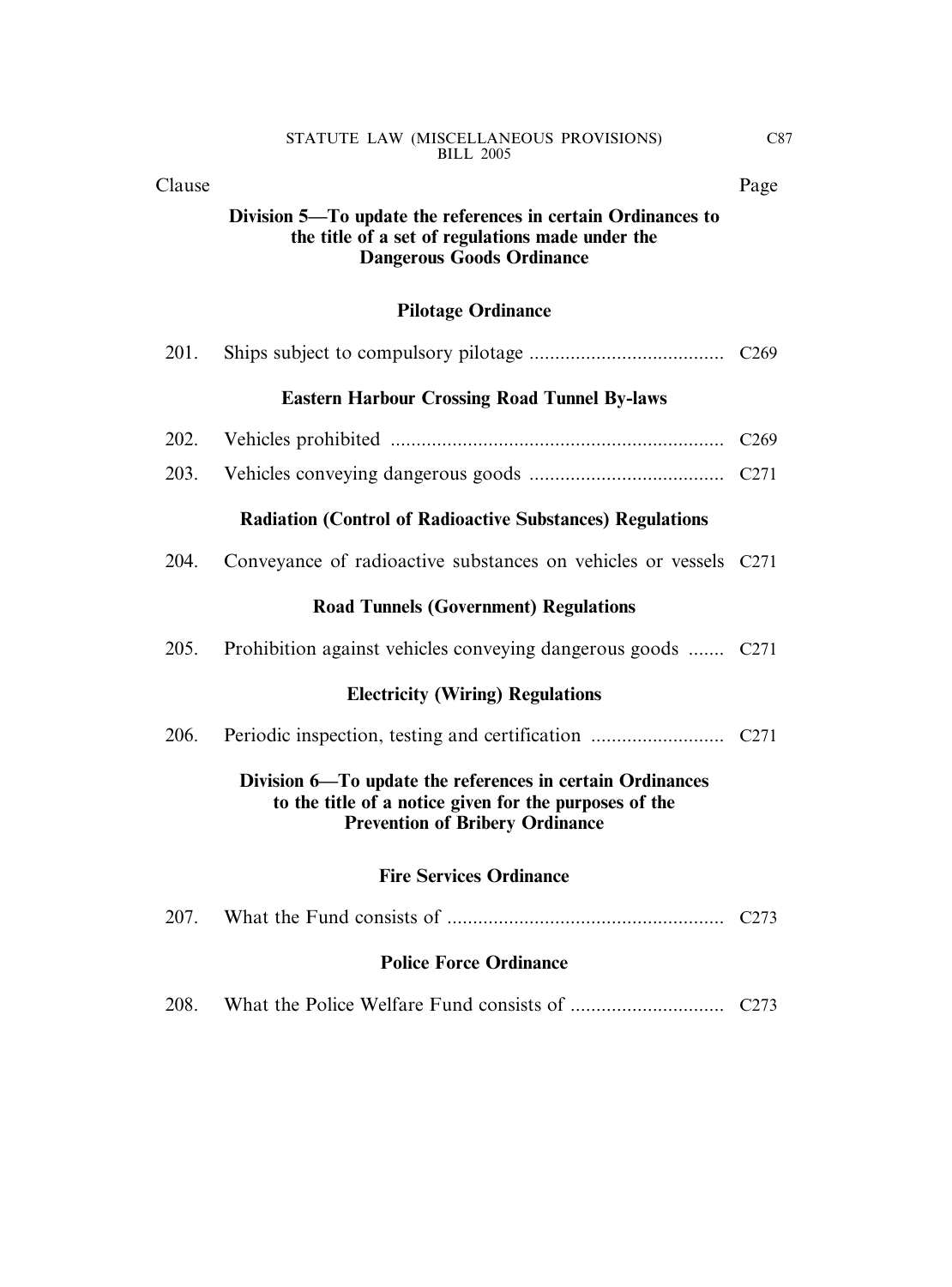C89

Clause Page

| <b>Government Flying Service Ordinance</b>                                                                                                              |                  |  |  |
|---------------------------------------------------------------------------------------------------------------------------------------------------------|------------------|--|--|
|                                                                                                                                                         |                  |  |  |
| <b>Immigration Service Ordinance</b>                                                                                                                    |                  |  |  |
|                                                                                                                                                         |                  |  |  |
| <b>Customs and Excise Service Ordinance</b>                                                                                                             |                  |  |  |
|                                                                                                                                                         |                  |  |  |
| Division 7—To update the references in certain Ordinances<br>to the title of a regulation made under the Customs and<br><b>Excise Service Ordinance</b> |                  |  |  |
| <b>Specification of Public Offices</b>                                                                                                                  |                  |  |  |
|                                                                                                                                                         | C <sub>275</sub> |  |  |
| <b>Customs and Excise Service Ordinance</b>                                                                                                             |                  |  |  |
| Amendment of references to Preventive Service in Ordinances                                                                                             | C <sub>275</sub> |  |  |
| Division 8—To provide for consequential amendments that<br>were omitted in previous amendment exercises                                                 |                  |  |  |
| <b>Labour Tribunal Ordinance</b>                                                                                                                        |                  |  |  |
|                                                                                                                                                         | C <sub>277</sub> |  |  |
| <b>Companies Ordinance</b>                                                                                                                              |                  |  |  |
|                                                                                                                                                         | C <sub>277</sub> |  |  |
|                                                                                                                                                         |                  |  |  |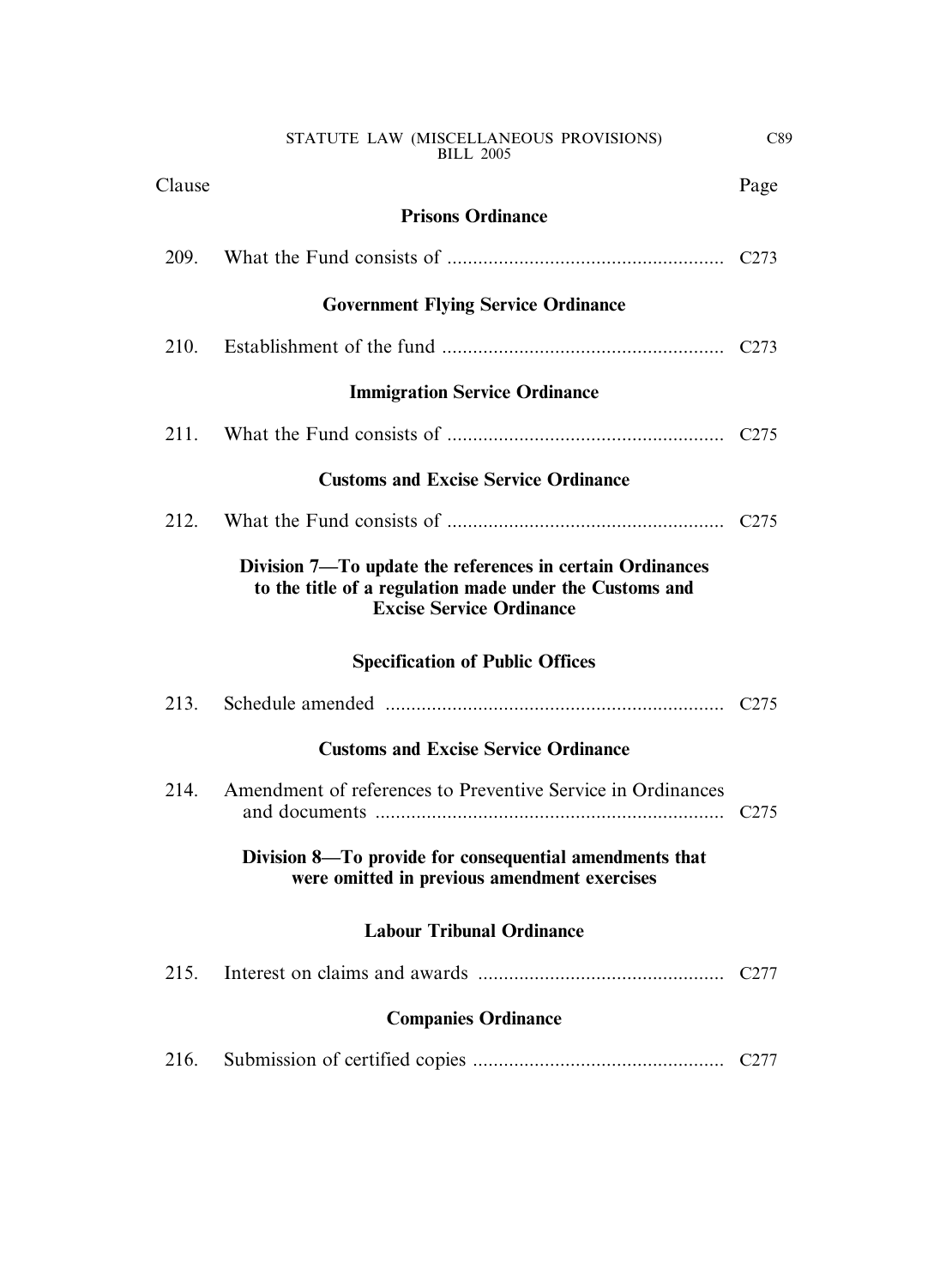|                                      | STATUTE LAW (MISCELLANEOUS PROVISIONS)<br><b>BILL 2005</b> | C91              |  |  |
|--------------------------------------|------------------------------------------------------------|------------------|--|--|
| Clause                               |                                                            | Page             |  |  |
| 217.                                 |                                                            | C <sub>277</sub> |  |  |
|                                      | <b>Companies (Amendment) Ordinance 2004</b>                |                  |  |  |
| 218.                                 | Amendments to the Companies Ordinance relating to oversea  | C <sub>277</sub> |  |  |
| 219.                                 |                                                            | C <sub>279</sub> |  |  |
|                                      | <b>Frozen Confections Regulation</b>                       |                  |  |  |
| 220.                                 |                                                            |                  |  |  |
|                                      | <b>Milk Regulation</b>                                     |                  |  |  |
| 221.                                 |                                                            |                  |  |  |
|                                      | <b>Small Claims Tribunal Ordinance</b>                     |                  |  |  |
| 222.                                 |                                                            |                  |  |  |
|                                      | <b>Administrative Appeals Board Ordinance</b>              |                  |  |  |
| 223.                                 |                                                            | C <sub>281</sub> |  |  |
| <b>Legislative Council Ordinance</b> |                                                            |                  |  |  |
| 224.                                 |                                                            |                  |  |  |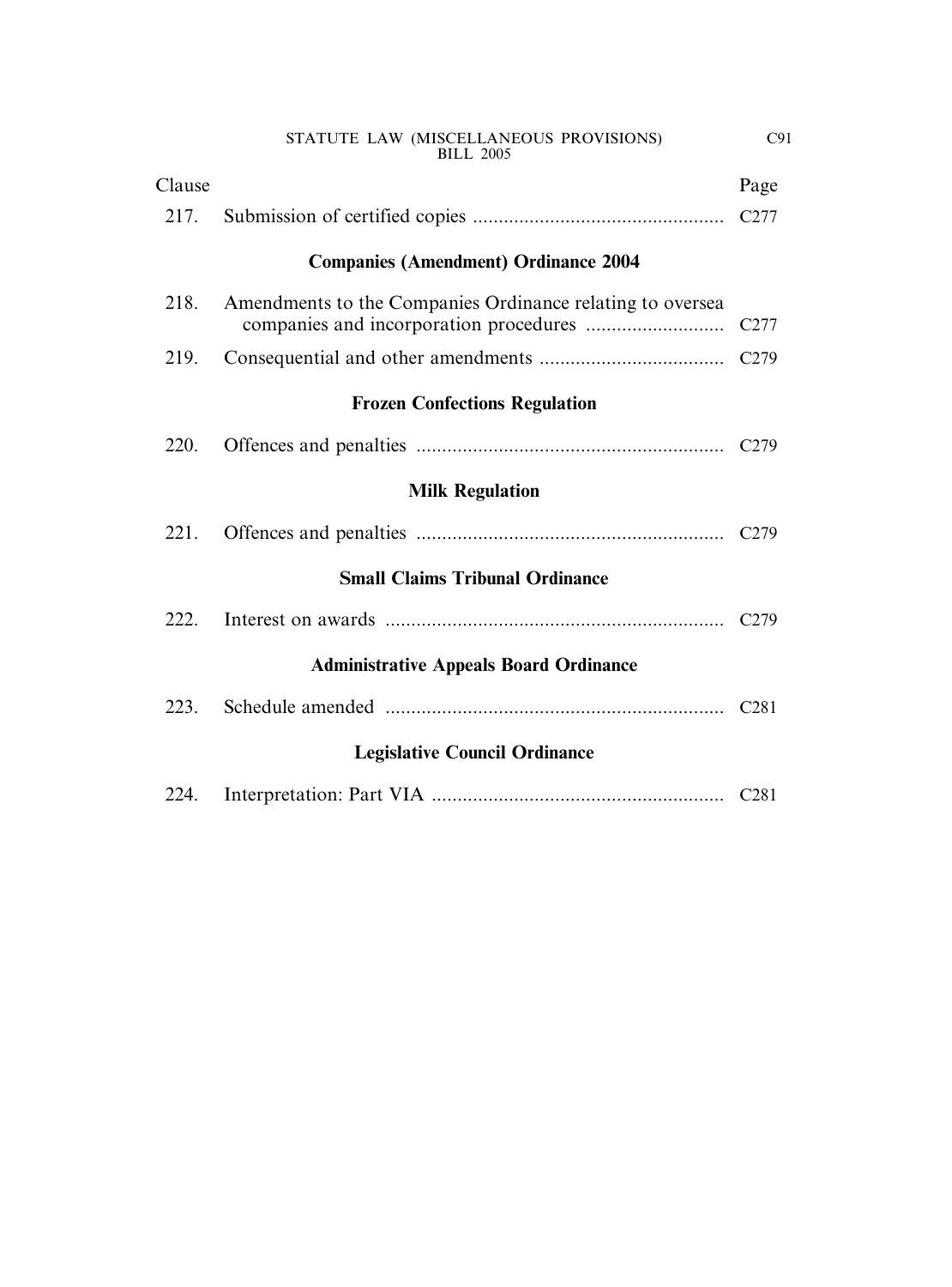# A BILL

## To

Provide for miscellaneous amendments to various Ordinances and for connected purposes.

Enacted by the Legislative Council.

#### PART 1

#### **PRELIMINARY**

#### **1. Short title**

This Ordinance may be cited as the Statute Law (Miscellaneous Provisions) Ordinance 2005.

#### **2. Commencement**

(1) This Ordinance, except Division 1 of Part 5, shall come into operation on the day on which it is published in the Gazette.

(2) Division 1 of Part 5 shall come into operation on a day to be appointed by the Secretary for Justice by notice published in the Gazette.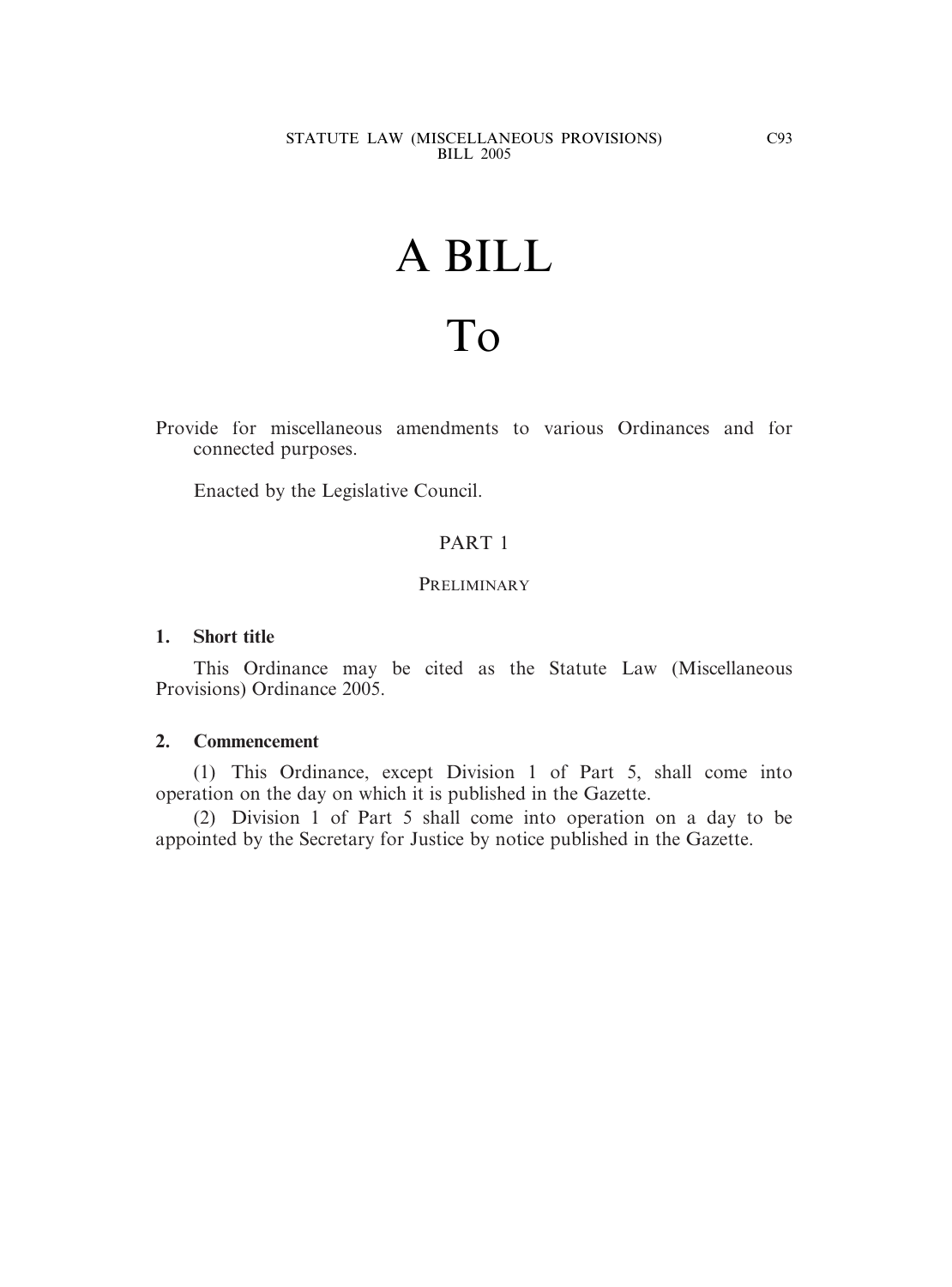#### PART<sub>2</sub>

#### AMENDMENTS RELATING TO THE TRANSFER OF FUNCTIONS AND POWERS

#### **Division 1**—**To transfer to the Secretary for the Civil Service certain functions of the Chief Secretary for Administration relating to the pensions of public officers**

#### **Widows and Orphans Pension Ordinance**

#### **3. Contributors to other schemes**

Section 4(3) of the Widows and Orphans Pension Ordinance (Cap. 94) is amended by repealing "Chief Secretary for Administration" where it twice appears and substituting "Secretary for the Civil Service".

#### **Pension Benefits Ordinance**

#### **4. Power to amend Schedule**

Section 34 of the Pension Benefits Ordinance (Cap. 99) is amended by repealing "Chief Secretary for Administration" and substituting "Secretary for the Civil Service".

> **Division 2**—**To transfer to the Director of the Chief Executive**'**s Office the function of the Chief Secretary for Administration to administer the Oath of Secrecy to the Clerk and Deputy Clerk to the Executive Council**

> > **Oaths and Declarations Ordinance**

#### **5. Oaths of Clerk and Deputy Clerk to the Executive Council**

Section 20 of the Oaths and Declarations Ordinance (Cap. 11) is amended by repealing "Chief Secretary for Administration" and substituting "Director of the Chief Executive's Office".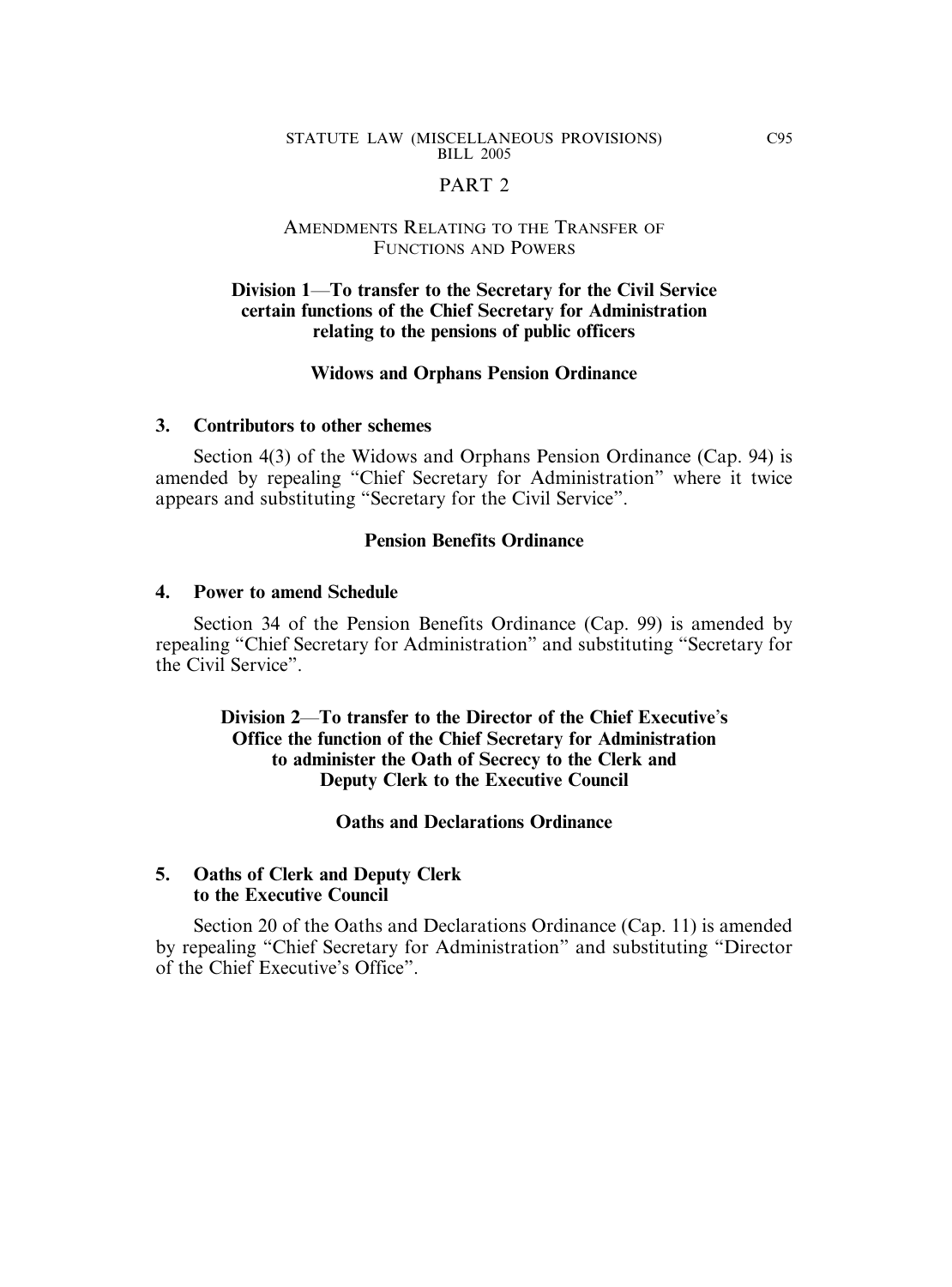#### **Division 3**—**To transfer to the Administrative Appeals Board the function of the Chief Executive in Council to determine appeals under the Medical Clinics Ordinance**

#### **Medical Clinics Ordinance**

#### **6. Right of appeal**

Section 12(1) of the Medical Clinics Ordinance (Cap. 343) is amended by repealing "or within such further time as the Chief Executive in Council may allow, appeal against it by way of petition to the Chief Executive in Council." and substituting ", appeal against it to the Administrative Appeals Board.".

#### **Administrative Appeals Board Ordinance**

#### **7. Schedule amended**

The Schedule to the Administrative Appeals Board Ordinance (Cap. 442) is amended by adding—

- "62. Medical Clinics (*a*) A refusal by the Registrar of Clinics under Ordinance section 8 to grant or renew an exemption in (Cap. 343) respect of a clinic.
	- (*b*) A cancellation by the Registrar of Clinics under section 8 of an exemption granted in respect of a clinic.
	- (*c*) An order by the Registrar of Clinics under section 11 to refuse an application for the registration of a clinic or to cancel the registration of a clinic.".

#### **Division 4**—**To transfer to the Chief Judge from the Chief Justice the chairmanship of certain Rules Committees**

#### **High Court Ordinance**

#### **8. Rules Committee**

Section 55 of the High Court Ordinance (Cap. 4) is amended—

 $(a)$  in subsection  $(1)$ —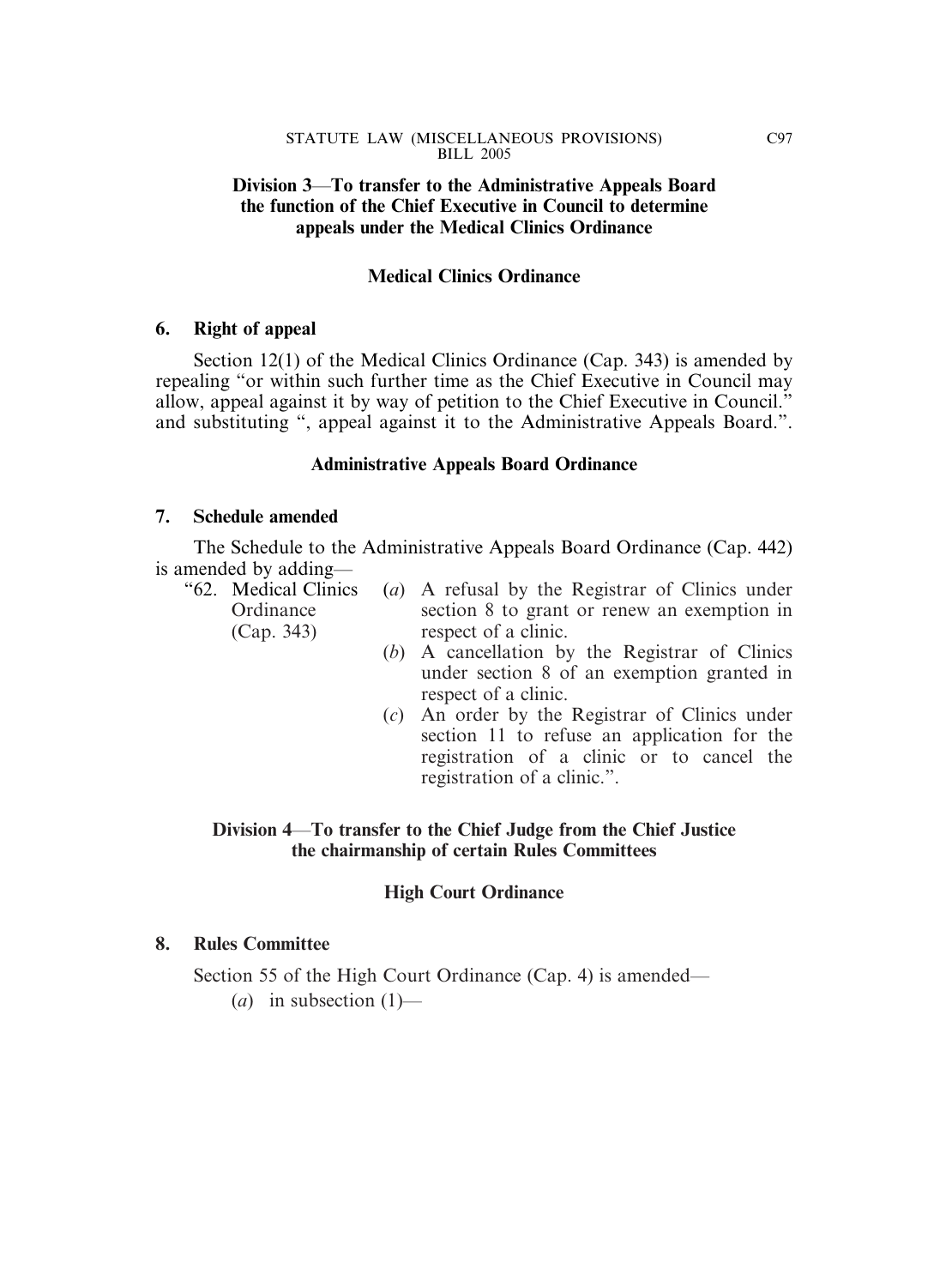- (i) in paragraph (*a*), by repealing "Chief Justice" and substituting "Chief Judge of the High Court, who shall be chairman";
- (ii) in paragraphs (*b*) and (*c*), by repealing "Chief Justice" and substituting "Chief Judge of the High Court";
- (*b*) in subsection (1A), by repealing "Chief Justice" and substituting "Chief Judge of the High Court".

#### **Criminal Procedure Ordinance**

#### **9. Rules and orders as to practice and procedure**

Section 9(1)(*a*), (*b*), (*c*) and (*h*) of the Criminal Procedure Ordinance (Cap. 221) is amended by repealing "Chief Justice" and substituting "Chief Judge".

#### **District Court Ordinance**

#### **10. District Court Rules Committee**

Section 17 of the District Court Ordinance (Cap. 336) is amended—

- (*a*) in subsection (1), by repealing "Chief Justice" where it twice appears and substituting "Chief Judge";
- (*b*) in subsection (3), by repealing "Chief Justice" and substituting "Chief Judge";
- (*c*) in subsection (4), by repealing "Chief Justice" and substituting "Chief Judge".

#### **Division 5**—**To transfer to the Chief Judge certain rule-making and related powers of the Chief Justice under the Matrimonial Causes Ordinance**

#### **Matrimonial Causes Ordinance**

#### **11. Hearing of petition**

Section 15(5) of the Matrimonial Causes Ordinance (Cap. 179) is amended by repealing "Chief Justice" and substituting "Chief Judge".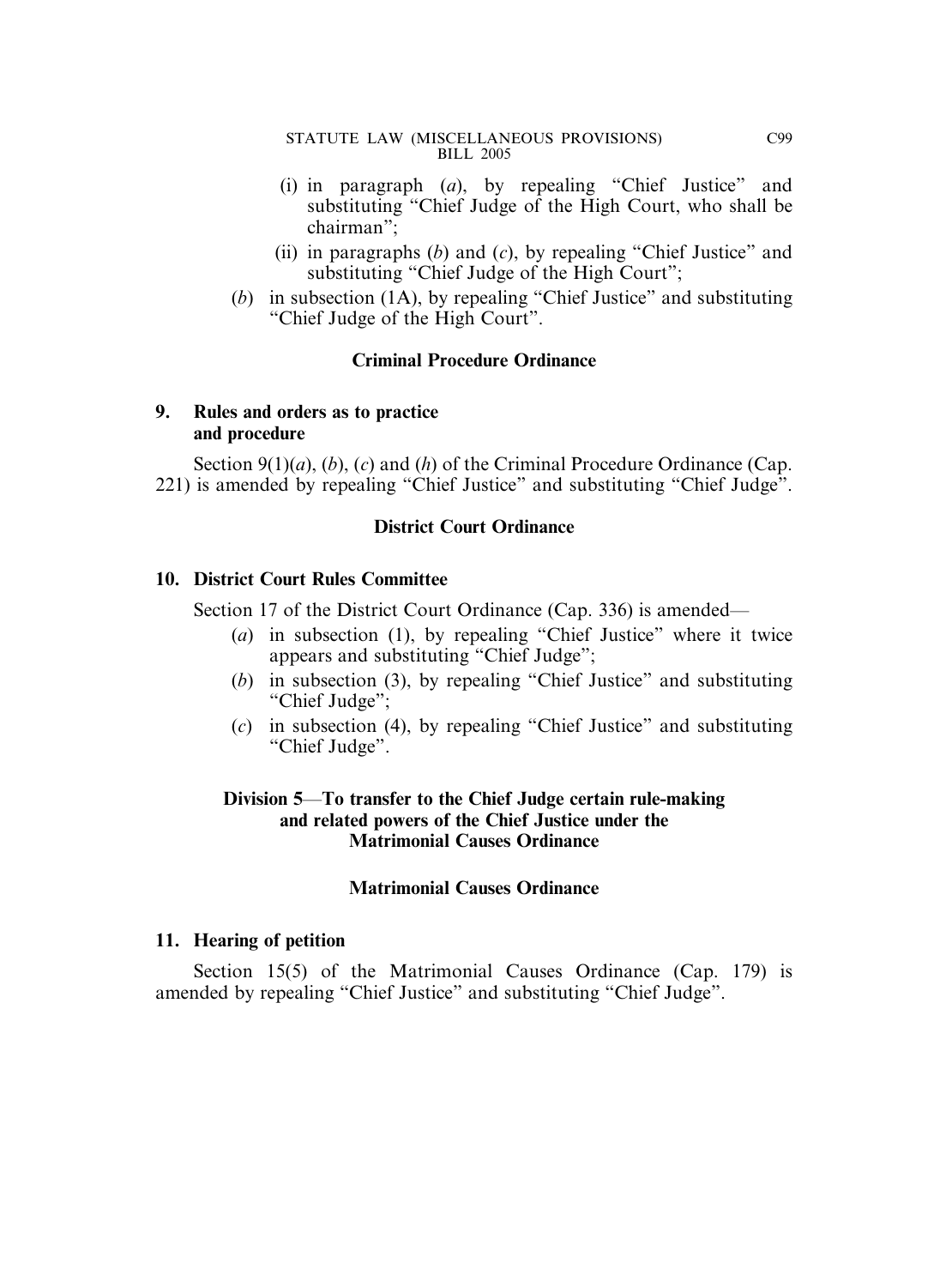#### **12. Rules**

Section 18B is amended by repealing "Chief Justice" and substituting "Chief Judge".

#### **13. Rules**

Section 54(1) and (2) is amended by repealing "Chief Justice" and substituting "Chief Judge".

#### **Matrimonial Causes Rules**

#### **14. Practice to be observed in District Court**

Rule 122 of the Matrimonial Causes Rules (Cap. 179 sub. leg. A) is amended by repealing "Chief Justice" and substituting "Chief Judge".

#### **Saving Provisions**

#### **15. Saving provisions**

(1) Notwithstanding the amendment made by section 11 to section 15(5) of the Matrimonial Causes Ordinance (Cap. 179), any orders made under section 15(5) of that Ordinance which are in force immediately before the date of commencement of section 11 shall on and after that date continue in force as if they were made by the Chief Judge under section 15(5) of that Ordinance as amended by section 11.

(2) Notwithstanding the amendment made by section 12 to section 18B of the Matrimonial Causes Ordinance (Cap. 179), any rules made under section 18B of that Ordinance which are in force immediately before the date of commencement of section 12 shall on and after that date continue in force as if they were made by the Chief Judge under section 18B of that Ordinance as amended by section 12.

(3) Notwithstanding the amendment made by section 13 to section 54(1) and (2) of the Matrimonial Causes Ordinance (Cap. 179), any rules made under section 54(1) or (2) of that Ordinance which are in force immediately before the date of commencement of section 13 shall on and after that date continue in force as if they were made by the Chief Judge under section 54(1) or (2) of that Ordinance as amended by section 13.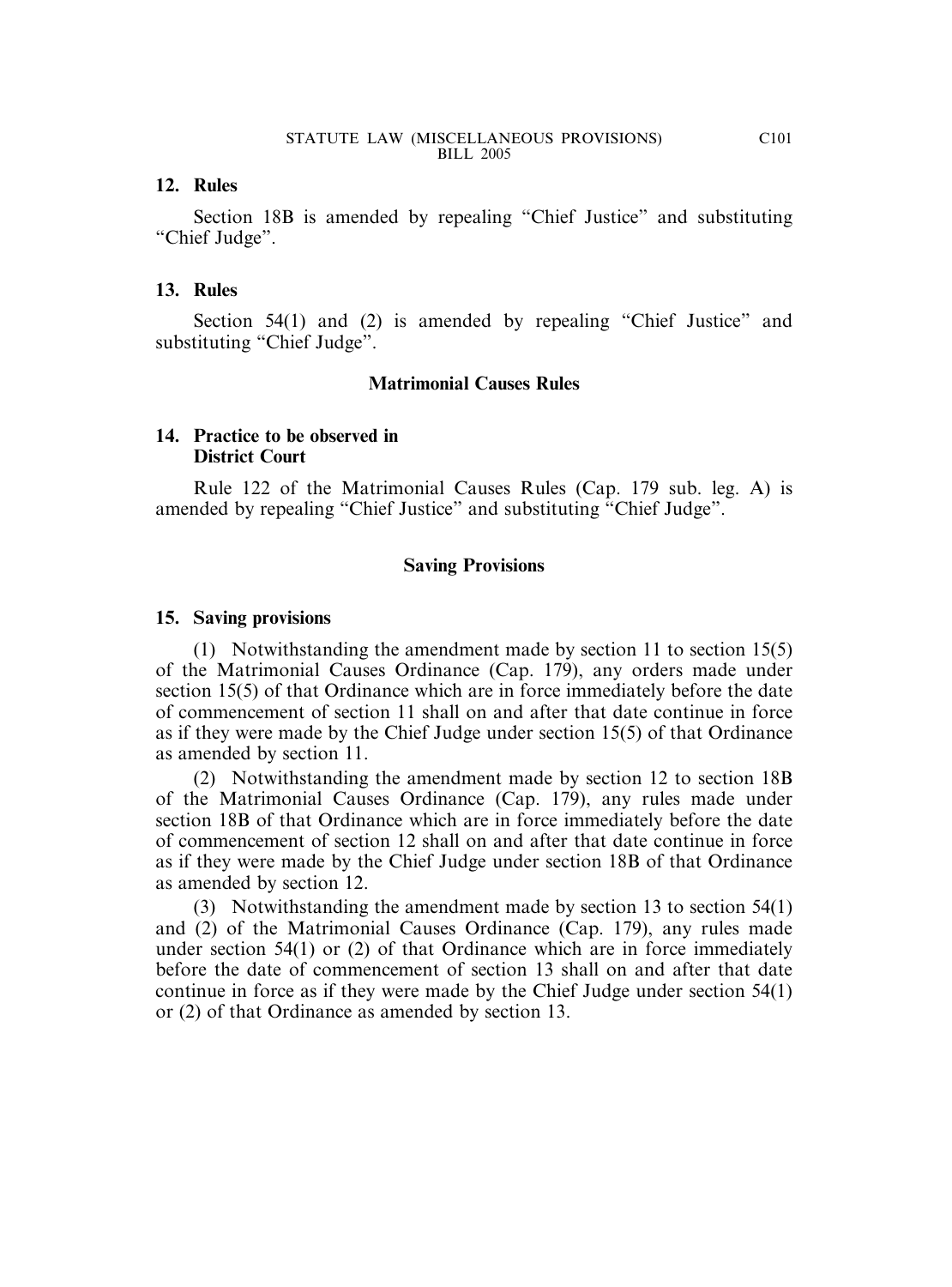(4) Notwithstanding the amendment made by section 14 to rule 122 of the Matrimonial Causes Rules (Cap. 179 sub. leg. A), any directions issued under rule 122 of those Rules which are in force immediately before the date of commencement of section 14 shall on and after that date continue in force as if they were issued by the Chief Judge under rule 122 of those Rules as amended by section 14.

#### PART 3

#### AMENDMENTS RELATING TO THE CHANGE OF NAME, THE ENHANCEMENT OF OPERATIONAL EFFICIENCY AND THE REFINEMENT OF STATUTORY PROVISIONS

#### **Division 1**—**To change the Chinese name of the Convocation of The Chinese University of Hong Kong from "評議會" to "校友評議會"**

#### **The Chinese University of Hong Kong Ordinance**

#### **16. Definitions**

Section 2(1) of The Chinese University of Hong Kong Ordinance (Cap. 1109) is amended, in the definition of "Council", "Senate", "Convocation", "Faculties", "Schools of Studies" and "Boards of Studies", by adding "校友" before "評議會".

#### **17. Provision for Council, Senate and Convocation**

Section 6 is amended by adding "校友" before "評議會".

#### **18. Composition and function of the Convocation**

Section 9 is amended by adding "校友" before "評議會".

#### **19. Statutes**

Section 13(1)(*i*) is amended by adding "校友" before "評議會".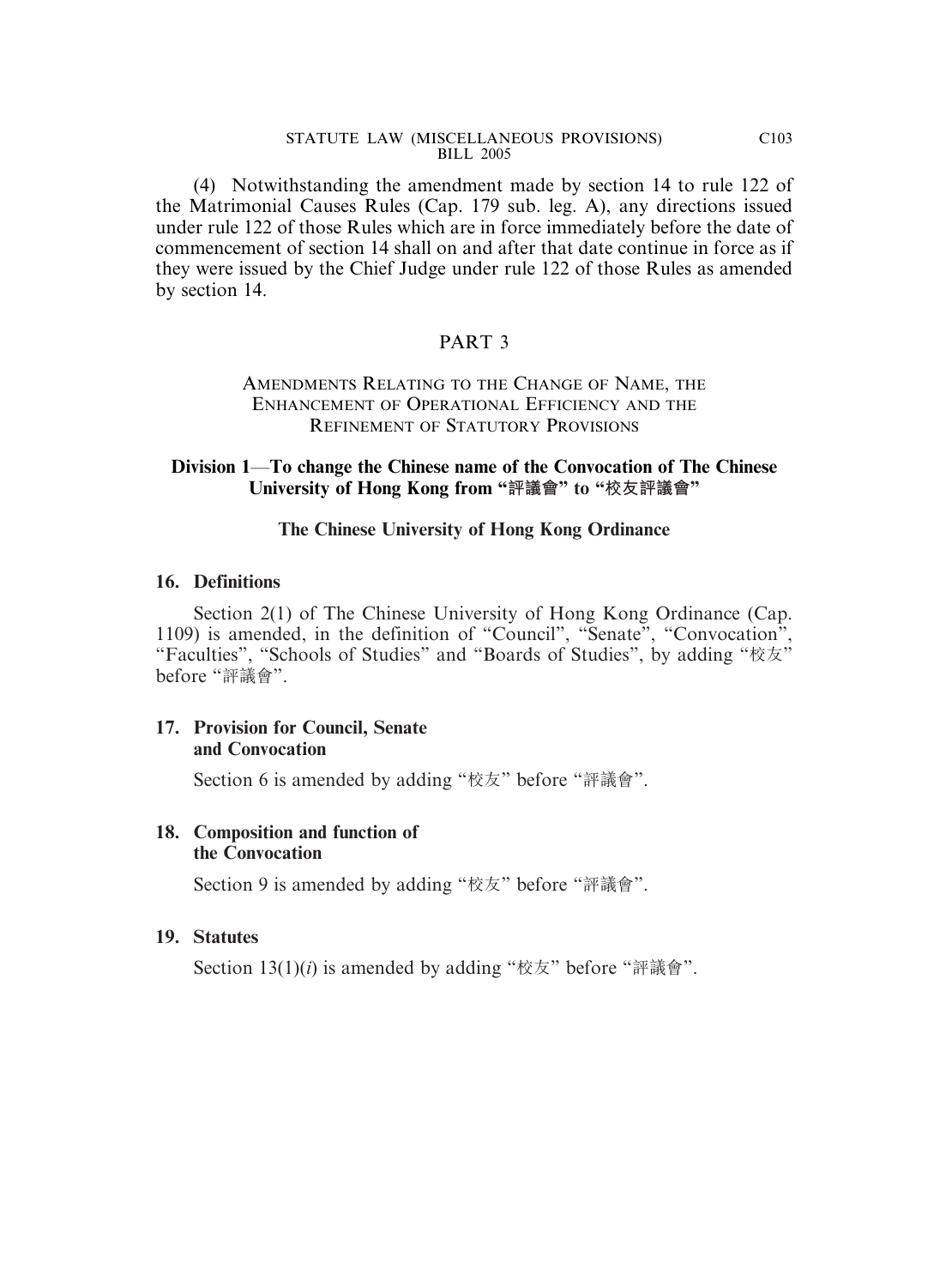#### **20. Members of the University**

Statute 3 of the Statutes of The Chinese University of Hong Kong in Schedule 1 is amended, in paragraph (*m*), by adding "校友" before "評議會".

#### **21. The Council**

Statute 11 is amended, in paragraph 1(*n*), by adding "校友" before "評議 會" where it twice appears.

#### **22. The Convocation**

Statute 18 is amended—

- (*a*) in the heading, by adding "校友" before "評議會";
- (*b*) in paragraph 1—
	- (i) by adding "校友" after "設有";
	- (ii) by repealing "評議會由" and substituting "由";
	- (iii) by adding "校友" after "列";
- (*c*) in paragraph 2, by adding "校友" before "評議會" wherever it appears;
- (*d* ) in paragraph 3, by adding "校友" before "評議會";
- (*e*) in paragraph 3A, by adding "校友" before "評議會";
- (*f*) in paragraph 3B, by adding "校友" before "評議會";
- (*g*) in paragraph 4, by adding "校友" before "評議會" where it twice appears;
- (*h*) in paragraph 5, by adding "校友" before "評議會";
- $(i)$  in paragraph  $7(1)$  and  $(2)$ , by adding "校友" before "評議會" wherever it appears;
- ( *j*) in paragraph 8, by adding "校友" before "評議會" where it twice appears;
- (*k*) in paragraph 9, by adding "校友" before "評議會" where it twice appears;
- (*l*) in paragraph 10, by adding "校友" before "評議會" where it twice appears.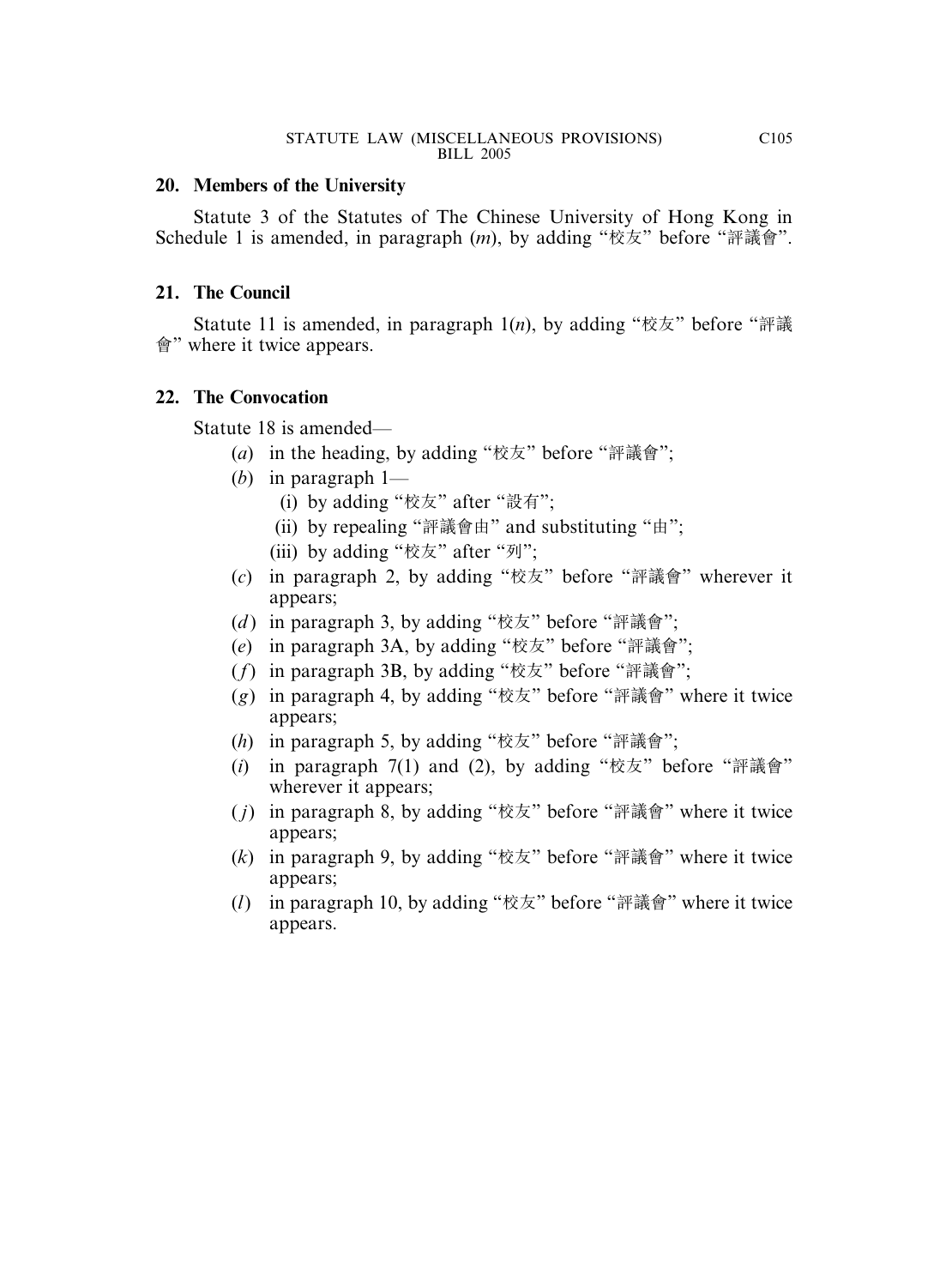#### **Saving Provision**

#### **23. Saving provision**

Where the term "評議會" referred to in section 6 of The Chinese University of Hong Kong Ordinance (Cap. 1109) as in force immediately before the date of commencement of section 17 is used in or in relation to any instrument, contract or legal proceeding that is in force or pending immediately before that date, then, on and after that date, the term "校友評議 會" shall be deemed to be substituted therefor, and the instrument, contract or legal proceeding, as the case may be, shall be construed accordingly.

#### **Consequential Amendments**

#### **Prevention of Bribery (Exclusion of Bodies and Members of Bodies of Educational Institutions) Notice**

#### **24. First Schedule amended**

The First Schedule to the Prevention of Bribery (Exclusion of Bodies and Members of Bodies of Educational Institutions) Notice (Cap. 201 sub. leg. B) is amended, in item 2, by adding "校友" before "評議會".

#### **Sex Discrimination Ordinance**

#### **25. Educational establishments and their responsible bodies**

Schedule 1 to the Sex Discrimination Ordinance (Cap. 480) is amended, in item 2, by adding "校友" before "評議會".

#### **Family Status Discrimination Ordinance**

#### **26. Educational establishments and their responsible bodies**

Schedule 1 to the Family Status Discrimination Ordinance (Cap. 527) is amended, in item 2, by adding "校友" before "評議會".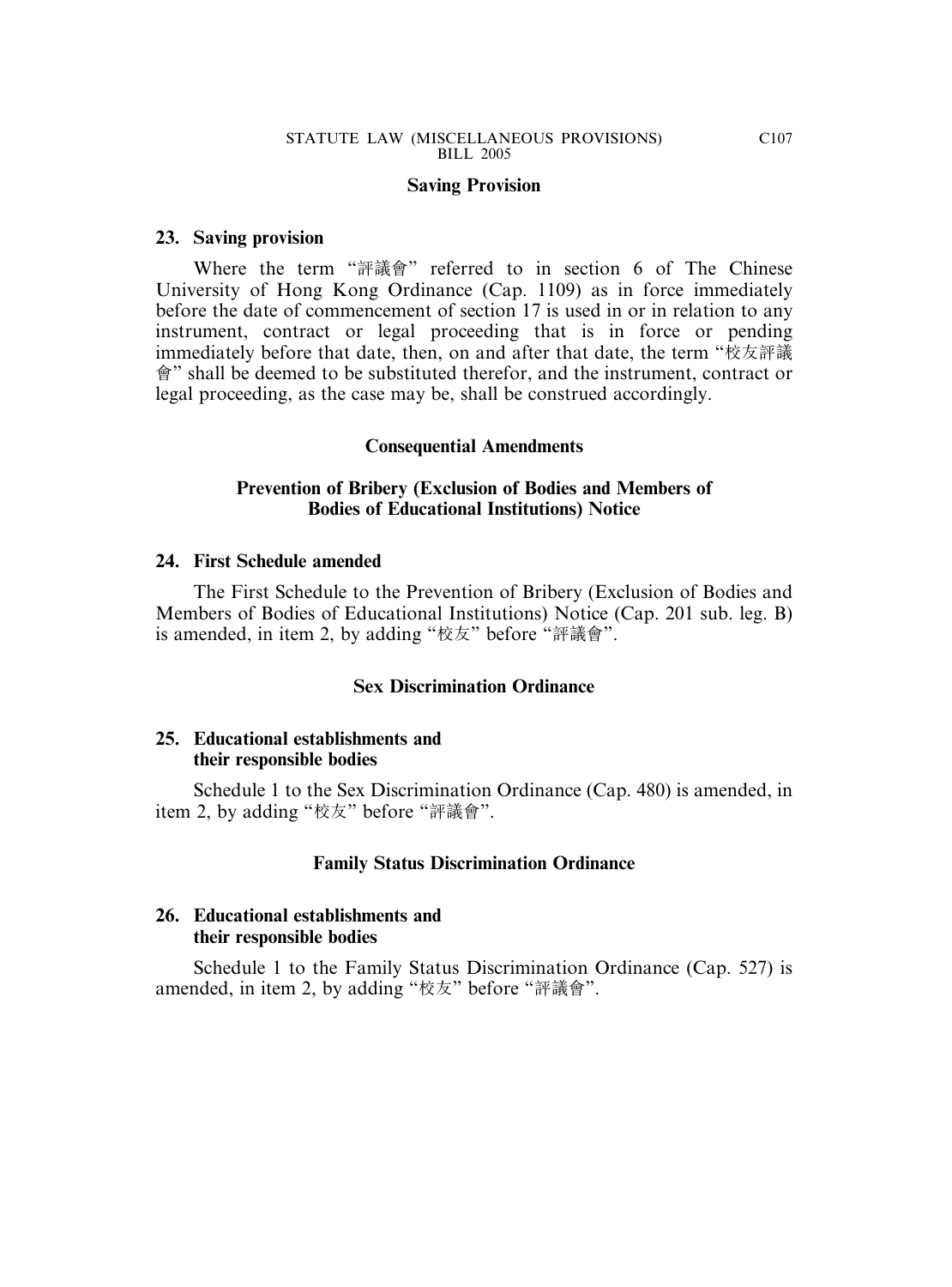#### **Division 2**—**To enhance the powers and operational efficiency of the Legal Aid Services Council**

#### **Legal Aid Services Council Ordinance**

#### **27. Section added**

The Legal Aid Services Council Ordinance (Cap. 489) is amended by adding—

#### "**4A. Power of the Council**

The Council may do all such things as are necessary to enable it to exercise its functions under this Ordinance, and in particular may enter into, carry out, assign or accept the assignment of, vary or rescind any contract, agreement or other obligation.".

#### **28. Section added**

The following is added—

#### "**5A. Staff of the Council**

The Council may appoint such persons as it requires to exercise and perform its functions, powers and duties under this Ordinance.".

#### **29. Reports**

Section 12(1) is repealed and the following substituted—

"(1) The Council shall submit an annual report to the Chief Executive within 9 months of the end of each financial year, or such longer period as the Chief Executive may allow.".

#### **Division 3**—**To refine certain provisions in the Trade Marks Ordinance to reflect the original intention of those provisions**

#### **Trade Marks Ordinance**

#### **30. Claim to priority**

Section 41(1) of the Trade Marks Ordinance (Cap. 559) is amended by repealing "beginning on" and substituting "after".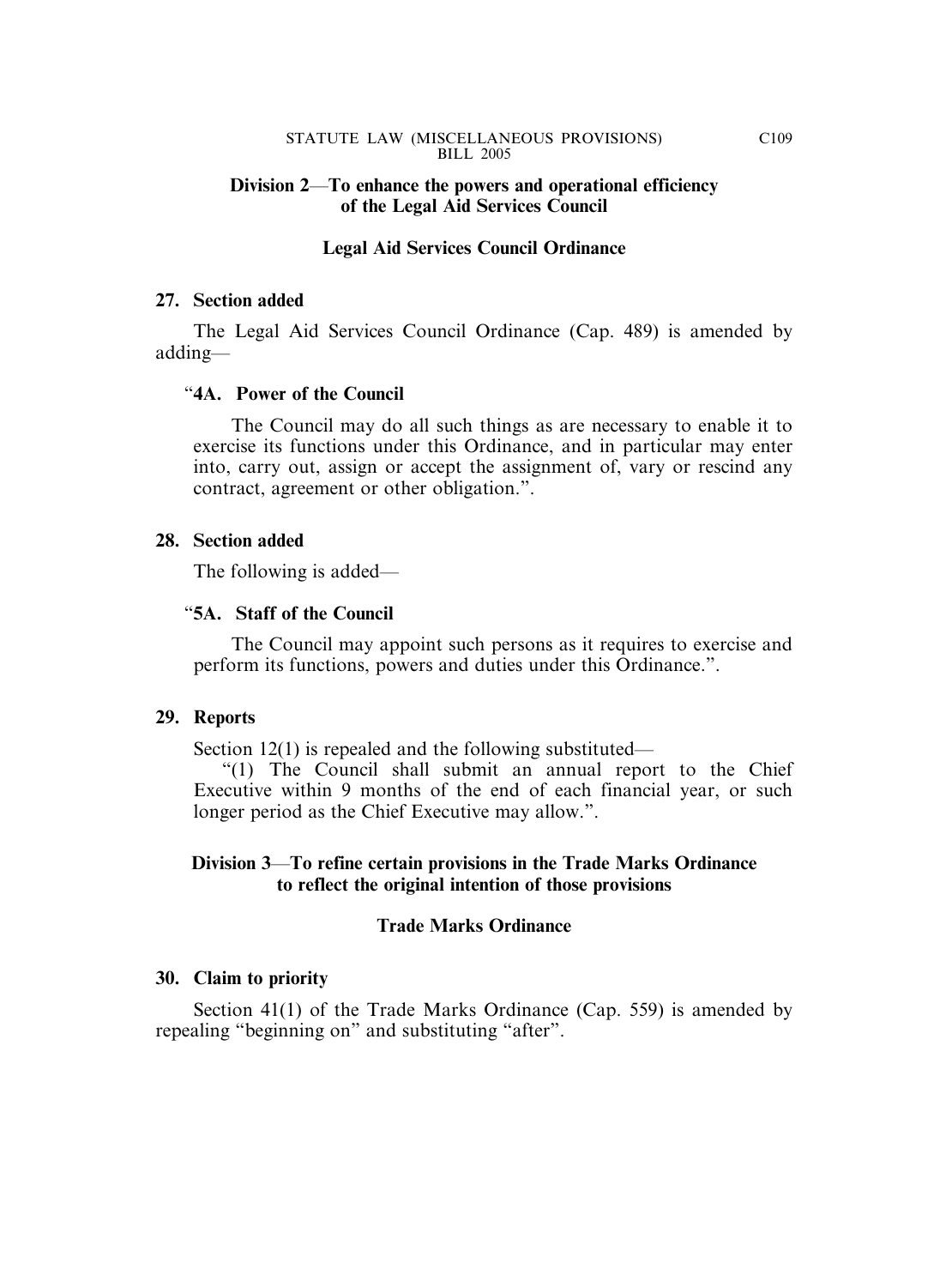#### **31. Alteration of registered trade mark**

Section 55(2) is amended—

- (*a*) by repealing "owner's name or address" and substituting "name or address of the owner or any previous owner";
- (*b*) by repealing "該擁有人" and substituting "該註冊商標的擁有人".

#### **Division 4**—**To amend the definition of** "**deception**" **in the Theft Ordinance**

#### **Theft Ordinance**

#### **32. Obtaining property by deception**

Section 17(4) of the Theft Ordinance (Cap. 210) is amended, in the definition of "deception"—

- (*a*) by adding "(whether by any act or omission)" after "conduct";
- (*b*) by repealing "or opinions".

#### **Division 5**—**To require consent for the prosecution of conspiracies to commit offences regarding which consent to prosecution is necessary**

#### **Crimes Ordinance**

#### **33. Restriction on the institution of proceedings**

Section 159D of the Crimes Ordinance (Cap. 200) is amended—

- (*a*) by renumbering it as section 159D(1);
- (*b*) by adding—

"(2) Any prohibition imposed by any enactment on the institution of proceedings for any offence otherwise than by, or on behalf or with the consent of, the Secretary for Justice or any other person also applies in relation to proceedings instituted under section 159A for conspiracy to commit that offence.".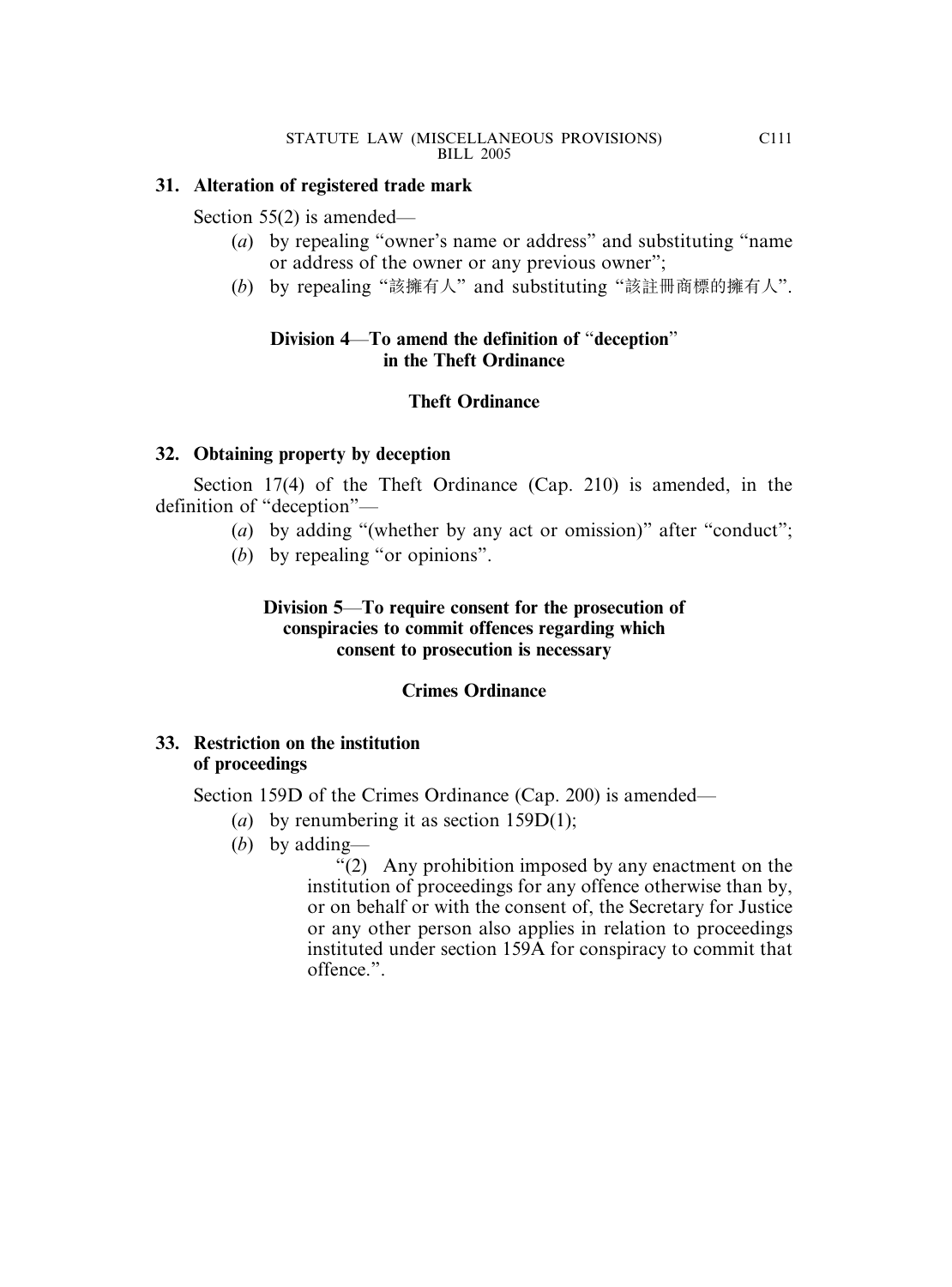#### **Division 6**—**To make possession of imitation firearms an indictable offence**

#### **Firearms and Ammunition Ordinance**

#### **34. Possession of an imitation firearm**

Section 20 of the Firearms and Ammunition Ordinance (Cap. 238) is amended—

- (*a*) in subsection (1), by adding "on conviction upon indictment" after "liable";
- (*b*) in subsection (2), by adding "on conviction upon indictment" after "liable";
- (*c*) in subsection (3), by repealing "magistrate" and substituting "court".

#### **Division 7**—**To prohibit a person who is required to surrender his travel document from leaving Hong Kong, etc.**

#### **Prevention of Bribery Ordinance**

#### **35. Surrender of travel document**

Section 17A of the Prevention of Bribery Ordinance (Cap. 201) is amended—

- (*a*) in subsection (3), by adding ", and shall not leave Hong Kong while the notice is in force" before the full stop;
- (*b*) in subsection (4), by adding "by a police officer or by a person appointed in that behalf by the Commissioner" before the full stop.

#### **36. Return of travel documents**

Section 17B is amended—

(*a*) by repealing subsection (5) and substituting—

"(5) A recognizance referred to in subsection (4) shall be subject to the conditions that—

(*a*) the applicant shall further surrender his travel document to the Commissioner at such time as may be specified; and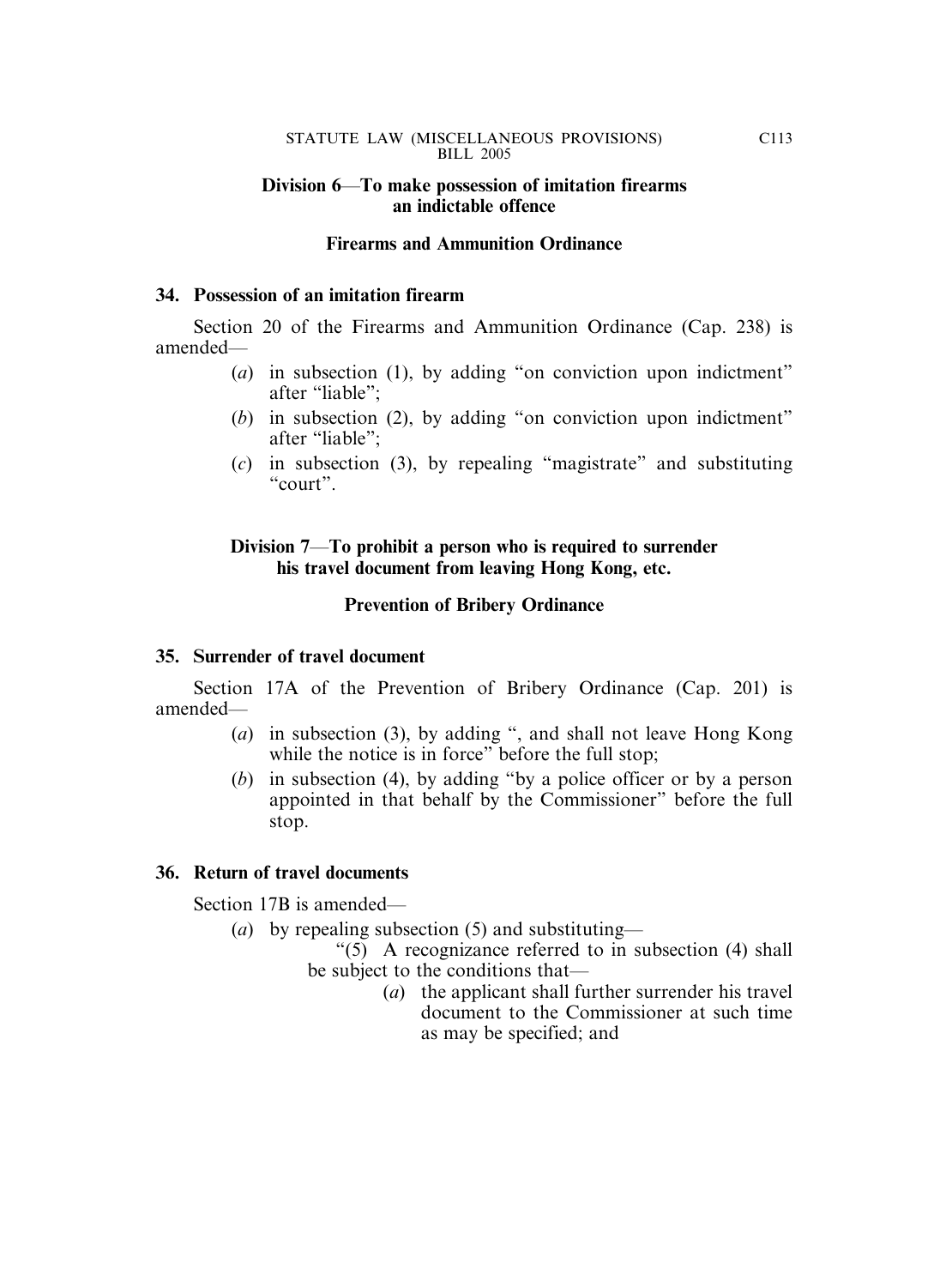- (*b*) the applicant shall appear at such time and place in Hong Kong as may be specified and at such other time and place in Hong Kong thereafter as may be further specified.";
- (*b*) in subsection (6), by repealing "subject to such conditions as to the further surrender of the travel document and the appearance of the applicant at any time and place in Hong Kong as may be specified." and substituting—

"subject to any or all of the following conditions—

- (*a*) the applicant shall further surrender his travel document to the Commissioner at such time as may be specified;
- (*b*) the applicant shall appear at such time and place in Hong Kong as may be specified.";
- (*c*) in subsection (7), by adding ", the applicant shall not leave Hong Kong while the travel document is so surrendered, and" after "subsection  $(6)$ ".

#### **Division 8**—**To empower the courts to award costs to the defendant or prosecutor on the other party**'**s unsuccessful application for a certificate under the Hong Kong Court of Final Appeal Ordinance**

#### **Costs in Criminal Cases Ordinance**

#### **37. Section added**

The Costs in Criminal Cases Ordinance (Cap. 492) is amended by adding—

#### "**9B. Defence costs on unsuccessful application by prosecutor for a certificate of Court of Appeal or Court of First Instance**

Where the prosecutor unsuccessfully applies to the Court of Appeal or the Court of First Instance for a certificate under section 32(2) of the Hong Kong Court of Final Appeal Ordinance (Cap. 484), the Court of Appeal or the Court of First Instance, as the case may be, may order that costs be awarded to the defendant.".

#### **38. Section added**

The following is added—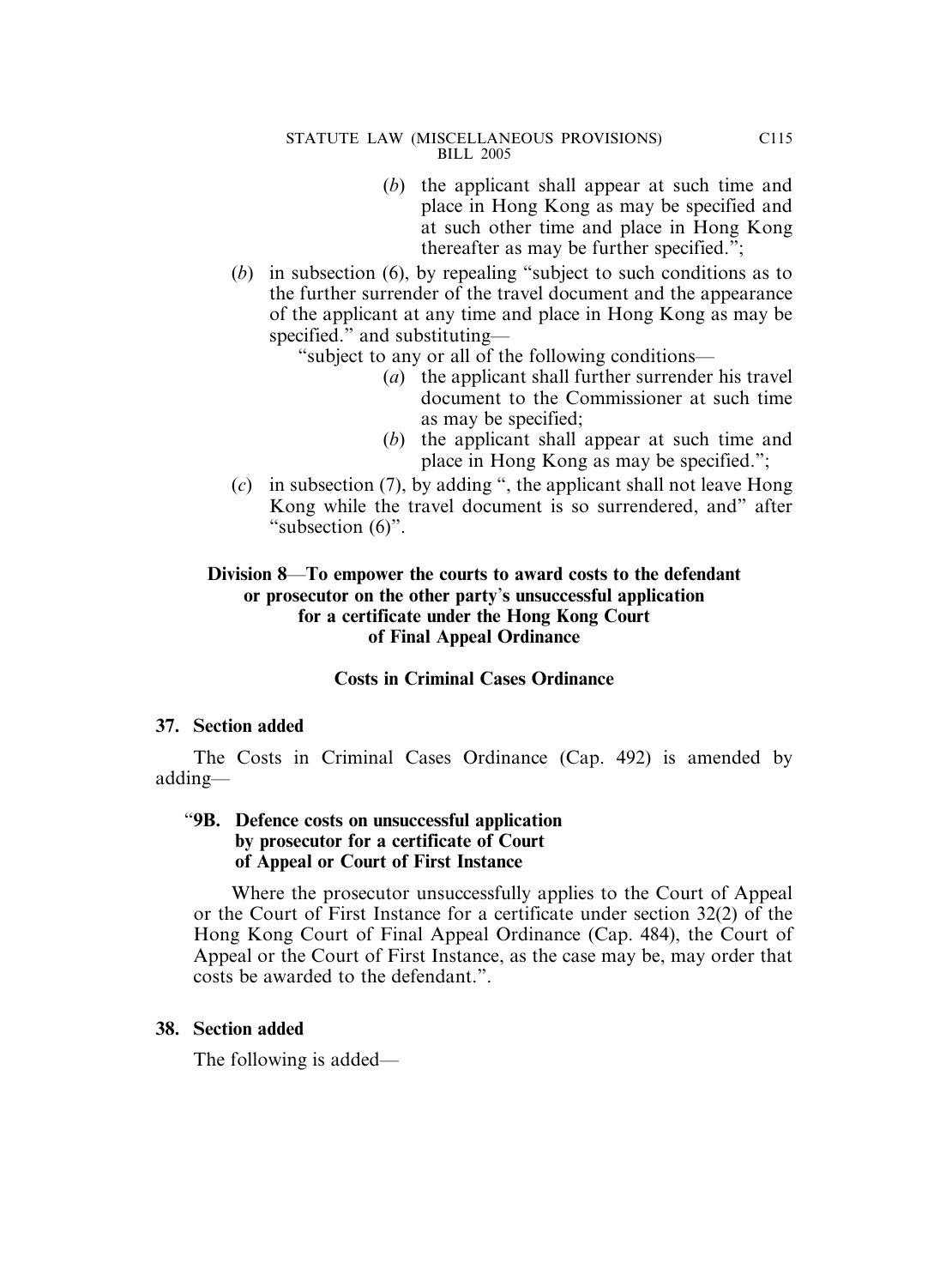#### "**13B. Prosecution costs on unsuccessful application by defendant for a certificate of Court of Appeal or Court of First Instance**

Where a defendant unsuccessfully applies to the Court of Appeal or the Court of First Instance for a certificate under section 32(2) of the Hong Kong Court of Final Appeal Ordinance (Cap. 484), the Court of Appeal or the Court of First Instance, as the case may be, may order that costs be awarded to the prosecutor.".

#### **Division 9**—**To repeal provisions in certain Ordinances providing that the decision of the Court of Appeal on an appeal is final**

#### **Professional Accountants Ordinance**

#### **39. Appeals**

Section 41(2) of the Professional Accountants Ordinance (Cap. 50) is repealed.

#### **Related Amendments**

#### **40. Interpretation**

Section 2 is amended—

- (*a*) by renumbering it as section 2(1);
- (*b*) by adding—

"(2) For the purposes of sections  $27(4)(b)$ ,  $28D(10)(b)(i)$ ,  $35(3)$  and  $38(2)$ , an appeal to the Court of Appeal shall be deemed to be finally determined when the earliest of the following events occurs, whichever is applicable in the circumstances—

- (*a*) when the appeal to the Court of Appeal is withdrawn or abandoned;
- (*b*) when the specified period expires without an application for leave to appeal having been made to the Court of Appeal;
- (*c*) if, before the expiry of the specified period, an application for leave to appeal is made to the Court of Appeal—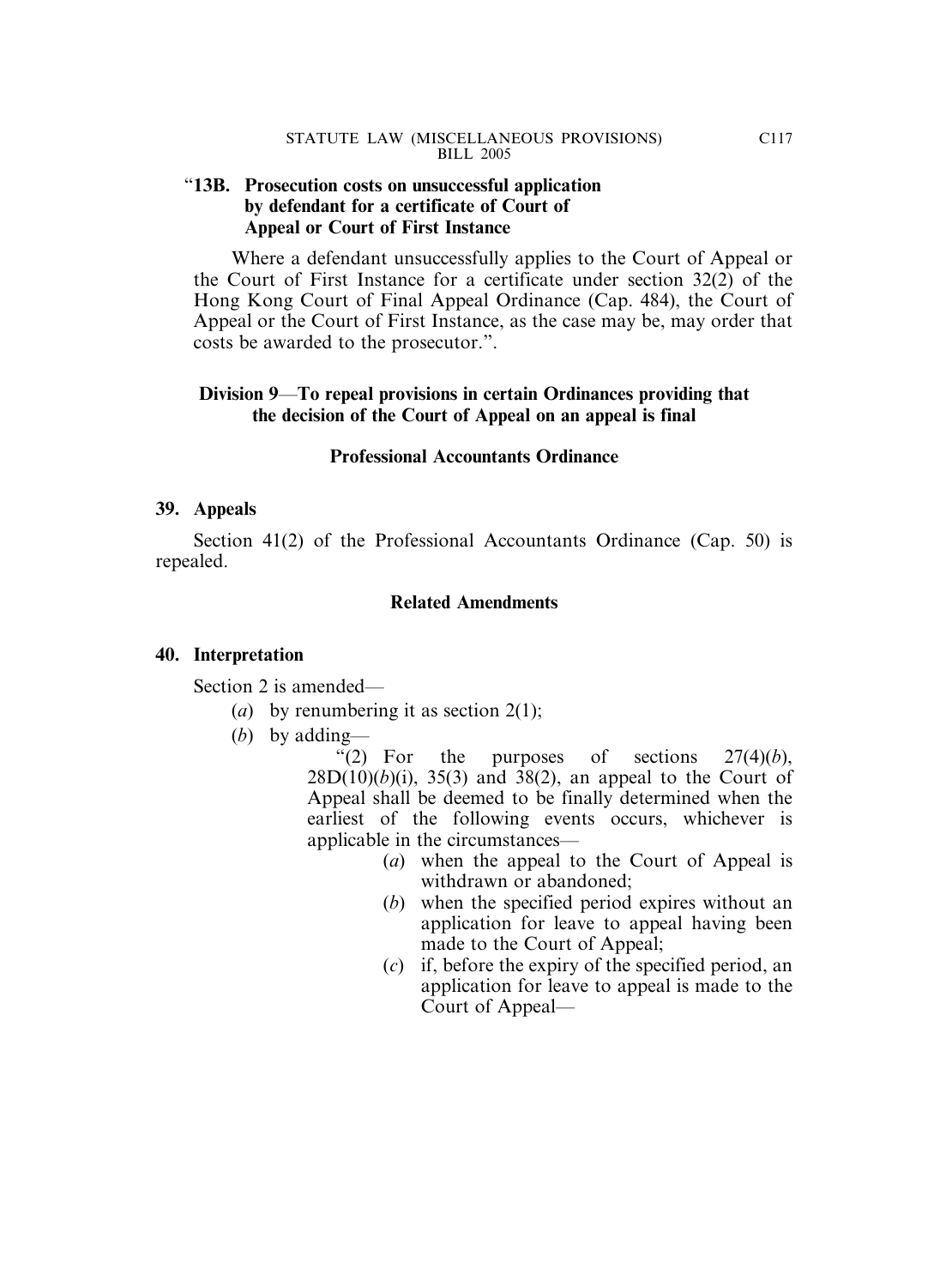- (i) when the application is withdrawn or abandoned;
- (ii) if the application is refused, when the specified period expires without an application for leave to appeal having been made to the Court of Final Appeal; or
- (iii) if the application is granted, when the appeal to the Court of Final Appeal is withdrawn, abandoned or disposed of; or
- (*d*) if, before the expiry of the specified period, an application for leave to appeal is made to the Court of Final Appeal—
	- (i) when the application is withdrawn, abandoned or refused; or
	- (ii) if the application is granted, when the appeal to the Court of Final Appeal is withdrawn, abandoned or disposed of.

(3) In subsection (2)—

"application for leave to appeal" (上訴許可申請) means an application made to the Court of Appeal or the Court of Final Appeal under section 24 of the Hong Kong Court of Final Appeal Ordinance (Cap. 484) for leave to appeal to the Court of Final Appeal from a judgment of the Court of Appeal;

"specified period" (指明限期)—

- (*a*) in the case of an application for leave to appeal made to the Court of Appeal, means—
	- (i) subject to subparagraph (ii), the period of 28 days within which the notice of motion referred to in section 24(2) of the Hong Kong Court of Final Appeal Ordinance (Cap. 484) is required to be filed; or
	- (ii) if, on an application made within the 28 day period referred to in subparagraph (i), the Court of Appeal extends that period, the period as so extended; or
- (*b*) in the case of an application for leave to appeal made to the Court of Final Appeal, means—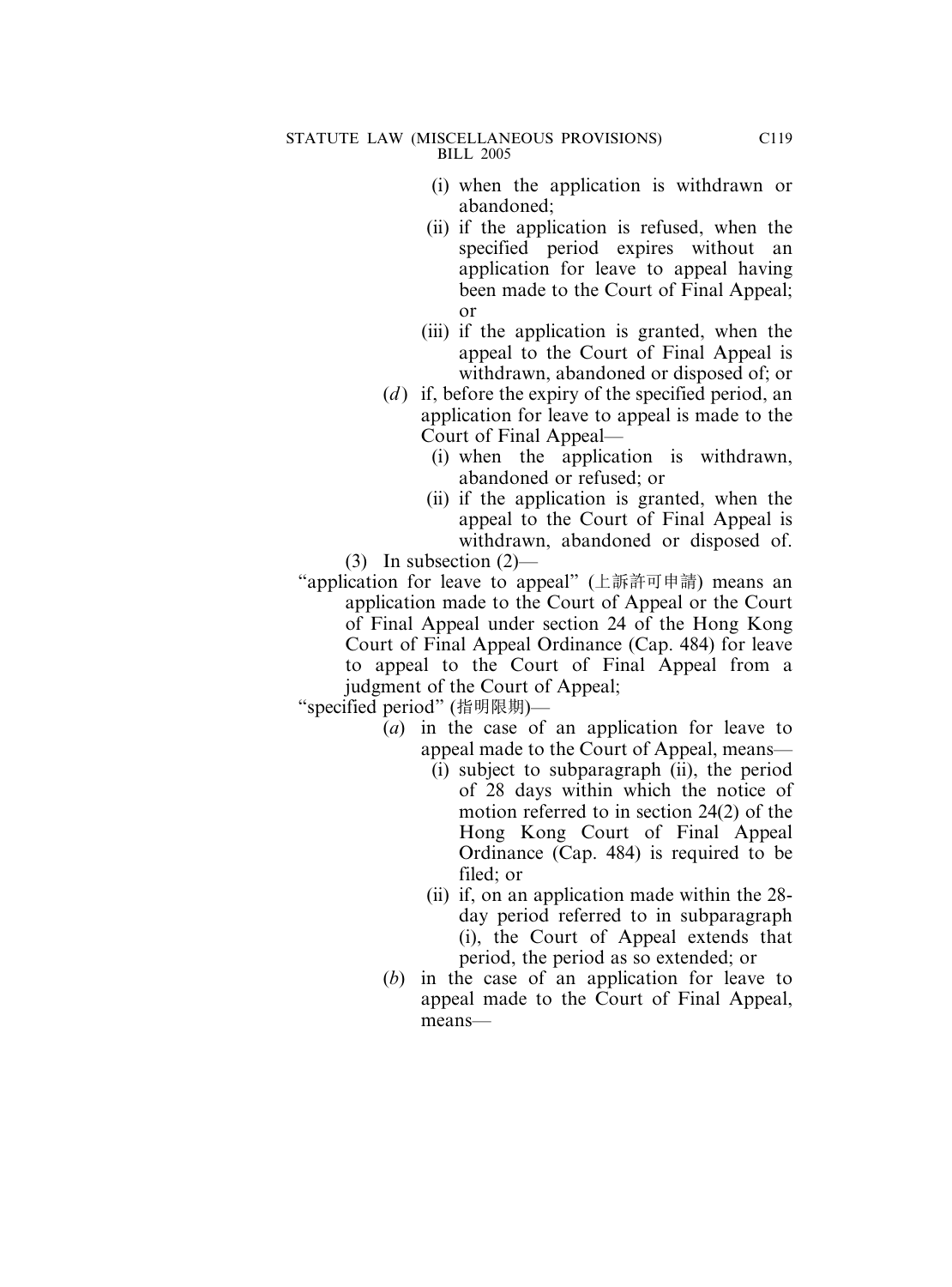- (i) subject to subparagraph (ii), the period of 28 days within which the notice of motion referred to in section 24(4) of the Hong Kong Court of Final Appeal Ordinance (Cap. 484) is required to be filed; or
- (ii) if, on an application made within the 28 day period referred to in subparagraph (i), the Court of Final Appeal extends that period, the period as so extended.".

## **41. Removal from register of certain persons**

Section 27(4)(*b*) is amended by repealing "an appeal under section 41, before a decision of the Court of Appeal affirming the order" and substituting "an appeal made to the Court of Appeal against the order under section 41, before the appeal is finally determined".

## **42. Qualification for registration of company as corporate practice**

Section 28D(10)(*b*) is amended—

- (*a*) by repealing "unless" and substituting "before";
- (*b*) in subparagraph (i), by repealing "there is an appeal as regards the relevant removal, the appeal has been withdrawn or the relevant direction under this section was confirmed on appeal" and substituting "an appeal is made to the Court of Appeal as regards the removal under subsection  $(9)(d)$ (ii), the appeal is finally determined".

## **43. Disciplinary powers of Disciplinary Committee**

Section 35(3) is amended—

- (*a*) by repealing ", or of any such order as varied on appeal by the Court of Appeal, as the case may be," and substituting "or, if the order is varied on appeal, the order as so varied";
- (*b*) in the proviso, by repealing "an appeal under section 41, before the decision of the Court of Appeal on such appeal" and substituting "an appeal made to the Court of Appeal against the order under section 41, before the appeal is finally determined".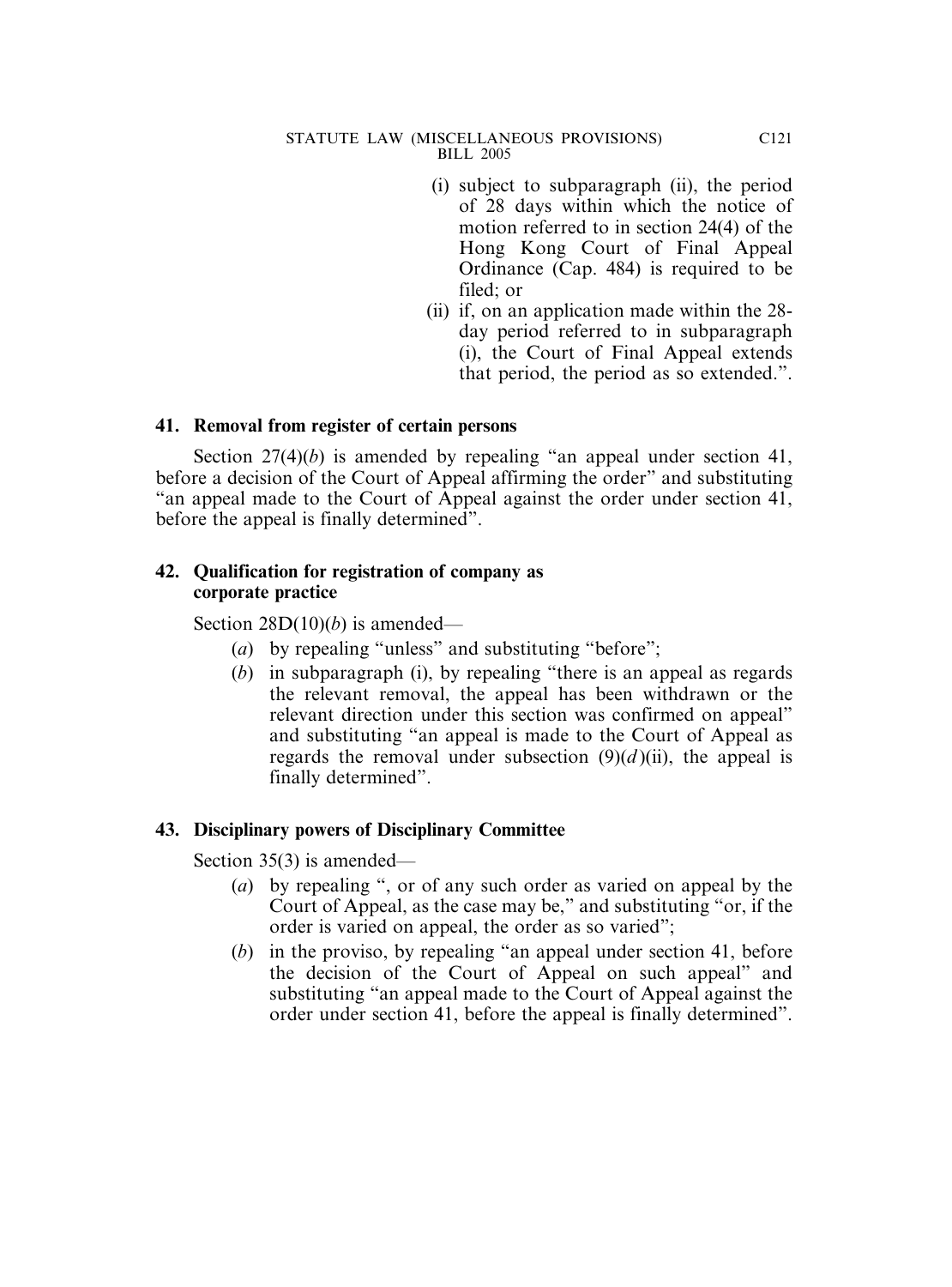### **44. Provisions relating to orders of the Disciplinary Committee**

Section 38(2) is amended by repealing "or in the case of an appeal under section 41 before the decision of the Court of Appeal on such appeal" and substituting "or, in the case of an appeal made to the Court of Appeal against the order under section 41, before the appeal is finally determined".

### **Dentists Registration Ordinance**

## **45. Appeals**

Section 23(2) of the Dentists Registration Ordinance (Cap. 156) is repealed.

### **Related Amendments**

### **46. Interpretation**

Section 2 is amended—

- (*a*) by repealing— "在本條例中" and substituting— "(1) 在本條例中";
- (*b*) by adding—

"(3) For the purposes of sections  $18(5)$  and  $22(2)$ , an appeal to the Court of Appeal shall be deemed to be finally determined when the earliest of the following events occurs, whichever is applicable in the circumstances—

- (*a*) when the appeal to the Court of Appeal is withdrawn or abandoned;
- (*b*) when the specified period expires without an application for leave to appeal having been made to the Court of Appeal;
- (*c*) if, before the expiry of the specified period, an application for leave to appeal is made to the Court of Appeal—
	- (i) when the application is withdrawn or abandoned;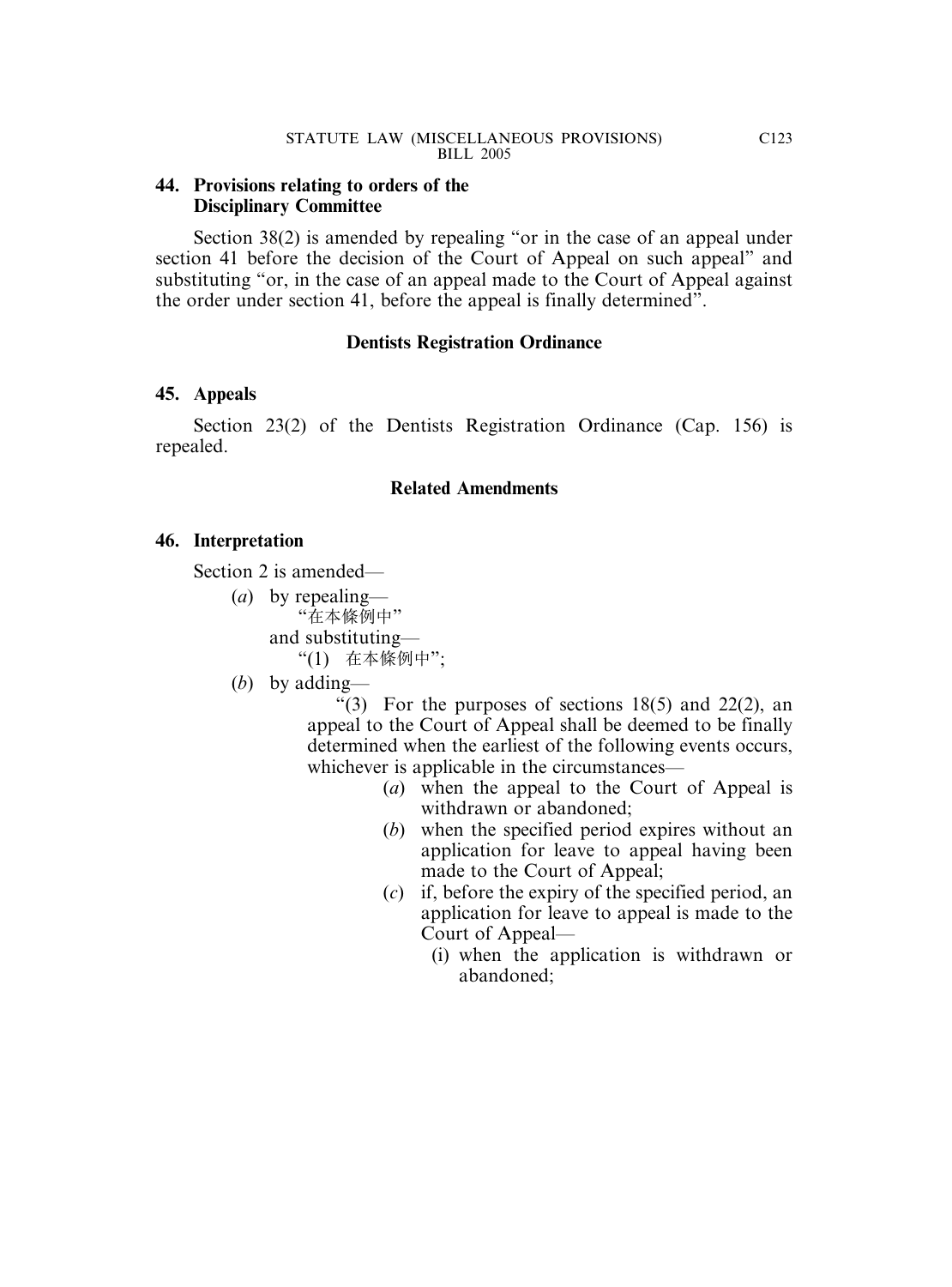- (ii) if the application is refused, when the specified period expires without an application for leave to appeal having been made to the Court of Final Appeal; or
- (iii) if the application is granted, when the appeal to the Court of Final Appeal is withdrawn, abandoned or disposed of; or
- (*d*) if, before the expiry of the specified period, an application for leave to appeal is made to the Court of Final Appeal—
	- (i) when the application is withdrawn, abandoned or refused; or
	- (ii) if the application is granted, when the appeal to the Court of Final Appeal is withdrawn, abandoned or disposed of.

 $(4)$  In subsection  $(3)$ —

"application for leave to appeal" (上訴許可申請) means an application made to the Court of Appeal or the Court of Final Appeal under section 24 of the Hong Kong Court of Final Appeal Ordinance (Cap. 484) for leave to appeal to the Court of Final Appeal from a judgment of the Court of Appeal;

- (*a*) in the case of an application for leave to appeal made to the Court of Appeal, means—
	- (i) subject to subparagraph (ii), the period of 28 days within which the notice of motion referred to in section 24(2) of the Hong Kong Court of Final Appeal Ordinance (Cap. 484) is required to be filed; or
	- (ii) if, on an application made within the 28 day period referred to in subparagraph (i), the Court of Appeal extends that period, the period as so extended; or
- (*b*) in the case of an application for leave to appeal made to the Court of Final Appeal, means—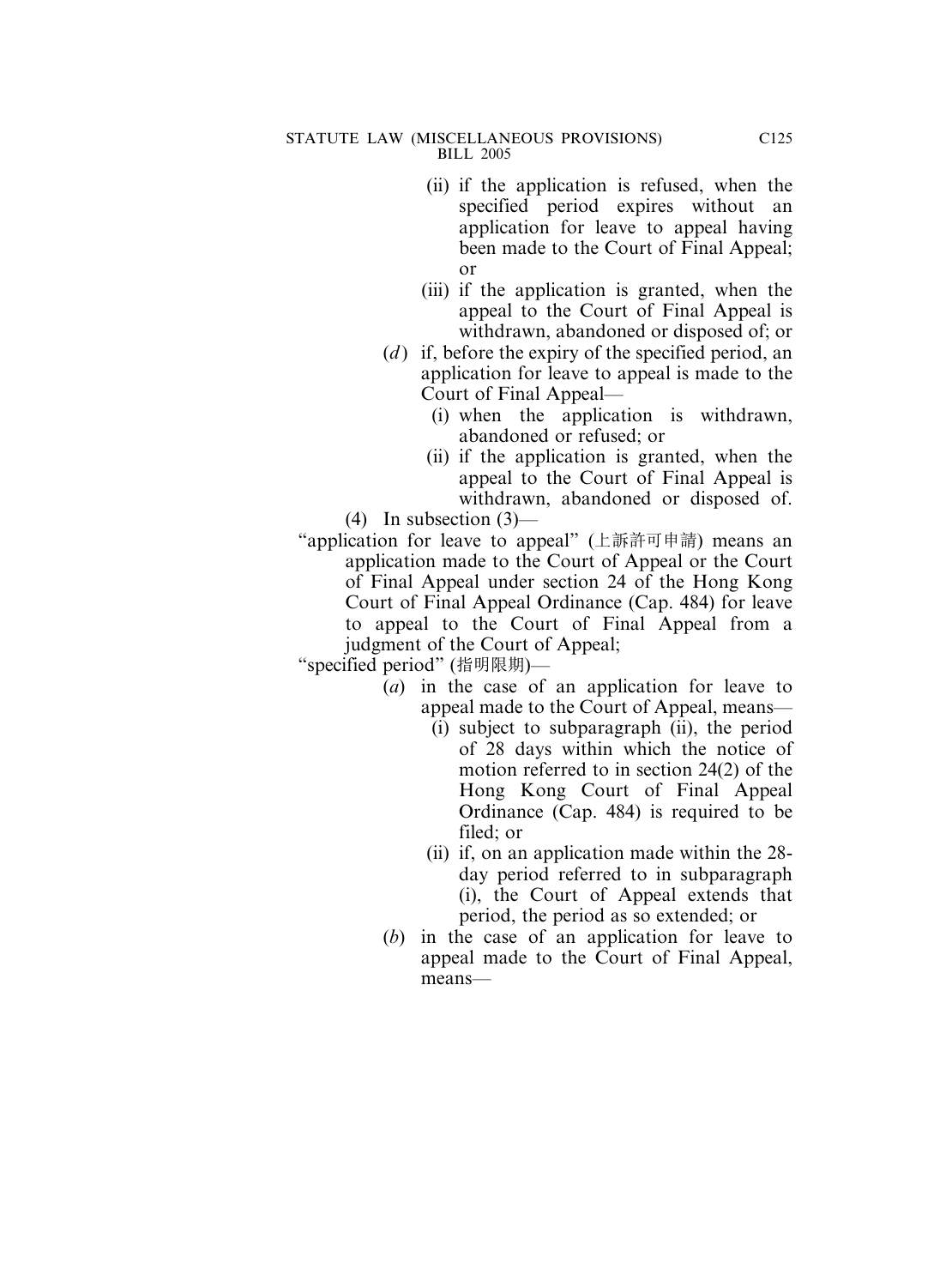- (i) subject to subparagraph (ii), the period of 28 days within which the notice of motion referred to in section 24(4) of the Hong Kong Court of Final Appeal Ordinance (Cap. 484) is required to be filed; or
- (ii) if, on an application made within the 28 day period referred to in subparagraph (i), the Court of Final Appeal extends that period, the period as so extended.".

## **47. Disciplinary inquiries by the Council**

Section 18(5) is amended—

- (*a*) by repealing "after the decision of the Court of Appeal affirming or varying such order" and substituting "after the appeal is finally determined";
- (*b*) by repealing "or the order as varied on appeal" and substituting "or, if the order is varied on appeal, the order as so varied".

## **48. Provisions relating to orders of the Council**

Section 22(2) is amended by repealing "and in the case of an appeal shall await the decision of the Court of Appeal" and substituting "or, in the case of an appeal made to the Court of Appeal against the order under section 23, before the appeal is finally determined".

# **Legal Practitioners Ordinance**

## **49. Appeal and saving**

Section 13(1) of the Legal Practitioners Ordinance (Cap. 159) is amended by repealing "and the decision of the Court of Appeal on any such appeal shall be final".

## **50. Appeal to Court of Appeal**

Section 37B(1) is amended by repealing "and the decision of the Court of Appeal is final".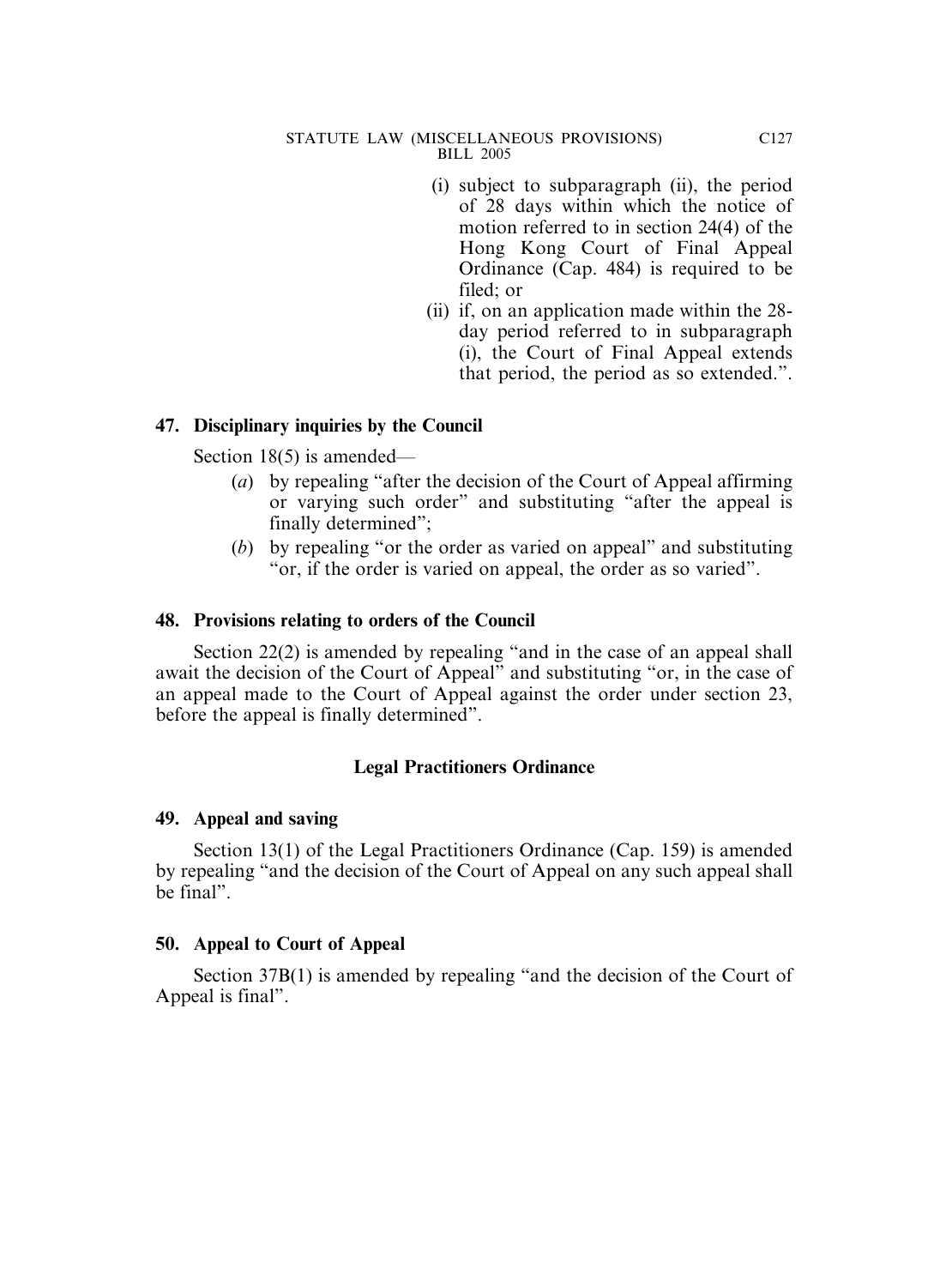### **Related Amendments**

## **51. Publication of findings of Solicitors Disciplinary Tribunal**

Section 13A is amended—

- (*a*) by renumbering it as section 13A(1);
- (*b*) in subsection (1)—
	- (i) by repealing "the Solicitors Disciplinary Tribunal or the Court of Appeal, on an appeal under section 13, otherwise orders," and substituting "the Court of Final Appeal, the Court of Appeal or the Solicitors Disciplinary Tribunal otherwise orders,";
	- (ii) by repealing "or after completion of such an appeal" and substituting "or, if such an appeal has been made, after the appeal is finally determined";
- (*c*) by adding—

" $(2)$  For the purposes of subsection  $(1)$ , an appeal to the Court of Appeal shall be deemed to be finally determined when the earliest of the following events occurs, whichever is applicable in the circumstances—

- (*a*) when the appeal to the Court of Appeal is withdrawn or abandoned;
- (*b*) when the specified period expires without an application for leave to appeal having been made to the Court of Appeal;
- (*c*) if, before the expiry of the specified period, an application for leave to appeal is made to the Court of Appeal—
	- (i) when the application is withdrawn or abandoned;
	- (ii) if the application is refused, when the specified period expires without an application for leave to appeal having been made to the Court of Final Appeal; or
	- (iii) if the application is granted, when the appeal to the Court of Final Appeal is withdrawn, abandoned or disposed of; or
- (*d*) if, before the expiry of the specified period, an application for leave to appeal is made to the Court of Final Appeal—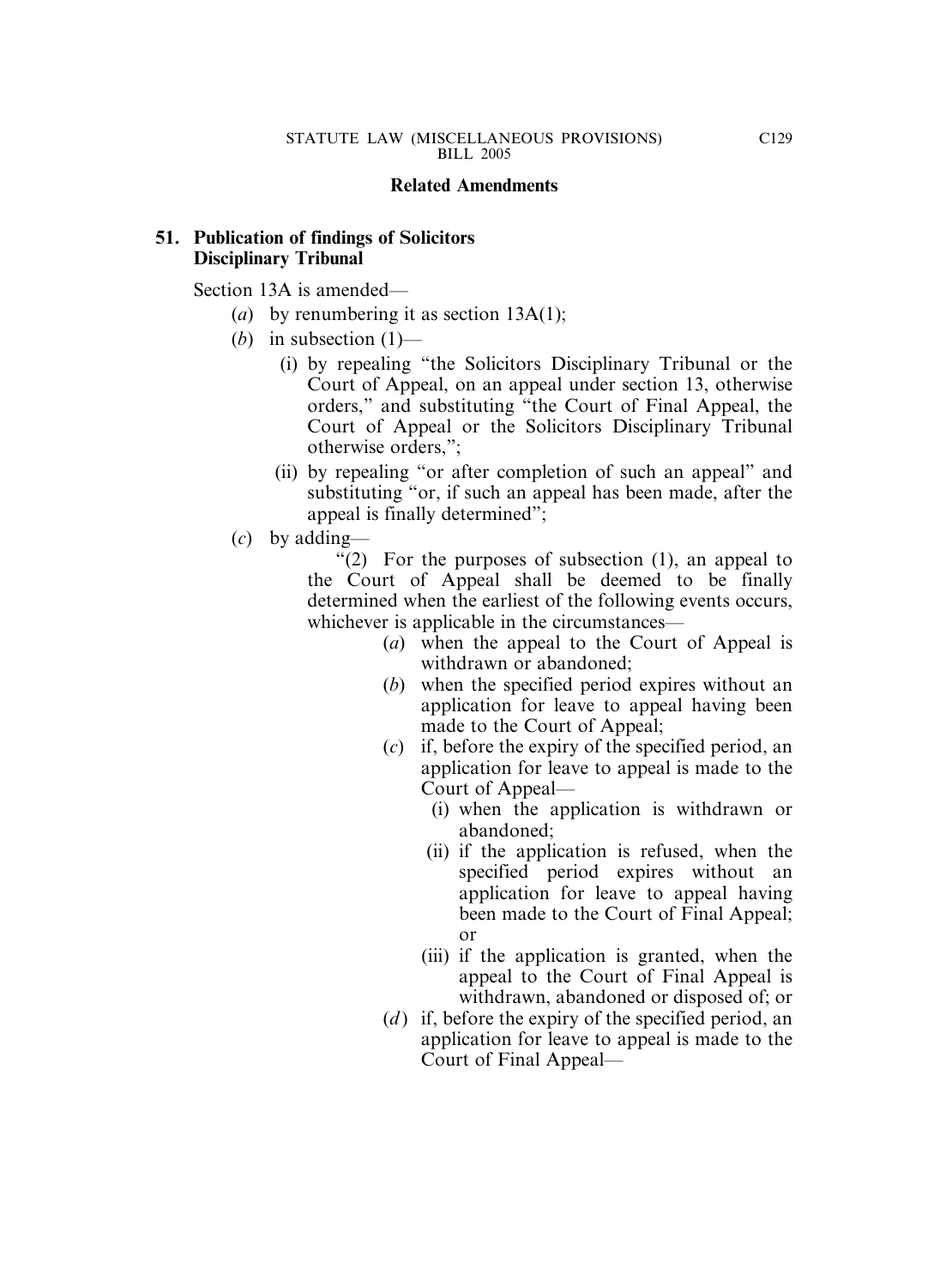- (i) when the application is withdrawn, abandoned or refused; or
- (ii) if the application is granted, when the appeal to the Court of Final Appeal is withdrawn, abandoned or disposed of.

(3) In subsection (2)—

"application for leave to appeal" (上訴許可申請) means an application made to the Court of Appeal or the Court of Final Appeal under section 24 of the Hong Kong Court of Final Appeal Ordinance (Cap. 484) for leave to appeal to the Court of Final Appeal from a judgment of the Court of Appeal;

- (*a*) in the case of an application for leave to appeal made to the Court of Appeal, means—
	- (i) subject to subparagraph (ii), the period of 28 days within which the notice of motion referred to in section 24(2) of the Hong Kong Court of Final Appeal Ordinance (Cap. 484) is required to be filed; or
	- (ii) if, on an application made within the 28 day period referred to in subparagraph (i), the Court of Appeal extends that period, the period as so extended; or
- (*b*) in the case of an application for leave to appeal made to the Court of Final Appeal, means—
	- (i) subject to subparagraph (ii), the period of 28 days within which the notice of motion referred to in section 24(4) of the Hong Kong Court of Final Appeal Ordinance (Cap. 484) is required to be filed; or
	- (ii) if, on an application made within the 28 day period referred to in subparagraph (i), the Court of Final Appeal extends that period, the period as so extended.".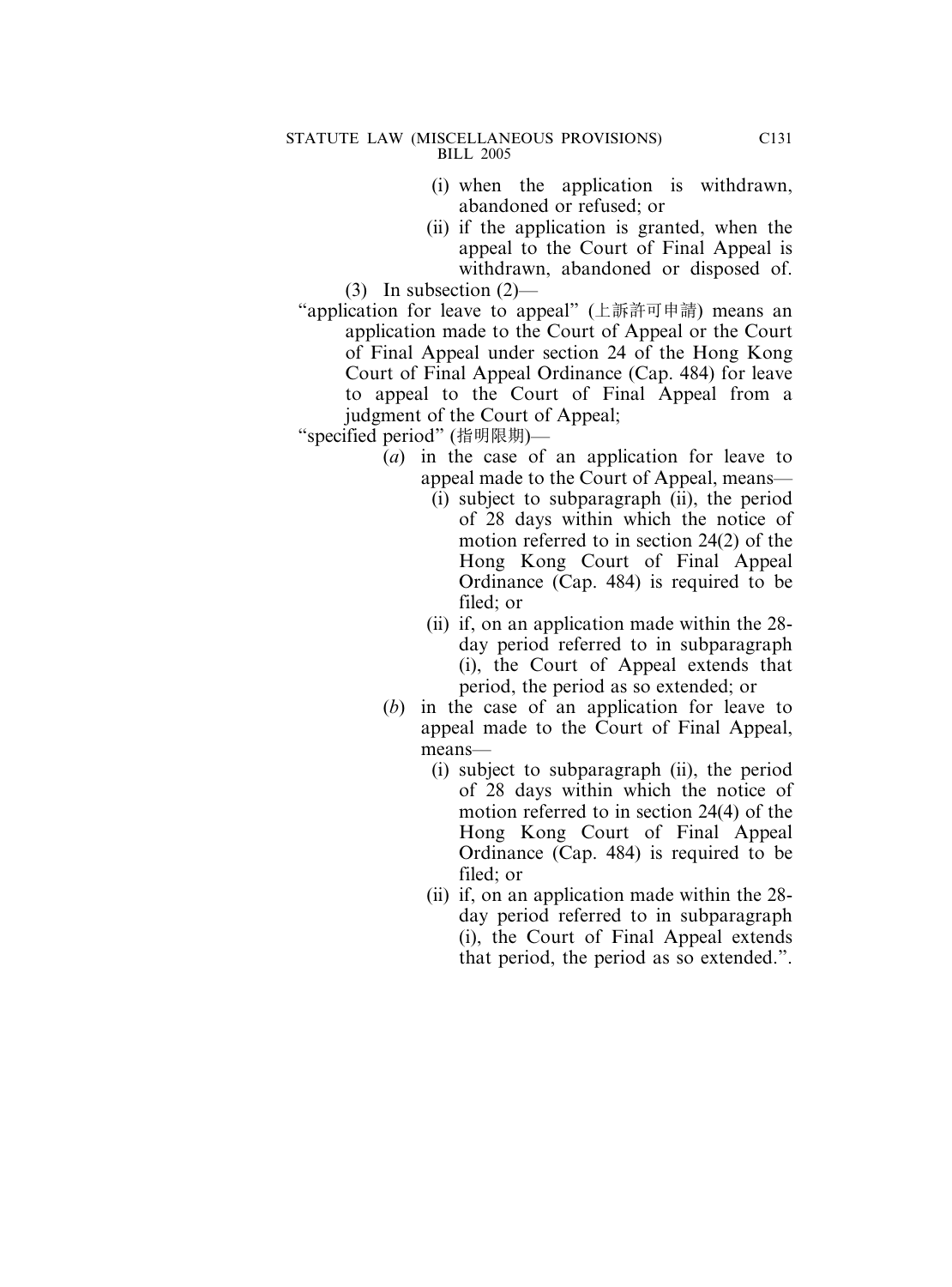### **Medical Registration Ordinance**

### **52. Appeals against orders of the Council**

Section 26(2) of the Medical Registration Ordinance (Cap. 161) is repealed.

### **Related Amendments**

### **53. Interpretation**

Section 2 is amended—

- (*a*) by renumbering it as section 2(1);
- (*b*) by adding—

"(2) For the purposes of sections  $21(5)$ ,  $21A(2)$  and 25(2), an appeal to the Court of Appeal shall be deemed to be finally determined when the earliest of the following events occurs, whichever is applicable in the circumstances—

- (*a*) when the appeal to the Court of Appeal is withdrawn or abandoned;
- (*b*) when the specified period expires without an application for leave to appeal having been made to the Court of Appeal;
- (*c*) if, before the expiry of the specified period, an application for leave to appeal is made to the Court of Appeal—
	- (i) when the application is withdrawn or abandoned;
	- (ii) if the application is refused, when the specified period expires without an application for leave to appeal having been made to the Court of Final Appeal; or
	- (iii) if the application is granted, when the appeal to the Court of Final Appeal is withdrawn, abandoned or disposed of; or
- (*d*) if, before the expiry of the specified period, an application for leave to appeal is made to the Court of Final Appeal—
	- (i) when the application is withdrawn, abandoned or refused; or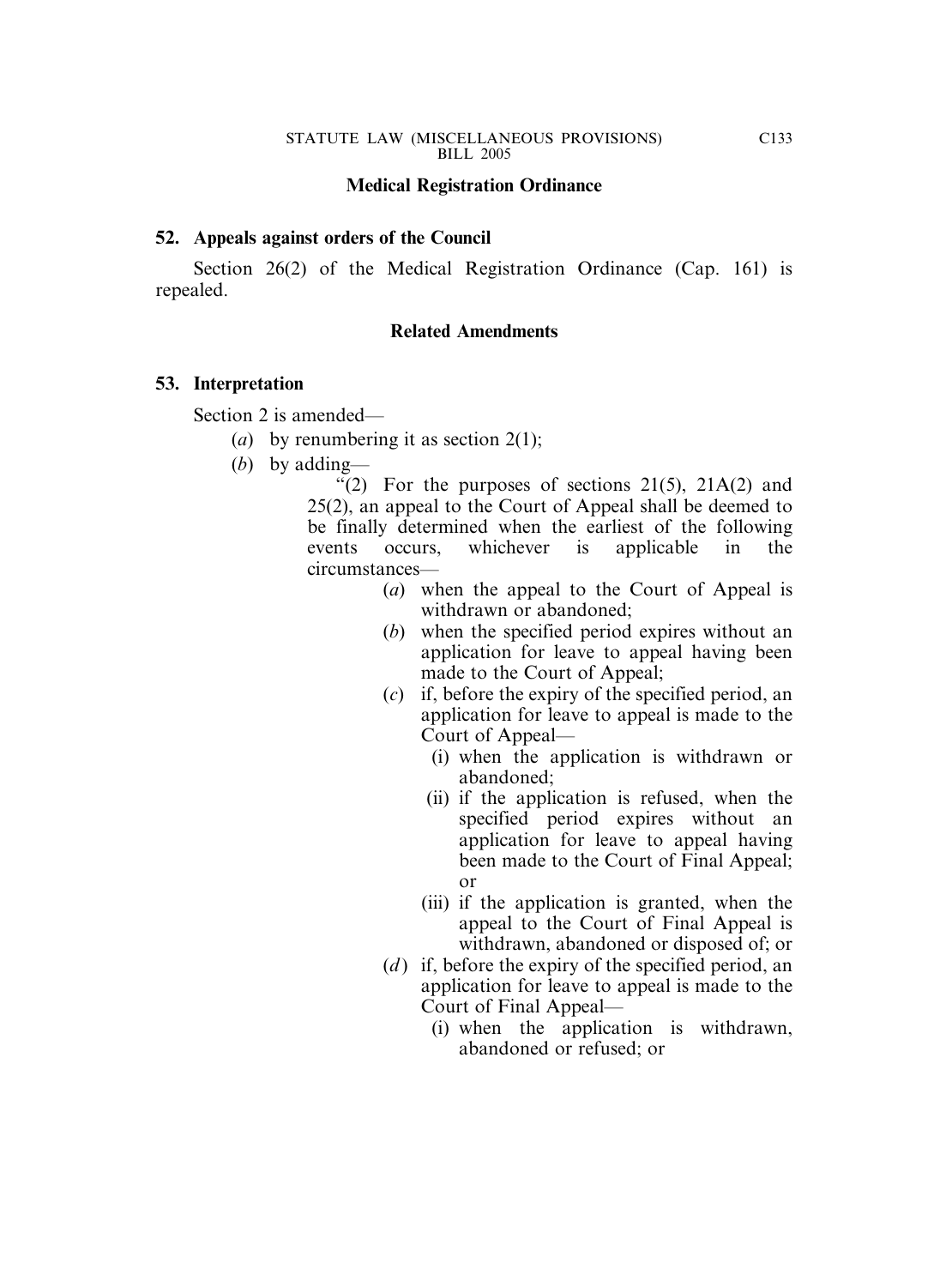- (ii) if the application is granted, when the appeal to the Court of Final Appeal is withdrawn, abandoned or disposed of.
- (3) In subsection (2)—
- "application for leave to appeal" (上訴許可申請) means an application made to the Court of Appeal or the Court of Final Appeal under section 24 of the Hong Kong Court of Final Appeal Ordinance (Cap. 484) for leave to appeal to the Court of Final Appeal from a judgment of the Court of Appeal;
- "specified period" (指明限期)—
	- (*a*) in the case of an application for leave to appeal made to the Court of Appeal, means—
		- (i) subject to subparagraph (ii), the period of 28 days within which the notice of motion referred to in section 24(2) of the Hong Kong Court of Final Appeal Ordinance (Cap. 484) is required to be filed; or
		- (ii) if, on an application made within the 28 day period referred to in subparagraph (i), the Court of Appeal extends that period, the period as so extended; or
	- (*b*) in the case of an application for leave to appeal made to the Court of Final Appeal, means—
		- (i) subject to subparagraph (ii), the period of 28 days within which the notice of motion referred to in section 24(4) of the Hong Kong Court of Final Appeal Ordinance (Cap. 484) is required to be filed; or
		- (ii) if, on an application made within the 28 day period referred to in subparagraph (i), the Court of Final Appeal extends that period, the period as so extended.".

## **54. Disciplinary powers of Council**

Section 21(5) is amended—

(*a*) by adding "to the Court of Appeal" after "may be made";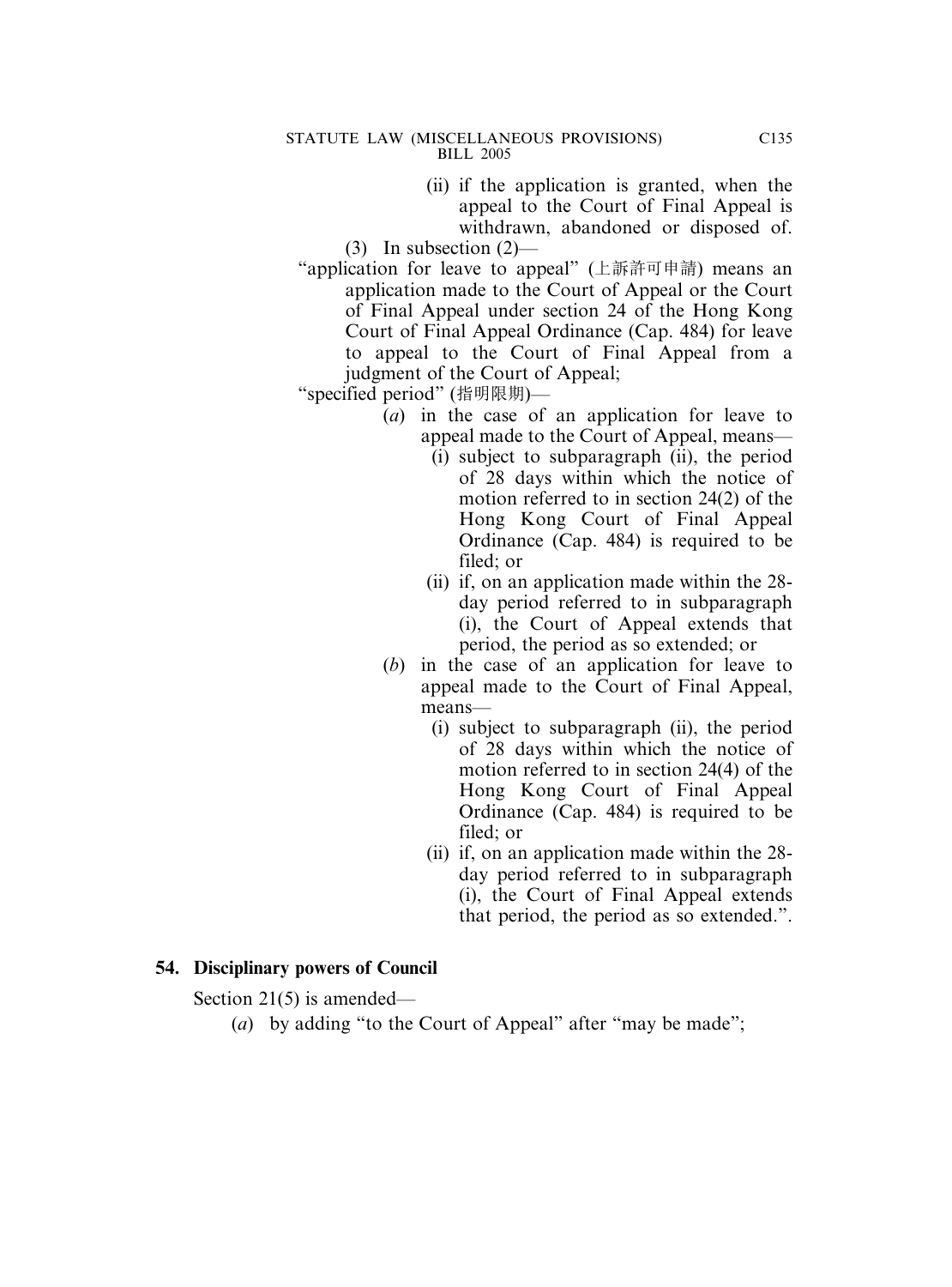- (*b*) by repealing "after a decision affirming or varying such order" and substituting "after the appeal is finally determined";
- (*c*) in paragraph (*a*), by repealing "or the order as varied on appeal" and substituting "or, if the order is varied on appeal, the order as so varied".

# **55. Powers of Council in relation to fitness to practise of medical practitioners**

Section 21A(2) is amended—

- (*a*) by adding "to the Court of Appeal" after "may be made";
- (*b*) by repealing "after a decision affirming or varying such order" and substituting "after the appeal is finally determined";
- (*c*) by repealing "or the order as varied on appeal" and substituting "or, if the order is varied on appeal, the order as so varied".

# **56. Orders of the Council**

Section 25(2) is amended by repealing "and in the case of an appeal shall await the decision of the Court of Appeal" and substituting "or, in the case of an appeal made to the Court of Appeal against the order under section 26, before the appeal is finally determined".

## **Midwives Registration Ordinance**

## **57. Appeals**

Section 15(2) of the Midwives Registration Ordinance (Cap. 162) is repealed.

## **Related Amendments**

## **58. Interpretation**

Section 2 is amended by adding—

"(3) For the purposes of sections  $10(8)(b)$  and  $14(2)$ , an appeal to the Court of Appeal shall be deemed to be finally determined when the earliest of the following events occurs, whichever is applicable in the circumstances—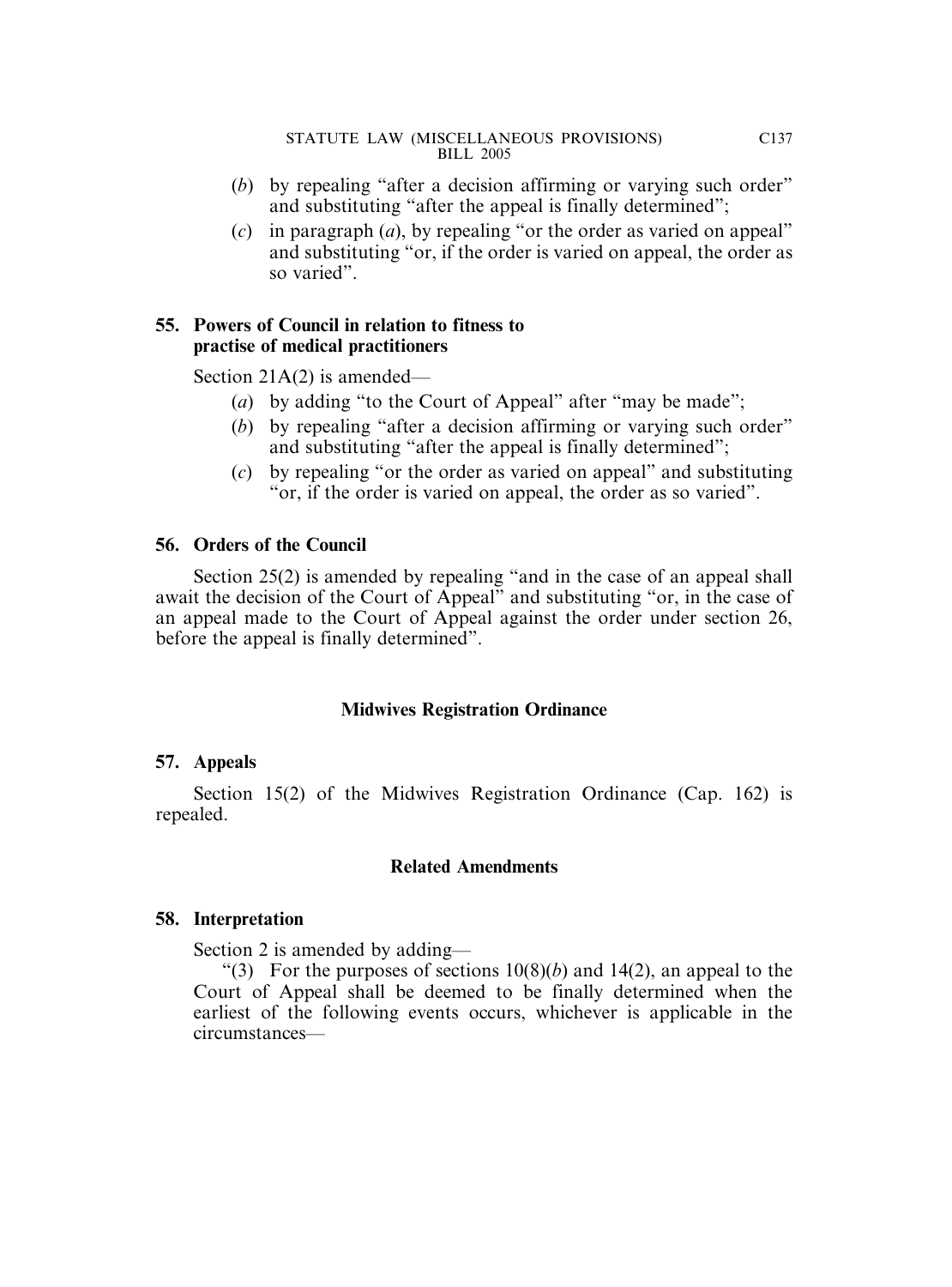- (*a*) when the appeal to the Court of Appeal is withdrawn or abandoned;
- (*b*) when the specified period expires without an application for leave to appeal having been made to the Court of Appeal;
- (*c*) if, before the expiry of the specified period, an application for leave to appeal is made to the Court of Appeal—
	- (i) when the application is withdrawn or abandoned;
	- (ii) if the application is refused, when the specified period expires without an application for leave to appeal having been made to the Court of Final Appeal; or
	- (iii) if the application is granted, when the appeal to the Court of Final Appeal is withdrawn, abandoned or disposed of; or
- (*d*) if, before the expiry of the specified period, an application for leave to appeal is made to the Court of Final Appeal—
	- (i) when the application is withdrawn, abandoned or refused; or
	- (ii) if the application is granted, when the appeal to the Court of Final Appeal is withdrawn, abandoned or disposed of.
- (4) In subsection  $(3)$ —
- "application for leave to appeal" (上訴許可申請) means an application made to the Court of Appeal or the Court of Final Appeal under section 24 of the Hong Kong Court of Final Appeal Ordinance (Cap. 484) for leave to appeal to the Court of Final Appeal from a judgment of the Court of Appeal;

- (*a*) in the case of an application for leave to appeal made to the Court of Appeal, means—
	- (i) subject to subparagraph (ii), the period of 28 days within which the notice of motion referred to in section 24(2) of the Hong Kong Court of Final Appeal Ordinance (Cap. 484) is required to be filed; or
	- (ii) if, on an application made within the 28-day period referred to in subparagraph (i), the Court of Appeal extends that period, the period as so extended; or
- (*b*) in the case of an application for leave to appeal made to the Court of Final Appeal, means—
	- (i) subject to subparagraph (ii), the period of 28 days within which the notice of motion referred to in section 24(4) of the Hong Kong Court of Final Appeal Ordinance (Cap. 484) is required to be filed; or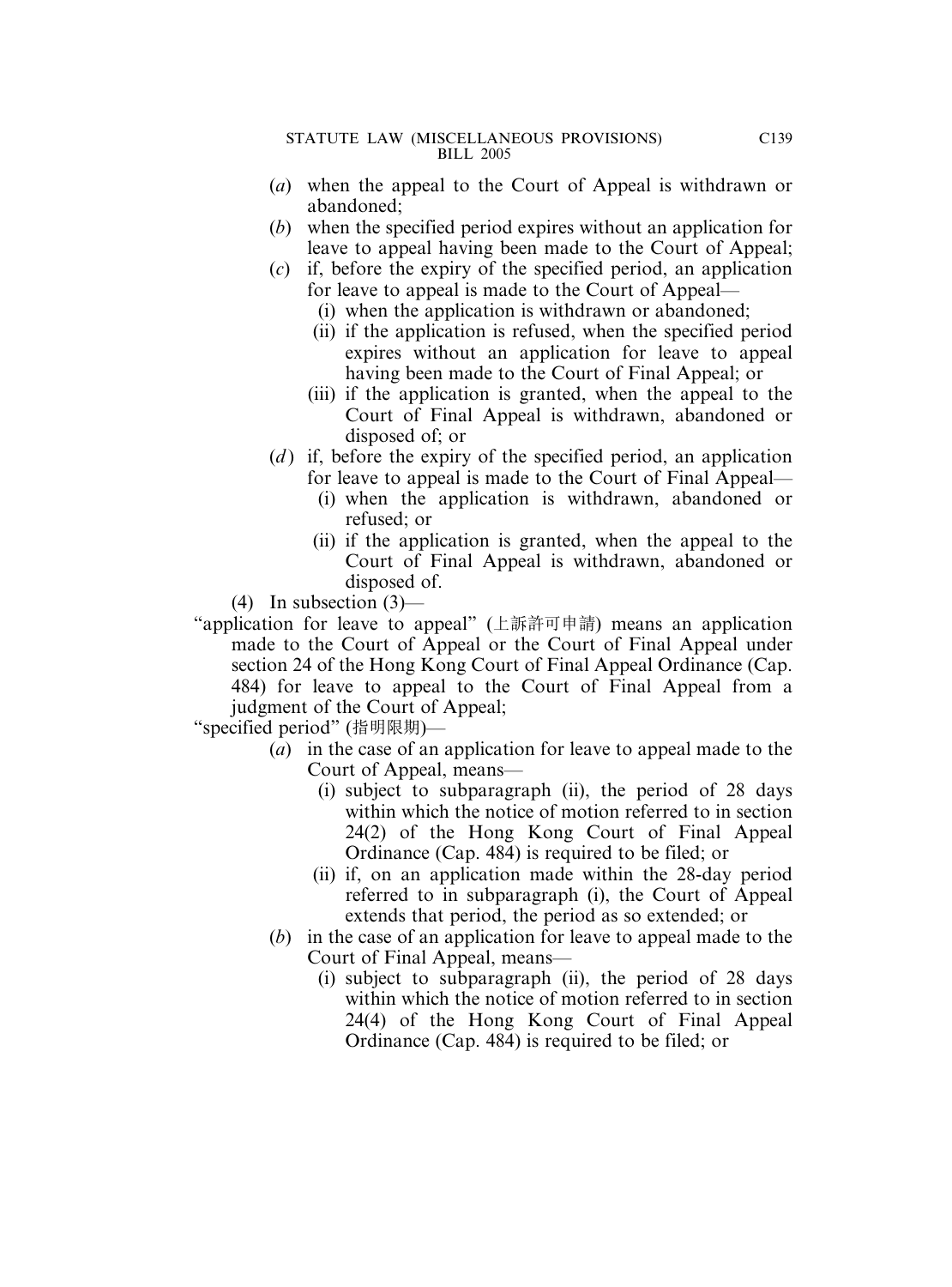(ii) if, on an application made within the 28-day period referred to in subparagraph (i), the Court of Final Appeal extends that period, the period as so extended.".

# **59. Disciplinary powers of Council**

Section 10 is amended—

- $(a)$  in subsection  $(6)$ 
	- (i) by repealing "and the order is not reversed by the Court of Appeal under section 15";
	- (ii) by adding "or, if the order is varied on appeal, the order as so varied" before "in the Gazette";
- (*b*) in subsection (7)—
	- (i) by repealing "and the order is not reversed by the Court of Appeal under section 15";
	- (ii) by adding "or, if the order is varied on appeal, the order as so varied" before "in the Gazette":
- (*c*) by repealing subsection  $(8)(b)$  and  $(c)$  and substituting—
	- "(*b*) if such an appeal has been made, the date on which the appeal is finally determined.".

# **60. Provisions relating to orders of Council**

Section 14(2) is amended by repealing "an appeal against such order, until after the determination of the appeal" and substituting "an appeal made to the Court of Appeal against the order under section 15, before the appeal is finally determined".

## **61. Appeals**

Section 15(1) is amended by adding "or order" after "the decision".

## **Nurses Registration Ordinance**

## **62. Appeals**

Section 22(1) of the Nurses Registration Ordinance (Cap. 164) is amended by repealing "and the decision of the Court of Appeal shall be final".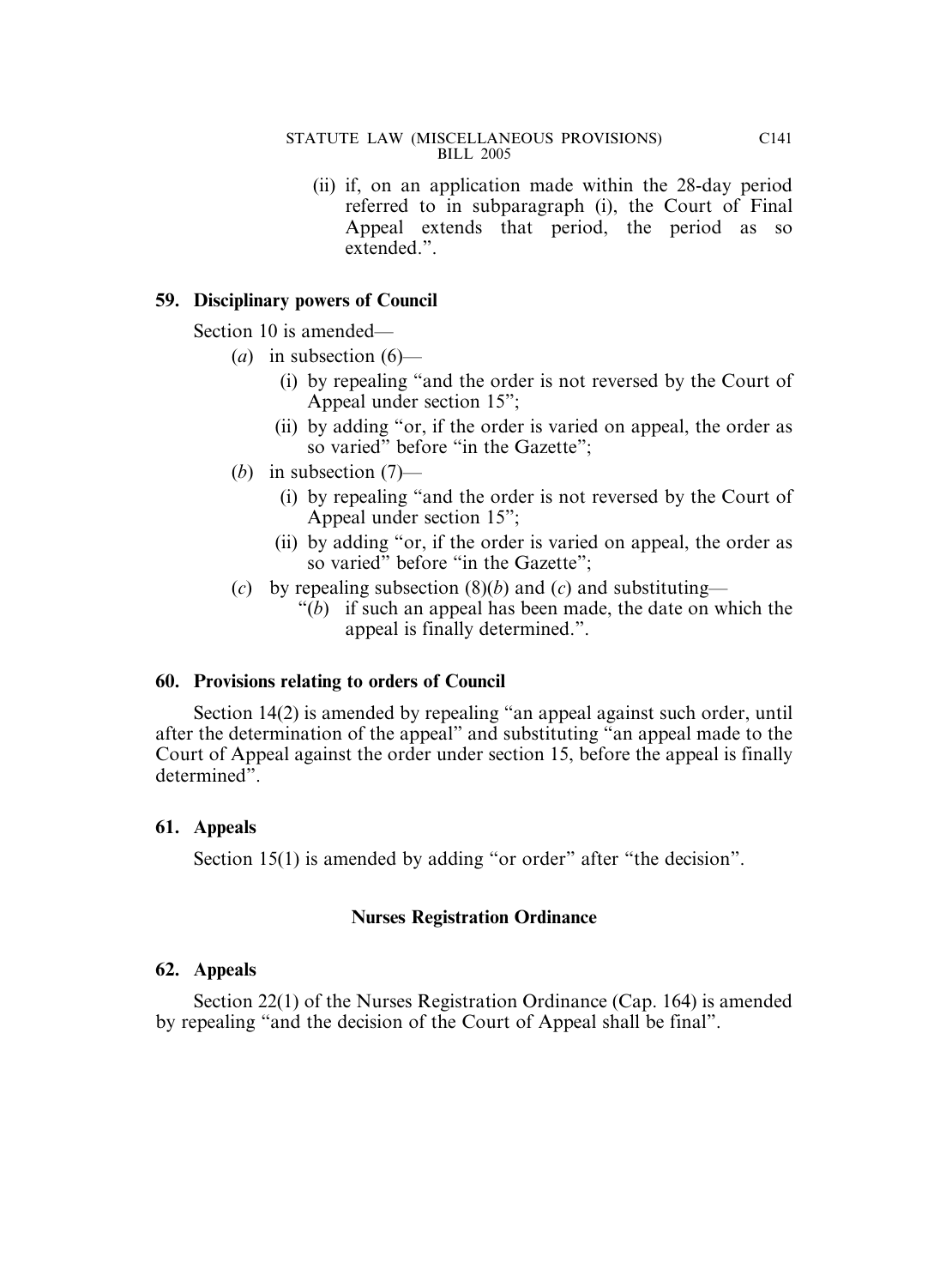### **Related Amendments**

### **63. Interpretation**

Section 2 is amended—

- (*a*) by renumbering it as section 2(1);
- (*b*) by adding—

"(2) For the purposes of sections  $17(6)$  and  $21(2)$ , an appeal to the Court of Appeal shall be deemed to be finally determined when the earliest of the following events occurs, whichever is applicable in the circumstances—

- (*a*) when the appeal to the Court of Appeal is withdrawn or abandoned;
- (*b*) when the specified period expires without an application for leave to appeal having been made to the Court of Appeal;
- (*c*) if, before the expiry of the specified period, an application for leave to appeal is made to the Court of Appeal—
	- (i) when the application is withdrawn or abandoned;
	- (ii) if the application is refused, when the specified period expires without an application for leave to appeal having been made to the Court of Final Appeal; or
	- (iii) if the application is granted, when the appeal to the Court of Final Appeal is withdrawn, abandoned or disposed of; or
- (*d*) if, before the expiry of the specified period, an application for leave to appeal is made to the Court of Final Appeal—
	- (i) when the application is withdrawn, abandoned or refused; or
	- (ii) if the application is granted, when the appeal to the Court of Final Appeal is withdrawn, abandoned or disposed of.
- (3) In subsection (2)—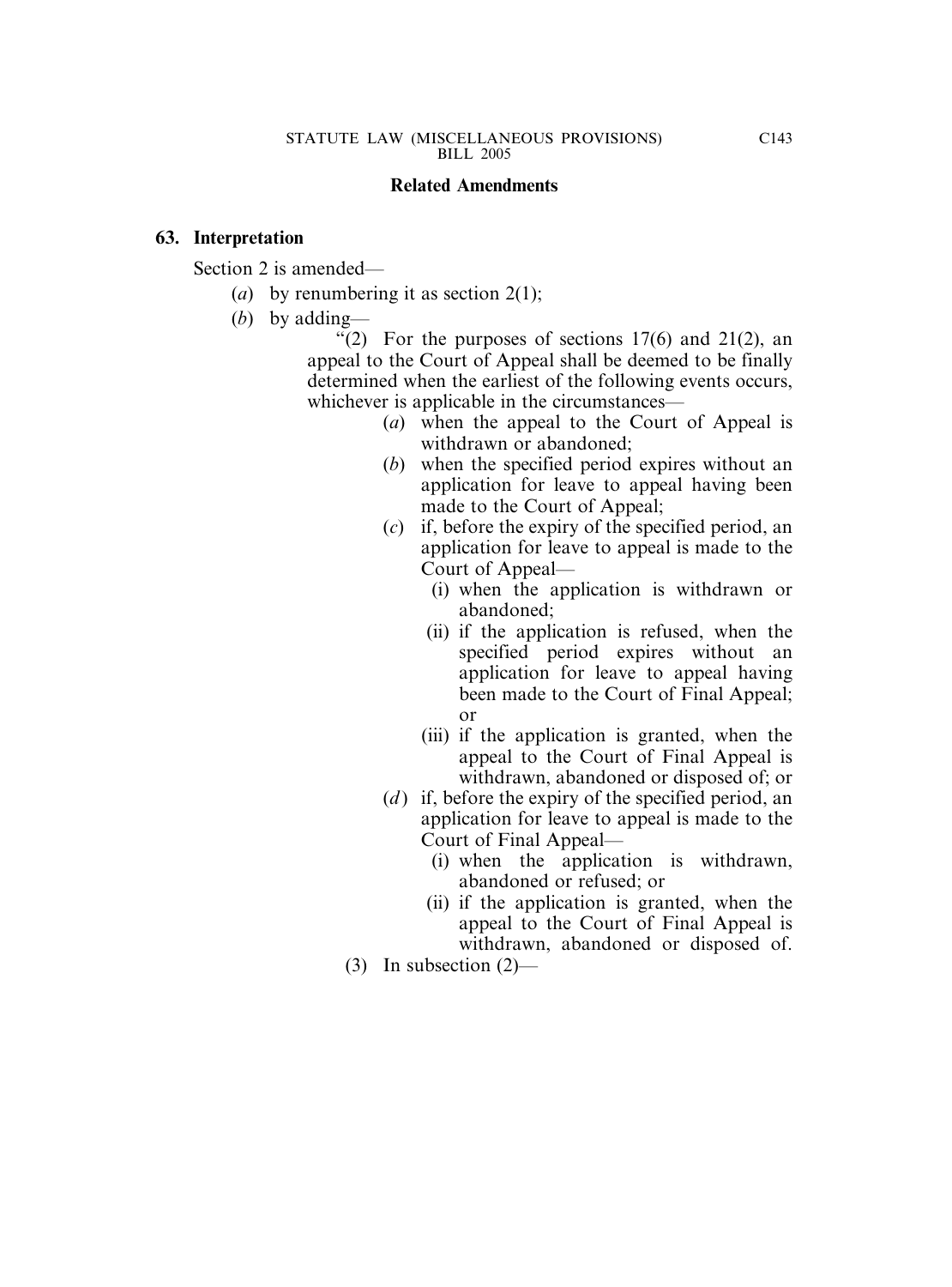- "application for leave to appeal" (上訴許可申請) means an application made to the Court of Appeal or the Court of Final Appeal under section 24 of the Hong Kong Court of Final Appeal Ordinance (Cap. 484) for leave to appeal to the Court of Final Appeal from a judgment of the Court of Appeal;
- "specified period" (指明限期)—
	- (*a*) in the case of an application for leave to appeal made to the Court of Appeal, means—
		- (i) subject to subparagraph (ii), the period of 28 days within which the notice of motion referred to in section 24(2) of the Hong Kong Court of Final Appeal Ordinance (Cap. 484) is required to be filed; or
		- (ii) if, on an application made within the 28 day period referred to in subparagraph (i), the Court of Appeal extends that period, the period as so extended; or
	- (*b*) in the case of an application for leave to appeal made to the Court of Final Appeal, means—
		- (i) subject to subparagraph (ii), the period of 28 days within which the notice of motion referred to in section 24(4) of the Hong Kong Court of Final Appeal Ordinance (Cap. 484) is required to be filed; or
		- (ii) if, on an application made within the 28 day period referred to in subparagraph (i), the Court of Final Appeal extends that period, the period as so extended.".

## **64. Disciplinary powers of the Council**

Section 17(6) is amended—

- (*a*) by repealing "after the decision of the Court of Appeal affirming or varying such order" and substituting "after the appeal is finally determined";
- (*b*) by repealing "or the order as so varied, as the case may be," and substituting "or, if the order is varied on appeal, the order as so varied".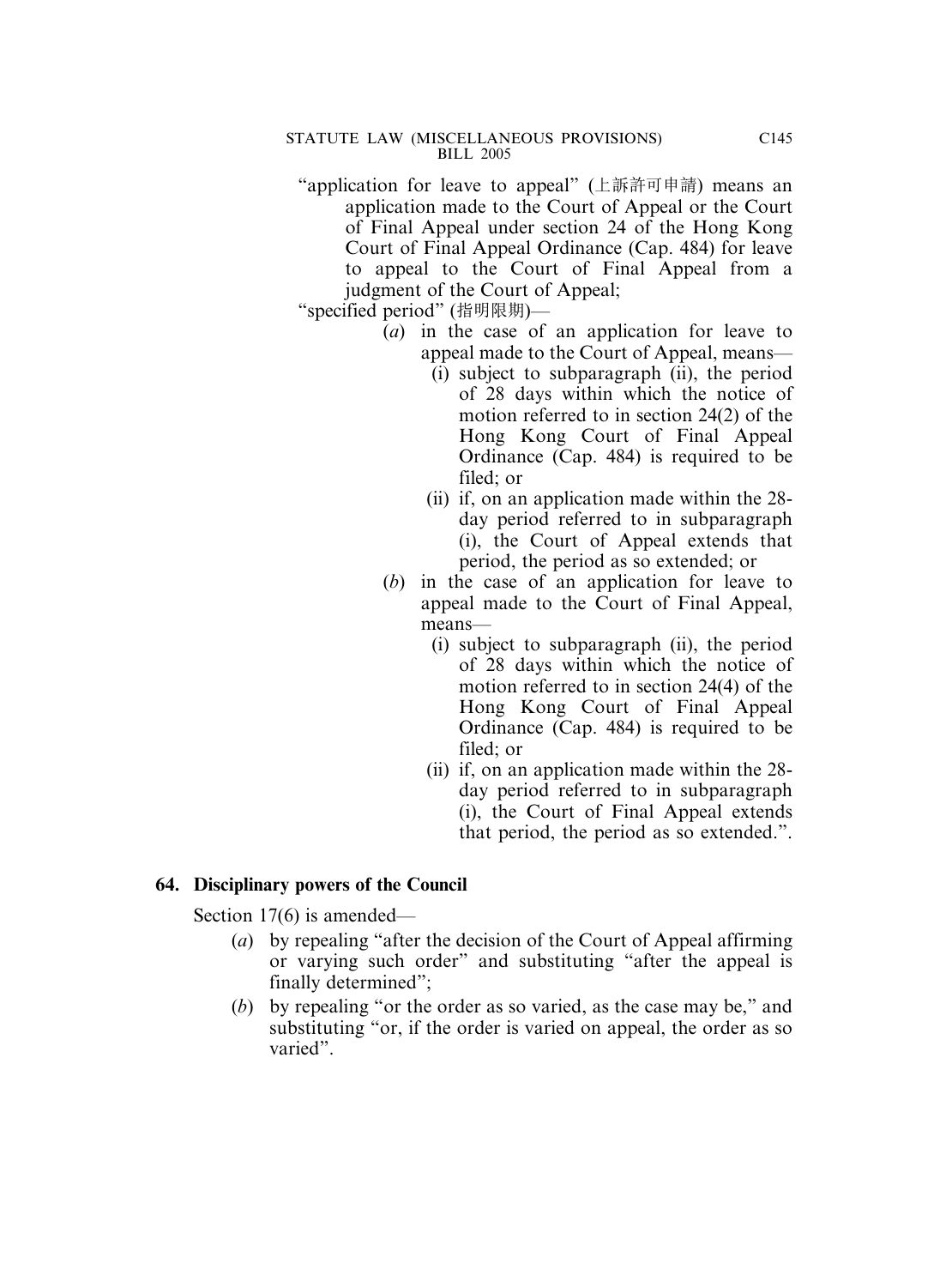## **65. Provisions relating to orders of the Council**

Section 21(2) is amended by repealing "an appeal against such order, until after the determination of such appeal" and substituting "an appeal made to the Court of Appeal against the order under section 22, before the appeal is finally determined".

# **66. Appeals**

Section 22(1) is amended—

- (*a*) by adding "or an order" after "a decision";
- (*b*) by repealing "the decision of the Council" and substituting "the decision or the order, as the case may be".

# **Supplementary Medical Professions Ordinance**

# **67. Appeals to Court of Appeal**

Section 25(2) of the Supplementary Medical Professions Ordinance (Cap. 359) is repealed.

# **Related Amendments**

# **68. Interpretation**

Section 2 is amended by adding—

"(4) For the purposes of sections  $22(2)$  and  $24(2)$ , an appeal to the Court of Appeal shall be deemed to be finally determined when the earliest of the following events occurs, whichever is applicable in the circumstances—

- (*a*) when the appeal to the Court of Appeal is withdrawn or abandoned;
- (*b*) when the specified period expires without an application for leave to appeal having been made to the Court of Appeal;
- (*c*) if, before the expiry of the specified period, an application for leave to appeal is made to the Court of Appeal—
	- (i) when the application is withdrawn or abandoned;
	- (ii) if the application is refused, when the specified period expires without an application for leave to appeal having been made to the Court of Final Appeal; or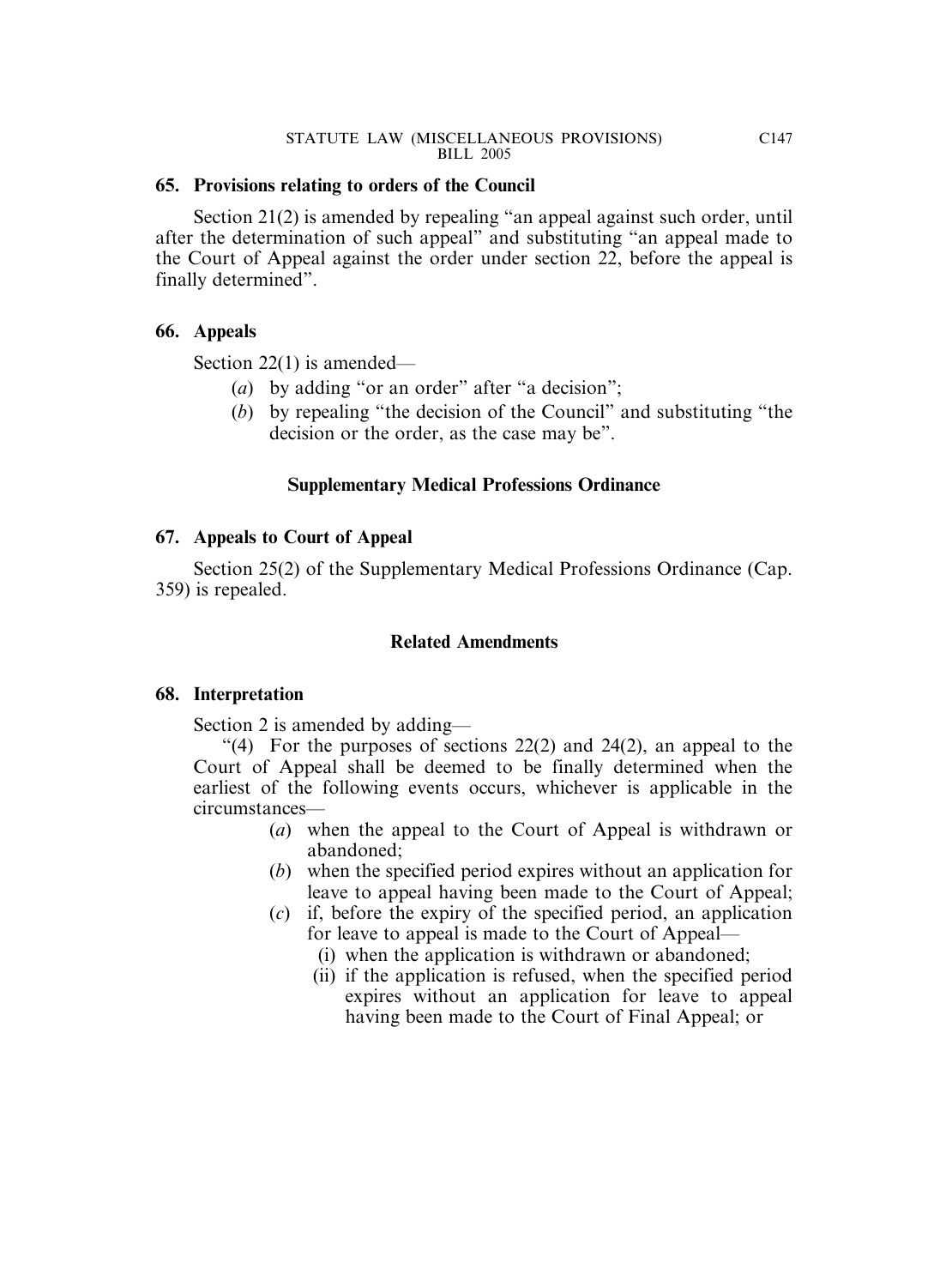- (iii) if the application is granted, when the appeal to the Court of Final Appeal is withdrawn, abandoned or disposed of; or
- (*d*) if, before the expiry of the specified period, an application for leave to appeal is made to the Court of Final Appeal—
	- (i) when the application is withdrawn, abandoned or refused; or
	- (ii) if the application is granted, when the appeal to the Court of Final Appeal is withdrawn, abandoned or disposed of.
- $(5)$  In subsection  $(4)$ —
- "application for leave to appeal" (上訴許可申請) means an application made to the Court of Appeal or the Court of Final Appeal under section 24 of the Hong Kong Court of Final Appeal Ordinance (Cap. 484) for leave to appeal to the Court of Final Appeal from a judgment of the Court of Appeal;
- "specified period" (指明限期)—
	- (*a*) in the case of an application for leave to appeal made to the Court of Appeal, means—
		- (i) subject to subparagraph (ii), the period of 28 days within which the notice of motion referred to in section 24(2) of the Hong Kong Court of Final Appeal Ordinance (Cap. 484) is required to be filed; or
		- (ii) if, on an application made within the 28-day period referred to in subparagraph (i), the Court of Appeal extends that period, the period as so extended; or
	- (*b*) in the case of an application for leave to appeal made to the Court of Final Appeal, means—
		- (i) subject to subparagraph (ii), the period of 28 days within which the notice of motion referred to in section 24(4) of the Hong Kong Court of Final Appeal Ordinance (Cap. 484) is required to be filed; or
		- (ii) if, on an application made within the 28-day period referred to in subparagraph (i), the Court of Final Appeal extends that period, the period as so extended.".

## **69. Disciplinary powers of board**

Section 22(2) is amended—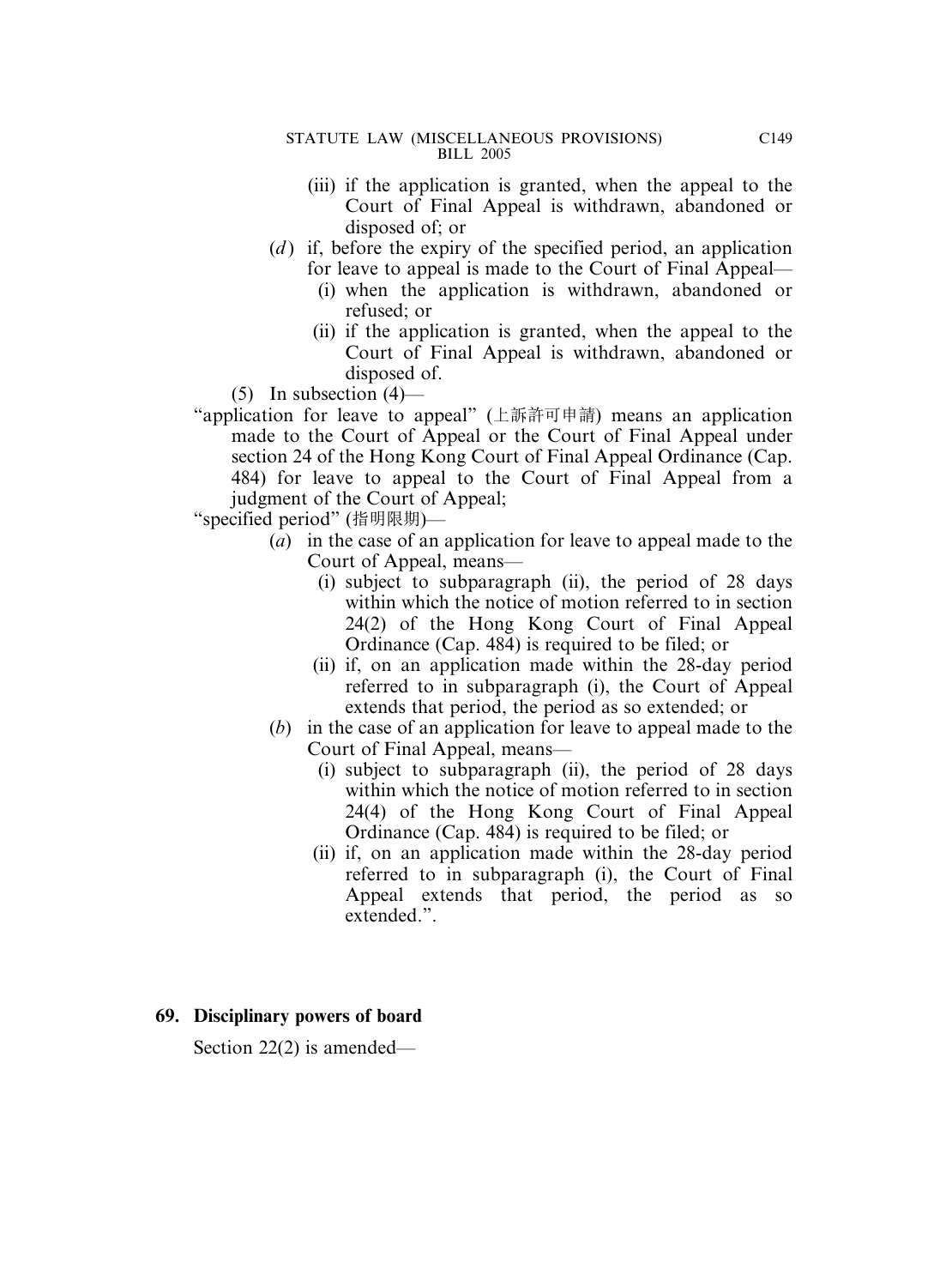- (*a*) by repealing "after the decision of the Court of Appeal affirming or varying such order" and substituting "after the appeal is finally determined";
- (*b*) in paragraph (*a*), by repealing "or the order as so varied, as the case may be, publish the order" and substituting "publish the order or, if the order is varied on appeal, the order as so varied";
- (*c*) in paragraph (*b*), by repealing "or the order as so varied, as the case may be, publish the order" and substituting "publish the order or, if the order is varied on appeal, the order as so varied".

## **70. Provisions relating to decisions and orders of boards**

Section 24(2) is amended—

- (*a*) by adding "to the Court of Appeal" before "against the decision";
- (*b*) by repealing "or while the appeal awaits determination by the Court of Appeal" and substituting "or, if such an appeal has been made, before the appeal is finally determined".

# **Architects Registration Ordinance**

# **71. Appeal to Court of Appeal**

Section 29(5) of the Architects Registration Ordinance (Cap. 408) is repealed.

# **Related Amendments**

# **72. Interpretation**

Section 2 is amended—

- (*a*) by renumbering it as section 2(1);
- (*b*) by adding—

"(2) For the purposes of sections  $27(2)$  and  $28(1)$ , an appeal to the Court of Appeal shall be deemed to be finally determined when the earliest of the following events occurs, whichever is applicable in the circumstances—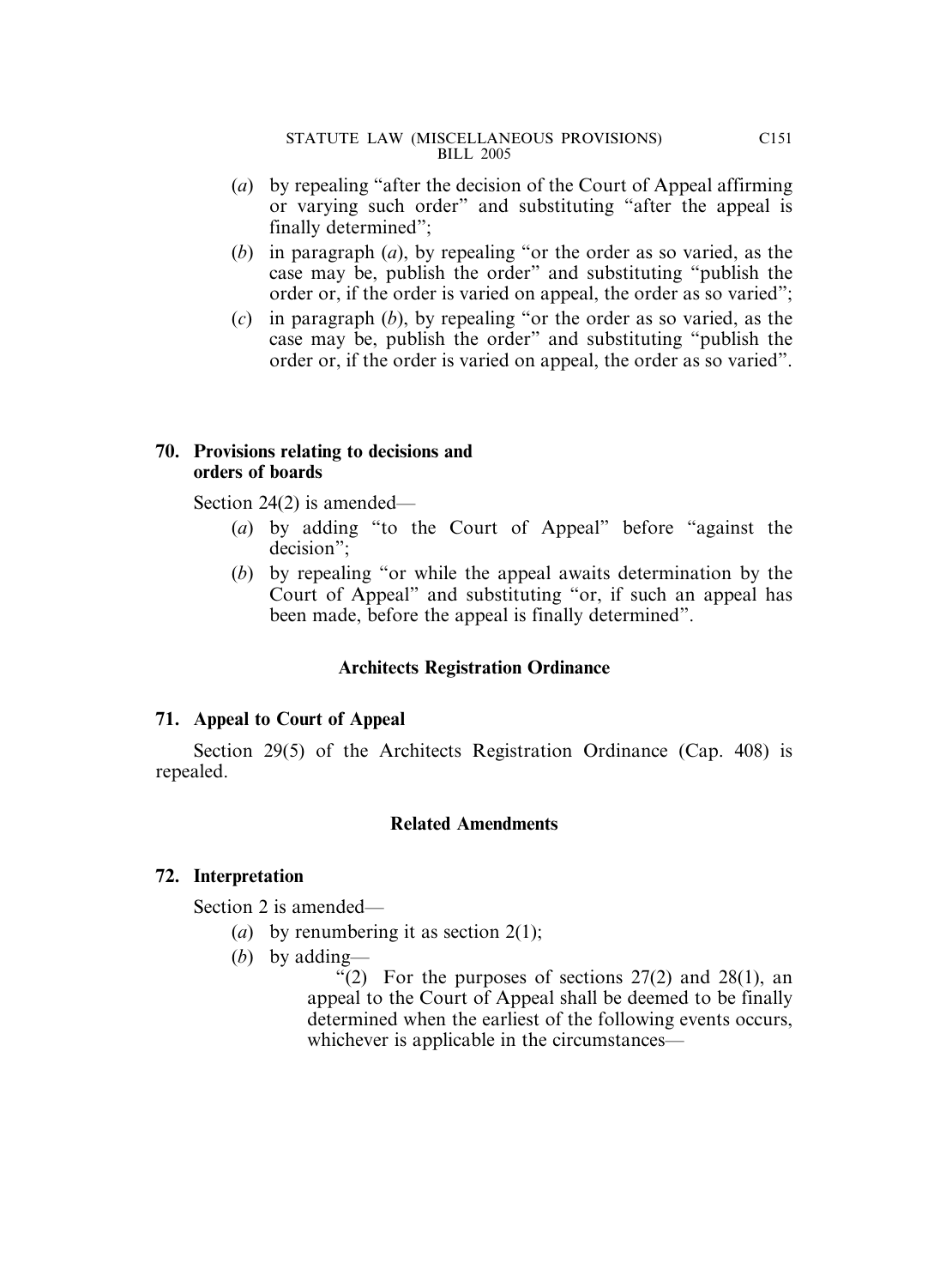- (*a*) when the appeal to the Court of Appeal is withdrawn or abandoned;
- (*b*) when the specified period expires without an application for leave to appeal having been made to the Court of Appeal;
- (*c*) if, before the expiry of the specified period, an application for leave to appeal is made to the Court of Appeal—
	- (i) when the application is withdrawn or abandoned;
	- (ii) if the application is refused, when the specified period expires without an application for leave to appeal having been made to the Court of Final Appeal; or
	- (iii) if the application is granted, when the appeal to the Court of Final Appeal is withdrawn, abandoned or disposed of; or
- (*d*) if, before the expiry of the specified period, an application for leave to appeal is made to the Court of Final Appeal—
	- (i) when the application is withdrawn, abandoned or refused; or
	- (ii) if the application is granted, when the appeal to the Court of Final Appeal is withdrawn, abandoned or disposed of.

(3) In subsection (2)—

"application for leave to appeal" (上訴許可申請) means an application made to the Court of Appeal or the Court of Final Appeal under section 24 of the Hong Kong Court of Final Appeal Ordinance (Cap. 484) for leave to appeal to the Court of Final Appeal from a judgment of the Court of Appeal;

- (*a*) in the case of an application for leave to appeal made to the Court of Appeal, means—
	- (i) subject to subparagraph (ii), the period of 28 days within which the notice of motion referred to in section 24(2) of the Hong Kong Court of Final Appeal Ordinance (Cap. 484) is required to be filed; or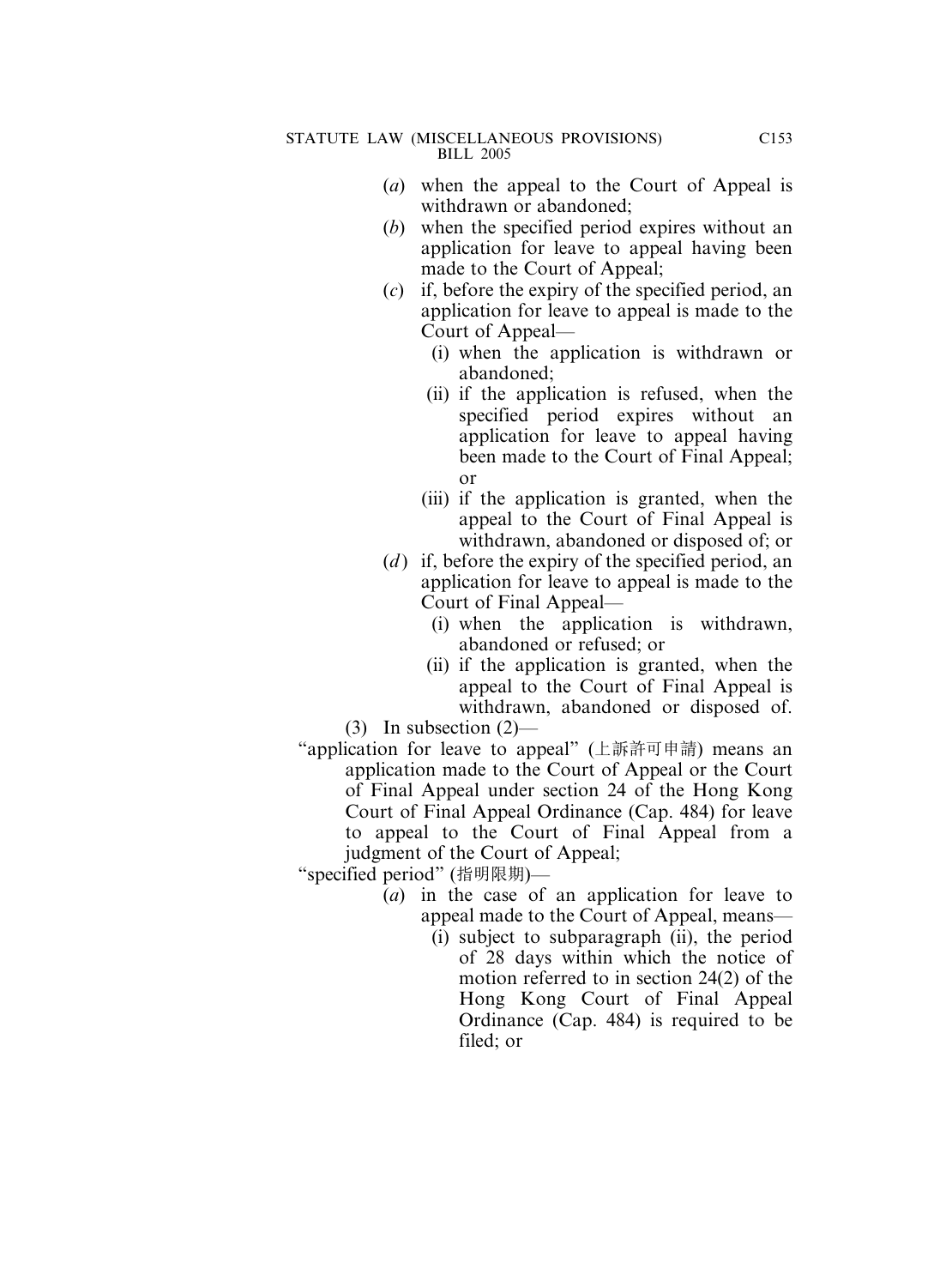- (ii) if, on an application made within the 28 day period referred to in subparagraph (i), the Court of Appeal extends that period, the period as so extended; or
- (*b*) in the case of an application for leave to appeal made to the Court of Final Appeal, means—
	- (i) subject to subparagraph (ii), the period of 28 days within which the notice of motion referred to in section 24(4) of the Hong Kong Court of Final Appeal Ordinance (Cap. 484) is required to be filed; or
	- (ii) if, on an application made within the 28 day period referred to in subparagraph (i), the Court of Final Appeal extends that period, the period as so extended.".

## **73. Removal of name from the register**

Section 20(3) is amended by adding "the Court of Final Appeal," before "the Court of Appeal".

## **74. Service of orders of inquiry committee**

Section 27(2) is amended—

- (*a*) by repealing "28 days" and substituting "3 months";
- (*b*) by repealing ", and in the event of an appeal under section 29 or until the time therefor has expired shall await the decision of the Court of Appeal" and substituting "or, in the case of an appeal made to the Court of Appeal against the order under section 29, before the appeal is finally determined".

# **75. Publication of disciplinary orders**

Section 28(1) is amended—

(*a*) by repealing "an appeal under section 29 against an order of an inquiry committee under section 24(1)(*a*) to (*e*) may be made, or where in the case of an appeal the order is affirmed or varied or the appeal is abandoned" and substituting "an appeal may be made to the Court of Appeal under section 29 against an order of an inquiry committee made under section 24(1)(*a*), (*b*), (*c*), (*d* )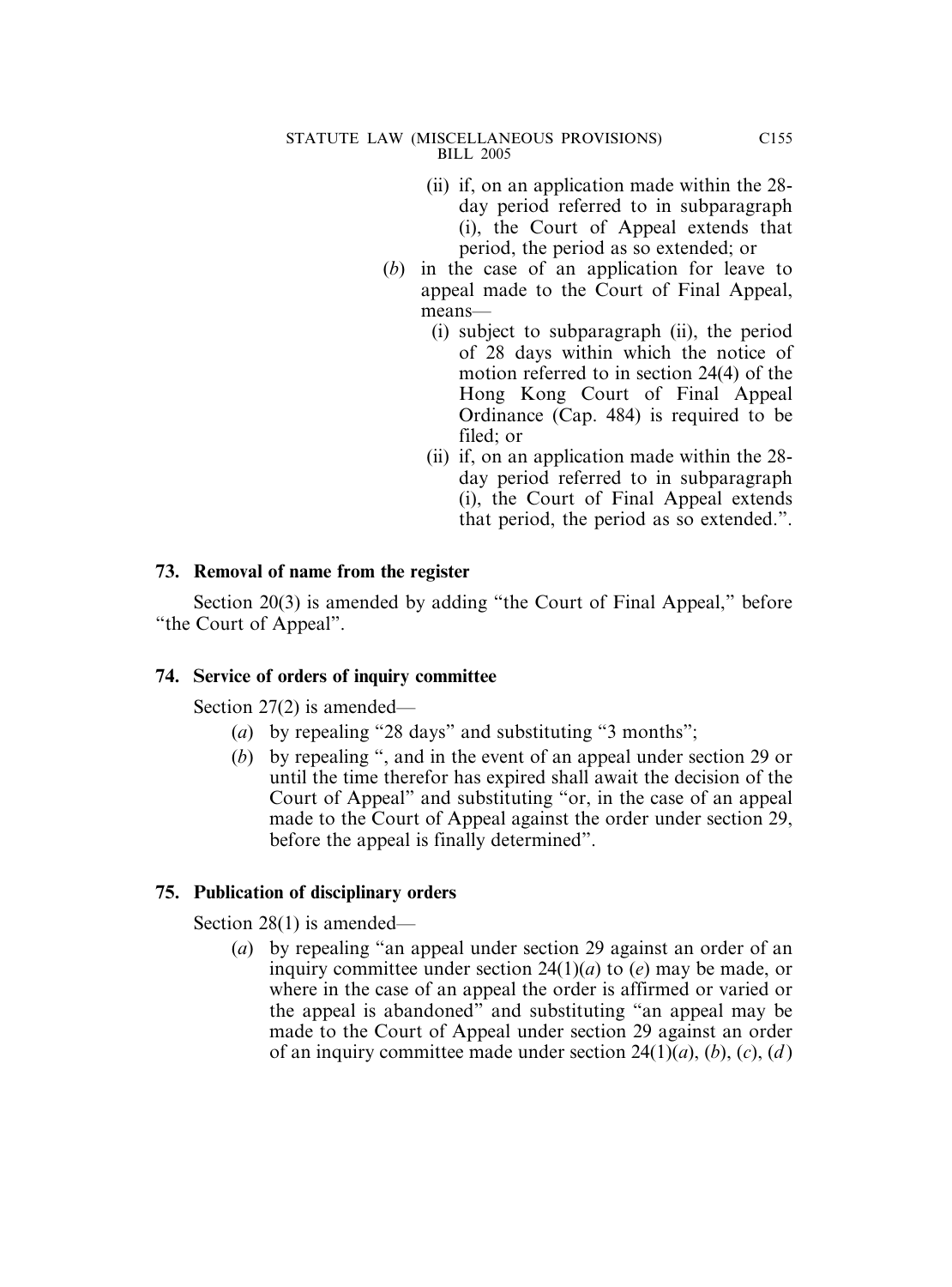or (*e*) or, if such an appeal has been made, after the appeal is finally determined";

- (*b*) in paragraph (*a*), by repealing "or the order as varied on appeal" and substituting "or, if the order is varied on appeal, the order as so varied";
- (*c*) in paragraph (*b*), by repealing "or the order as varied on appeal" and substituting "or, if the order is varied on appeal, the order as so varied".

# **76. Appeal to Court of Appeal**

Section 29 is amended—

- (*a*) in subsection (1), by adding "or order" after "decision";
- (*b*) in subsection (2), by adding "or order" after "decision";
- (*c*) in subsection (3), by repealing "a decision" and substituting "an order".

# **Engineers Registration Ordinance**

# **77. Appeal to Court of Appeal**

Section 28(5) of the Engineers Registration Ordinance (Cap. 409) is repealed.

# **Related Amendments**

# **78. Interpretation**

Section 2 is amended—

- (*a*) by renumbering it as section 2(1);
- (*b*) by adding—

"(2) For the purposes of sections  $26(2)$  and  $27(1)$ , an appeal to the Court of Appeal shall be deemed to be finally determined when the earliest of the following events occurs, whichever is applicable in the circumstances—

- (*a*) when the appeal to the Court of Appeal is withdrawn or abandoned;
- (*b*) when the specified period expires without an application for leave to appeal having been made to the Court of Appeal;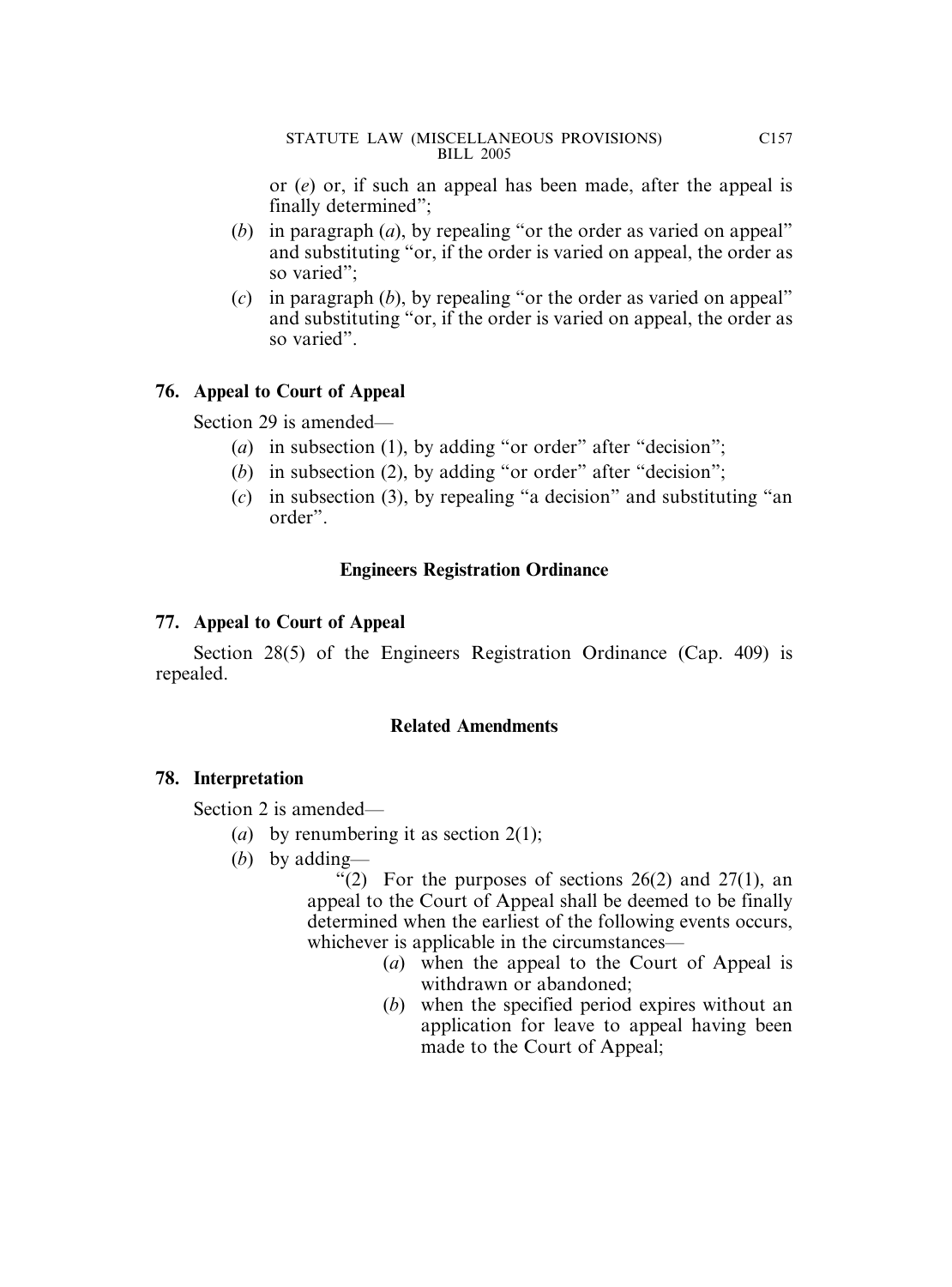- (*c*) if, before the expiry of the specified period, an application for leave to appeal is made to the Court of Appeal—
	- (i) when the application is withdrawn or abandoned;
	- (ii) if the application is refused, when the specified period expires without an application for leave to appeal having been made to the Court of Final Appeal; or
	- (iii) if the application is granted, when the appeal to the Court of Final Appeal is withdrawn, abandoned or disposed of; or
- (*d*) if, before the expiry of the specified period, an application for leave to appeal is made to the Court of Final Appeal—
	- (i) when the application is withdrawn, abandoned or refused; or
	- (ii) if the application is granted, when the appeal to the Court of Final Appeal is withdrawn, abandoned or disposed of.

(3) In subsection (2)—

"application for leave to appeal" (上訴許可申請) means an application made to the Court of Appeal or the Court of Final Appeal under section 24 of the Hong Kong Court of Final Appeal Ordinance (Cap. 484) for leave to appeal to the Court of Final Appeal from a judgment of the Court of Appeal;

- (*a*) in the case of an application for leave to appeal made to the Court of Appeal, means—
	- (i) subject to subparagraph (ii), the period of 28 days within which the notice of motion referred to in section 24(2) of the Hong Kong Court of Final Appeal Ordinance (Cap. 484) is required to be filed; or
	- (ii) if, on an application made within the 28 day period referred to in subparagraph (i), the Court of Appeal extends that period, the period as so extended; or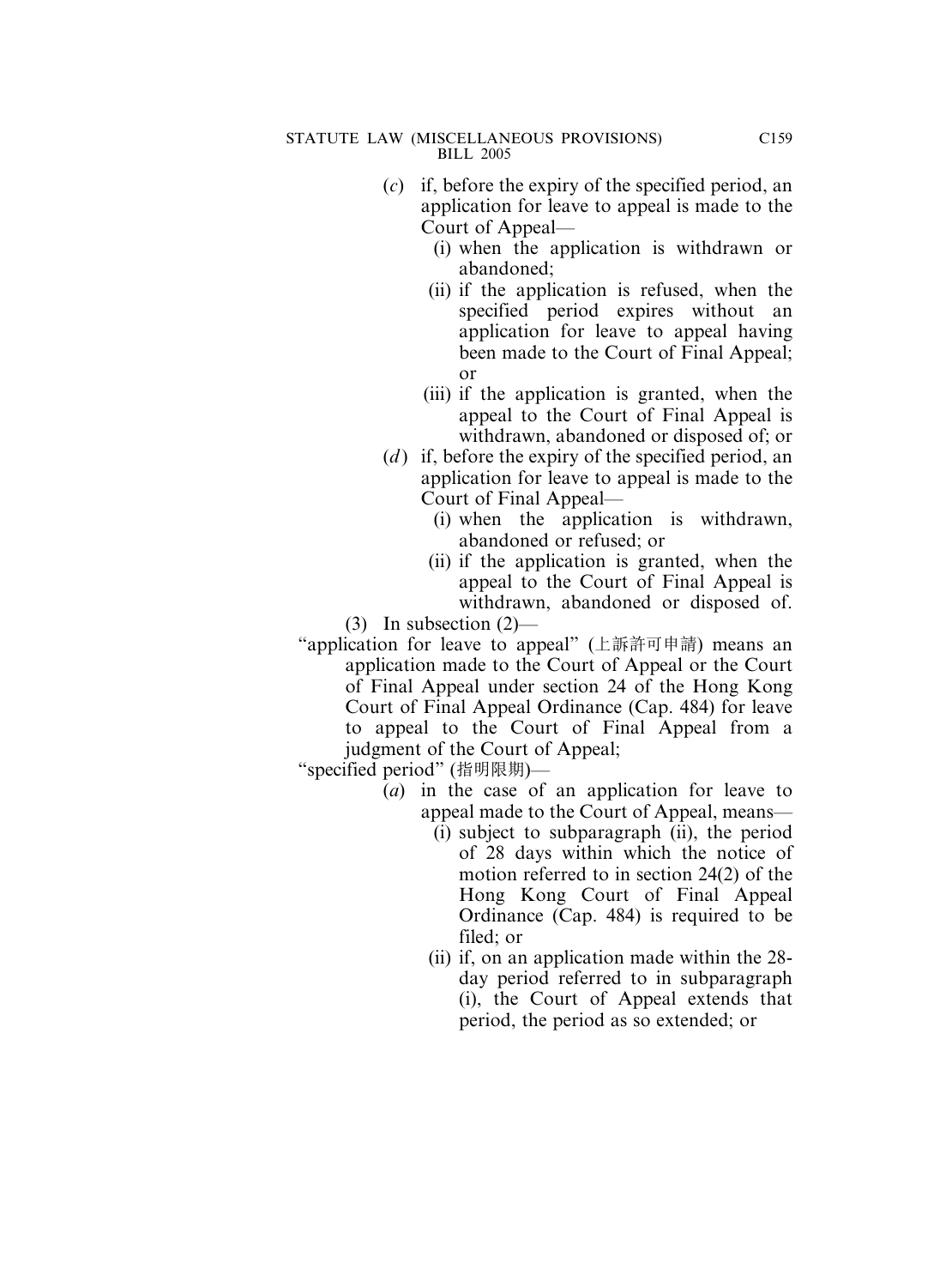- (*b*) in the case of an application for leave to appeal made to the Court of Final Appeal, means—
	- (i) subject to subparagraph (ii), the period of 28 days within which the notice of motion referred to in section 24(4) of the Hong Kong Court of Final Appeal Ordinance (Cap. 484) is required to be filed; or
	- (ii) if, on an application made within the 28 day period referred to in subparagraph (i), the Court of Final Appeal extends that period, the period as so extended.".

## **79. Removal of name from the register**

Section 19(3) is amended by adding "the Court of Final Appeal," before "the Court of Appeal".

### **80. Service of orders of inquiry committee**

Section 26(2) is amended—

- (*a*) by repealing "28 days" and substituting "3 months";
- (*b*) by repealing ", and in the event of an appeal under section 28 or until the time therefor has expired shall await the decision of the Court of Appeal" and substituting "or, in the case of an appeal made to the Court of Appeal against the order under section 28, before the appeal is finally determined".

## **81. Publication of disciplinary orders**

Section 27(1) is amended—

(*a*) by repealing "an appeal under section 28 against an order of an inquiry committee under section 23(1)(*a*) to (*e*) may be made, or where in the case of an appeal the order is affirmed or varied or the appeal is abandoned" and substituting "an appeal may be made to the Court of Appeal under section 28 against an order of an inquiry committee made under section 23(1)(*a*), (*b*), (*c*), (*d* ) or (*e*) or, if such an appeal has been made, after the appeal is finally determined";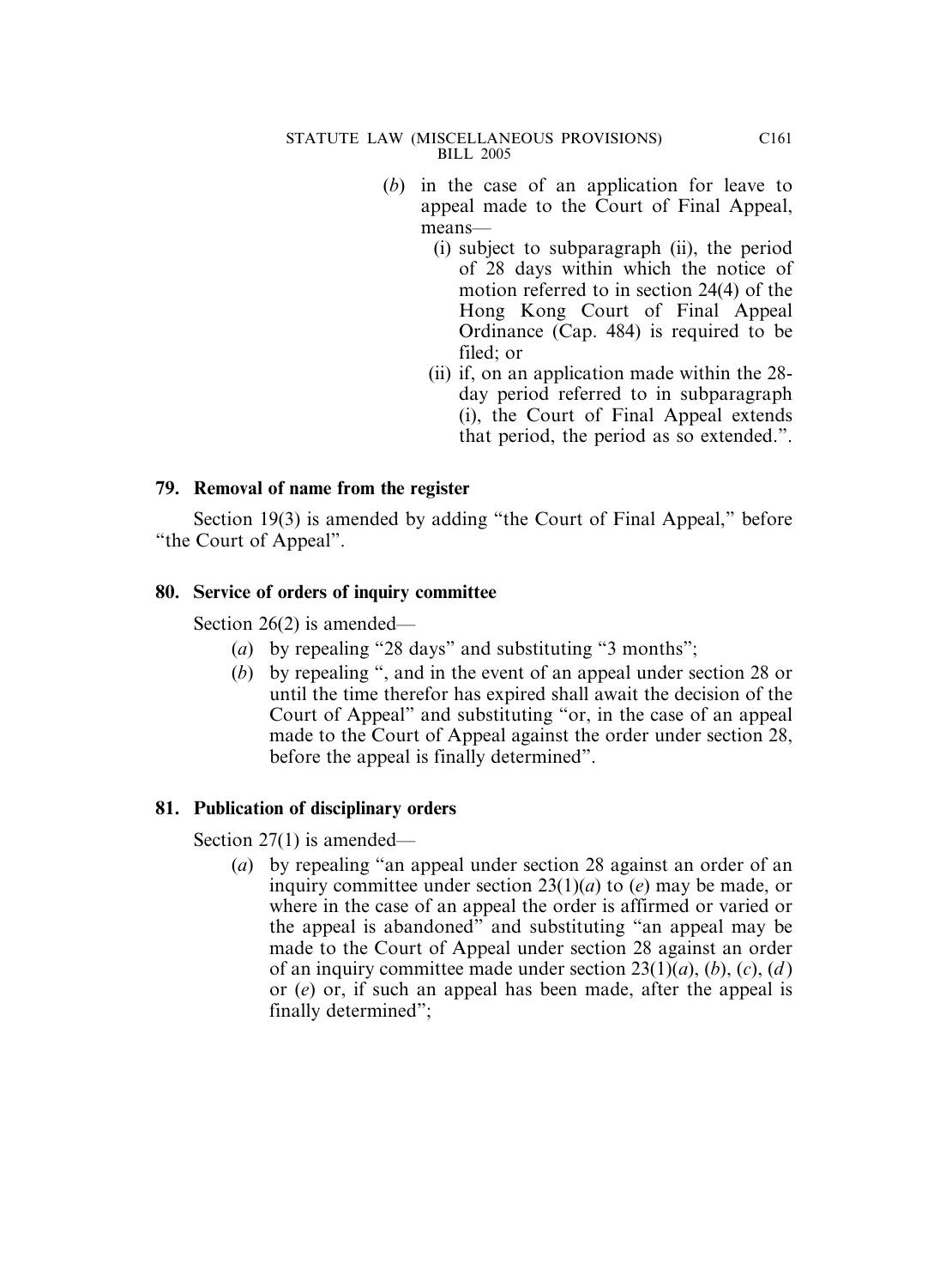- (*b*) in paragraph (*a*), by repealing "or the order as varied on appeal" and substituting "or, if the order is varied on appeal, the order as so varied";
- (*c*) in paragraph (*b*), by repealing "or the order as varied on appeal" and substituting "or, if the order is varied on appeal, the order as so varied".

# **82. Appeal to Court of Appeal**

Section 28 is amended—

- (*a*) in subsection (2), by adding "or order" after "decision";
- (*b*) in subsection (3), by repealing "a decision" and substituting "an order".

# **Surveyors Registration Ordinance**

## **83. Appeal to Court of Appeal**

Section 28(5) of the Surveyors Registration Ordinance (Cap. 417) is repealed.

# **Related Amendments**

## **84. Interpretation**

Section 2 is amended—

- (*a*) by renumbering it as section 2(1);
- (*b*) by adding—

"(2) For the purposes of sections  $26(2)$  and  $27(1)$ , an appeal to the Court of Appeal shall be deemed to be finally determined when the earliest of the following events occurs, whichever is applicable in the circumstances—

- (*a*) when the appeal to the Court of Appeal is withdrawn or abandoned;
- (*b*) when the specified period expires without an application for leave to appeal having been made to the Court of Appeal;
- (*c*) if, before the expiry of the specified period, an application for leave to appeal is made to the Court of Appeal—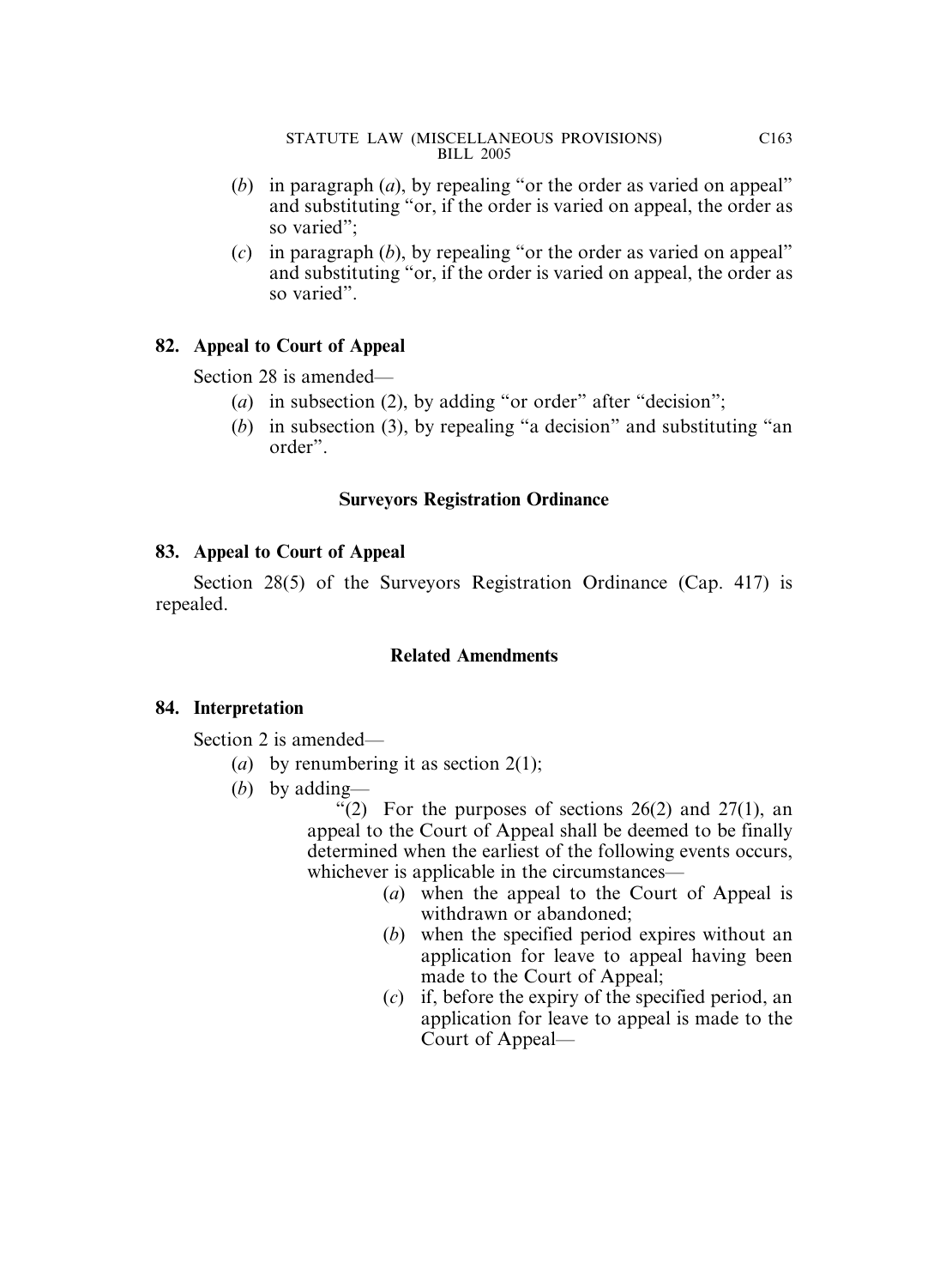- (i) when the application is withdrawn or abandoned;
- (ii) if the application is refused, when the specified period expires without an application for leave to appeal having been made to the Court of Final Appeal; or
- (iii) if the application is granted, when the appeal to the Court of Final Appeal is withdrawn, abandoned or disposed of; or
- (*d*) if, before the expiry of the specified period, an application for leave to appeal is made to the Court of Final Appeal—
	- (i) when the application is withdrawn, abandoned or refused; or
	- (ii) if the application is granted, when the appeal to the Court of Final Appeal is withdrawn, abandoned or disposed of.

(3) In subsection (2)—

"application for leave to appeal" (上訴許可申請) means an application made to the Court of Appeal or the Court of Final Appeal under section 24 of the Hong Kong Court of Final Appeal Ordinance (Cap. 484) for leave to appeal to the Court of Final Appeal from a judgment of the Court of Appeal;

- (*a*) in the case of an application for leave to appeal made to the Court of Appeal, means—
	- (i) subject to subparagraph (ii), the period of 28 days within which the notice of motion referred to in section 24(2) of the Hong Kong Court of Final Appeal Ordinance (Cap. 484) is required to be filed; or
	- (ii) if, on an application made within the 28 day period referred to in subparagraph (i), the Court of Appeal extends that period, the period as so extended; or
- (*b*) in the case of an application for leave to appeal made to the Court of Final Appeal, means—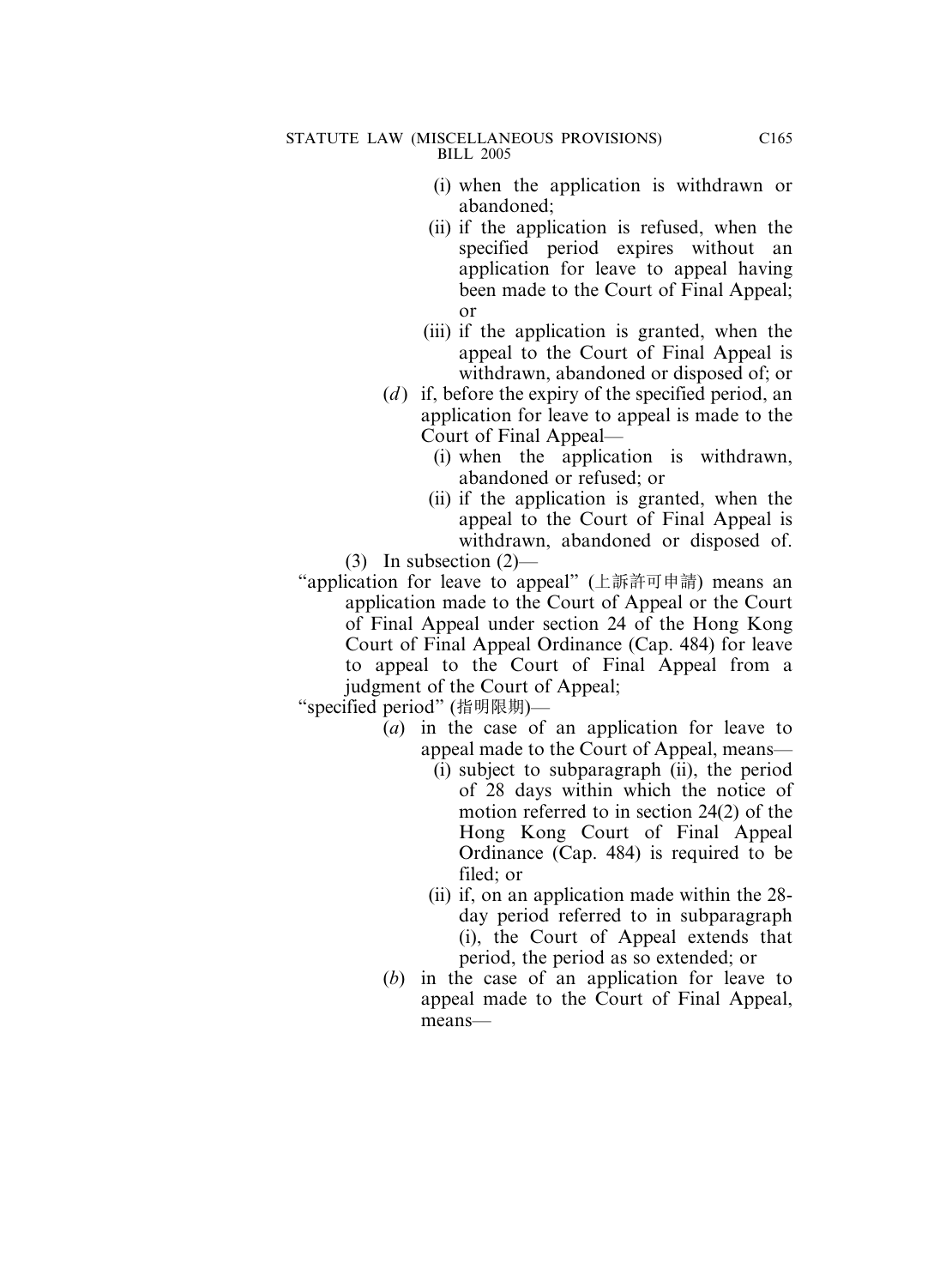- (i) subject to subparagraph (ii), the period of 28 days within which the notice of motion referred to in section 24(4) of the Hong Kong Court of Final Appeal Ordinance (Cap. 484) is required to be filed; or
- (ii) if, on an application made within the 28 day period referred to in subparagraph (i), the Court of Final Appeal extends that period, the period as so extended.".

## **85. Removal of name from the register**

Section 19(3) is amended by adding "the Court of Final Appeal," before "the Court of Appeal".

### **86. Service of orders of inquiry committee**

Section 26(2) is amended by repealing ", and in the event of an appeal under section 28 or until the time therefor has expired shall await the decision of the Court of Appeal" and substituting "or, in the case of an appeal made to the Court of Appeal against the order under section 28, before the appeal is finally determined".

## **87. Publication of disciplinary orders**

Section 27(1) is amended—

- (*a*) by repealing "an appeal under section 28 against an order of an inquiry committee under section 23(1)(*a*) to (*e*) may be made, or where in the case of an appeal the order is affirmed or varied or the appeal is abandoned" and substituting "an appeal may be made to the Court of Appeal under section 28 against an order of an inquiry committee made under section 23(1)(*a*), (*b*), (*c*), (*d* ) or (*e*) or, if such an appeal has been made, after the appeal is finally determined";
- (*b*) in paragraph (*a*), by repealing "or the order as varied on appeal" and substituting "or, if the order is varied on appeal, the order as so varied";
- (*c*) in paragraph (*b*), by repealing "or the order as varied on appeal" and substituting "or, if the order is varied on appeal, the order as so varied".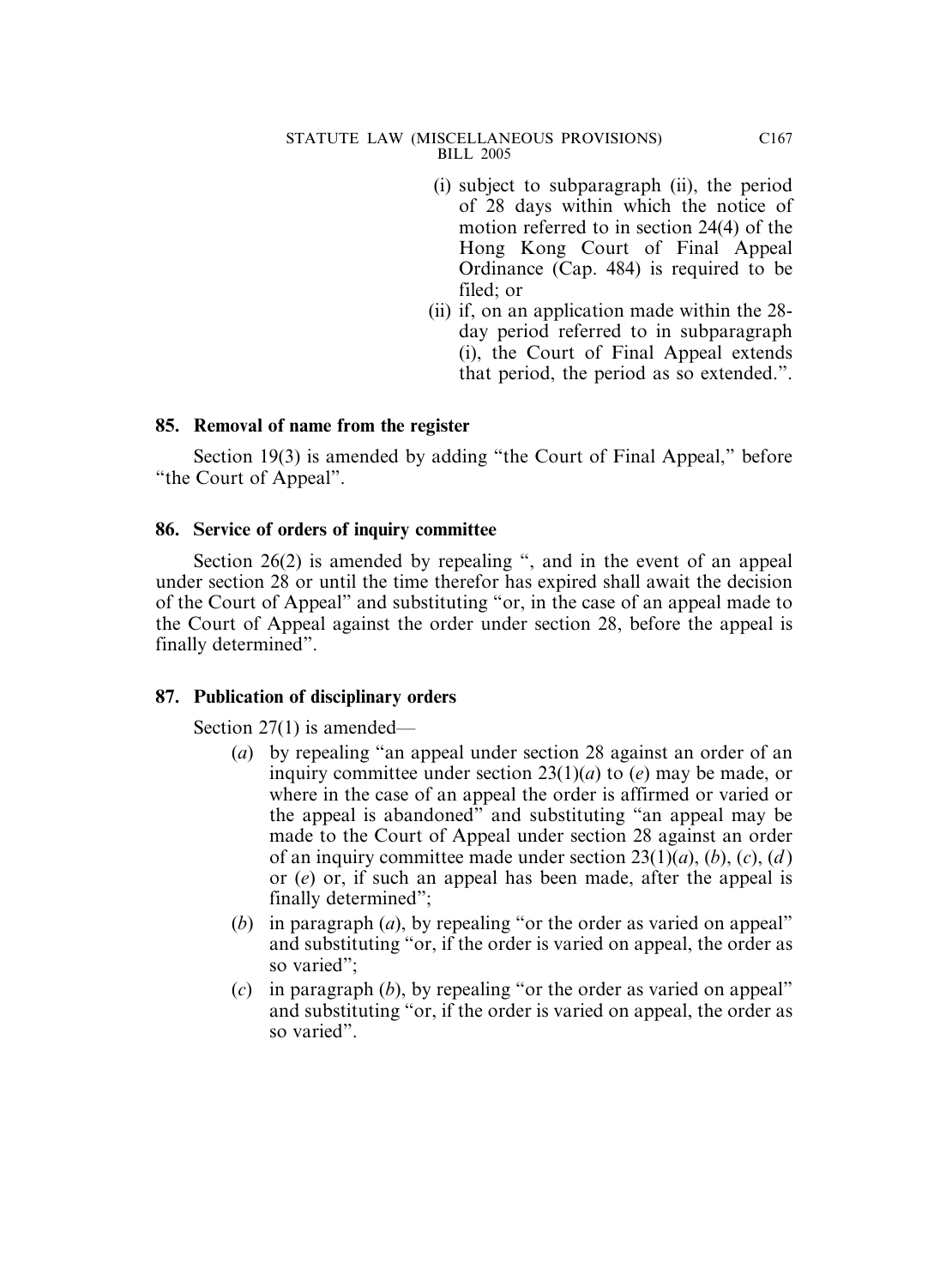### **88. Appeal to Court of Appeal**

Section 28 is amended—

- (*a*) in subsection (2), by adding "or order" after "decision";
- (*b*) in subsection (3), by repealing "a decision" and substituting "an order".

### **Planners Registration Ordinance**

### **89. Appeal to Court of Appeal**

Section 28(5) of the Planners Registration Ordinance (Cap. 418) is repealed.

### **Related Amendments**

### **90. Interpretation**

Section 2 is amended—

- (*a*) by renumbering it as section 2(1);
- (*b*) by adding—

"(2) For the purposes of sections  $26(2)$  and  $27(1)$ , an appeal to the Court of Appeal shall be deemed to be finally determined when the earliest of the following events occurs, whichever is applicable in the circumstances—

- (*a*) when the appeal to the Court of Appeal is withdrawn or abandoned;
- (*b*) when the specified period expires without an application for leave to appeal having been made to the Court of Appeal;
- (*c*) if, before the expiry of the specified period, an application for leave to appeal is made to the Court of Appeal—
	- (i) when the application is withdrawn or abandoned;
	- (ii) if the application is refused, when the specified period expires without an application for leave to appeal having been made to the Court of Final Appeal; or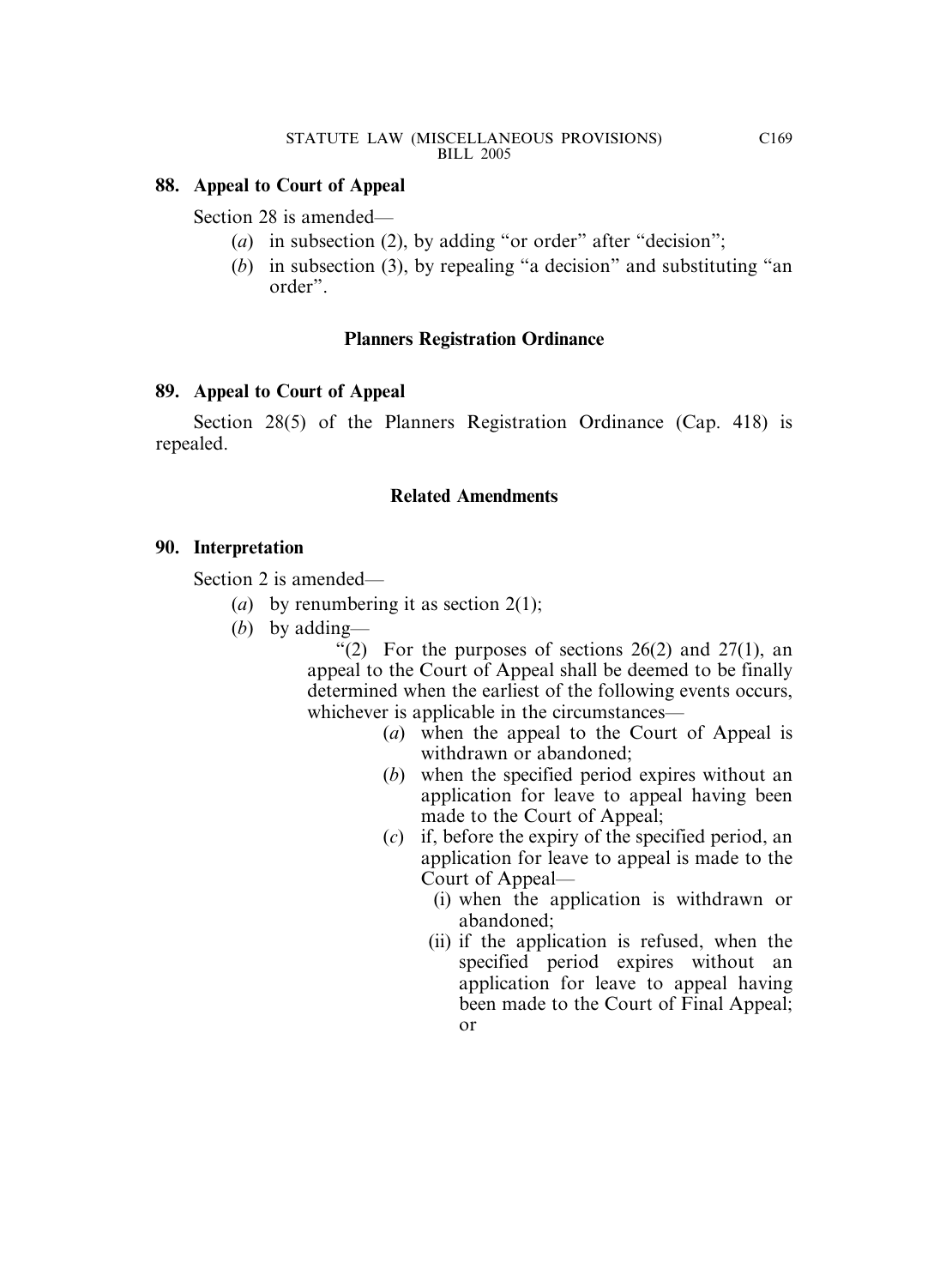- (iii) if the application is granted, when the appeal to the Court of Final Appeal is withdrawn, abandoned or disposed of; or
- (*d*) if, before the expiry of the specified period, an application for leave to appeal is made to the Court of Final Appeal—
	- (i) when the application is withdrawn, abandoned or refused; or
	- (ii) if the application is granted, when the appeal to the Court of Final Appeal is withdrawn, abandoned or disposed of.
- (3) In subsection (2)—
- "application for leave to appeal" (上訴許可申請) means an application made to the Court of Appeal or the Court of Final Appeal under section 24 of the Hong Kong Court of Final Appeal Ordinance (Cap. 484) for leave to appeal to the Court of Final Appeal from a judgment of the Court of Appeal;

- (*a*) in the case of an application for leave to appeal made to the Court of Appeal, means—
	- (i) subject to subparagraph (ii), the period of 28 days within which the notice of motion referred to in section 24(2) of the Hong Kong Court of Final Appeal Ordinance (Cap. 484) is required to be filed; or
	- (ii) if, on an application made within the 28 day period referred to in subparagraph (i), the Court of Appeal extends that period, the period as so extended; or
- (*b*) in the case of an application for leave to appeal made to the Court of Final Appeal, means—
	- (i) subject to subparagraph (ii), the period of 28 days within which the notice of motion referred to in section 24(4) of the Hong Kong Court of Final Appeal Ordinance (Cap. 484) is required to be filed; or
	- (ii) if, on an application made within the 28 day period referred to in subparagraph (i), the Court of Final Appeal extends that period, the period as so extended.".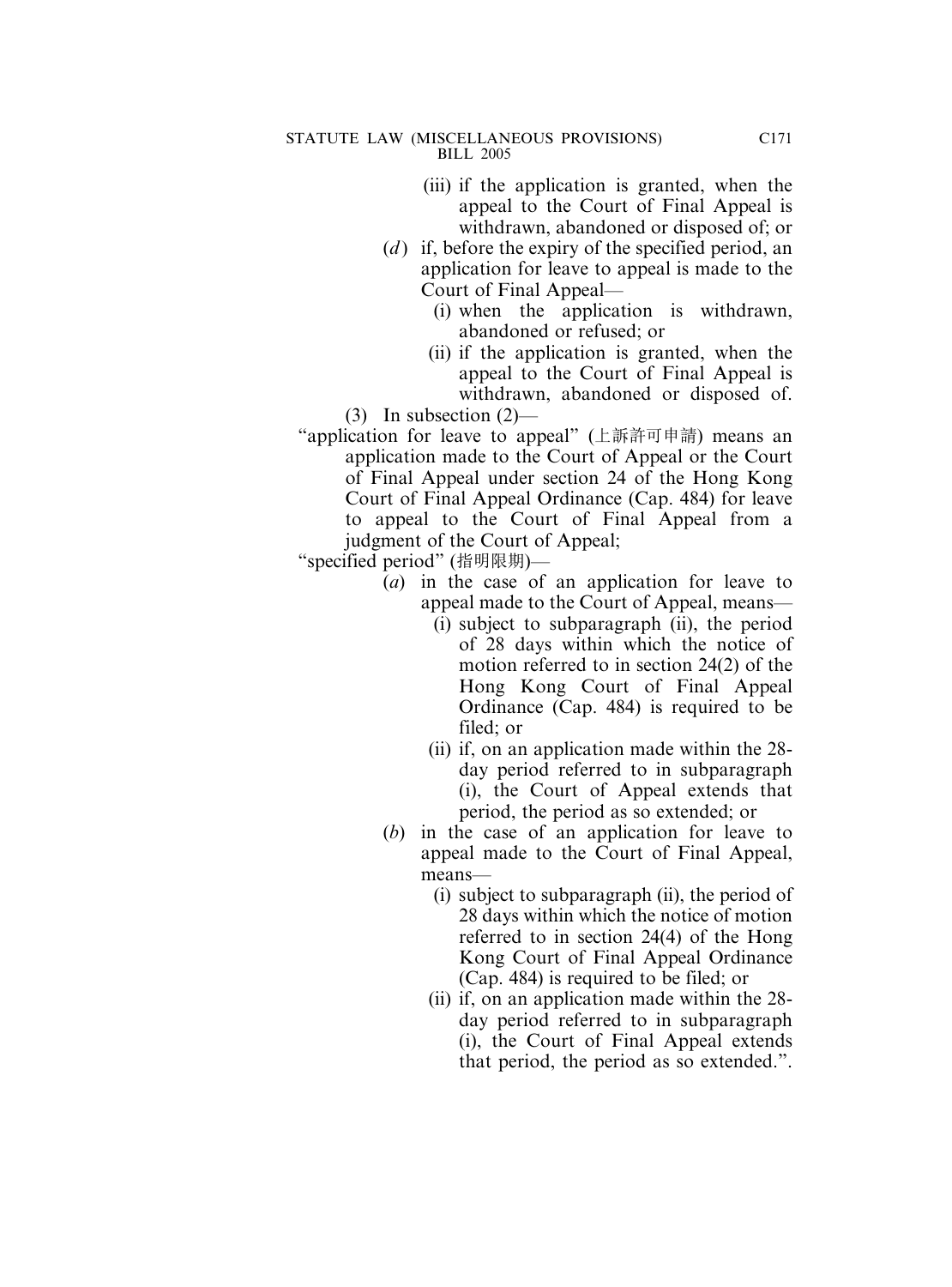### **91. Removal of name from the register**

Section 19(3) is amended by adding "the Court of Final Appeal," before "the Court of Appeal".

## **92. Service of orders of inquiry committee**

Section 26(2) is amended by repealing ", and in the event of an appeal under section 28 or until the time therefor has expired shall await the decision of the Court of Appeal" and substituting "or, in the case of an appeal made to the Court of Appeal against the order under section 28, before the appeal is finally determined".

## **93. Publication of disciplinary orders**

Section 27(1) is amended—

- (*a*) by repealing "an appeal under section 28 against an order of an inquiry committee under section 23(1)(*a*) to (*e*) may be made, or where in the case of an appeal the order is affirmed or varied or the appeal is abandoned" and substituting "an appeal may be made to the Court of Appeal under section 28 against an order of an inquiry committee made under section 23(1)(*a*), (*b*), (*c*), (*d* ) or (*e*) or, if such an appeal has been made, after the appeal is finally determined";
- (*b*) in paragraph (*a*), by repealing "or the order as varied on appeal" and substituting "or, if the order is varied on appeal, the order as so varied";
- (*c*) in paragraph (*b*), by repealing "or the order as varied on appeal" and substituting "or, if the order is varied on appeal, the order as so varied".

# **94. Appeal to Court of Appeal**

Section 28 is amended—

- (*a*) in subsection (2), by adding "or order" after "decision";
- (*b*) in subsection (3), by repealing "a decision" and substituting "an order".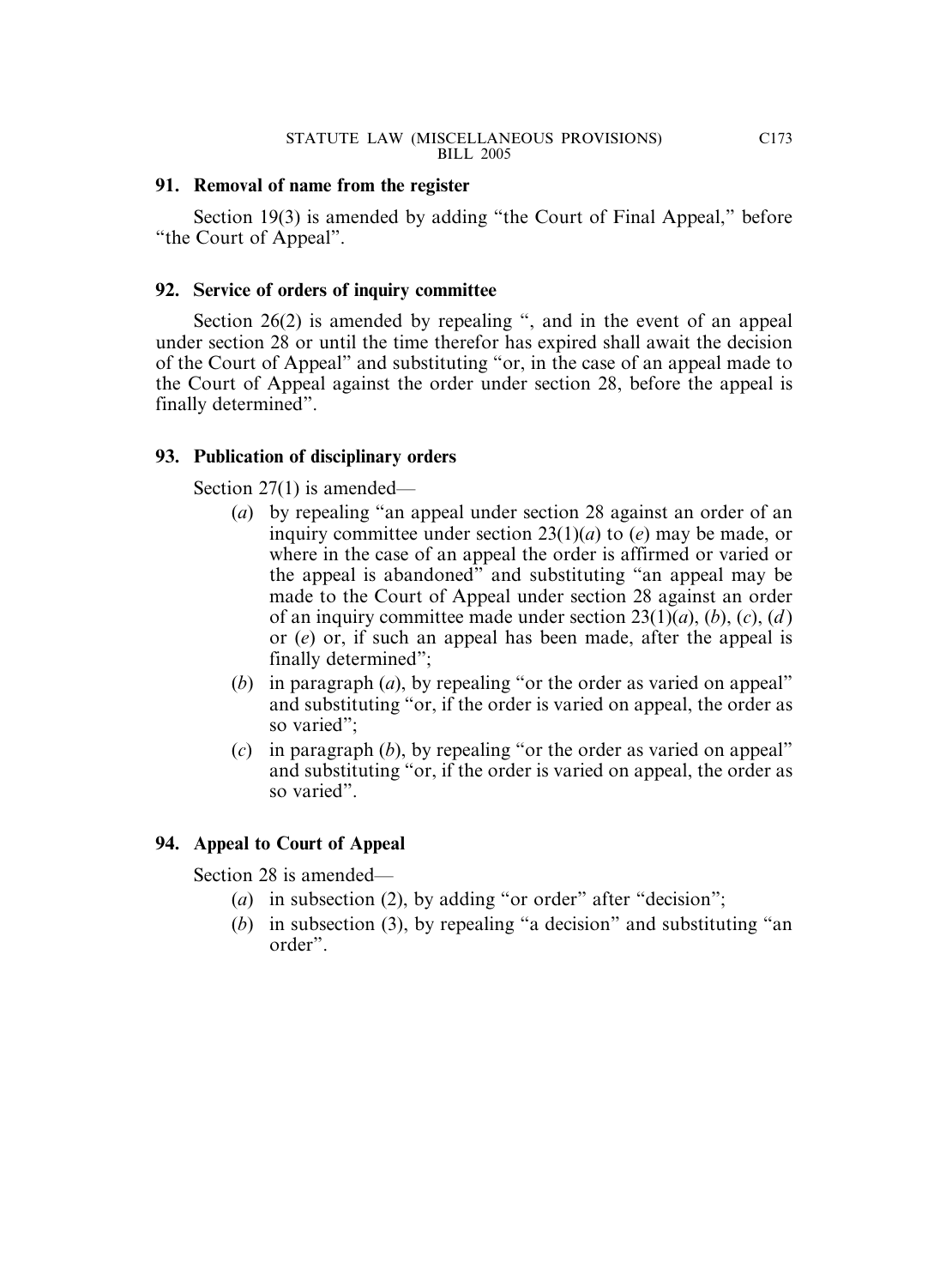### **Land Survey Ordinance**

### **95. Appeal from decisions of the Committee**

Section 18(1) of the Land Survey Ordinance (Cap. 473) is amended by repealing "and the decision of the Court of Appeal is final".

### **96. Appeals from decisions or orders of the Disciplinary Board**

Section 27(1) is amended by repealing "and the decision of the Court of Appeal is final".

### **Related Amendments**

### **97. Removal of name from the register**

Section  $15(1)(d)$  is amended by repealing "a Disciplinary Board or the Court of Appeal" and substituting "the Court of Final Appeal, the Court of Appeal or a Disciplinary Board".

### **98. Reinstatement of name after removal**

Section 16(3) is amended by adding "the Court of Final Appeal or" before "the Court of Appeal".

### **99. Publication of disciplinary orders**

Section 26 is amended—

- (*a*) by repealing subsection (1) and substituting—
	- "(1) Where a Disciplinary Board makes an order under section  $25(1)$ , then—
		- (*a*) subject to paragraphs (*b*) and (*c*), after the expiry of the period prescribed by Order 59, rule 4 of the Rules of the High Court (Cap. 4 sub. leg. A) for serving notice of appeal against the order;
		- (*b*) subject to paragraph (*c*), if the Court of Appeal on an application made within the period referred to in paragraph (*a*) extends that period, after the expiry of the period as so extended; or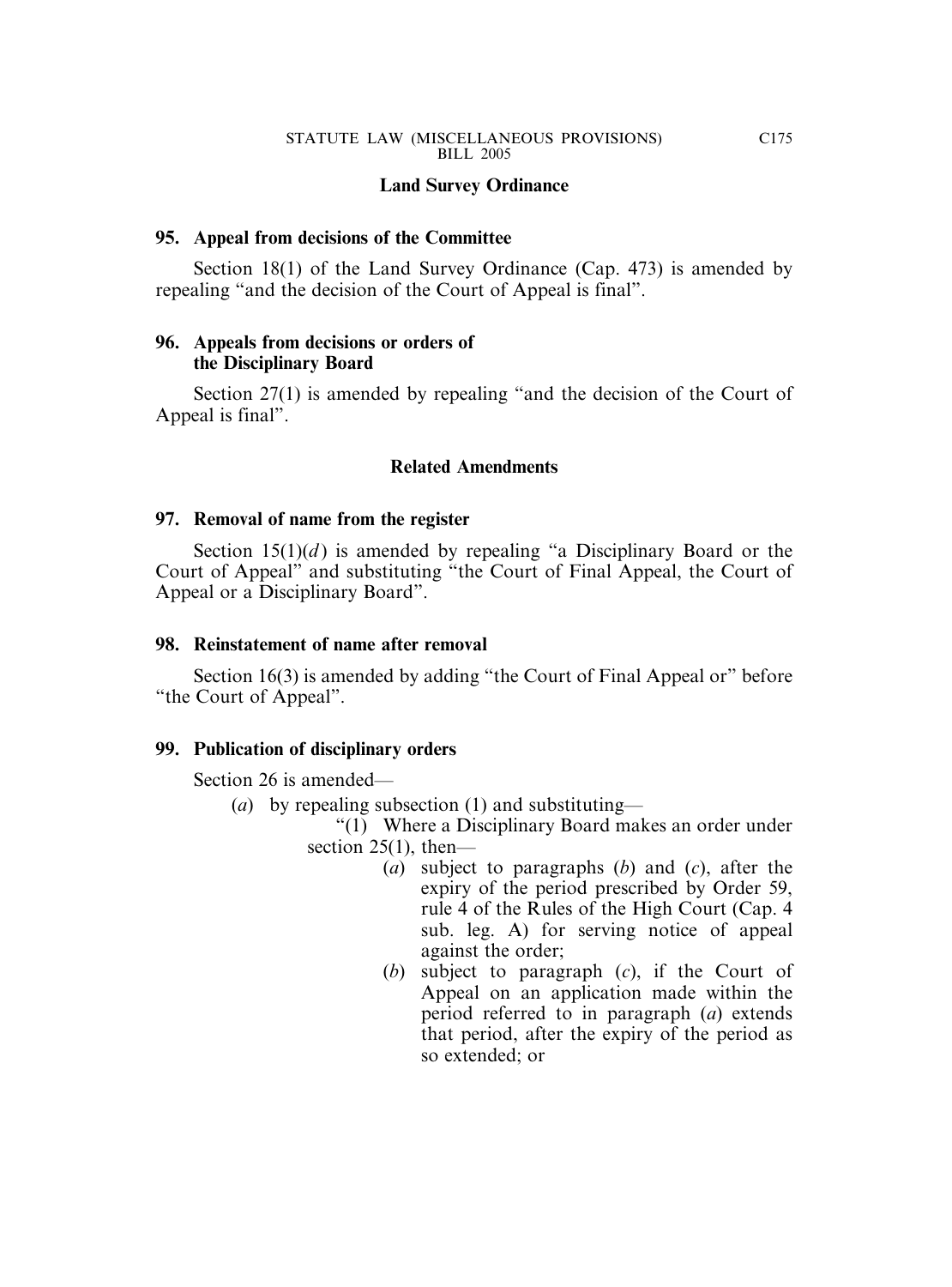(*c*) if an appeal is made within the period referred to in paragraph (*a*) or the extended period referred to in paragraph (*b*) to the Court of Appeal against the order under section 27, after the appeal is finally determined,

the Committee—

- (*d*) shall publish a copy of the order or, if the order is varied on appeal, the order as so varied in at least 1 English and 1 Chinese language newspaper circulating daily in Hong Kong; and
- (*e*) may publish the order or, if the order is varied on appeal, the order as so varied in any other publication or manner as the Committee thinks fit.";
- (*b*) by adding—

"(4) For the purposes of subsection  $(1)(c)$ , an appeal to the Court of Appeal shall be deemed to be finally determined when the earliest of the following events occurs, whichever is applicable in the circumstances—

- (*a*) when the appeal to the Court of Appeal is withdrawn or abandoned;
- (*b*) when the specified period expires without an application for leave to appeal having been made to the Court of Appeal;
- (*c*) if, before the expiry of the specified period, an application for leave to appeal is made to the Court of Appeal—
	- (i) when the application is withdrawn or abandoned;
	- (ii) if the application is refused, when the specified period expires without an application for leave to appeal having been made to the Court of Final Appeal; or
	- (iii) if the application is granted, when the appeal to the Court of Final Appeal is withdrawn, abandoned or disposed of; or
- (*d*) if, before the expiry of the specified period, an application for leave to appeal is made to the Court of Final Appeal—
	- (i) when the application is withdrawn, abandoned or refused; or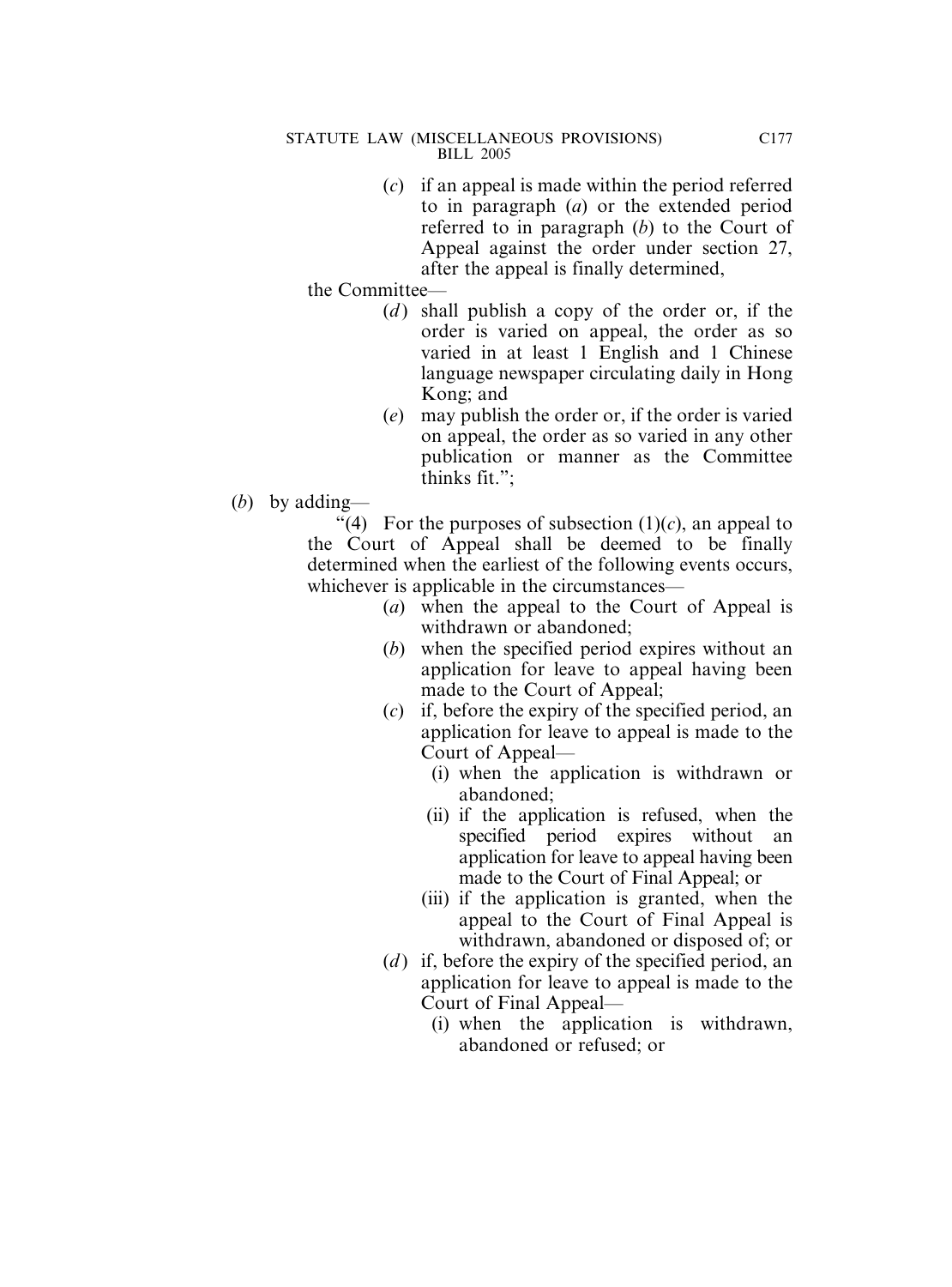- (ii) if the application is granted, when the appeal to the Court of Final Appeal is withdrawn, abandoned or disposed of.
- $(5)$  In subsection  $(4)$ —
- "application for leave to appeal" (上訴許可申請) means an application made to the Court of Appeal or the Court of Final Appeal under section 24 of the Hong Kong Court of Final Appeal Ordinance (Cap. 484) for leave to appeal to the Court of Final Appeal from a judgment of the Court of Appeal;
- "specified period" (指明限期)—
	- (*a*) in the case of an application for leave to appeal made to the Court of Appeal, means—
		- (i) subject to subparagraph (ii), the period of 28 days within which the notice of motion referred to in section 24(2) of the Hong Kong Court of Final Appeal Ordinance (Cap. 484) is required to be filed; or
		- (ii) if, on an application made within the 28 day period referred to in subparagraph (i), the Court of Appeal extends that period, the period as so extended; or
	- (*b*) in the case of an application for leave to appeal made to the Court of Final Appeal, means—
		- (i) subject to subparagraph (ii), the period of 28 days within which the notice of motion referred to in section 24(4) of the Hong Kong Court of Final Appeal Ordinance (Cap. 484) is required to be filed; or
		- (ii) if, on an application made within the 28 day period referred to in subparagraph (i), the Court of Final Appeal extends that period, the period as so extended.".

### **100. Appeals from decisions or orders of the Disciplinary Board**

Section 27 is amended—

- (*a*) in subsection (1), by adding "or order" after "with the decision";
- (*b*) in subsection (2), by adding "or order" after "decision".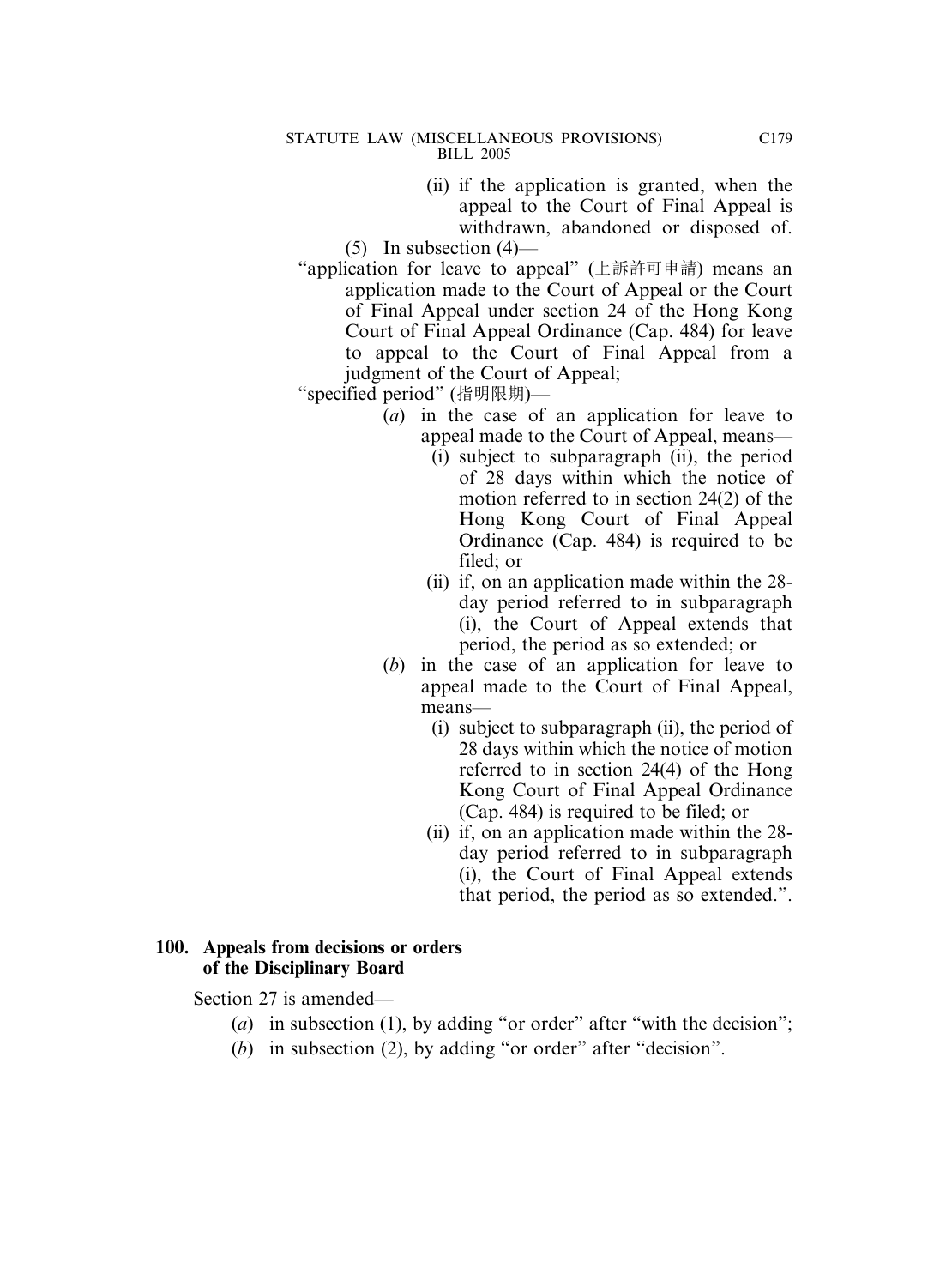## **Social Workers Registration Ordinance**

### **101. Appeal to Court of Appeal**

Section 33(5) of the Social Workers Registration Ordinance (Cap. 505) is repealed.

### **Related Amendments**

### **102. Interpretation**

Section 2 is amended by adding—

"(3) For the purposes of sections  $31(2)$  and  $32(1)$ , an appeal to the Court of Appeal shall be deemed to be finally determined when the earliest of the following events occurs, whichever is applicable in the circumstances—

- (*a*) when the appeal to the Court of Appeal is withdrawn or abandoned;
- (*b*) when the specified period expires without an application for leave to appeal having been made to the Court of Appeal;
- (*c*) if, before the expiry of the specified period, an application for leave to appeal is made to the Court of Appeal—
	- (i) when the application is withdrawn or abandoned;
	- (ii) if the application is refused, when the specified period expires without an application for leave to appeal having been made to the Court of Final Appeal; or
	- (iii) if the application is granted, when the appeal to the Court of Final Appeal is withdrawn, abandoned or disposed of; or
- (*d*) if, before the expiry of the specified period, an application for leave to appeal is made to the Court of Final Appeal—
	- (i) when the application is withdrawn, abandoned or refused; or
	- (ii) if the application is granted, when the appeal to the Court of Final Appeal is withdrawn, abandoned or disposed of.

(4) In subsection (3)—

"application for leave to appeal" (上訴許可申請) means an application made to the Court of Appeal or the Court of Final Appeal under section 24 of the Hong Kong Court of Final Appeal Ordinance (Cap. 484) for leave to appeal to the Court of Final Appeal from a judgment of the Court of Appeal;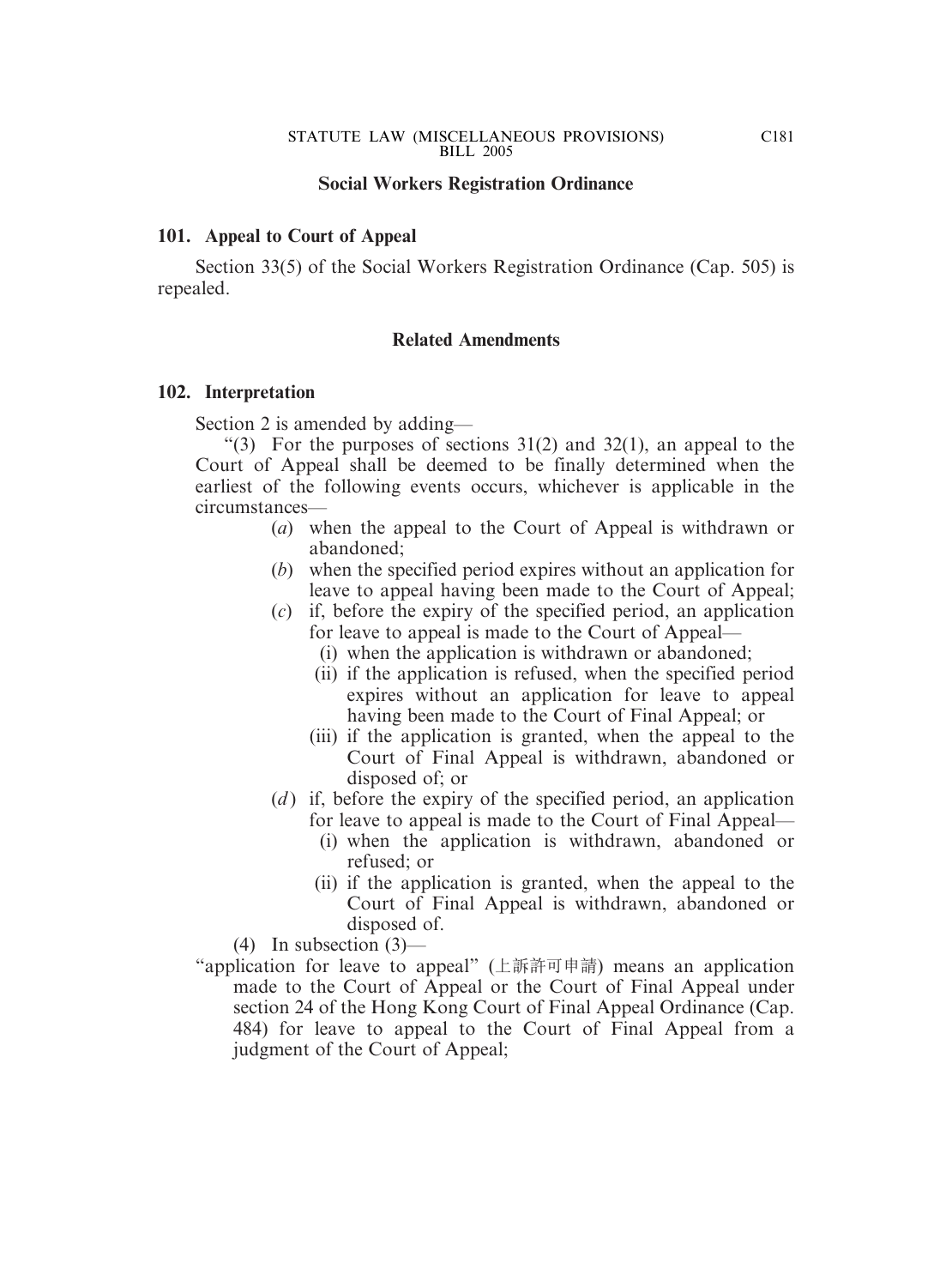"specified period" (指明限期)—

- (*a*) in the case of an application for leave to appeal made to the Court of Appeal, means—
	- (i) subject to subparagraph (ii), the period of 28 days within which the notice of motion referred to in section 24(2) of the Hong Kong Court of Final Appeal Ordinance (Cap. 484) is required to be filed; or
	- (ii) if, on an application made within the 28-day period referred to in subparagraph (i), the Court of Appeal extends that period, the period as so extended; or
- (*b*) in the case of an application for leave to appeal made to the Court of Final Appeal, means—
	- (i) subject to subparagraph (ii), the period of 28 days within which the notice of motion referred to in section 24(4) of the Hong Kong Court of Final Appeal Ordinance (Cap. 484) is required to be filed; or
	- (ii) if, on an application made within the 28-day period referred to in subparagraph (i), the Court of Final Appeal extends that period, the period as so extended."

# **103. Removal of name from Register**

Section 22(3) is amended by repealing "the Board or the Court of Appeal" and substituting "the Court of Final Appeal, the Court of Appeal or the Board".

## **104. Service and implementation of disciplinary orders**

Section 31(2) is amended—

- (*a*) by repealing ", and in the event of an appeal under that section, until the order is affirmed or varied by the Court of Appeal" and substituting "or, in the case of an appeal made to the Court of Appeal against the disciplinary order under that section, before the appeal is finally determined";
- (*b*) by repealing "in the latter case" and substituting "if the disciplinary order is varied on appeal".

# **105. Publication of disciplinary orders**

Section 32(1) is amended—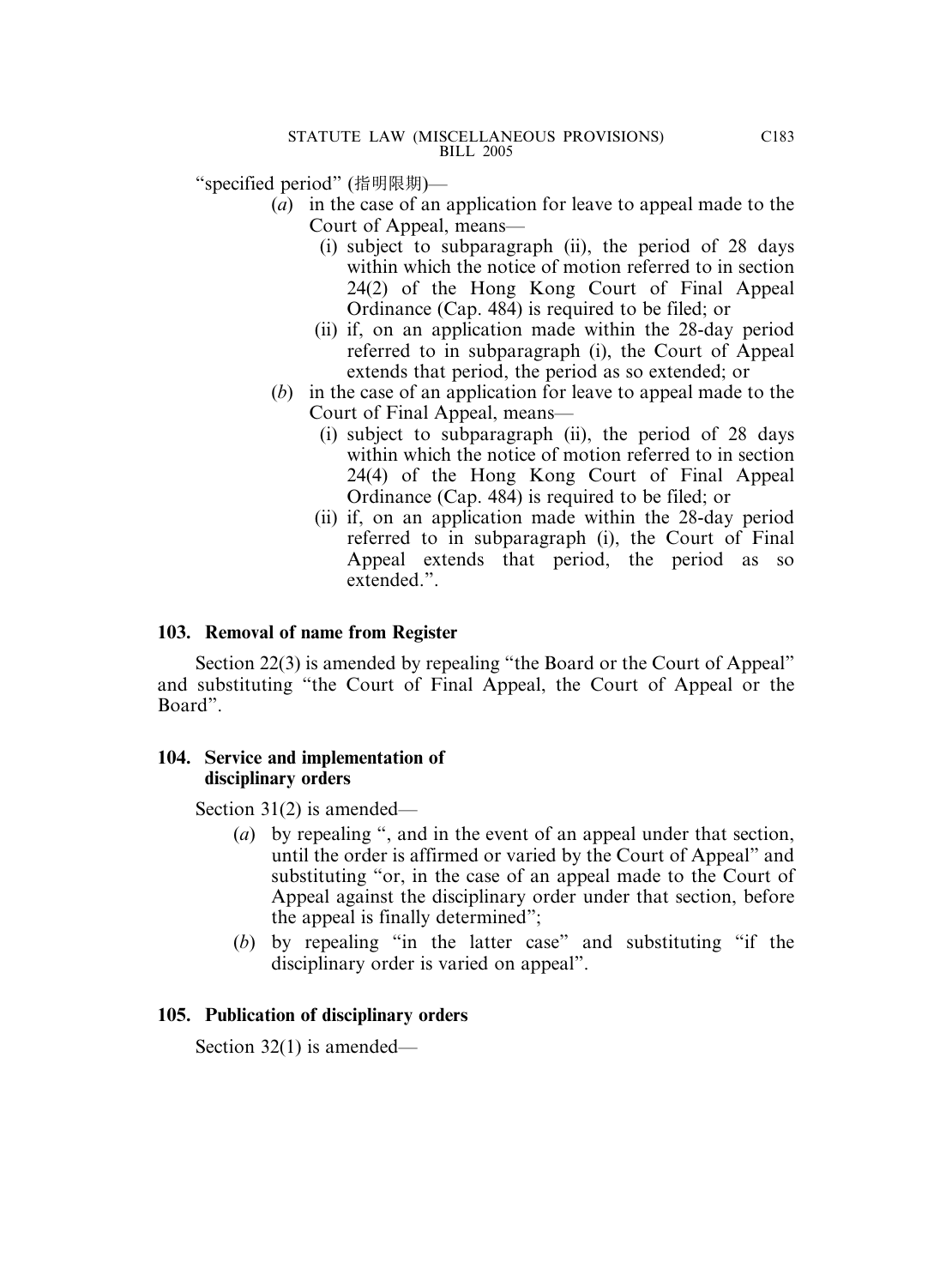- (*a*) by repealing "an appeal under section 33 against a disciplinary order may be made, or where in the case of an appeal the order is affirmed or varied or the appeal is abandoned" and substituting "an appeal may be made to the Court of Appeal under section 33 against a disciplinary order or, if such an appeal has been made, after the appeal is finally determined";
- (*b*) in paragraph (*a*), by repealing "or the order as varied on appeal" and substituting "or, if the order is varied on appeal, the order as so varied";
- (*c*) in paragraph (*b*), by repealing "or the order as varied on appeal" and substituting "or, if the order is varied on appeal, the order as so varied".

## **Landscape Architects Registration Ordinance**

## **106. Appeal to Court of Appeal**

Section 28(5) of the Landscape Architects Registration Ordinance (Cap. 516) is repealed.

## **Related Amendments**

## **107. Interpretation**

Section 2 is amended—

- (*a*) by renumbering it as section 2(1);
- (*b*) by adding—

"(2) For the purposes of sections  $26(2)$  and  $27(1)$ , an appeal to the Court of Appeal shall be deemed to be finally determined when the earliest of the following events occurs, whichever is applicable in the circumstances—

- (*a*) when the appeal to the Court of Appeal is withdrawn or abandoned;
- (*b*) when the specified period expires without an application for leave to appeal having been made to the Court of Appeal;
- (*c*) if, before the expiry of the specified period, an application for leave to appeal is made to the Court of Appeal—
	- (i) when the application is withdrawn or abandoned;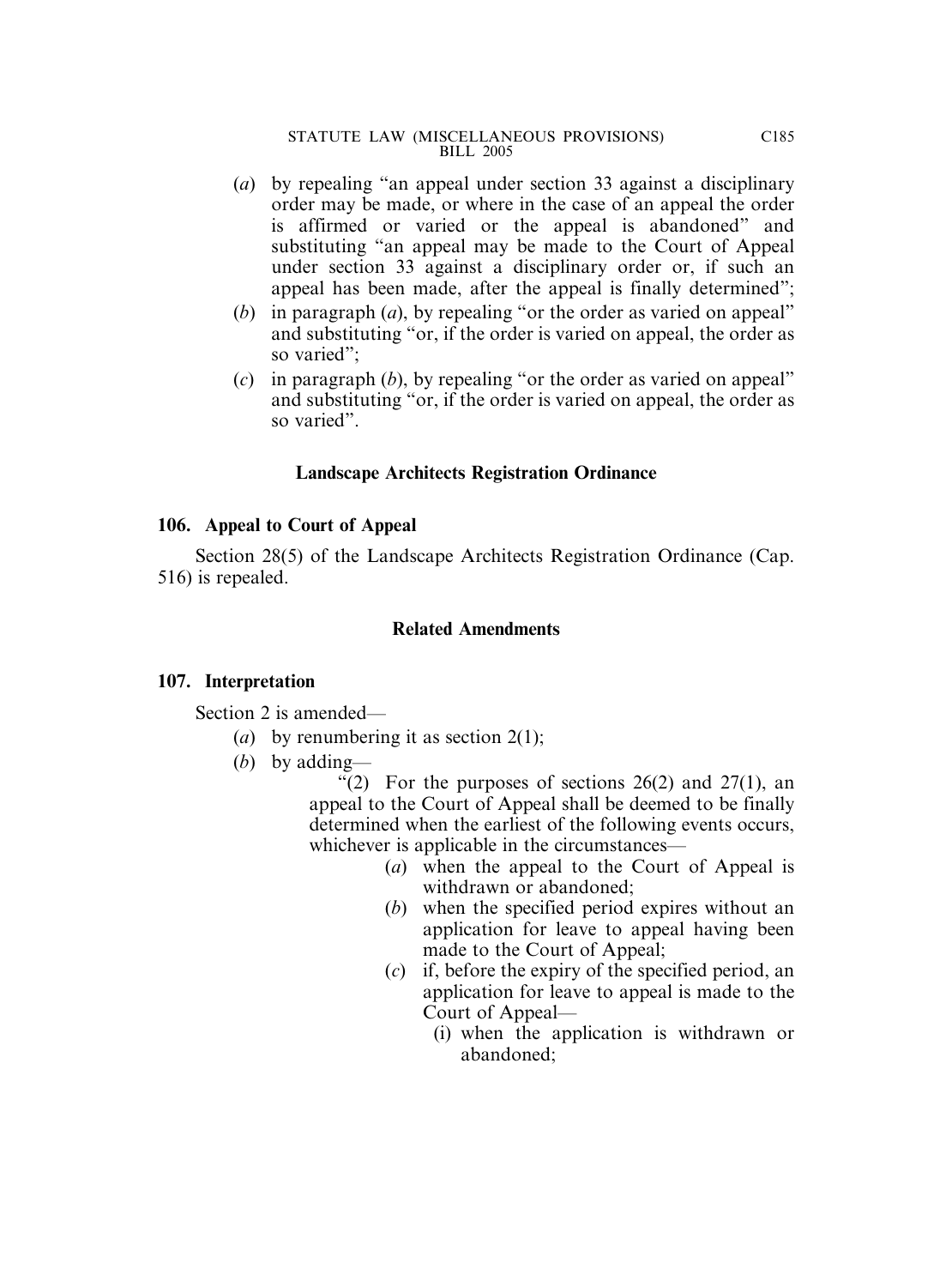- (ii) if the application is refused, when the specified period expires without an application for leave to appeal having been made to the Court of Final Appeal; or
- (iii) if the application is granted, when the appeal to the Court of Final Appeal is withdrawn, abandoned or disposed of; or
- (*d*) if, before the expiry of the specified period, an application for leave to appeal is made to the Court of Final Appeal—
	- (i) when the application is withdrawn, abandoned or refused; or
- (ii) if the application is granted, when the appeal to the Court of Final Appeal is withdrawn, abandoned or disposed of. (3) In subsection (2)—
- "application for leave to appeal" (上訴許可申請) means an application made to the Court of Appeal or the Court of Final Appeal under section 24 of the Hong Kong Court of Final Appeal Ordinance (Cap. 484) for leave to appeal to the Court of Final Appeal from a judgment of the Court of Appeal;

- (*a*) in the case of an application for leave to appeal made to the Court of Appeal, means—
	- (i) subject to subparagraph (ii), the period of 28 days within which the notice of motion referred to in section 24(2) of the Hong Kong Court of Final Appeal Ordinance (Cap. 484) is required to be filed; or
	- (ii) if, on an application made within the 28 day period referred to in subparagraph (i), the Court of Appeal extends that period, the period as so extended; or
- (*b*) in the case of an application for leave to appeal made to the Court of Final Appeal, means—
	- (i) subject to subparagraph (ii), the period of 28 days within which the notice of motion referred to in section 24(4) of the Hong Kong Court of Final Appeal Ordinance (Cap. 484) is required to be filed; or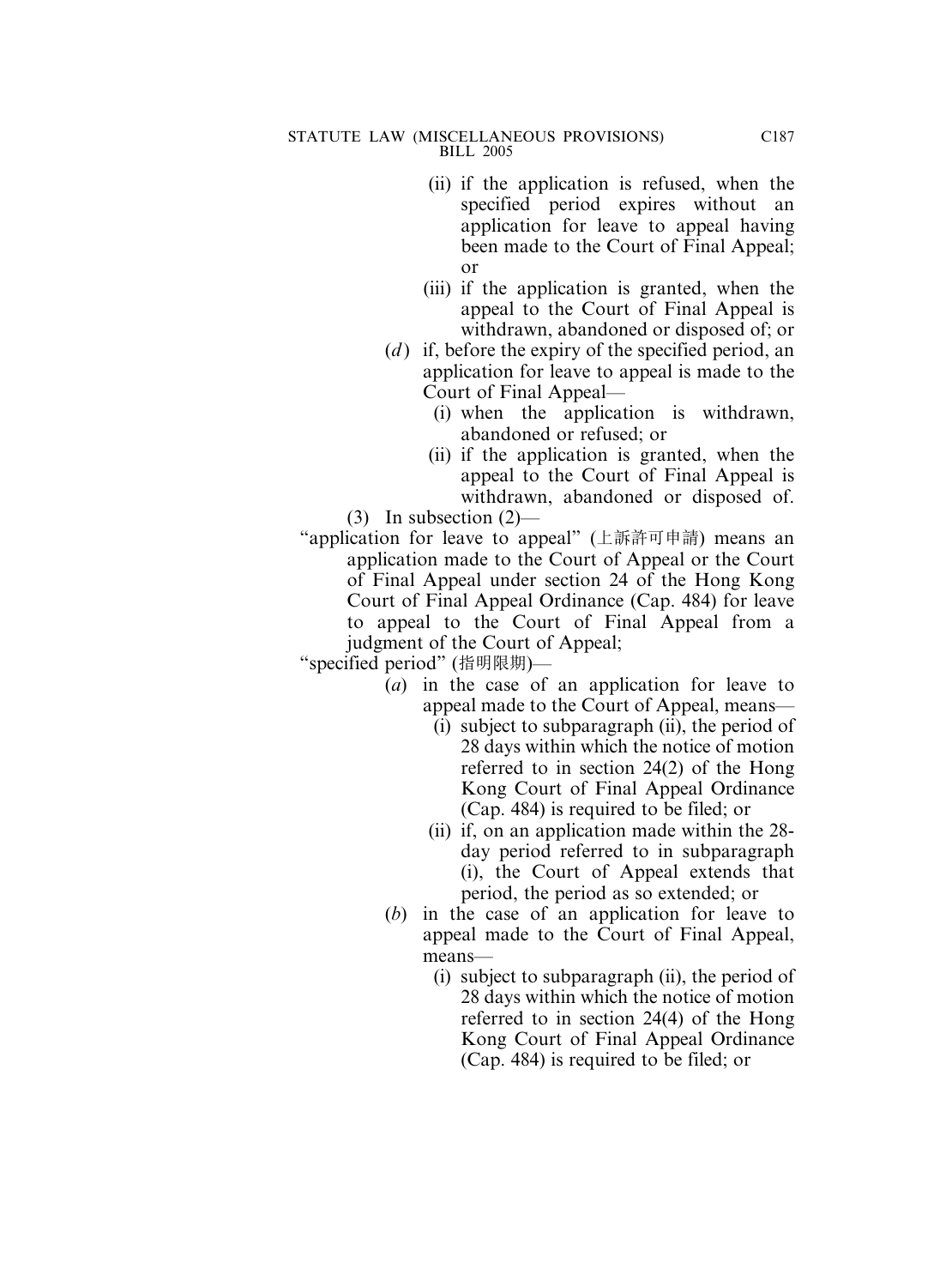(ii) if, on an application made within the 28 day period referred to in subparagraph (i), the Court of Final Appeal extends that period, the period as so extended.".

# **108. Removal of name from the register**

Section 19(3) is amended by adding "the Court of Final Appeal," before "the Court of Appeal".

## **109. Service of orders of inquiry committee**

Section 26(2) is amended—

- (*a*) by repealing "28 days" and substituting "3 months";
- (*b*) by repealing ", and in the event of an appeal under section 28 or until the time therefor has expired shall await the decision of the Court of Appeal" and substituting "or, in the case of an appeal made to the Court of Appeal against the order under section 28, before the appeal is finally determined".

## **110. Publication of disciplinary orders**

Section 27(1) is amended—

- (*a*) by repealing "an appeal under section 28 against an order of an inquiry committee under section 23(1)(*a*) to (*e*) may be made, or where in the case of an appeal the order is affirmed or varied or the appeal is abandoned" and substituting "an appeal may be made to the Court of Appeal under section 28 against an order of an inquiry committee made under section 23(1)(*a*), (*b*), (*c*), (*d* ) or (*e*) or, if such an appeal has been made, after the appeal is finally determined";
- (*b*) in paragraph (*a*), by repealing "or the order as varied on appeal" and substituting "or, if the order is varied on appeal, the order as so varied";
- (*c*) in paragraph (*b*), by repealing "or the order as varied on appeal" and substituting "or, if the order is varied on appeal, the order as so varied".

# **111. Appeal to Court of Appeal**

Section 28 is amended—

(*a*) in subsection (1), by adding "or order" after "decision";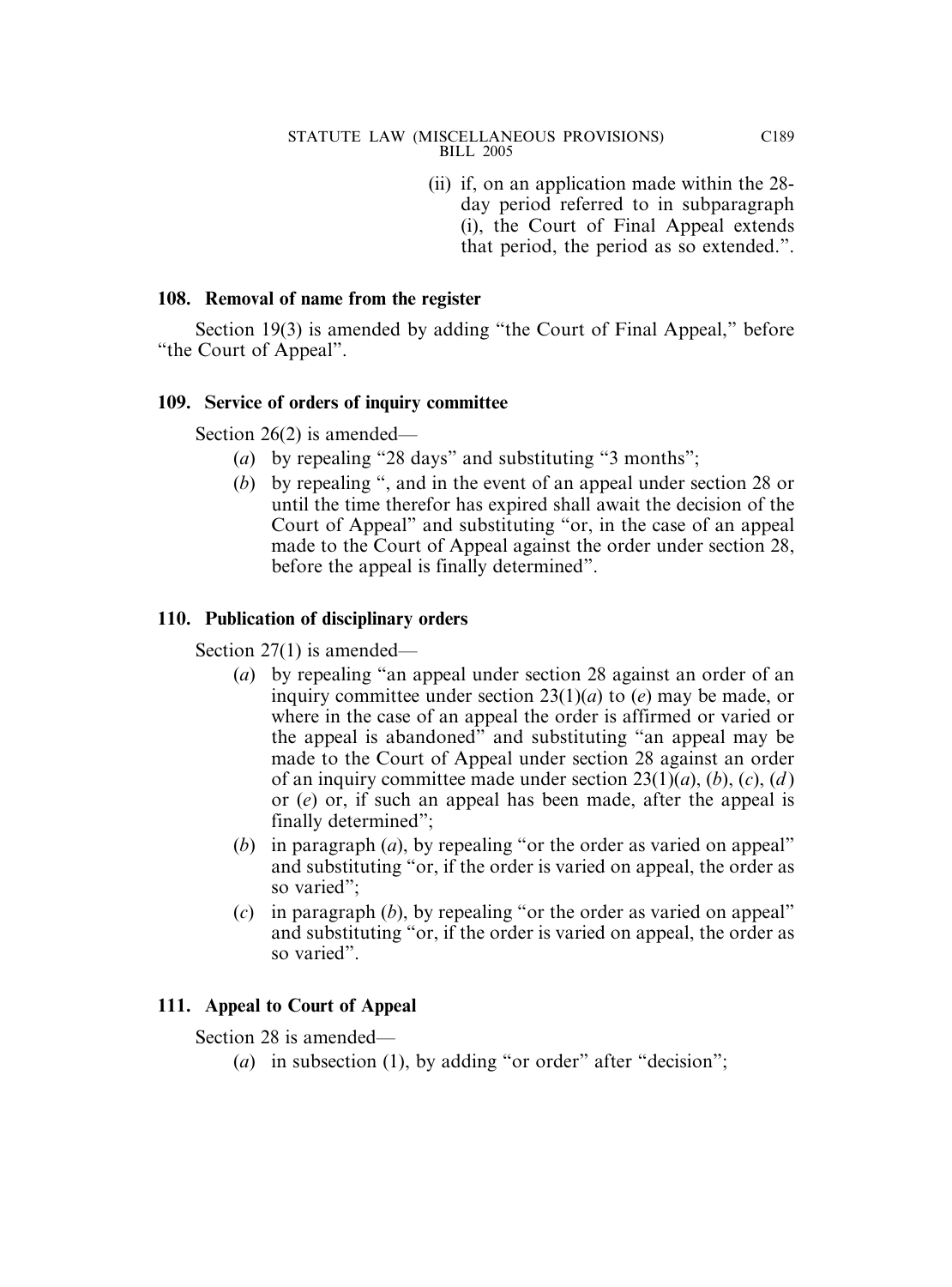- (*b*) in subsection (2), by adding "or order" after "decision";
- (*c*) in subsection (3), by repealing "a decision" and substituting "an order".

## **Chinese Medicine Ordinance**

## **112. Appeals against orders of Practitioners Board**

Section 103(3) of the Chinese Medicine Ordinance (Cap. 549) is repealed.

# **Related Amendments**

## **113. Interpretation**

Section 2 is amended—

- (*a*) by renumbering it as section 2(1);
- (*b*) by adding—

"(2) For the purposes of sections  $98(5)(b)$  and  $104(4)$ and (5), an appeal to the Court of Appeal shall be deemed to be finally determined when the earliest of the following events occurs, whichever is applicable in the circumstances—

- (*a*) when the appeal to the Court of Appeal is withdrawn or abandoned;
- (*b*) when the specified period expires without an application for leave to appeal having been made to the Court of Appeal;
- (*c*) if, before the expiry of the specified period, an application for leave to appeal is made to the Court of Appeal—
	- (i) when the application is withdrawn or abandoned;
	- (ii) if the application is refused, when the specified period expires without an application for leave to appeal having been made to the Court of Final Appeal; or
	- (iii) if the application is granted, when the appeal to the Court of Final Appeal is withdrawn, abandoned or disposed of; or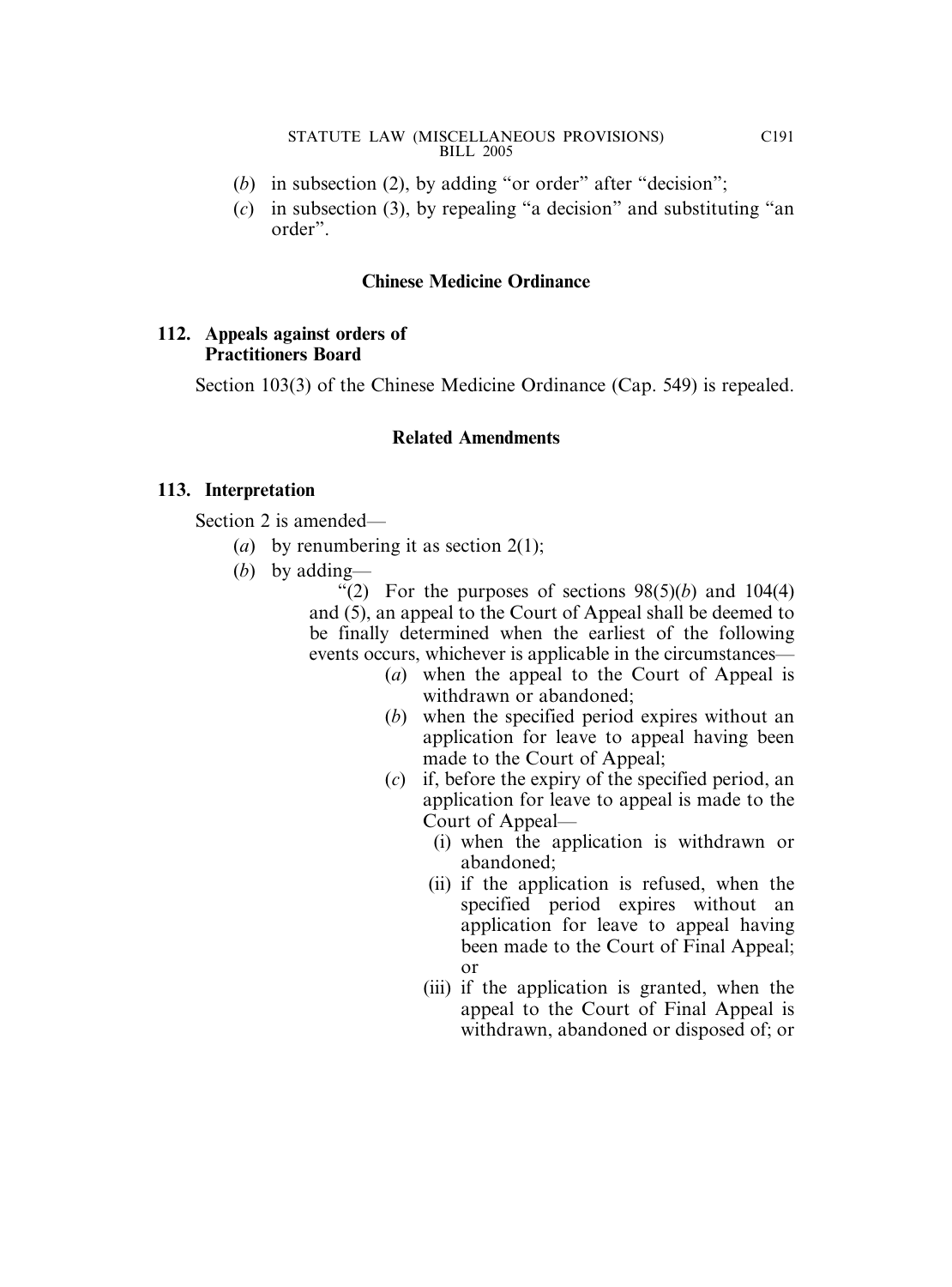- (*d*) if, before the expiry of the specified period, an application for leave to appeal is made to the Court of Final Appeal—
	- (i) when the application is withdrawn, abandoned or refused; or
- (ii) if the application is granted, when the appeal to the Court of Final Appeal is withdrawn, abandoned or disposed of. (3) In subsection (2)—
- "application for leave to appeal" (上訴許可申請) means an application made to the Court of Appeal or the Court of Final Appeal under section 24 of the Hong Kong Court of Final Appeal Ordinance (Cap. 484) for leave to appeal to the Court of Final Appeal from a judgment of the Court of Appeal;

"specified period" (指明限期)—

- (*a*) in the case of an application for leave to appeal made to the Court of Appeal, means—
	- (i) subject to subparagraph (ii), the period of 28 days within which the notice of motion referred to in section 24(2) of the Hong Kong Court of Final Appeal Ordinance (Cap. 484) is required to be filed; or
	- (ii) if, on an application made within the 28 day period referred to in subparagraph (i), the Court of Appeal extends that period, the period as so extended; or
- (*b*) in the case of an application for leave to appeal made to the Court of Final Appeal, means—
	- (i) subject to subparagraph (ii), the period of 28 days within which the notice of motion referred to in section 24(4) of the Hong Kong Court of Final Appeal Ordinance (Cap. 484) is required to be filed; or
	- (ii) if, on an application made within the 28 day period referred to in subparagraph (i), the Court of Final Appeal extends that period, the period as so extended.".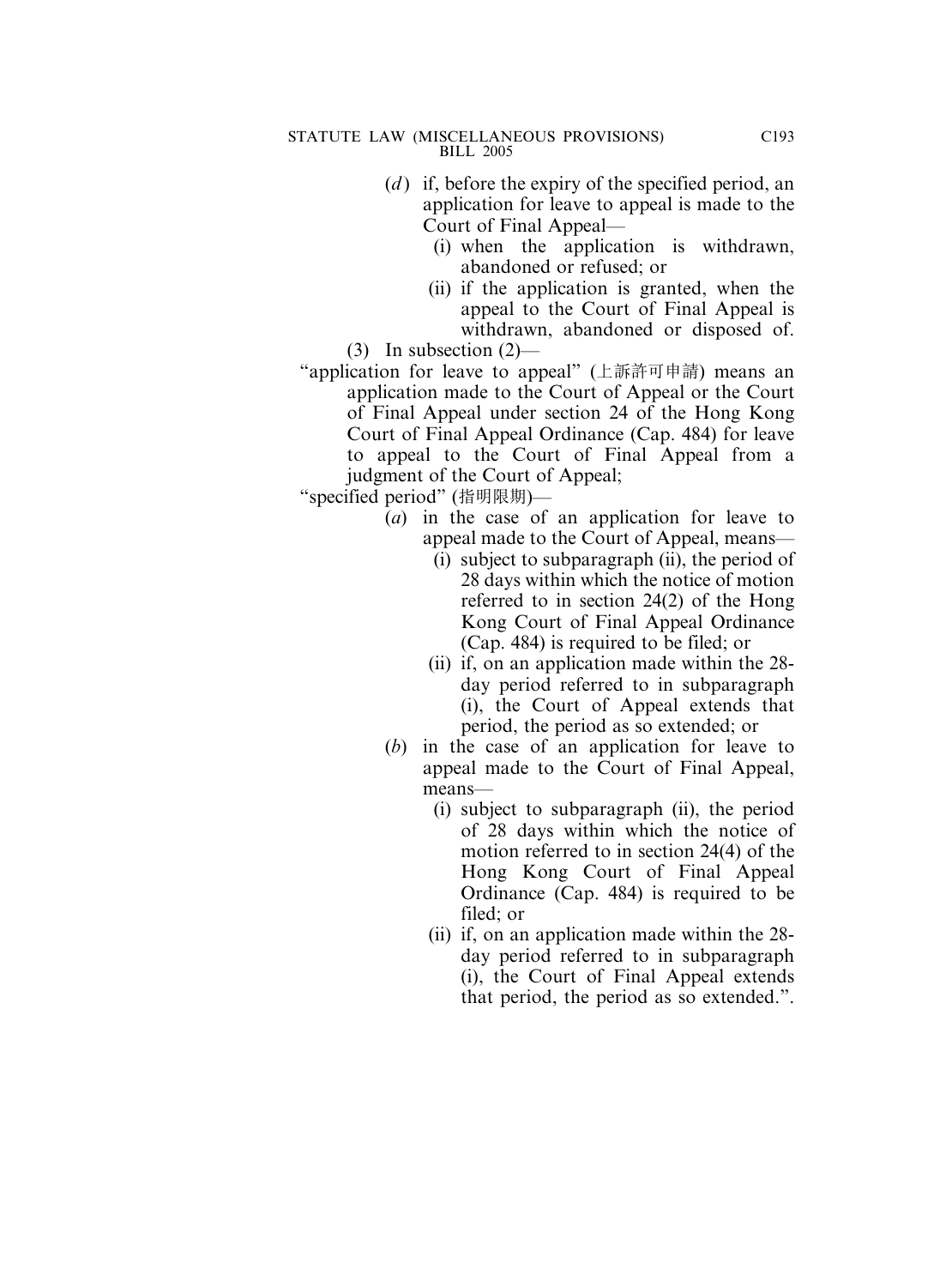### **114. Disciplinary powers of Practitioners Board**

Section 98(5)(*b*) is amended by repealing "after a decision of the Court of Appeal has been made" and substituting "after the appeal is finally determined".

### **115. Publication of orders**

Section 104 is amended—

- (*a*) in subsection (4)—
	- (i) by repealing "after a decision affirming or varying the order has been made by the Court of Appeal" and substituting "after the appeal is finally determined";
	- (ii) by repealing "the order as affirmed or varied on appeal" and substituting "the order or, if the order is varied on appeal, the order as so varied";
- (*b*) in subsection (5)—
	- (i) by repealing "after a decision affirming or varying the order has been made by the Court of Appeal" and substituting "after the appeal is finally determined";
	- (ii) by repealing "the order as affirmed or varied on appeal" and substituting "the order or, if the order is varied on appeal, the order as so varied".

### **Housing Managers Registration Ordinance**

### **116. Appeal to Court of Appeal**

Section 28(5) of the Housing Managers Registration Ordinance (Cap. 550) is repealed.

### **Related Amendments**

### **117. Interpretation**

Section 2 is amended—

- (*a*) by renumbering it as section 2(1);
- (*b*) by adding—

"(2) For the purposes of sections  $26(2)$  and  $27(1)$ , an appeal to the Court of Appeal shall be deemed to be finally determined when the earliest of the following events occurs, whichever is applicable in the circumstances—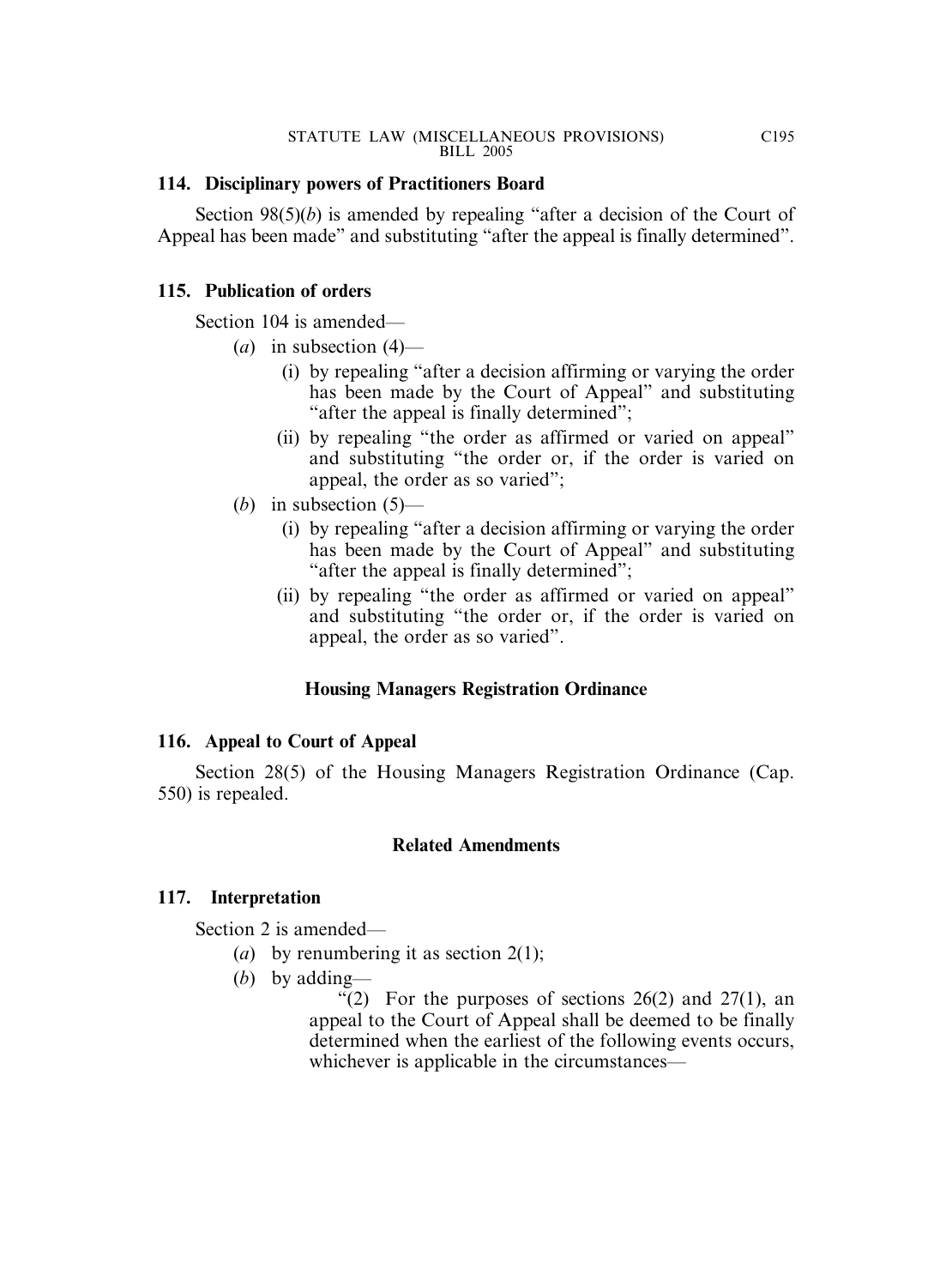- (*a*) when the appeal to the Court of Appeal is withdrawn or abandoned;
- (*b*) when the specified period expires without an application for leave to appeal having been made to the Court of Appeal;
- (*c*) if, before the expiry of the specified period, an application for leave to appeal is made to the Court of Appeal—
	- (i) when the application is withdrawn or abandoned;
	- (ii) if the application is refused, when the specified period expires without an application for leave to appeal having been made to the Court of Final Appeal; or
	- (iii) if the application is granted, when the appeal to the Court of Final Appeal is withdrawn, abandoned or disposed of; or
- (*d*) if, before the expiry of the specified period, an application for leave to appeal is made to the Court of Final Appeal—
	- (i) when the application is withdrawn, abandoned or refused; or
	- (ii) if the application is granted, when the appeal to the Court of Final Appeal is withdrawn, abandoned or disposed of.
- (3) In subsection (2)—
- "application for leave to appeal" (上訴許可申請) means an application made to the Court of Appeal or the Court of Final Appeal under section 24 of the Hong Kong Court of Final Appeal Ordinance (Cap. 484) for leave to appeal to the Court of Final Appeal from a judgment of the Court of Appeal;

"specified period" (指明限期)—

- (*a*) in the case of an application for leave to appeal made to the Court of Appeal, means—
	- (i) subject to subparagraph (ii), the period of 28 days within which the notice of motion referred to in section 24(2) of the Hong Kong Court of Final Appeal Ordinance (Cap. 484) is required to be filed; or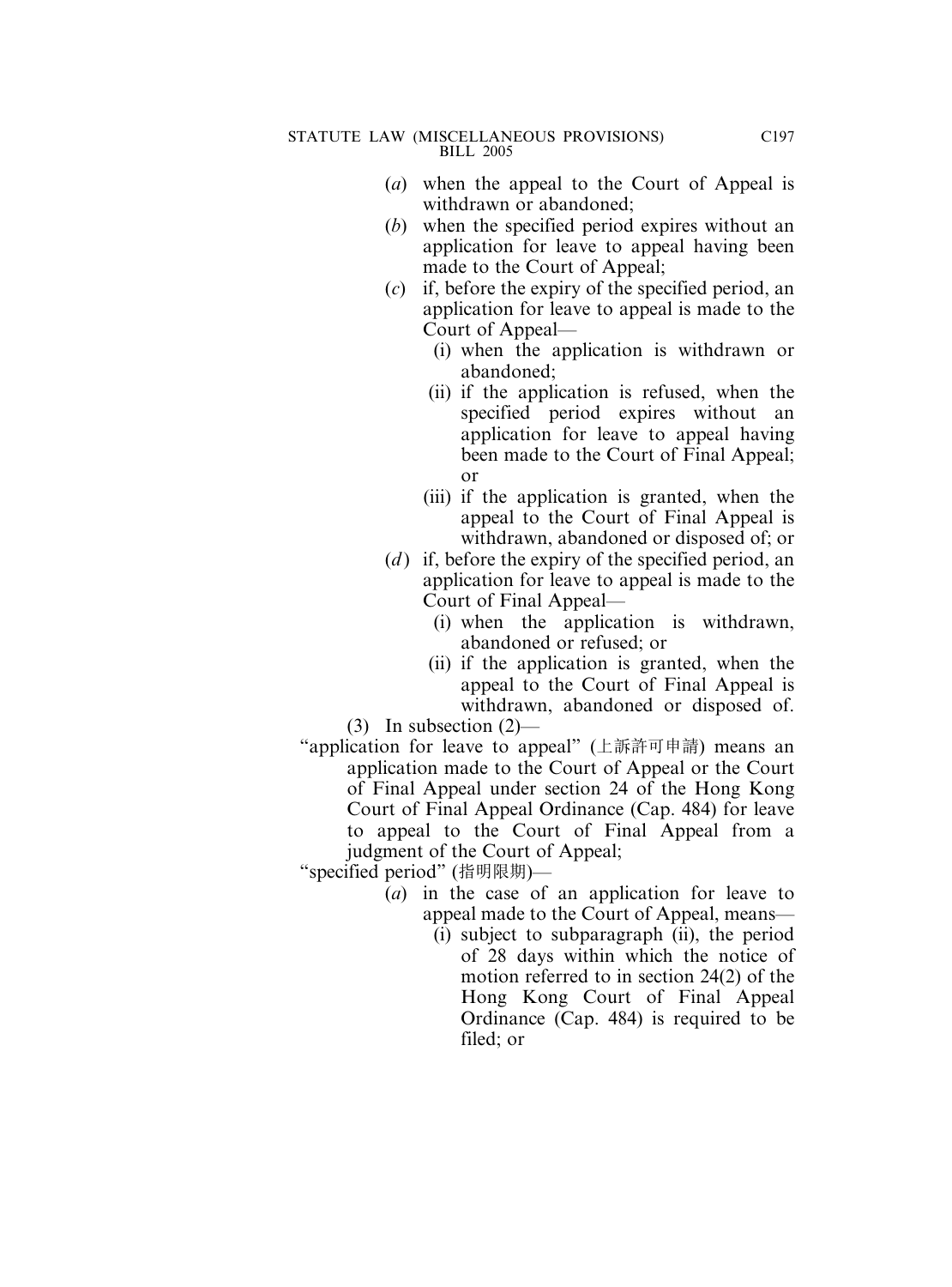- (ii) if, on an application made within the 28 day period referred to in subparagraph (i), the Court of Appeal extends that period, the period as so extended; or
- (*b*) in the case of an application for leave to appeal made to the Court of Final Appeal, means—
	- (i) subject to subparagraph (ii), the period of 28 days within which the notice of motion referred to in section 24(4) of the Hong Kong Court of Final Appeal Ordinance (Cap. 484) is required to be filed; or
	- (ii) if, on an application made within the 28 day period referred to in subparagraph (i), the Court of Final Appeal extends that period, the period as so extended.".

#### **118. Removal of name from the register**

Section 19(3) is amended by adding "the Court of Final Appeal," before "the Court of Appeal".

#### **119. Service of orders of inquiry committee**

Section 26(2) is amended—

- (*a*) by repealing ", and in the event of" and substituting "or, in the case of";
- (*b*) by repealing "shall await the decision of the Court of Appeal" and substituting "before the appeal is finally determined".

#### **120. Publication of disciplinary orders**

Section 27(1) is amended—

(*a*) by repealing "an appeal under section 28 against an order of an inquiry committee under section 23(1) may be made, or where in the case of an appeal the order is affirmed or varied or the appeal is abandoned" and substituting "an appeal may be made to the Court of Appeal under section 28 against an order of an inquiry committee made under section 23(1) or, if such an appeal has been made, after the appeal is finally determined";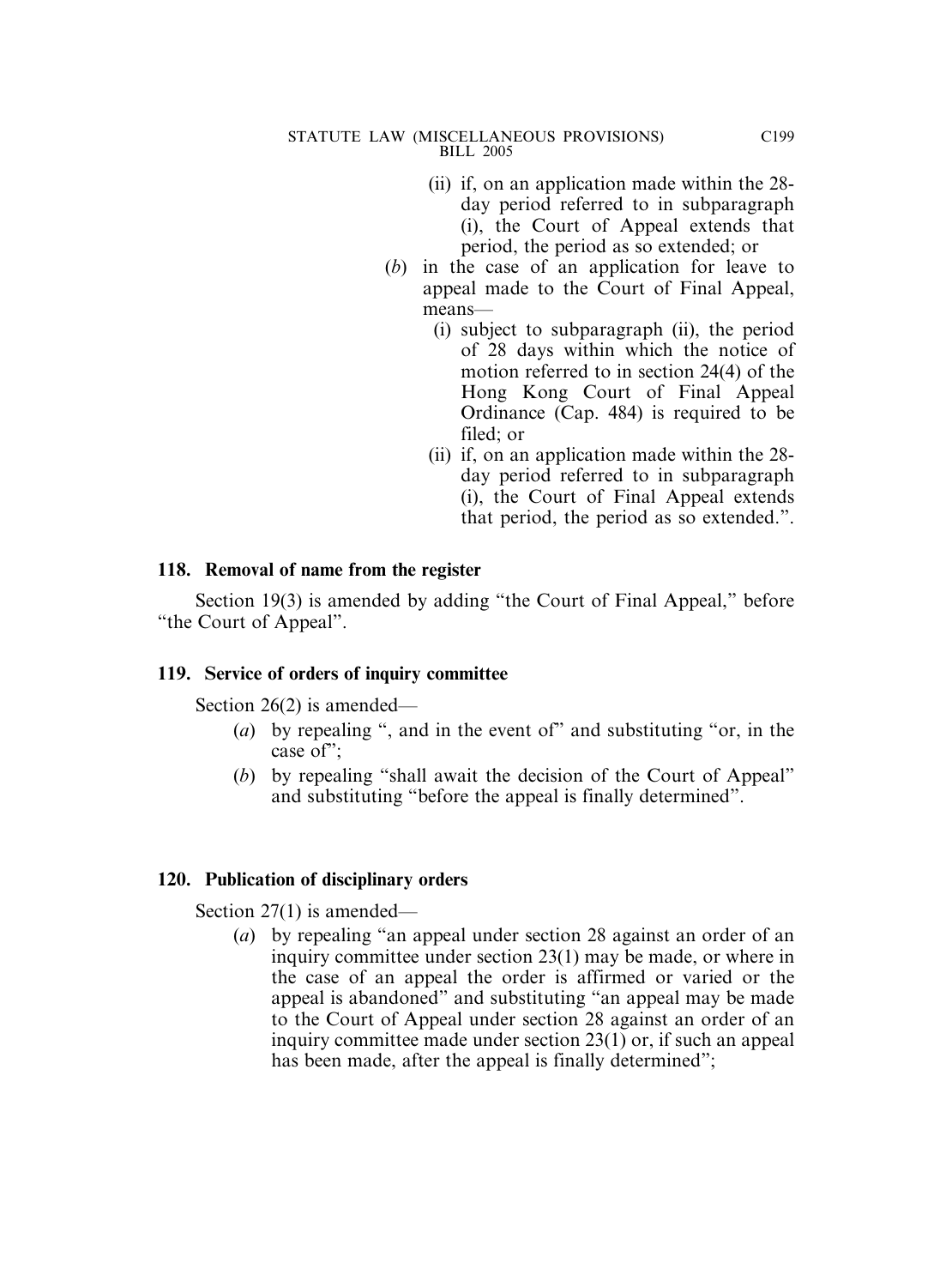- (*b*) in paragraph (*a*), by repealing "or the order as varied on appeal" and substituting "or, if the order is varied on appeal, the order as so varied";
- (*c*) in paragraph (*b*), by repealing "or the order as varied on appeal" and substituting "or, if the order is varied on appeal, the order as so varied".

### **121. Appeal to Court of Appeal**

Section 28 is amended—

- (*a*) in subsection (2), by adding "or order" after "decision";
- (*b*) in subsection (3), by repealing "a decision" and substituting "an order".

# PART 4

### AMENDMENTS RELATING TO JUDICIAL OFFICERS

## **Division 1**—**To require disclosure of interest in the selection process of judicial officers**

## **Judicial Officers Recommendation Commission Ordinance**

### **122. Judicial Officers Recommendation Commission**

Section 3(5B) of the Judicial Officers Recommendation Commission Ordinance (Cap. 92) is amended by repealing "is exercising its functions under section 6(*a*) of this Ordinance in relation to the filling of vacancies under sections 7 and 8 of the Hong Kong Court of Final Appeal Ordinance (Cap. 484) or to the extension of the term of office of the Chief Justice under section 14 of that Ordinance, a member" and substituting—

"is exercising its functions—

- (*a*) in relation to the filling of vacancies in judicial offices under section 6(*a*); or
- (*b*) in relation to the extension of the term of office of the Chief Justice under section 14 of the Hong Kong Court of Final Appeal Ordinance (Cap. 484),

a member".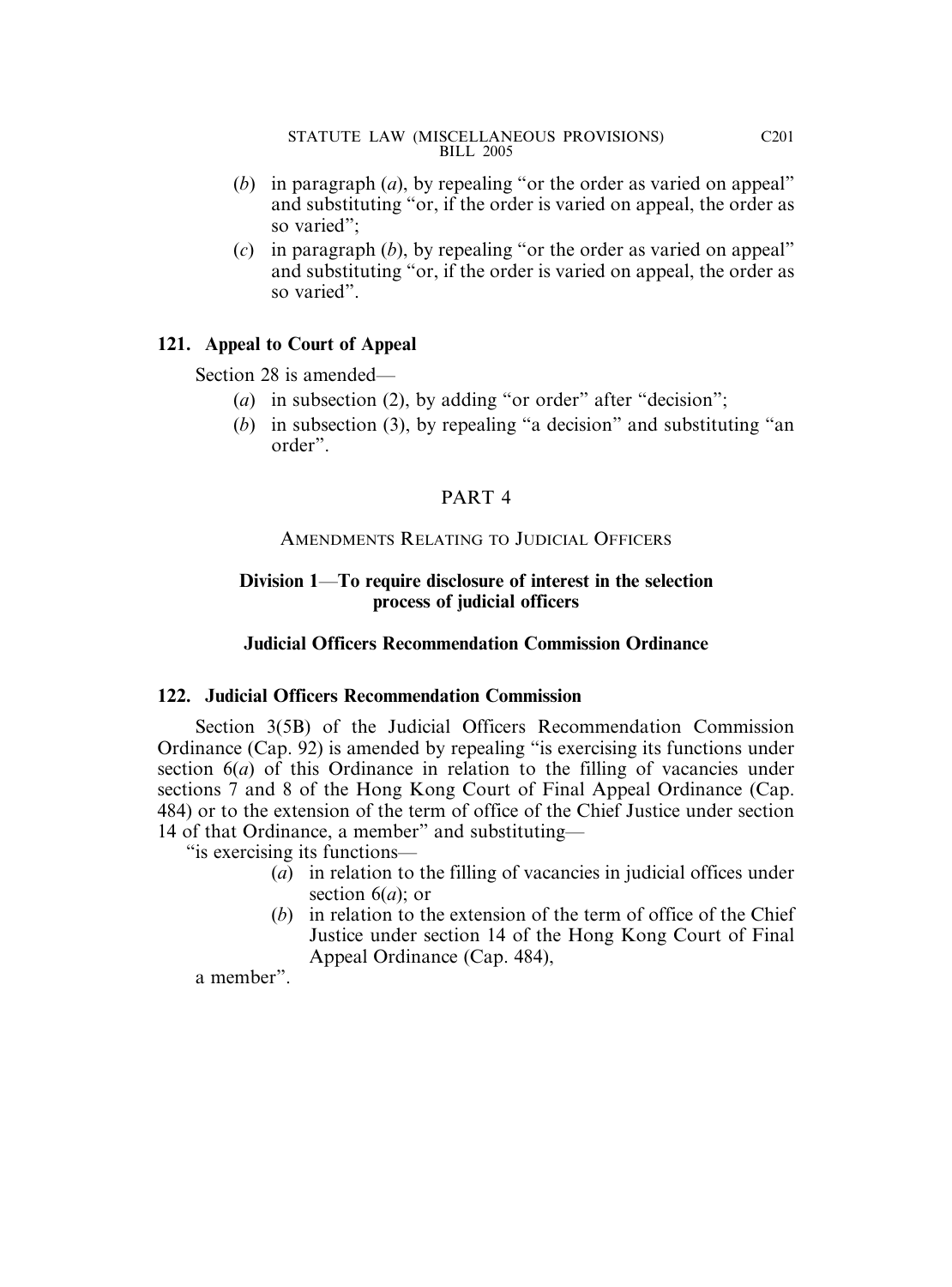### **Division 2**—**To update the list of judicial offices in the Judicial Officers Recommendation Commission Ordinance**

### **Judicial Officers Recommendation Commission Ordinance**

### **123. Judicial office**

Schedule 1 to the Judicial Officers Recommendation Commission Ordinance (Cap. 92) is amended—

(*a*) by repealing— "Member of the Lands Tribunal (being a member who is in the full-time service of the Government)" and substituting— "Member of the Lands Tribunal appointed under section  $4(1)(c)$  of the Lands Tribunal Ordinance (Cap. 17)"; (*b*) by adding— "Registrar of the Court of Final Appeal" after "Adjudicator, Small Claims Tribunal"; (*c*) by adding— "Senior Deputy Registrar, High Court" after— "Registrar of the High Court".

## **Division 3**—**To make provisions or further provisions for the professional qualifications of certain judicial officers**

### **High Court Ordinance**

### **124. Professional qualifications of judges**

Section 9 of the High Court Ordinance (Cap. 4) is amended—

- $(a)$  in subsection  $(1)$ 
	- (i) in paragraph (*a*), by repealing "as an advocate" and substituting "as a barrister or advocate";
	- (ii) by repealing "as an advocate or solicitor" and substituting "as a barrister, solicitor or advocate";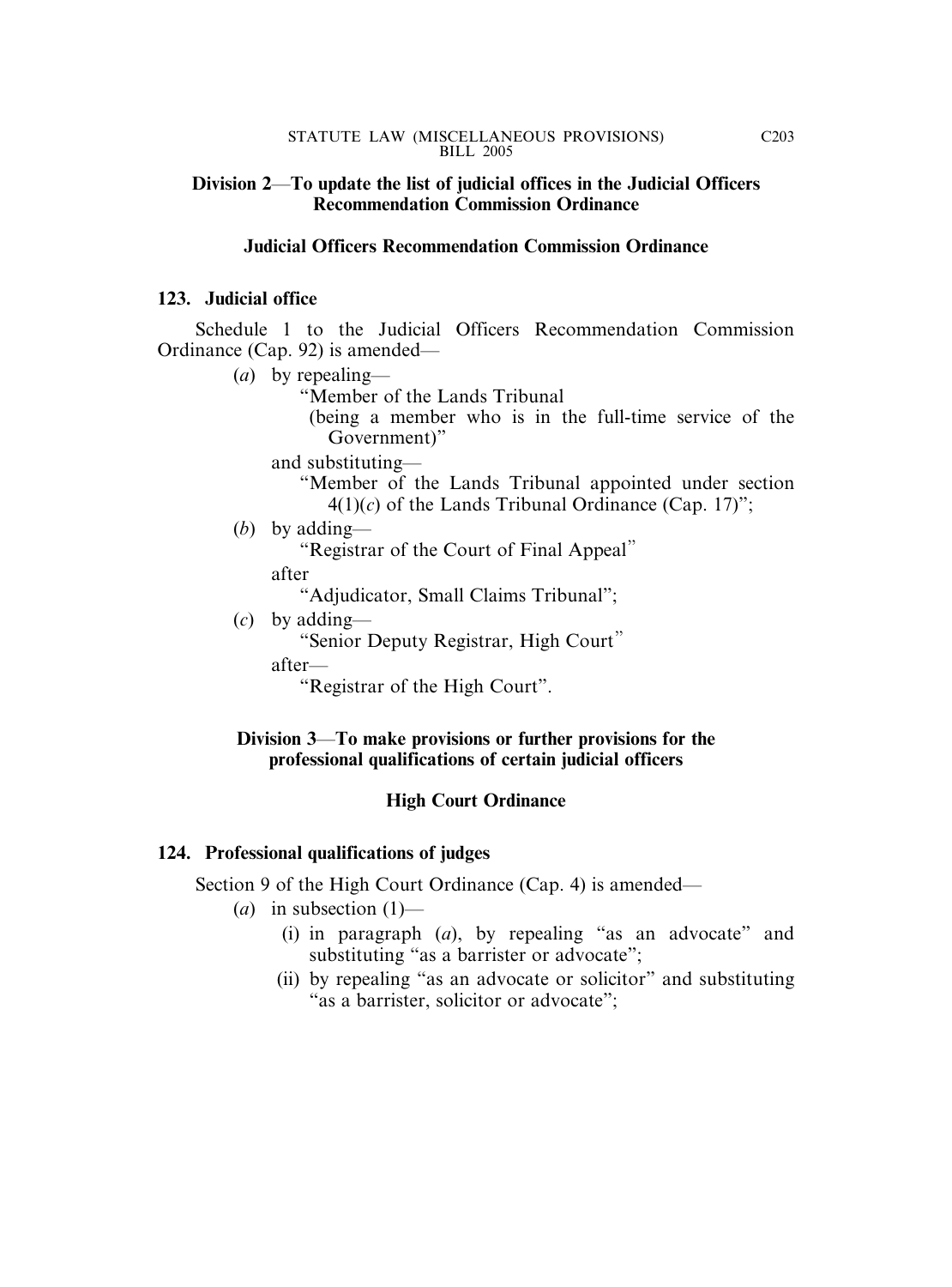- (*b*) in subsection (2)—
	- (i) in paragraph (*a*), by repealing "as an advocate" and substituting "as a barrister or advocate";
	- (ii) by adding—
		- "(iv*a*) been the Registrar of the Hong Kong Court of Final Appeal appointed in accordance with section 42 of the Hong Kong Court of Final Appeal Ordinance (Cap. 484);
			- (iv*b*) been the Registrar or a senior deputy registrar, deputy registrar or assistant registrar appointed in accordance with section 37;
			- (iv*c*) been the Registrar of the District Court or a deputy registrar or assistant registrar of the District Court, appointed in accordance with section 14 of the District Court Ordinance (Cap.  $336$ ;";
	- (iii) in paragraph (v), by repealing "by warrant under" and substituting "in accordance with";
	- (iv) by adding—
		- "(v*a*) been a coroner appointed in accordance with section 3 of the Coroners Ordinance (Cap. 504);
			- (v*b*) been an adjudicator appointed in accordance with section 4 of the Small Claims Tribunal Ordinance (Cap. 338);
			- (v*c*) been a presiding officer appointed in accordance with section 4 of the Labour Tribunal Ordinance (Cap. 25);";
	- (v) in paragraph (viii), by repealing "a Director, Deputy Director, Assistant Director of Legal Aid or Legal Aid Officer" and substituting "the Director of Legal Aid or a Deputy Director of Legal Aid, Assistant Director of Legal Aid or Legal Aid Officer,";
	- (vi) in paragraph (ix), by repealing "an Official Receiver," and substituting "the Official Receiver or an";
	- (vii) in paragraph (x), by repealing "a Director, Deputy Director or Assistant Director of Intellectual Property or a Senior Solicitor," and substituting "the Director of Intellectual Property or a Deputy Director of Intellectual Property, Assistant Director of Intellectual Property, Senior Solicitor or Solicitor,";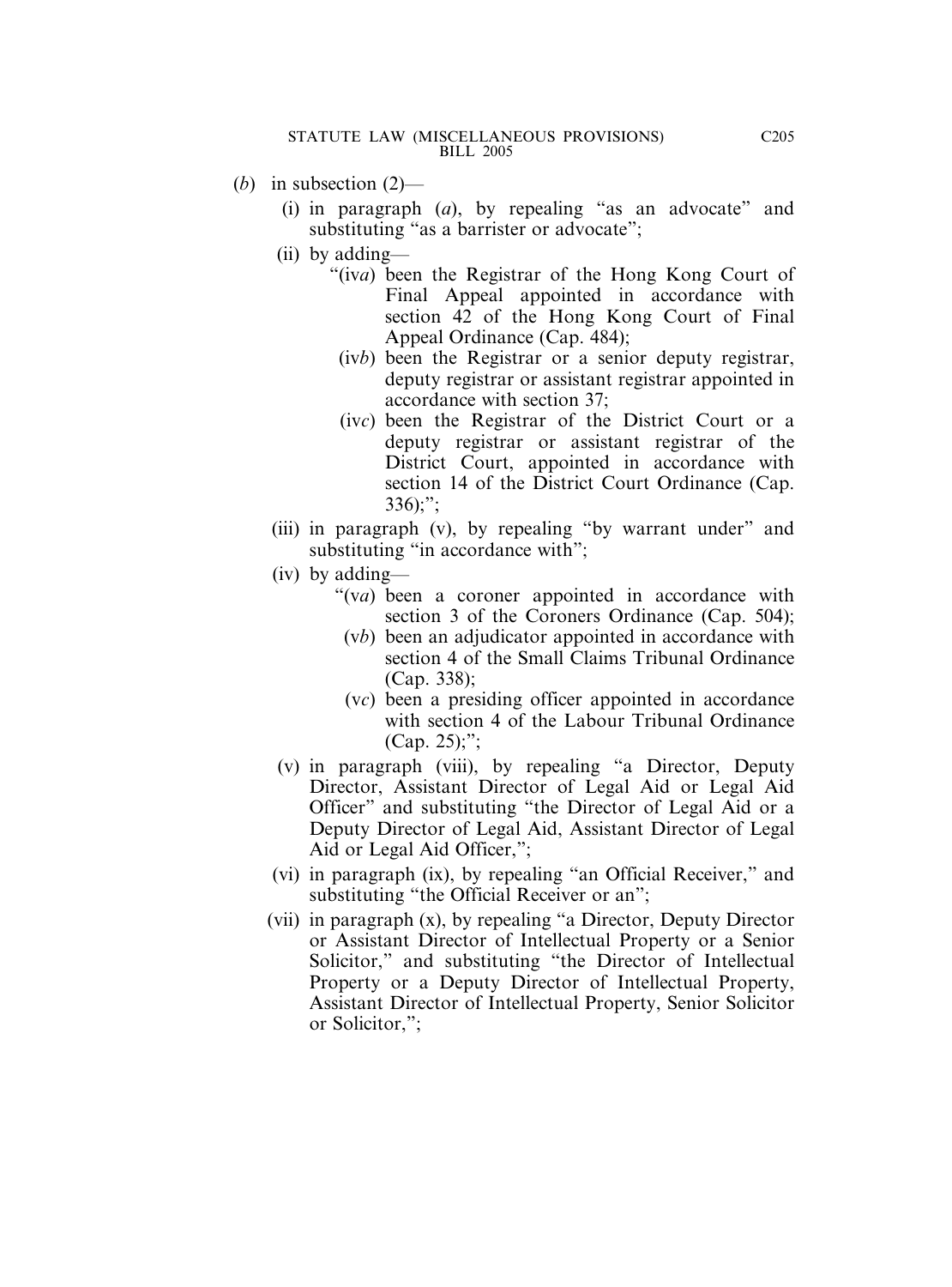- (*c*) in subsection (2A)(*c*)(i), by repealing "as an advocate or solicitor" and substituting "as a barrister, solicitor or advocate";
- (*d*) in subsection (3), by repealing "as an advocate or solicitor" and substituting "as a barrister, solicitor or advocate":
- (*e*) in subsection (5), by adding "Part I of the First Schedule to" after "specified in".

# **125. Registrar of High Court**

Section 37 is amended—

- (*a*) in subsection (1), by adding "senior deputy registrars," before "deputy registrars";
- (*b*) in subsection (2), by adding "senior deputy registrars," before "deputy registrars".

### **126. Sections added**

The following are added immediately after section 37—

### "**37AA. Professional qualifications of Registrar, senior deputy registrars, deputy registrars and assistant registrars**

- (1) A person shall be eligible to be appointed as the Registrar if—
	- (*a*) he is qualified to practise as a barrister, solicitor or advocate in a court in Hong Kong or any other common law jurisdiction having unlimited jurisdiction either in civil or criminal matters; and
	- (*b*) since becoming so qualified, he has for a period of or periods totalling not less than 5 years—
		- (i) practised as a barrister, solicitor or advocate in such a court;
		- (ii) been a senior deputy registrar, deputy registrar or assistant registrar appointed in accordance with section 37;
		- (iii) been a District Judge appointed in accordance with section 4 or 7 of the District Court Ordinance (Cap. 336);
		- (iv) been the Registrar of the District Court or a deputy registrar or assistant registrar of the District Court, appointed in accordance with section 14 of the District Court Ordinance (Cap. 336);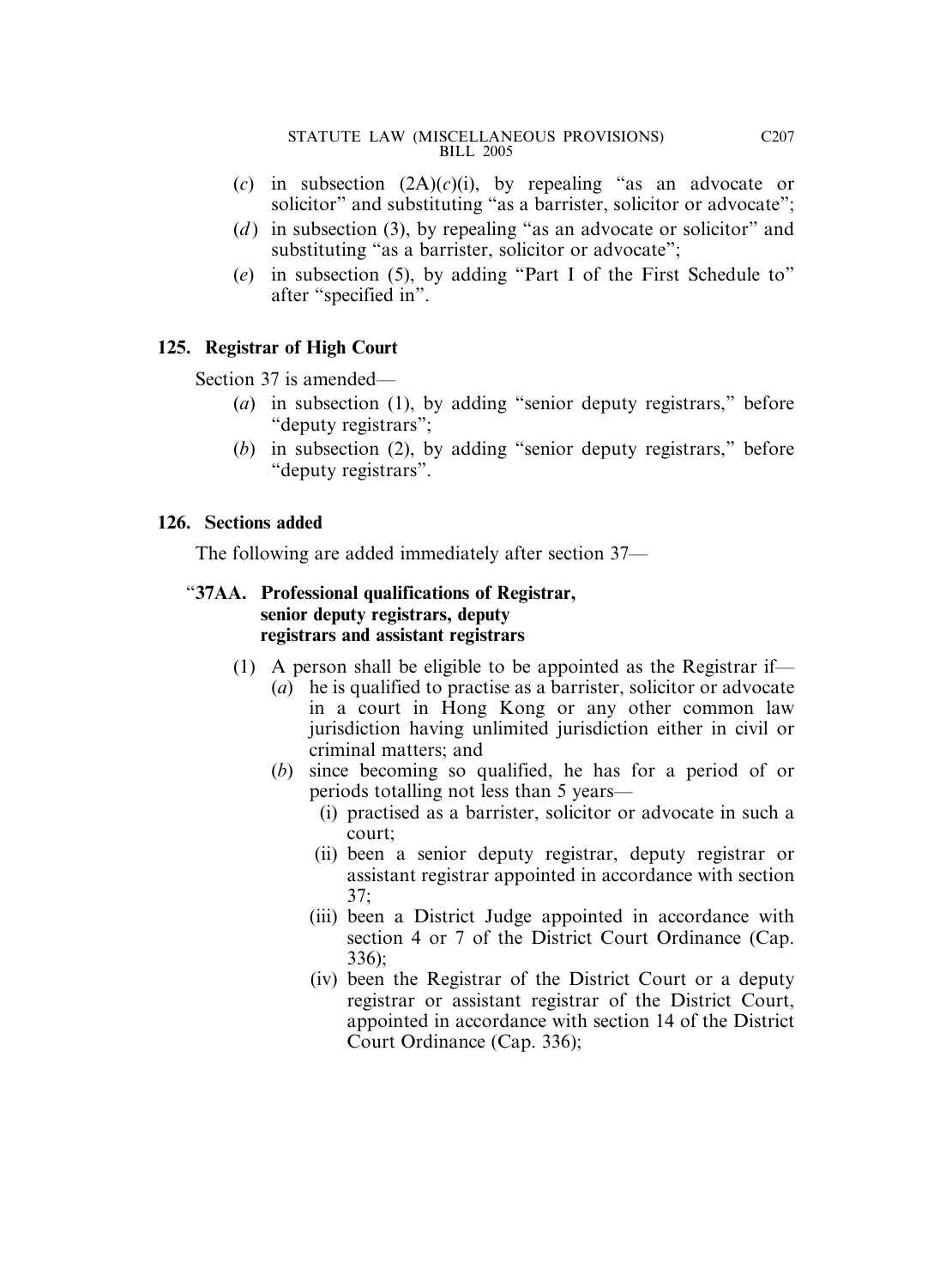- (v) been a permanent magistrate appointed in accordance with section 5 of the Magistrates Ordinance (Cap. 227);
- (vi) been a coroner appointed in accordance with section 3 of the Coroners Ordinance (Cap. 504);
- (vii) been an adjudicator appointed in accordance with section 4 of the Small Claims Tribunal Ordinance (Cap. 338);
- (viii) been a presiding officer appointed in accordance with section 4 of the Labour Tribunal Ordinance (Cap. 25);
	- (ix) been a legal officer as defined in section 2 of the Legal Officers Ordinance (Cap. 87);
	- (x) been the Director of Legal Aid or a Deputy Director of Legal Aid, Assistant Director of Legal Aid or Legal Aid Officer, appointed in accordance with section 3 of the Legal Aid Ordinance (Cap. 91);
	- (xi) been the Official Receiver or an Assistant Official Receiver (Legal), Assistant Principal Solicitor, Senior Solicitor or Solicitor, appointed in accordance with section 75 of the Bankruptcy Ordinance (Cap. 6); or
- (xii) been the Director of Intellectual Property or a Deputy Director of Intellectual Property, Assistant Director of Intellectual Property, Senior Solicitor or Solicitor, appointed in accordance with section 3 of the Director of Intellectual Property (Establishment) Ordinance (Cap. 412).

(2) A person shall be eligible to be appointed as a senior deputy registrar if—

- (*a*) he is qualified to practise as a barrister, solicitor or advocate in a court in Hong Kong or any other common law jurisdiction having unlimited jurisdiction either in civil or criminal matters; and
- (*b*) since becoming so qualified, he has for a period of or periods totalling not less than 5 years—
	- (i) practised as a barrister, solicitor or advocate in such a court;
	- (ii) been a deputy registrar or assistant registrar appointed in accordance with section 37;
	- (iii) been a District Judge appointed in accordance with section 4 or 7 of the District Court Ordinance (Cap. 336);
	- (iv) been the Registrar of the District Court or a deputy registrar or assistant registrar of the District Court, appointed in accordance with section 14 of the District Court Ordinance (Cap. 336);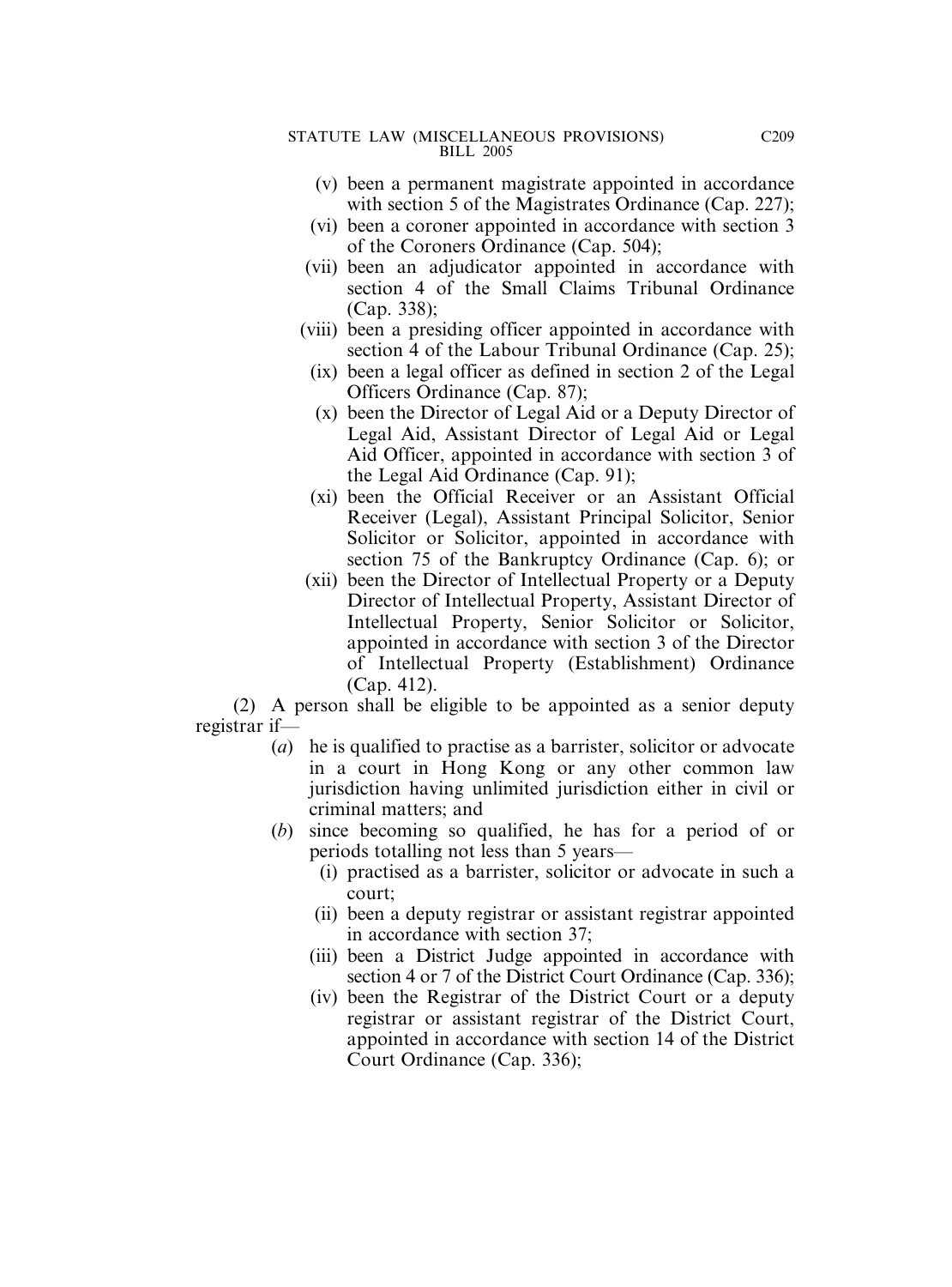- (v) been a permanent magistrate appointed in accordance with section 5 of the Magistrates Ordinance (Cap. 227);
- (vi) been a coroner appointed in accordance with section 3 of the Coroners Ordinance (Cap. 504);
- (vii) been an adjudicator appointed in accordance with section 4 of the Small Claims Tribunal Ordinance (Cap. 338);
- (viii) been a presiding officer appointed in accordance with section 4 of the Labour Tribunal Ordinance (Cap. 25);
	- (ix) been a legal officer as defined in section 2 of the Legal Officers Ordinance (Cap. 87);
	- (x) been the Director of Legal Aid or a Deputy Director of Legal Aid, Assistant Director of Legal Aid or Legal Aid Officer, appointed in accordance with section 3 of the Legal Aid Ordinance (Cap. 91);
	- (xi) been the Official Receiver or an Assistant Official Receiver (Legal), Assistant Principal Solicitor, Senior Solicitor or Solicitor, appointed in accordance with section 75 of the Bankruptcy Ordinance (Cap. 6); or
- (xii) been the Director of Intellectual Property or a Deputy Director of Intellectual Property, Assistant Director of Intellectual Property, Senior Solicitor or Solicitor, appointed in accordance with section 3 of the Director of Intellectual Property (Establishment) Ordinance (Cap. 412).
- (3) A person shall be eligible to be appointed as a deputy registrar

if—

- (*a*) he is qualified to practise as a barrister, solicitor or advocate in a court in Hong Kong or any other common law jurisdiction having unlimited jurisdiction either in civil or criminal matters; and
- (*b*) since becoming so qualified, he has for a period of or periods totalling not less than 5 years—
	- (i) practised as a barrister, solicitor or advocate in such a court;
	- (ii) been an assistant registrar appointed in accordance with section 37;
	- (iii) been a District Judge appointed in accordance with section 4 or 7 of the District Court Ordinance (Cap. 336);
	- (iv) been the Registrar of the District Court or a deputy registrar or assistant registrar of the District Court, appointed in accordance with section 14 of the District Court Ordinance (Cap. 336);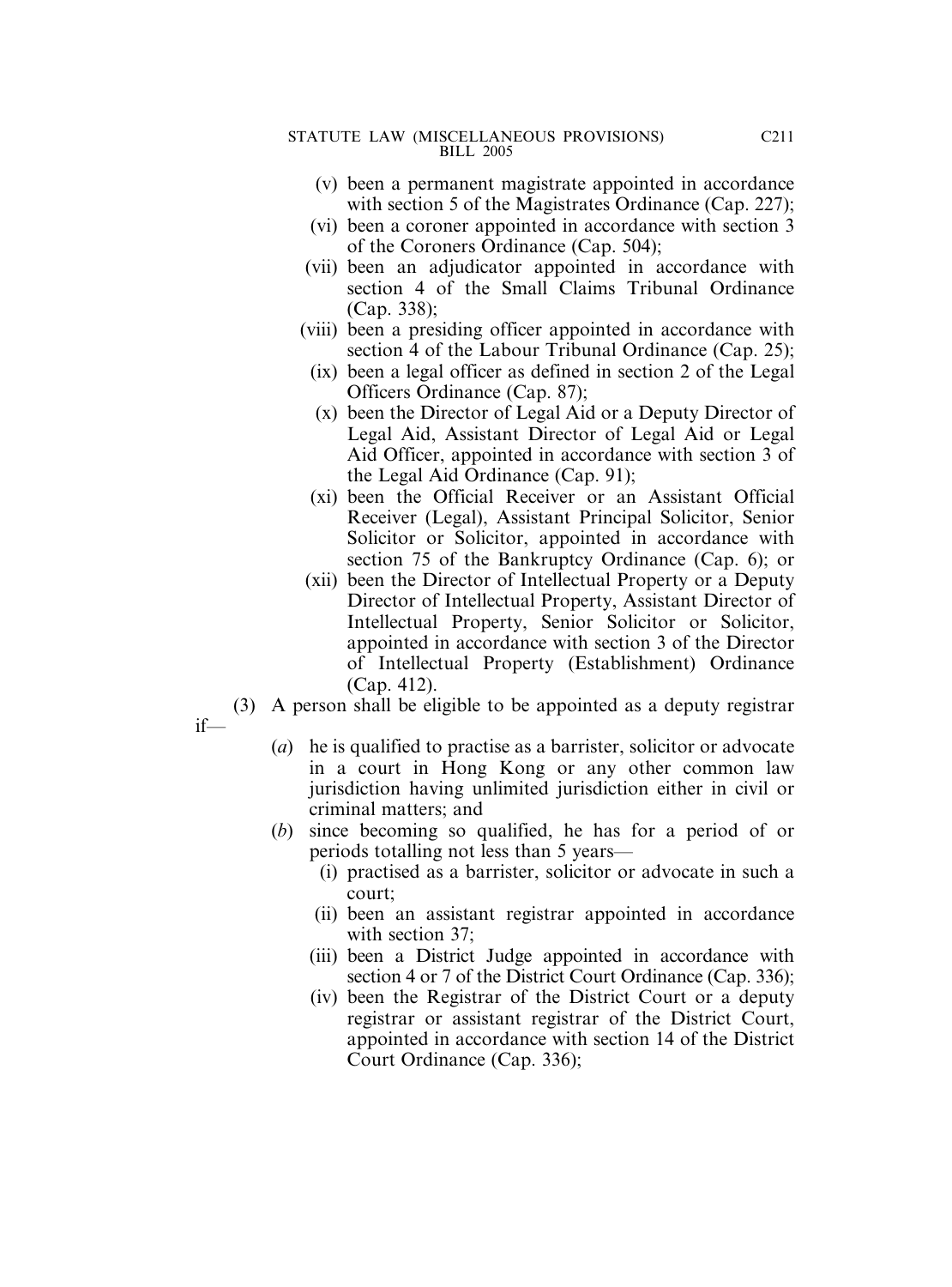- (v) been a permanent magistrate appointed in accordance with section 5 of the Magistrates Ordinance (Cap. 227);
- (vi) been a coroner appointed in accordance with section 3 of the Coroners Ordinance (Cap. 504);
- (vii) been an adjudicator appointed in accordance with section 4 of the Small Claims Tribunal Ordinance (Cap. 338);
- (viii) been a presiding officer appointed in accordance with section 4 of the Labour Tribunal Ordinance (Cap. 25);
	- (ix) been a legal officer as defined in section 2 of the Legal Officers Ordinance (Cap. 87);
	- (x) been the Director of Legal Aid or a Deputy Director of Legal Aid, Assistant Director of Legal Aid or Legal Aid Officer, appointed in accordance with section 3 of the Legal Aid Ordinance (Cap. 91);
	- (xi) been the Official Receiver or an Assistant Official Receiver (Legal), Assistant Principal Solicitor, Senior Solicitor or Solicitor, appointed in accordance with section 75 of the Bankruptcy Ordinance (Cap. 6); or
- (xii) been the Director of Intellectual Property or a Deputy Director of Intellectual Property, Assistant Director of Intellectual Property, Senior Solicitor or Solicitor, appointed in accordance with section 3 of the Director of Intellectual Property (Establishment) Ordinance (Cap. 412).

(4) A person shall be eligible to be appointed as an assistant registrar if—

- (*a*) he is qualified to practise as a barrister, solicitor or advocate in a court in Hong Kong or any other common law jurisdiction having unlimited jurisdiction either in civil or criminal matters; and
- (*b*) since becoming so qualified, he has for a period of or periods totalling not less than 5 years—
	- (i) practised as a barrister, solicitor or advocate in such a court;
	- (ii) been a District Judge appointed in accordance with section 4 or 7 of the District Court Ordinance (Cap. 336);
	- (iii) been the Registrar of the District Court or a deputy registrar or assistant registrar of the District Court, appointed in accordance with section 14 of the District Court Ordinance (Cap. 336);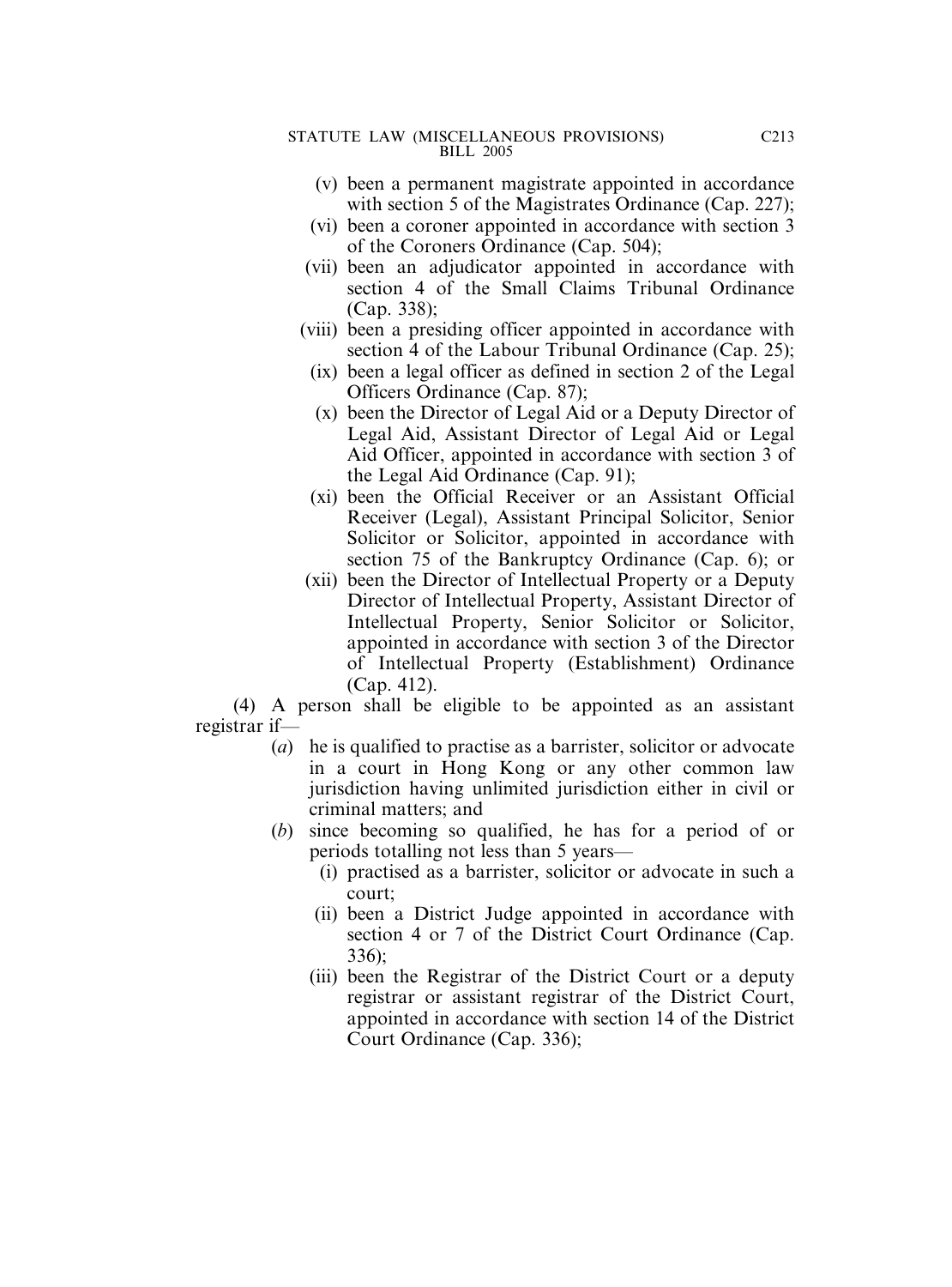- (iv) been a permanent magistrate appointed in accordance with section 5 of the Magistrates Ordinance (Cap. 227);
- (v) been a coroner appointed in accordance with section 3 of the Coroners Ordinance (Cap. 504);
- (vi) been an adjudicator appointed in accordance with section 4 of the Small Claims Tribunal Ordinance (Cap. 338);
- (vii) been a presiding officer appointed in accordance with section 4 of the Labour Tribunal Ordinance (Cap. 25);
- (viii) been a legal officer as defined in section 2 of the Legal Officers Ordinance (Cap. 87);
	- (ix) been the Director of Legal Aid or a Deputy Director of Legal Aid, Assistant Director of Legal Aid or Legal Aid Officer, appointed in accordance with section 3 of the Legal Aid Ordinance (Cap. 91);
	- (x) been the Official Receiver or an Assistant Official Receiver (Legal), Assistant Principal Solicitor, Senior Solicitor or Solicitor, appointed in accordance with section 75 of the Bankruptcy Ordinance (Cap. 6); or
	- (xi) been the Director of Intellectual Property or a Deputy Director of Intellectual Property, Assistant Director of Intellectual Property, Senior Solicitor or Solicitor, appointed in accordance with section 3 of the Director of Intellectual Property (Establishment) Ordinance (Cap. 412).

(5) For the purposes of calculating the period of 5 years referred to in subsections  $(1)(b)$ ,  $(2)(b)$ ,  $(3)(b)$  and  $(4)(b)$ —

- (*a*) periods of less than 5 years falling within any of the subparagraphs of subsection  $(1)(b)$ ,  $(2)(b)$ ,  $(3)(b)$  or  $(4)(b)$ , as the case may be, may be combined;
- (*b*) periods served in an office specified in Part I of the First Schedule to the repealed Registrar General (Establishment) Ordinance (Cap. 100) may be taken into account notwithstanding the repeal of that Ordinance.

### **37AB. Appointment of temporary registrar**

(1) The Chief Justice may appoint a person who is eligible under section 37AA(1) to be appointed as the Registrar to be a temporary registrar if—

(*a*) the office of the Registrar becomes vacant for any reason; or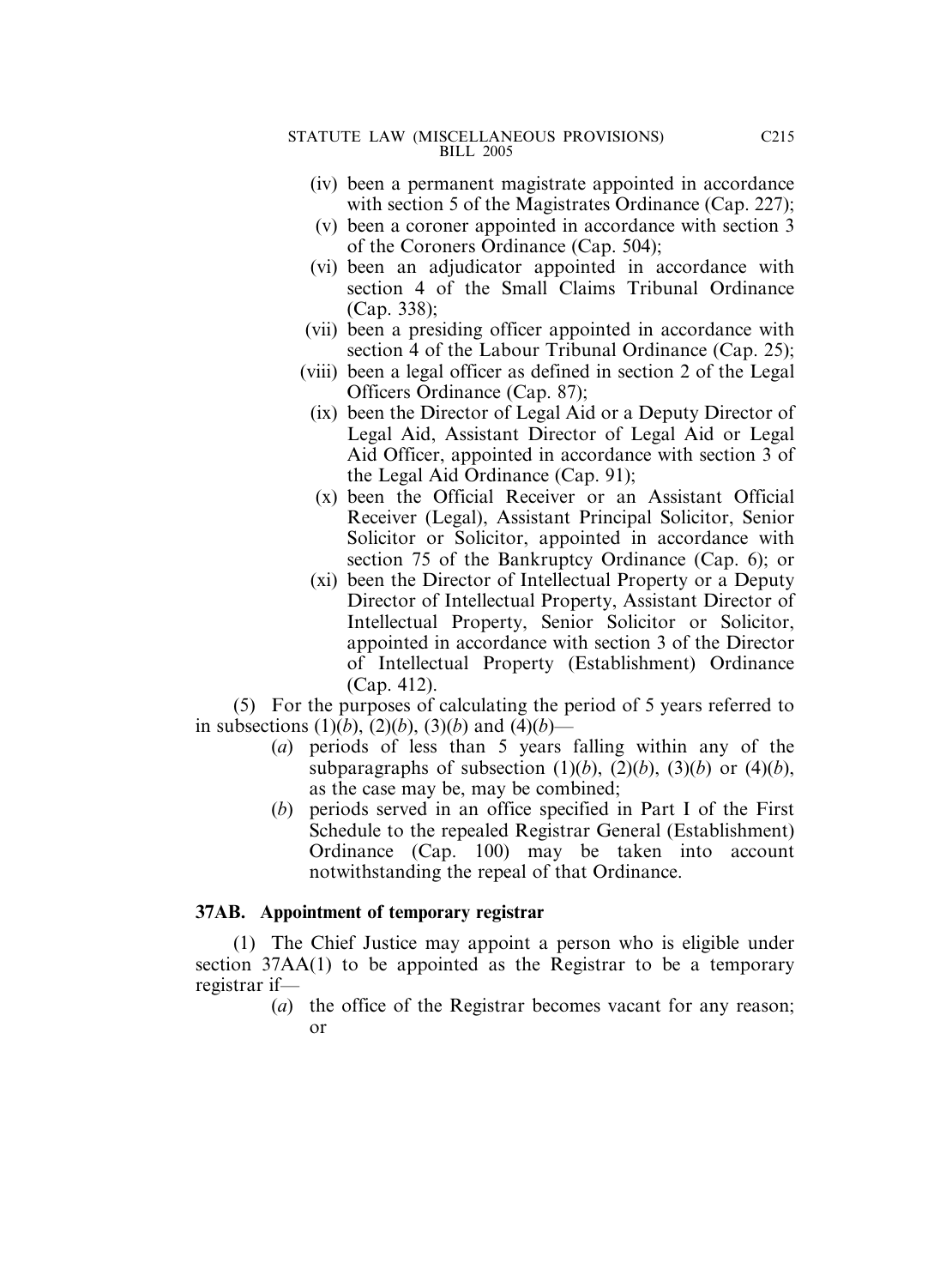(*b*) he considers that the interest of the administration of justice requires that a temporary registrar should be appointed.

(2) Without prejudice to the generality of the power conferred on him by subsection (1), the Chief Justice may appoint a temporary registrar for a specified period only.

(3) The Chief Justice may terminate the appointment of a temporary registrar at any time.

(4) In this section and section 40A, "temporary registrar" (暫委司法 常務官) means a person appointed under subsection (1) to be a temporary registrar.

### **37AC. Appointment of temporary senior deputy registrars**

(1) The Chief Justice may appoint a person who is eligible under section 37AA(2) to be appointed as a senior deputy registrar to be a temporary senior deputy registrar if—

- (*a*) the office of any senior deputy registrar becomes vacant for any reason; or
- (*b*) he considers that the interest of the administration of justice requires that a temporary senior deputy registrar should be appointed.

(2) Without prejudice to the generality of the power conferred on him by subsection (1), the Chief Justice may appoint a temporary senior deputy registrar for a specified period only.

(3) The Chief Justice may terminate the appointment of a temporary senior deputy registrar at any time.

(4) A temporary senior deputy registrar may be called Master.

(5) In this section and section 40A, "temporary senior deputy registrar" (暫委高級副司法常務官) means a person appointed under subsection (1) to be a temporary senior deputy registrar.".

# **127. Appointment of temporary deputy registrars**

Section 37A(1) is amended by adding "who is eligible under section 37AA(3) to be appointed as a deputy registrar" after "a person".

# **128. Appointment of temporary assistant registrars**

Section 37B(1) is amended by adding "who is eligible under section 37AA(4) to be appointed as an assistant registrar" after "a person".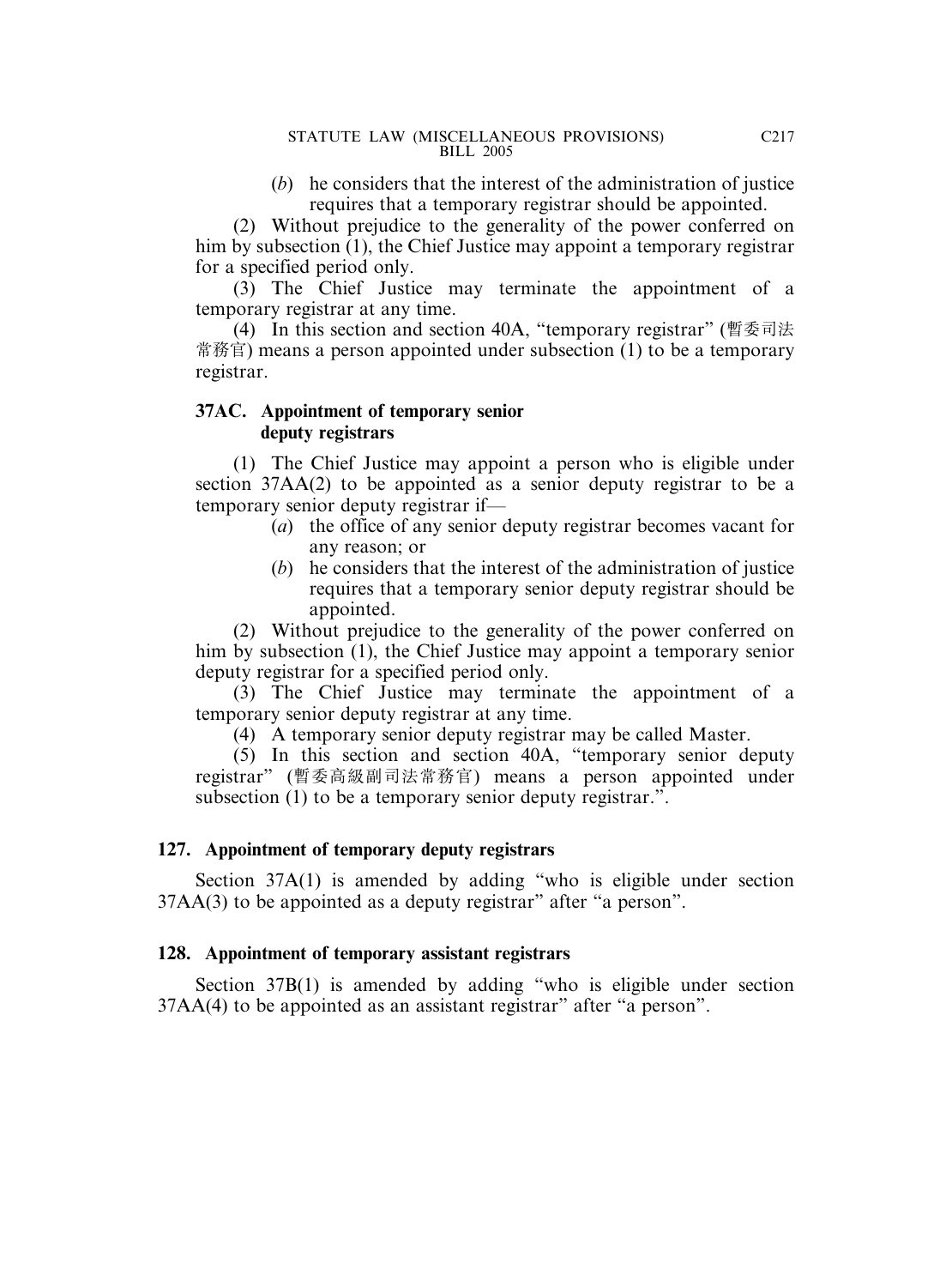### **129. Powers of temporary registrar, etc. in case which is part-heard on termination of appointment**

Section 40A is amended—

- (*a*) in subsection (1), by repealing "temporary deputy registrar" wherever it appears and substituting "temporary registrar";
- (*b*) in subsection (2), by repealing "apply to a temporary assistant registrar as it applies to a temporary deputy registrar" and substituting "apply to a temporary senior deputy registrar, temporary deputy registrar or temporary assistant registrar as it applies to a temporary registrar".

# **Lands Tribunal Ordinance**

### **130. Section substituted**

Section 4 of the Lands Tribunal Ordinance (Cap. 17) is repealed and the following substituted—

## "**4. Constitution of Tribunal**

- (1) The Tribunal shall consist of the following members—
	- (*a*) the President, who shall be one of the Judges of the High Court and shall be appointed by the Chief Executive;
	- (*b*) the presiding officers referred to in subsection (2);
	- (*c*) such members as may be appointed by the Chief Executive and who are eligible under subsection (3) or (4) for appointment; and
	- (*d*) the temporary members.

(2) Every District Judge and deputy District Judge shall by virtue of his office be a presiding officer.

(3) A person shall be eligible to be appointed under subsection  $(1)(c)$ as a member of the Tribunal if—

- (*a*) he is qualified to practise as a barrister, solicitor or advocate in a court in Hong Kong or any other common law jurisdiction having unlimited jurisdiction either in civil or criminal matters; and
- (*b*) since becoming so qualified, he has for a period of or periods totalling not less than 5 years—
	- (i) practised as a barrister, solicitor or advocate in such a court;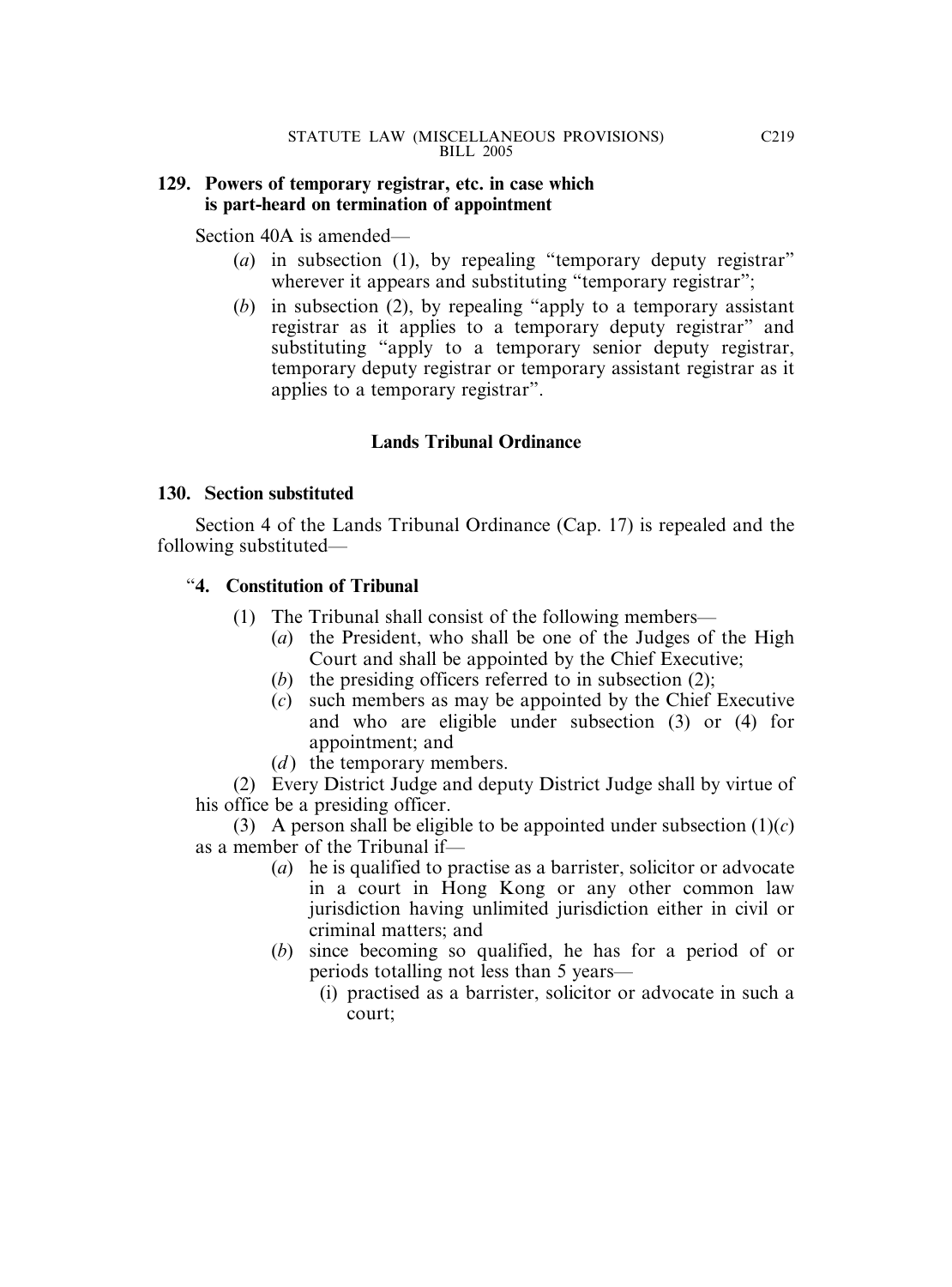- (ii) been the registrar or a deputy registrar or assistant registrar of the District Court appointed in accordance with section 14 of the District Court Ordinance (Cap. 336);
- (iii) been a permanent magistrate appointed in accordance with section 5 of the Magistrates Ordinance (Cap. 227);
- (iv) been a coroner appointed in accordance with section 3 of the Coroners Ordinance (Cap. 504);
- (v) been an adjudicator appointed in accordance with section 4 of the Small Claims Tribunal Ordinance (Cap. 338);
- (vi) been a presiding officer appointed in accordance with section 4 of the Labour Tribunal Ordinance (Cap. 25);
- (vii) been a legal officer as defined in section 2 of the Legal Officers Ordinance (Cap. 87);
- (viii) been the Director of Legal Aid or a Deputy Director of Legal Aid, Assistant Director of Legal Aid or Legal Aid Officer, appointed in accordance with section 3 of the Legal Aid Ordinance (Cap. 91);
	- (ix) been the Official Receiver or an Assistant Official Receiver (Legal), Assistant Principal Solicitor, Senior Solicitor or Solicitor, appointed in accordance with section 75 of the Bankruptcy Ordinance (Cap. 6); or
	- (x) been the Director of Intellectual Property or a Deputy Director of Intellectual Property, Assistant Director of Intellectual Property, Senior Solicitor or Solicitor, appointed in accordance with section 3 of the Director of Intellectual Property (Establishment) Ordinance (Cap. 412).

(4) Notwithstanding subsection (3), a person shall also be eligible to be appointed under subsection  $(1)(c)$  as a member of the Tribunal if he is a Corporate Member in the General Practice Division of The Hong Kong Institute of Surveyors incorporated by The Hong Kong Institute of Surveyors Ordinance (Cap. 1148), or a holder of an equivalent professional qualification, with at least 5 years' experience in the practice of land valuation.

(5) For the purposes of calculating the period of 5 years referred to in subsection  $(3)(b)$ —

> (*a*) periods of less than 5 years falling within any of the subparagraphs of that subsection may be combined;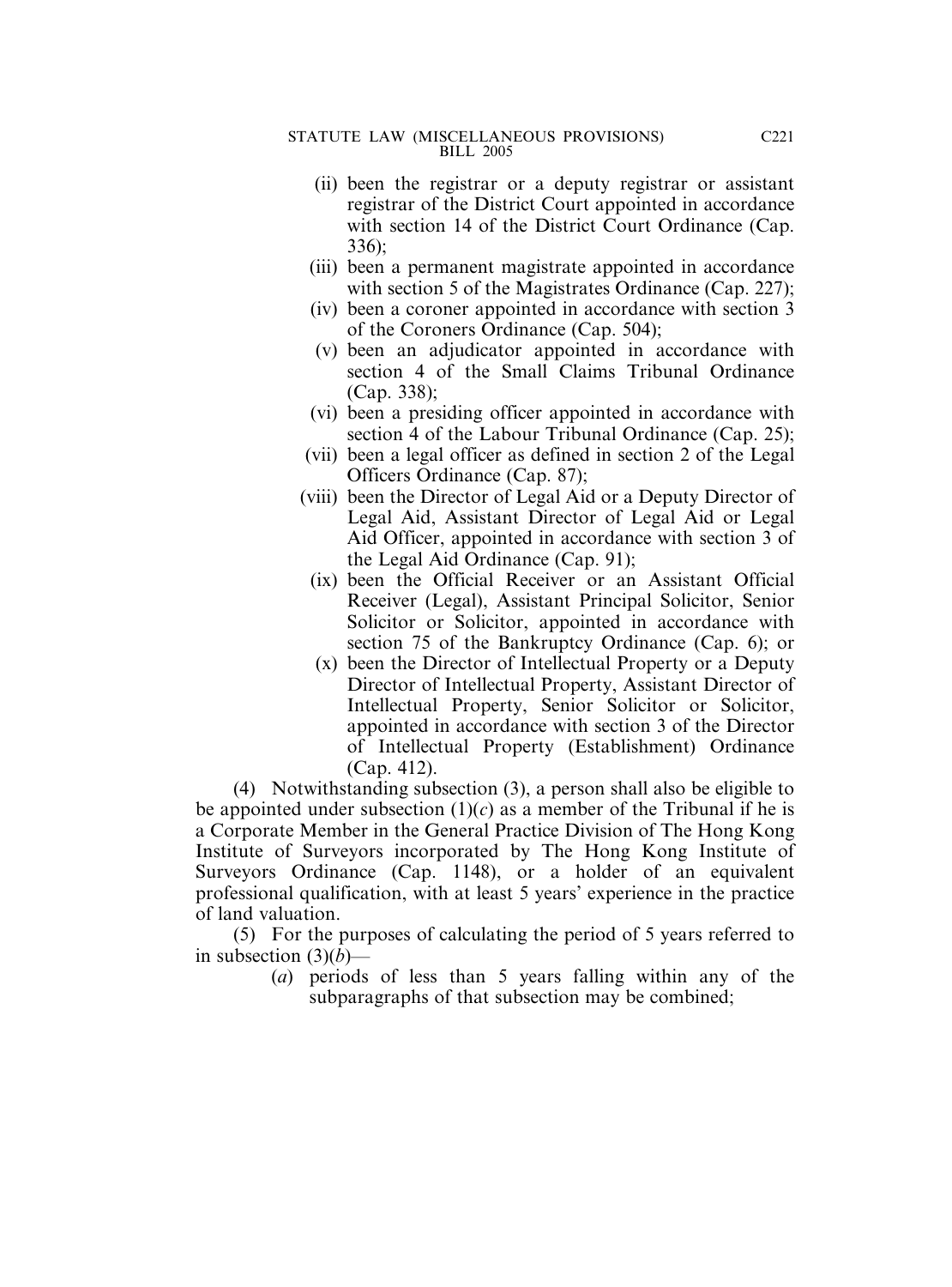(*b*) periods served in an office specified in Part I of the First Schedule to the repealed Registrar General (Establishment) Ordinance (Cap. 100) may be taken into account notwithstanding the repeal of that Ordinance.".

### **131. Appointment and powers of temporary members**

Section 6A(1) is repealed and the following substituted—

"(1) The Chief Justice may appoint a person who is eligible under section 4(3) or (4) to be appointed as a member of the Tribunal under section  $4(1)(c)$  to be a temporary member of the Tribunal for such period and on such terms as he may think fit.".

### **Labour Tribunal Ordinance**

#### **132. Section added**

if—

The Labour Tribunal Ordinance (Cap. 25) is amended by adding—

#### "**4A. Professional qualifications of presiding officers**

(1) A person shall be eligible to be appointed as a presiding officer

- (*a*) he is qualified to practise as a barrister, solicitor or advocate in a court in Hong Kong or any other common law jurisdiction having unlimited jurisdiction either in civil or criminal matters; and
	- (*b*) since becoming so qualified, he has for a period of or periods totalling not less than 5 years—
		- (i) practised as a barrister, solicitor or advocate in such a court;
		- (ii) been a legal officer as defined in section 2 of the Legal Officers Ordinance (Cap. 87);
		- (iii) been the Director of Legal Aid or a Deputy Director of Legal Aid, Assistant Director of Legal Aid or Legal Aid Officer, appointed in accordance with section 3 of the Legal Aid Ordinance (Cap. 91);
		- (iv) been the Official Receiver or an Assistant Official Receiver (Legal), Assistant Principal Solicitor, Senior Solicitor or Solicitor, appointed in accordance with section 75 of the Bankruptcy Ordinance (Cap. 6); or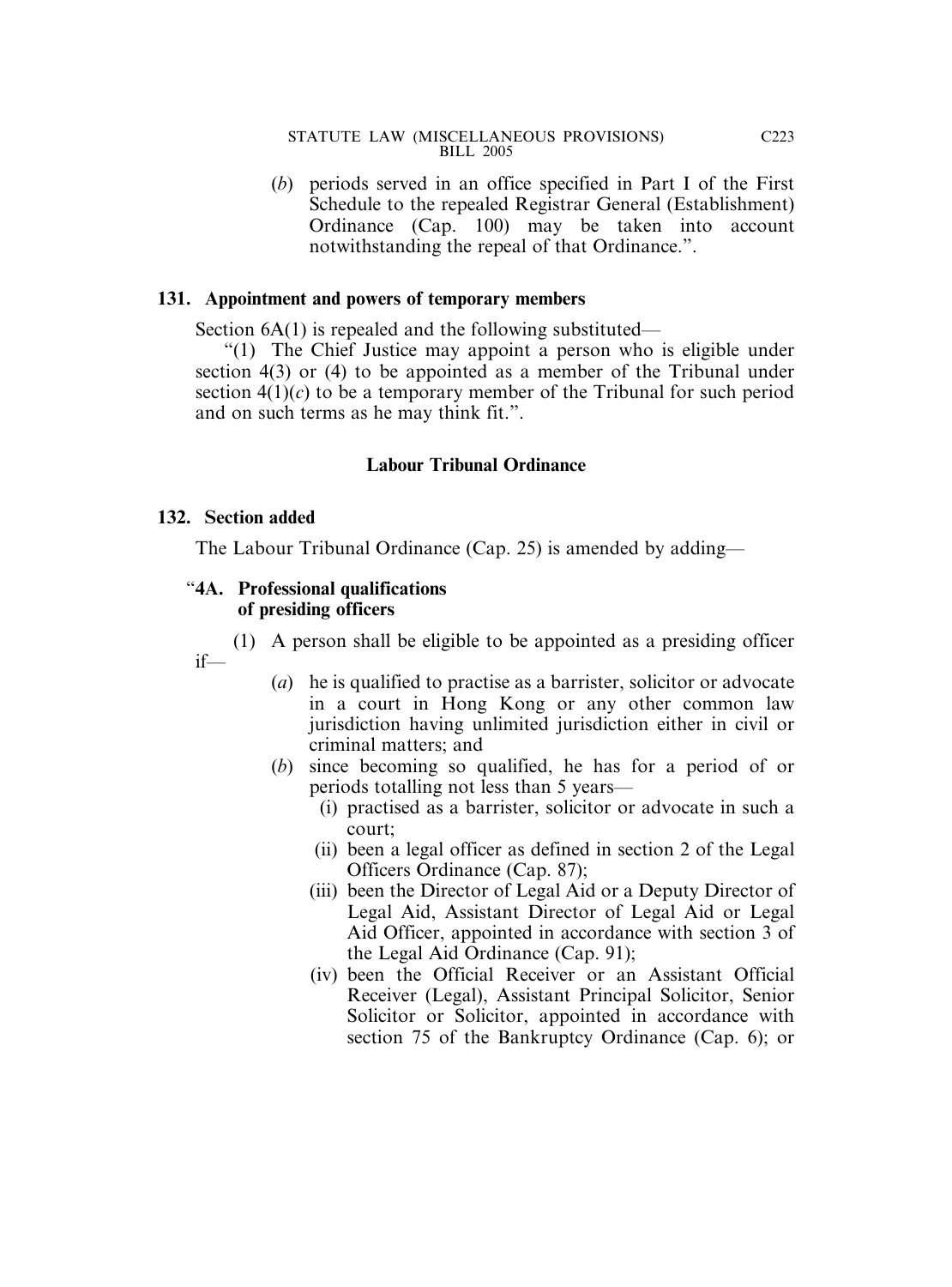(v) been the Director of Intellectual Property or a Deputy Director of Intellectual Property, Assistant Director of Intellectual Property, Senior Solicitor or Solicitor, appointed in accordance with section 3 of the Director of Intellectual Property (Establishment) Ordinance (Cap. 412).

(2) For the purposes of calculating the period of 5 years referred to in subsection  $(1)(b)$ —

- (*a*) periods of less than 5 years falling within any of the subparagraphs of that subsection may be combined;
- (*b*) periods served in an office specified in Part I of the First Schedule to the repealed Registrar General (Establishment) Ordinance (Cap. 100) may be taken into account notwithstanding the repeal of that Ordinance.".

### **133. Appointment of deputy presiding officers**

Section 5A(1) is amended by adding "who is eligible under section 4A to be appointed as a presiding officer" after "any person".

## **Magistrates Ordinance**

### **134. Sections added**

The Magistrates Ordinance (Cap. 227) is amended by adding immediately after section 5—

### "**5AA. Professional qualifications of permanent magistrates**

(1) A person shall be eligible to be appointed as a permanent magistrate if—

- (*a*) he is qualified to practise as a barrister, solicitor or advocate in a court in Hong Kong or any other common law jurisdiction having unlimited jurisdiction either in civil or criminal matters; and
- (*b*) since becoming so qualified, he has for a period of or periods totalling not less than 5 years—
	- (i) practised as a barrister, solicitor or advocate in such a court;
	- (ii) been a legal officer;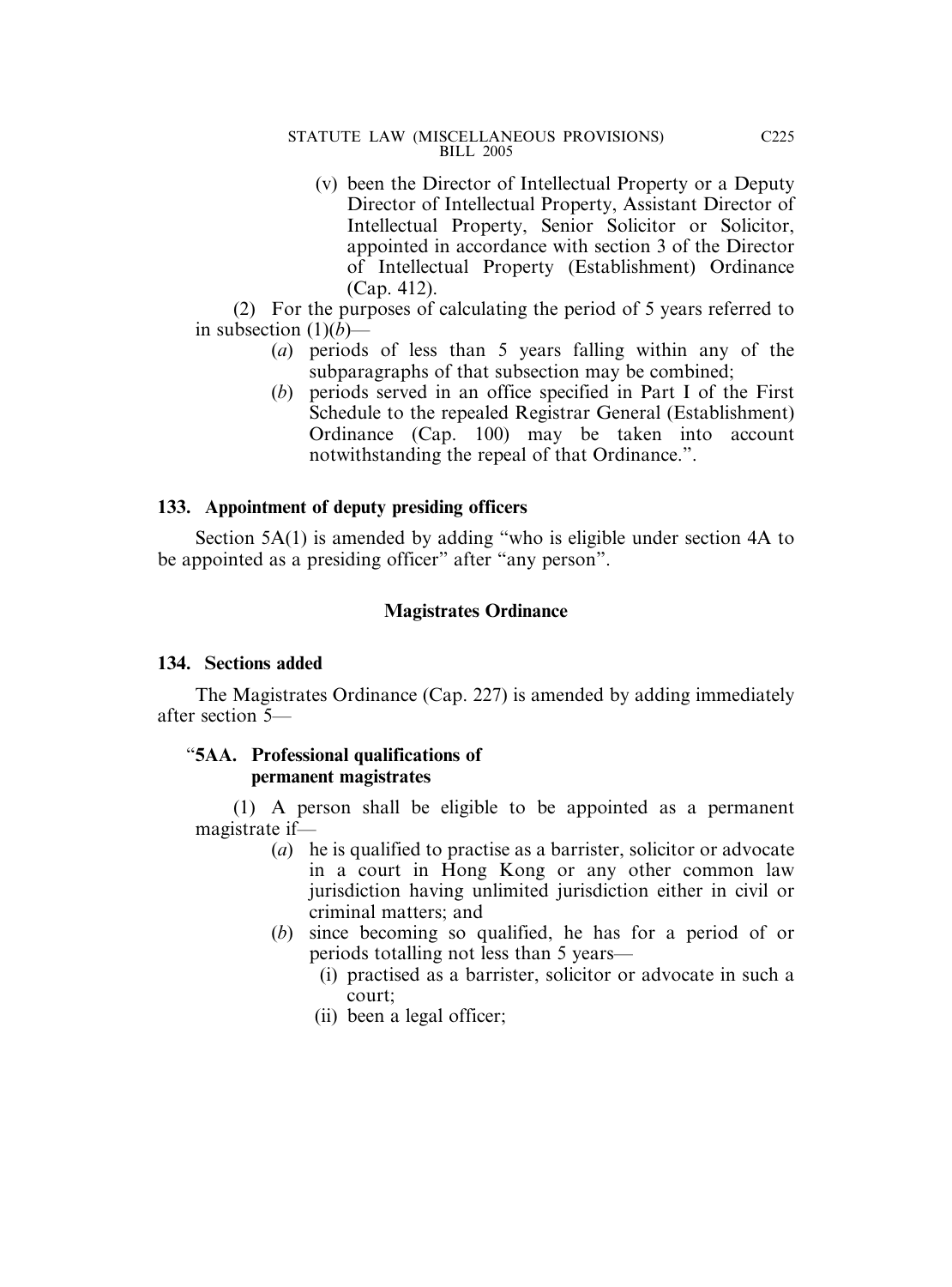- (iii) been the Director of Legal Aid or a Deputy Director of Legal Aid, Assistant Director of Legal Aid or Legal Aid Officer, appointed in accordance with section 3 of the Legal Aid Ordinance (Cap. 91);
- (iv) been the Official Receiver or an Assistant Official Receiver (Legal), Assistant Principal Solicitor, Senior Solicitor or Solicitor, appointed in accordance with section 75 of the Bankruptcy Ordinance (Cap. 6); or
- (v) been the Director of Intellectual Property or a Deputy Director of Intellectual Property, Assistant Director of Intellectual Property, Senior Solicitor or Solicitor, appointed in accordance with section 3 of the Director of Intellectual Property (Establishment) Ordinance (Cap. 412).

(2) Notwithstanding subsection (1), a person shall also be eligible to be appointed as a permanent magistrate if—

- (*a*) he is qualified to practise as a barrister, solicitor or advocate in a court in Hong Kong or any other common law jurisdiction having unlimited jurisdiction either in civil or criminal matters; and
- (*b*) whether before or since becoming so qualified, he has for a period of or periods totalling not less than 5 years been a special magistrate appointed in accordance with section 5.

(3) For the purposes of calculating the period of 5 years referred to in subsection  $(1)(b)$ —

- (*a*) periods of less than 5 years falling within any of the subparagraphs of that subsection may be combined;
- (*b*) periods served in an office specified in Part I of the First Schedule to the repealed Registrar General (Establishment) Ordinance (Cap. 100) may be taken into account notwithstanding the repeal of that Ordinance.

## **5AB. Professional qualifications of special magistrates**

(1) A person shall be eligible to be appointed as a special magistrate if—

- (*a*) he is qualified to practise as a barrister, solicitor or advocate in a court in Hong Kong or any other common law jurisdiction having unlimited jurisdiction either in civil or criminal matters; and
- (*b*) since becoming so qualified, he has for a period of or periods totalling not less than 5 years—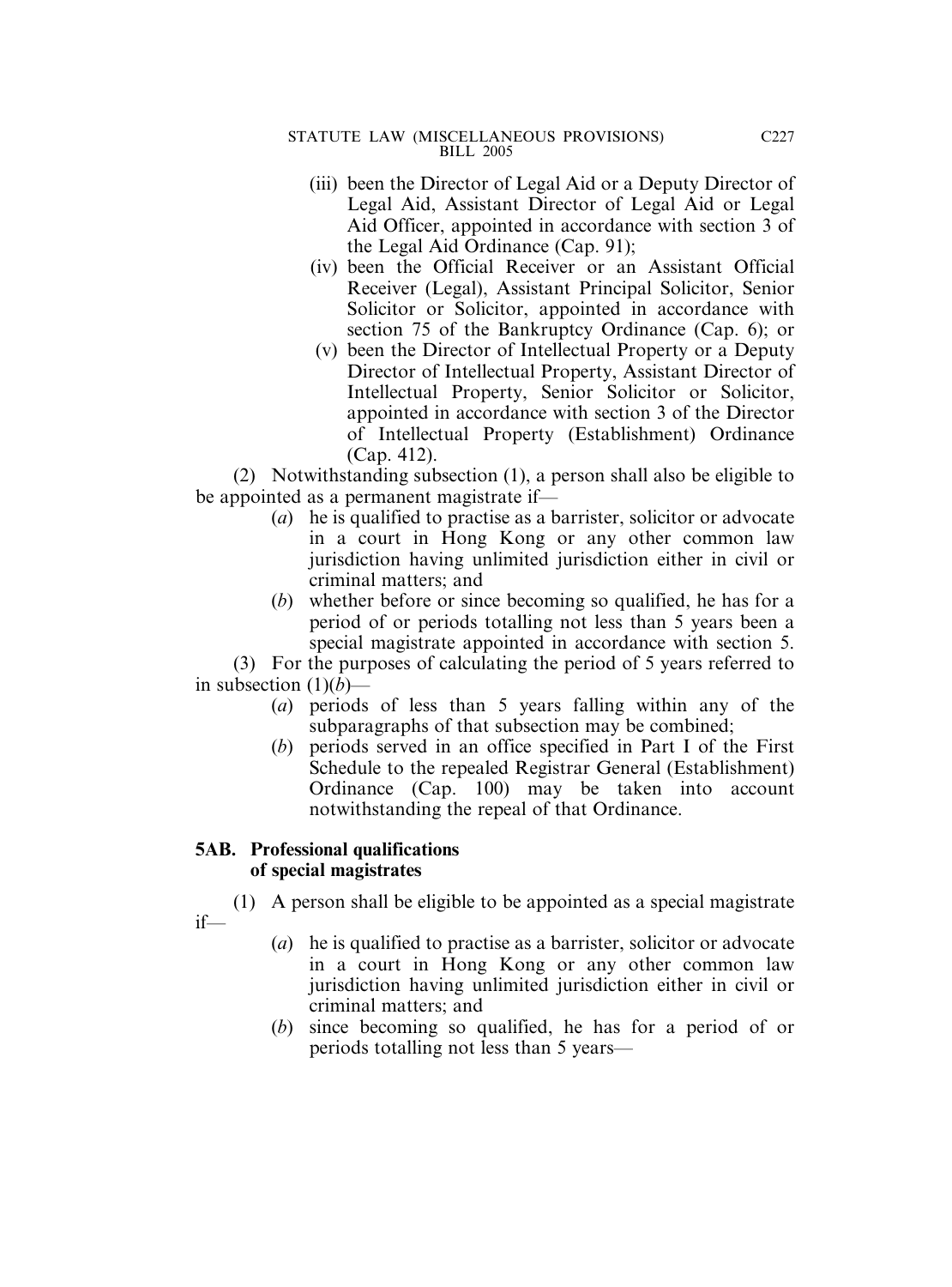- (i) practised as a barrister, solicitor or advocate in such a court;
- (ii) been a legal officer;
- (iii) been the Director of Legal Aid or a Deputy Director of Legal Aid, Assistant Director of Legal Aid or Legal Aid Officer, appointed in accordance with section 3 of the Legal Aid Ordinance (Cap. 91);
- (iv) been the Official Receiver or an Assistant Official Receiver (Legal), Assistant Principal Solicitor, Senior Solicitor or Solicitor, appointed in accordance with section 75 of the Bankruptcy Ordinance (Cap. 6); or
- (v) been the Director of Intellectual Property or a Deputy Director of Intellectual Property, Assistant Director of Intellectual Property, Senior Solicitor or Solicitor, appointed in accordance with section 3 of the Director of Intellectual Property (Establishment) Ordinance (Cap. 412).

(2) Notwithstanding subsection (1), a person shall also be eligible to be appointed as a special magistrate if—

- (*a*) he is qualified to practise as a barrister, solicitor or advocate in a court in Hong Kong or any other common law jurisdiction having unlimited jurisdiction either in civil or criminal matters; and
- (*b*) whether before or since becoming so qualified, he has for a period of or periods totalling not less than 5 years served in the grade of Court Prosecutor, Court Interpreter or Judicial Clerk in the Government.

(3) For the purposes of calculating the period of 5 years referred to in subsection  $(1)(b)$ —

- (*a*) periods of less than 5 years falling within any of the subparagraphs of that subsection may be combined;
- (*b*) periods served in an office specified in Part I of the First Schedule to the repealed Registrar General (Establishment) Ordinance (Cap. 100) may be taken into account notwithstanding the repeal of that Ordinance.".

### **135. Appointment of deputy magistrates**

Section 5A(1) is amended by adding "who is eligible under section 5AA to be appointed as a permanent magistrate or under section 5AB to be appointed as a special magistrate" after "any person".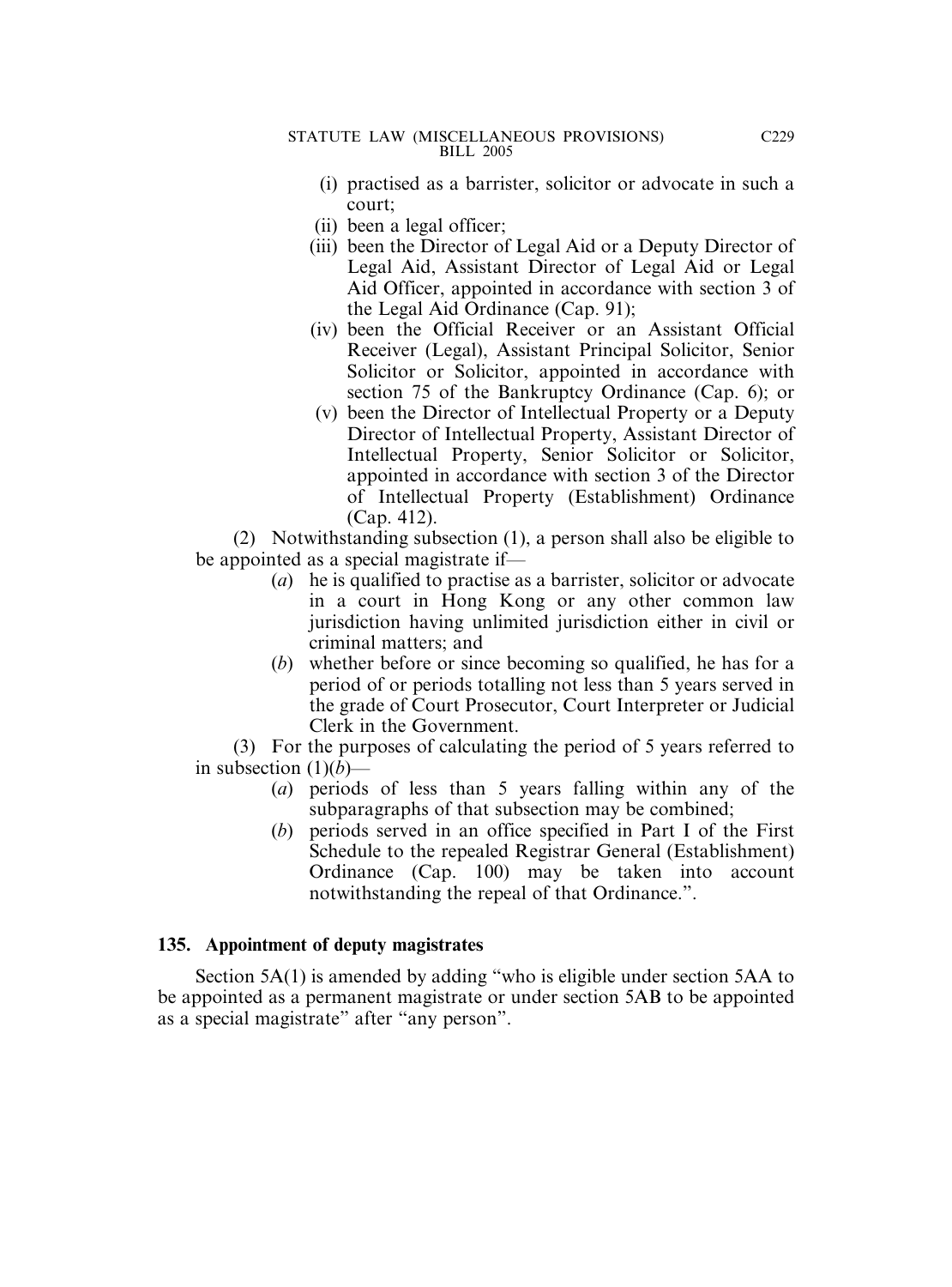### **District Court Ordinance**

### **136. Professional qualifications of District Judges**

Section 5 of the District Court Ordinance (Cap. 336) is amended—

- (*a*) in subsection (1)—
	- (i) in paragraph (*a*), by repealing "as an advocate or as a solicitor" and substituting "as a barrister, solicitor or advocate";
	- (ii) in paragraph (*b*)—
		- (A) in subparagraph (i), by repealing "as an advocate or solicitor" and substituting "as a barrister, solicitor or advocate";
		- (B) by adding—
			- "(i*a*) been the Registrar of the High Court or a senior deputy registrar, deputy registrar or assistant registrar of the High Court, appointed in accordance with section 37 of the High Court Ordinance (Cap. 4); or
				- (i*b*) been the Registrar or a deputy registrar or assistant registrar appointed in accordance with section  $14$ ; or";
		- (C) in subparagraph (v), by repealing "by warrant under" and substituting "in accordance with";
		- (D) by adding—
			- "(v*a*) been a coroner appointed in accordance with section 3 of the Coroners Ordinance (Cap. 504); or
				- (v*b*) been an adjudicator appointed in accordance with section 4 of the Small Claims Tribunal Ordinance (Cap. 338); or
				- (v*c*) been a presiding officer appointed in accordance with section 4 of the Labour Tribunal Ordinance (Cap. 25); or";
		- (E) in subparagraph (viii), by repealing "a Director, Deputy Director, Assistant Director of Legal Aid or Legal Aid Officer" and substituting "the Director of Legal Aid or a Deputy Director of Legal Aid, Assistant Director of Legal Aid or Legal Aid Officer,";
		- (F) in subparagraph (ix), by repealing "an Official Receiver," and substituting "the Official Receiver or an";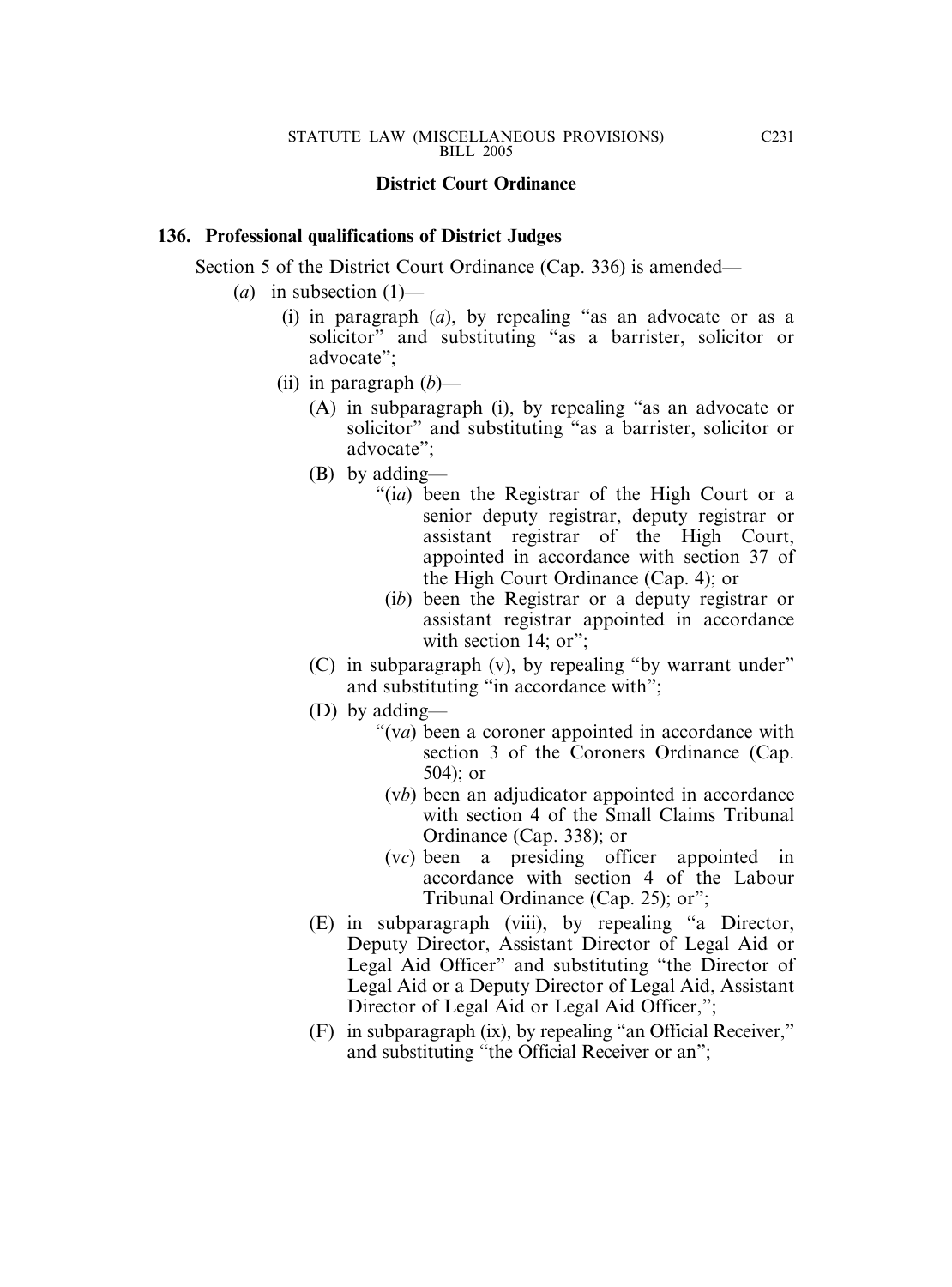- (G) in subparagraph (x), by repealing "a Director, Deputy Director or Assistant Director of Intellectual Property or a Senior Solicitor," and substituting "the Director of Intellectual Property or a Deputy Director of Intellectual Property, Assistant Director of Intellectual Property, Senior Solicitor or Solicitor,";
- (*b*) in subsection (3), by repealing "in the repealed Registrar General (Establishment) Ordinance (Cap. 100) appointment to which was restricted to legally qualified persons" and substituting "in Part I of the First Schedule to the repealed Registrar General (Establishment) Ordinance (Cap. 100)".

### **137. Appointment of deputy District Judges**

Section 7 is amended—

- $(a)$  in subsection  $(1)$ 
	- (i) by repealing ", who is eligible to be appointed to be a judge," and substituting "who is eligible under section 5 to be appointed as a District Judge";
	- (ii) in paragraph (*a*), by repealing "any judge" and substituting "any District Judge";
- (*b*) in subsection (2), by repealing "a judge" and substituting "a District Judge".

### **138. Officers of the Court**

Section 14(4) is amended by adding "temporary registrar, senior deputy registrar, temporary senior deputy registrar," before "deputy registrar, temporary deputy registrar," where it twice appears.

### **139. Sections added**

The following are added immediately after section 14—

### "**14AA. Professional qualifications of Registrar, deputy registrars and assistant registrars**

(1) A person shall be eligible to be appointed as the Registrar, a deputy registrar or an assistant registrar if—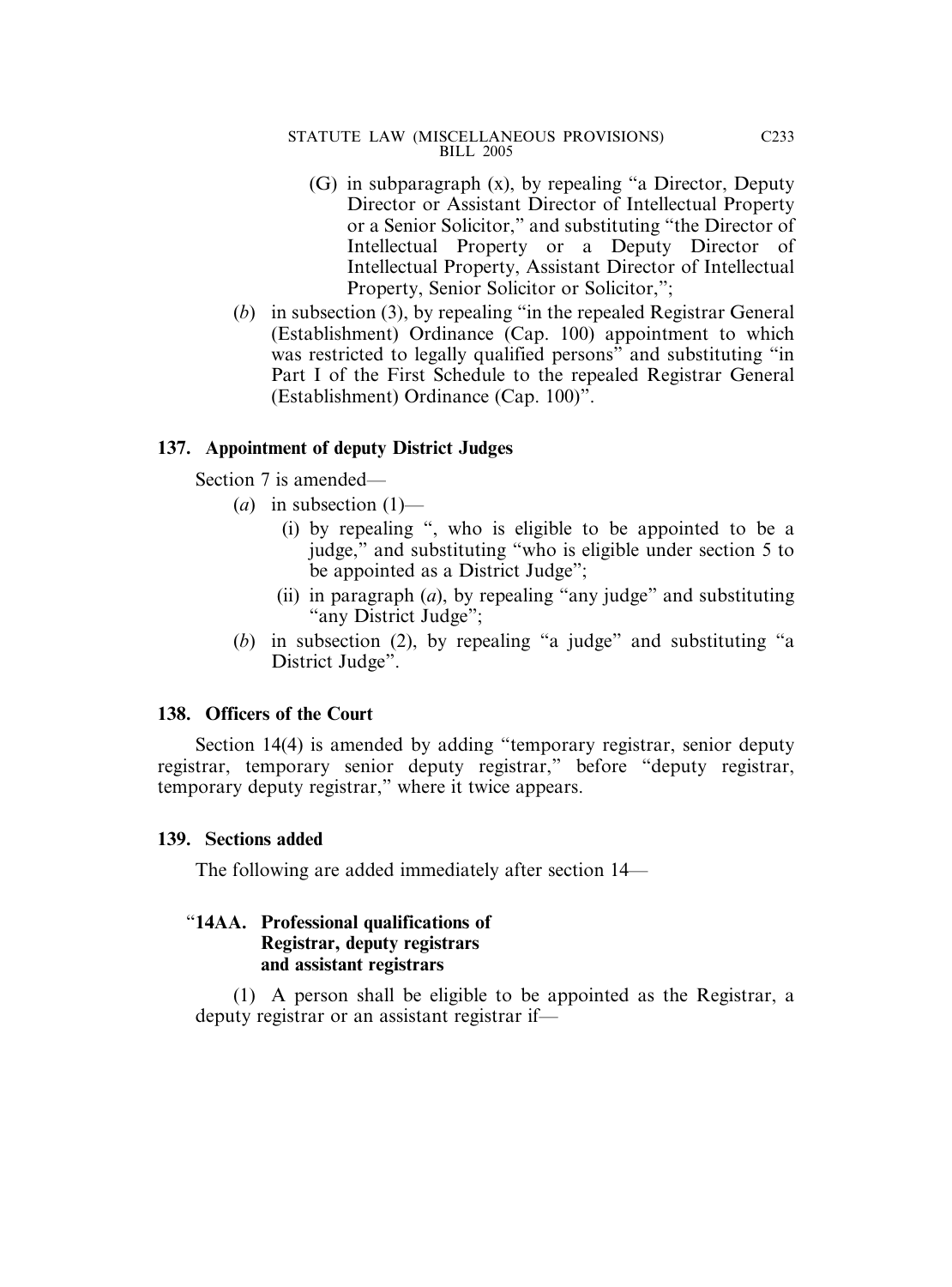- (*a*) he is qualified to practise as a barrister, solicitor or advocate in a court in Hong Kong or any other common law jurisdiction having unlimited jurisdiction either in civil or criminal matters; and
- (*b*) since becoming so qualified, he has for a period of or periods totalling not less than 5 years—
	- (i) practised as a barrister, solicitor or advocate in such a court;
	- (ii) been a permanent magistrate appointed in accordance with section 5 of the Magistrates Ordinance (Cap. 227);
	- (iii) been a coroner appointed in accordance with section 3 of the Coroners Ordinance (Cap. 504);
	- (iv) been an adjudicator appointed in accordance with section 4 of the Small Claims Tribunal Ordinance (Cap. 338);
	- (v) been a presiding officer appointed in accordance with section 4 of the Labour Tribunal Ordinance (Cap. 25);
	- (vi) been a legal officer as defined in section 2 of the Legal Officers Ordinance (Cap. 87);
	- (vii) been the Director of Legal Aid or a Deputy Director of Legal Aid, Assistant Director of Legal Aid or Legal Aid Officer, appointed in accordance with section 3 of the Legal Aid Ordinance (Cap. 91);
	- (viii) been the Official Receiver or an Assistant Official Receiver (Legal), Assistant Principal Solicitor, Senior Solicitor or Solicitor, appointed in accordance with section 75 of the Bankruptcy Ordinance (Cap. 6); or
		- (ix) been the Director of Intellectual Property or a Deputy Director of Intellectual Property, Assistant Director of Intellectual Property, Senior Solicitor or Solicitor, appointed in accordance with section 3 of the Director of Intellectual Property (Establishment) Ordinance (Cap. 412).

(2) For the purposes of calculating the period of 5 years referred to in subsection  $(1)(b)$ —

- (*a*) periods of less than 5 years falling within any of the subparagraphs of that subsection may be combined;
- (*b*) periods served in an office specified in Part I of the First Schedule to the repealed Registrar General (Establishment) Ordinance (Cap. 100) may be taken into account notwithstanding the repeal of that Ordinance.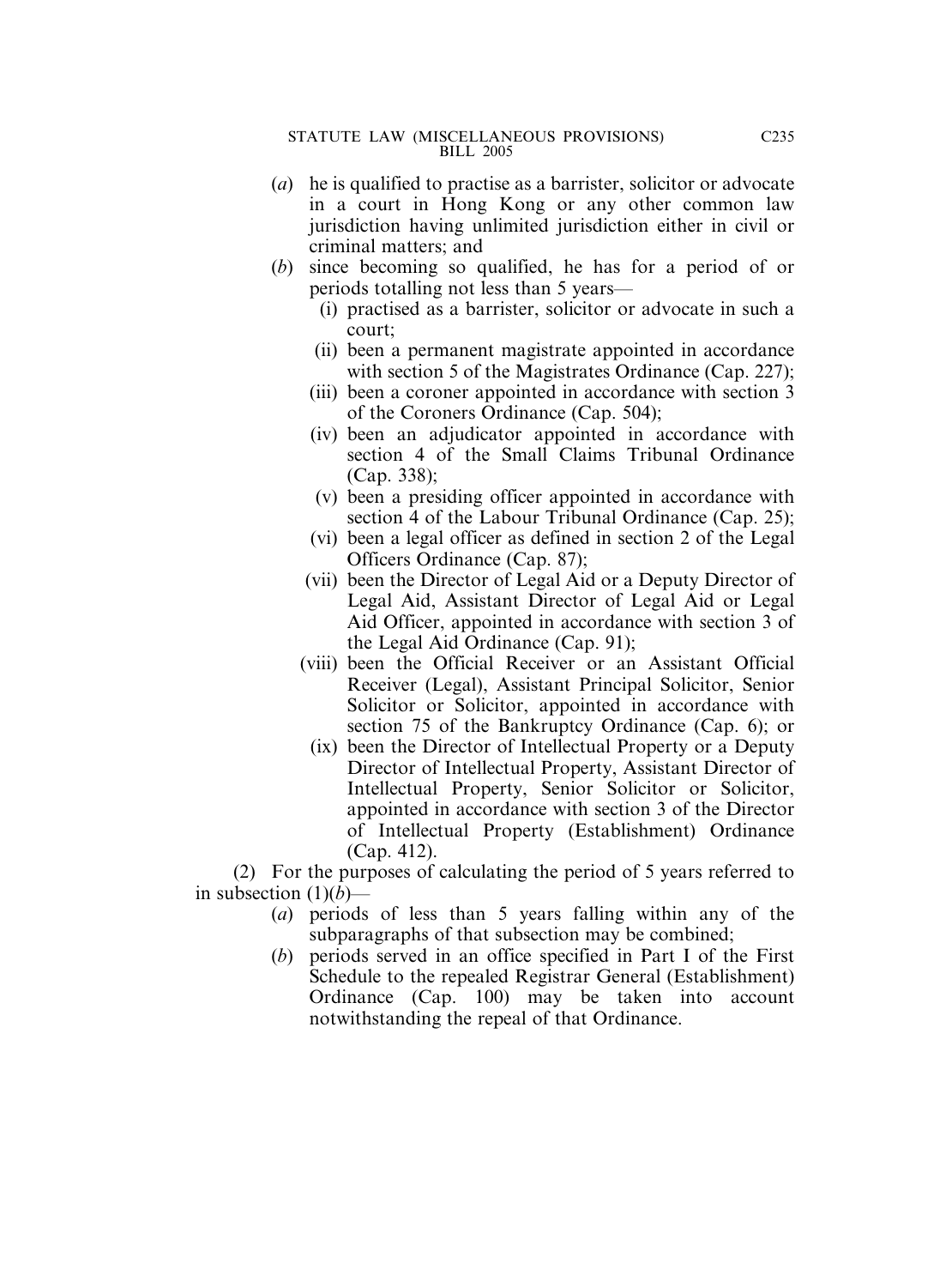### **14AB. Appointment of temporary registrar**

(1) The Chief Justice may appoint a person who is eligible under section 14AA to be appointed as the Registrar to be a temporary registrar if—

- (*a*) the office of the Registrar becomes vacant for any reason; or
- (*b*) he considers that the interest of the administration of justice requires that a temporary registrar should be appointed.

(2) Without prejudice to the generality of the power conferred on him by subsection (1), the Chief Justice may appoint a temporary registrar for a specified period only.

(3) The Chief Justice may terminate the appointment of a temporary registrar at any time.

(4) In this section and section 14C, "temporary registrar" (暫委司法 常務官) means a person appointed under subsection (1) to be a temporary registrar.".

### **140. Appointment of temporary deputy registrars**

Section 14A(1) is amended by adding "who is eligible under section 14AA to be appointed as a deputy registrar" after "a person".

### **141. Appointment of temporary assistant registrars**

Section 14B(1) is amended by adding "who is eligible under section 14AA to be appointed as an assistant registrar" after "a person".

### **142. Powers of temporary registrar, etc. in case which is part-heard on termination of appointment**

Section 14C is amended—

- (*a*) in subsection (1), by repealing "temporary deputy registrar" wherever it appears and substituting "temporary registrar";
- (*b*) in subsection (2), by repealing "apply to a temporary assistant registrar as it applies to a temporary deputy registrar" and substituting "apply to a temporary deputy registrar or temporary assistant registrar as it applies to a temporary registrar".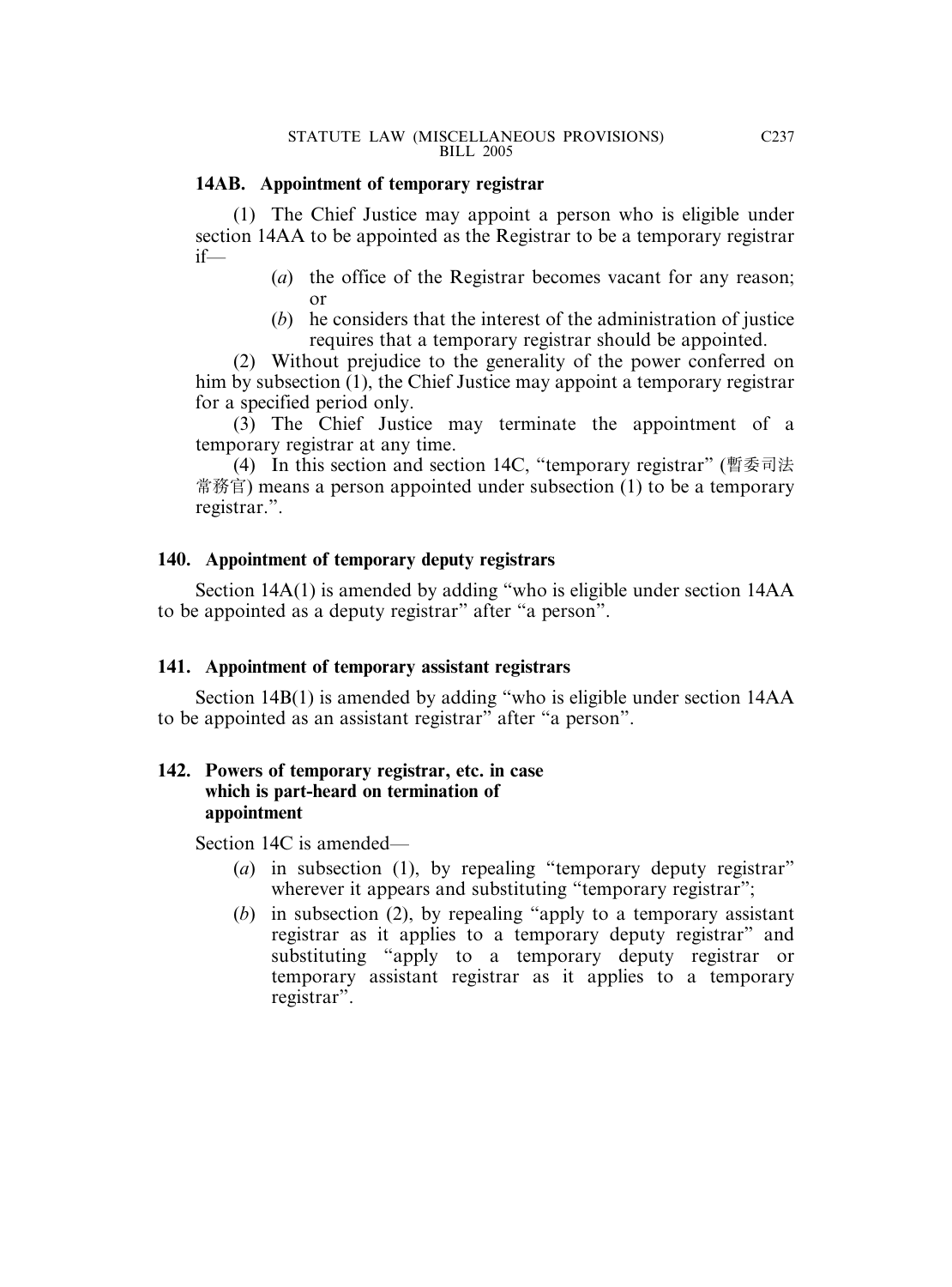#### **Small Claims Tribunal Ordinance**

#### **143. Appointment of adjudicators**

Section 4(2) of the Small Claims Tribunal Ordinance (Cap. 338) is repealed.

#### **144. Section added**

The following is added immediately after section 4—

### "**4AA. Professional qualifications of adjudicators**

- (1) A person shall be eligible to be appointed as an adjudicator if—
	- (*a*) he is qualified to practise as a barrister, solicitor or advocate in a court in Hong Kong or any other common law jurisdiction having unlimited jurisdiction either in civil or criminal matters; and
	- (*b*) since becoming so qualified, he has for a period of or periods totalling not less than 5 years—
		- (i) practised as a barrister, solicitor or advocate in such a court;
		- (ii) been a legal officer as defined in section 2 of the Legal Officers Ordinance (Cap. 87);
		- (iii) been the Director of Legal Aid or a Deputy Director of Legal Aid, Assistant Director of Legal Aid or Legal Aid Officer, appointed in accordance with section 3 of the Legal Aid Ordinance (Cap. 91);
		- (iv) been the Official Receiver or an Assistant Official Receiver (Legal), Assistant Principal Solicitor, Senior Solicitor or Solicitor, appointed in accordance with section 75 of the Bankruptcy Ordinance (Cap. 6); or
		- (v) been the Director of Intellectual Property or a Deputy Director of Intellectual Property, Assistant Director of Intellectual Property, Senior Solicitor or Solicitor, appointed in accordance with section 3 of the Director of Intellectual Property (Establishment) Ordinance (Cap. 412).

(2) For the purposes of calculating the period of 5 years referred to in subsection  $(1)(b)$ —

(*a*) periods of less than 5 years falling within any of the subparagraphs of that subsection may be combined;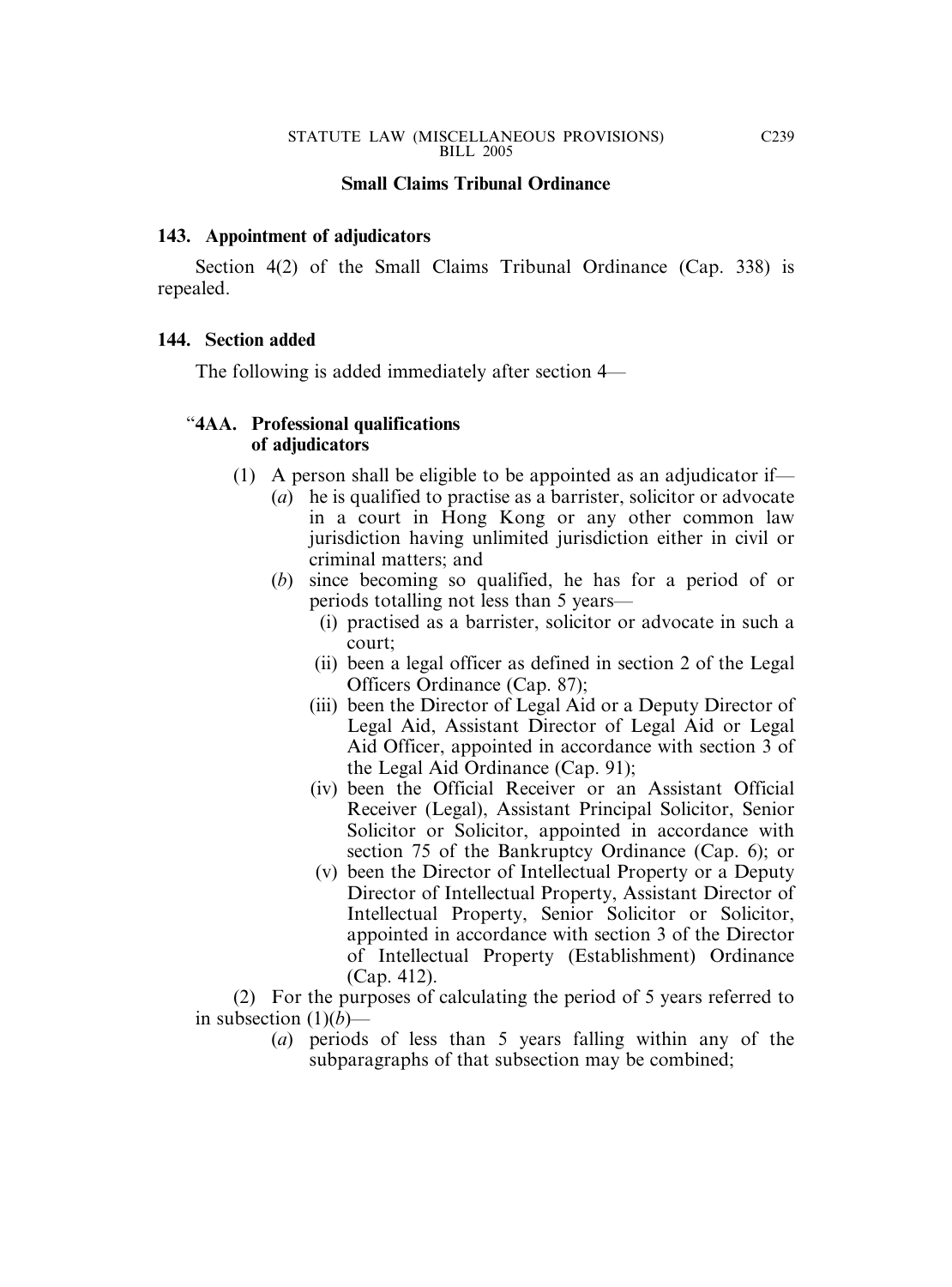(*b*) periods served in an office specified in Part I of the First Schedule to the repealed Registrar General (Establishment) Ordinance (Cap. 100) may be taken into account notwithstanding the repeal of that Ordinance.".

## **145. Appointment and powers of deputy adjudicators**

Section 4A(1) is amended by repealing "qualified under section 4(2)," and substituting "eligible under section 4AA to be appointed as an adjudicator".

## **Hong Kong Court of Final Appeal Ordinance**

### **146. Chief Justice**

Section 6(3) of the Hong Kong Court of Final Appeal Ordinance (Cap. 484) is amended by adding "permanent judge, a" before "Justice of Appeal" where it twice appears.

## **147. Professional qualifications of judges**

Section 12 is amended—

- $(a)$  in subsection  $(1)$ 
	- (i) by repealing "or as a permanent judge";
	- (ii) by adding before paragraph (*a*)—

"(*aa*) a permanent judge;";

(*b*) by adding—

"(1A) A person shall be eligible to be appointed as a permanent judge if he is—

- (*a*) the Chief Judge of the High Court, a Justice of Appeal or a judge of the Court of First Instance; or
- (*b*) a barrister who has practised as a barrister or solicitor in Hong Kong for a period of at least 10 years.";
- (*c*) by repealing subsection (2);
- (*d*) in subsection (5), by repealing "subsections (2) and (3)" and substituting "subsection (3)".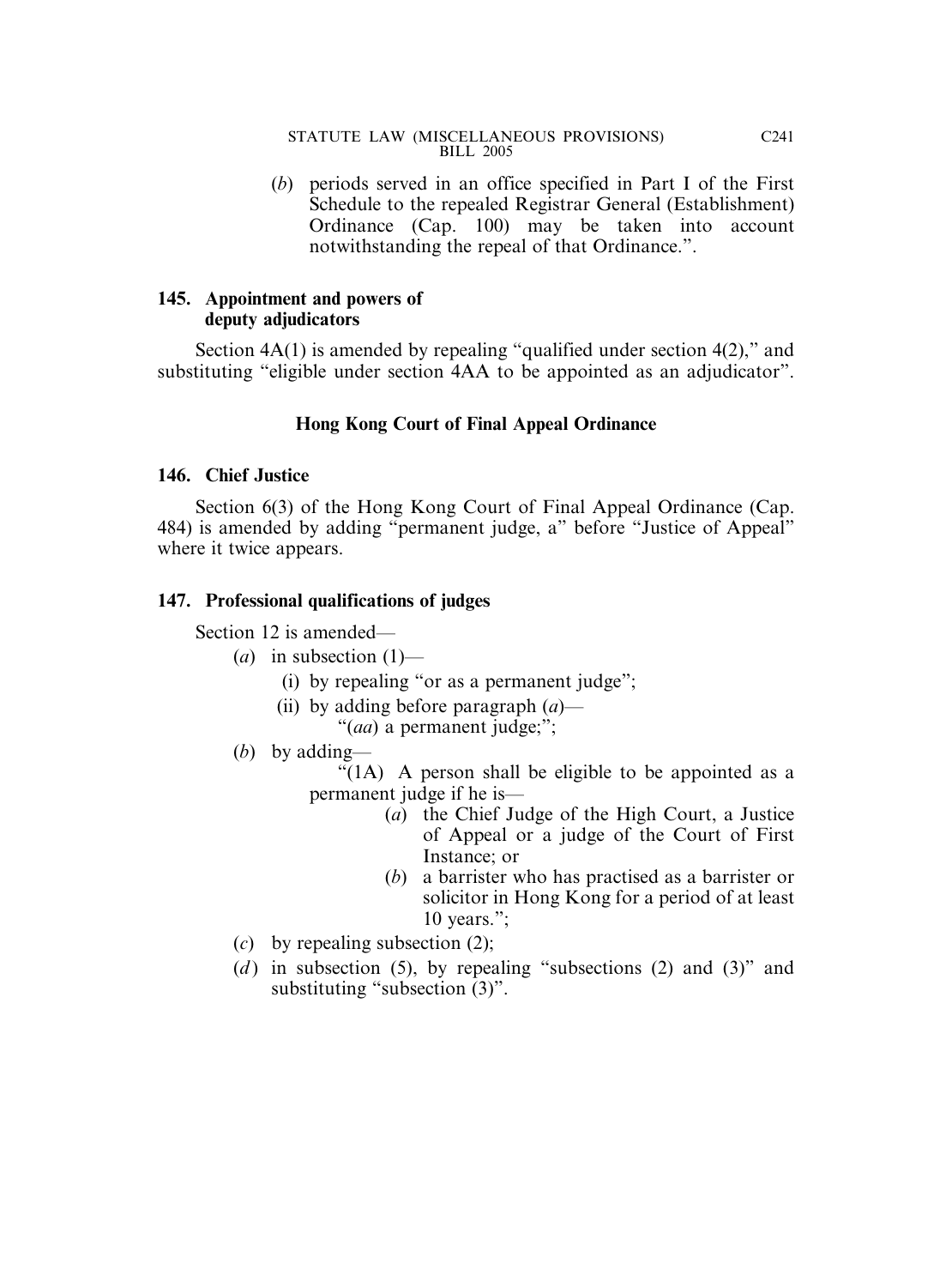## **148. Tenure of office**

Section 14(2) is amended—

- (*a*) in paragraph (*a*), by repealing "paragraphs (*b*) and (*c*)" and substituting "paragraph (*b*)";
- (*b*) in paragraph (*b*)—
	- (i) by repealing "subject to paragraph (*c*)";
	- (ii) by repealing the semicolon and substituting a full stop;
- (*c*) by repealing paragraph (*c*).

# **149. The Registrar**

Section 42 is amended—

- (*a*) in subsection (2), by adding "under section 37AA(1) of the High Court Ordinance (Cap. 4)" after "required";
- (*b*) in subsection (5), by repealing "a person to act in his place" and substituting "a person who possesses the same qualifications as are required under section 37AA(1) of the High Court Ordinance (Cap. 4) for appointment as the Registrar of the High Court to act in the place of the Registrar".

# **Coroners Ordinance**

# **150. Appointment of coroners**

Section 3 of the Coroners Ordinance (Cap. 504) is amended—

- (*a*) in subsection (1), by repealing "Subject to subsection (2), the" and substituting "The";
- (*b*) by repealing subsection (2).

# **151. Section added**

The following is added immediately after section 3—

## "**3AA. Professional qualifications of coroners**

- (1) A person shall be eligible to be appointed as a coroner if—
	- (*a*) he is qualified to practise as a barrister, solicitor or advocate in a court in Hong Kong or any other common law jurisdiction having unlimited jurisdiction either in civil or criminal matters; and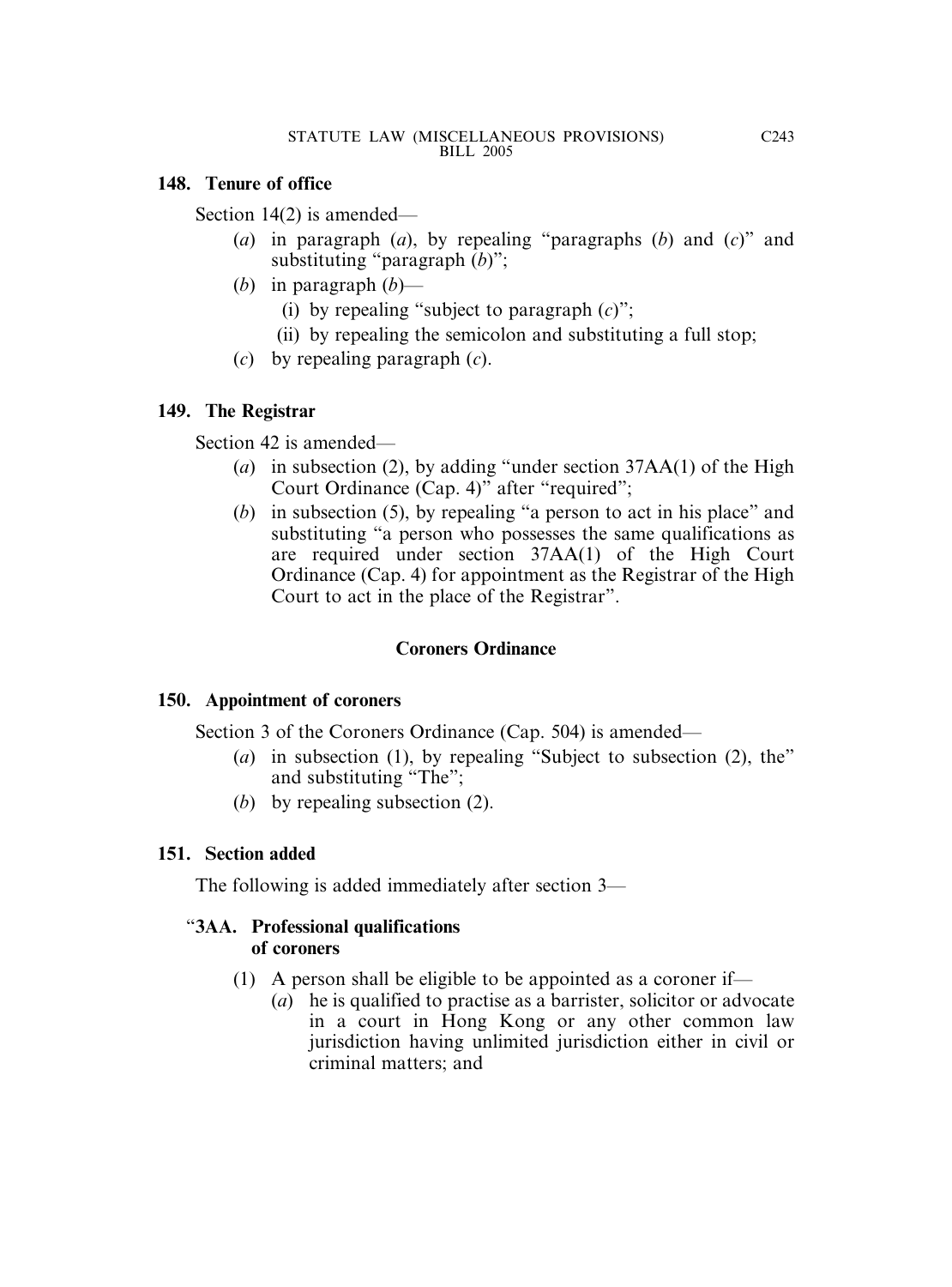- (*b*) since becoming so qualified, he has for a period of or periods totalling not less than 5 years—
	- (i) practised as a barrister, solicitor or advocate in such a court;
	- (ii) been a legal officer as defined in section 2 of the Legal Officers Ordinance (Cap. 87);
	- (iii) been the Director of Legal Aid or a Deputy Director of Legal Aid, Assistant Director of Legal Aid or Legal Aid Officer, appointed in accordance with section 3 of the Legal Aid Ordinance (Cap. 91);
	- (iv) been the Official Receiver or an Assistant Official Receiver (Legal), Assistant Principal Solicitor, Senior Solicitor or Solicitor, appointed in accordance with section 75 of the Bankruptcy Ordinance (Cap. 6); or
	- (v) been the Director of Intellectual Property or a Deputy Director of Intellectual Property, Assistant Director of Intellectual Property, Senior Solicitor or Solicitor, appointed in accordance with section 3 of the Director of Intellectual Property (Establishment) Ordinance (Cap. 412).

(2) For the purposes of calculating the period of 5 years referred to in subsection  $(1)(b)$ —

- (*a*) periods of less than 5 years falling within any of the subparagraphs of that subsection may be combined;
- (*b*) periods served in an office specified in Part I of the First Schedule to the repealed Registrar General (Establishment) Ordinance (Cap. 100) may be taken into account notwithstanding the repeal of that Ordinance.".

### **152. Appointment of deputy coroners**

Section 3A(1) is amended by repealing "who meets the requirement in section 3(2)" and substituting "who is eligible under section 3AA to be appointed as a coroner".

### **Saving Provisions**

### **153. Saving provisions**

For the avoidance of doubt—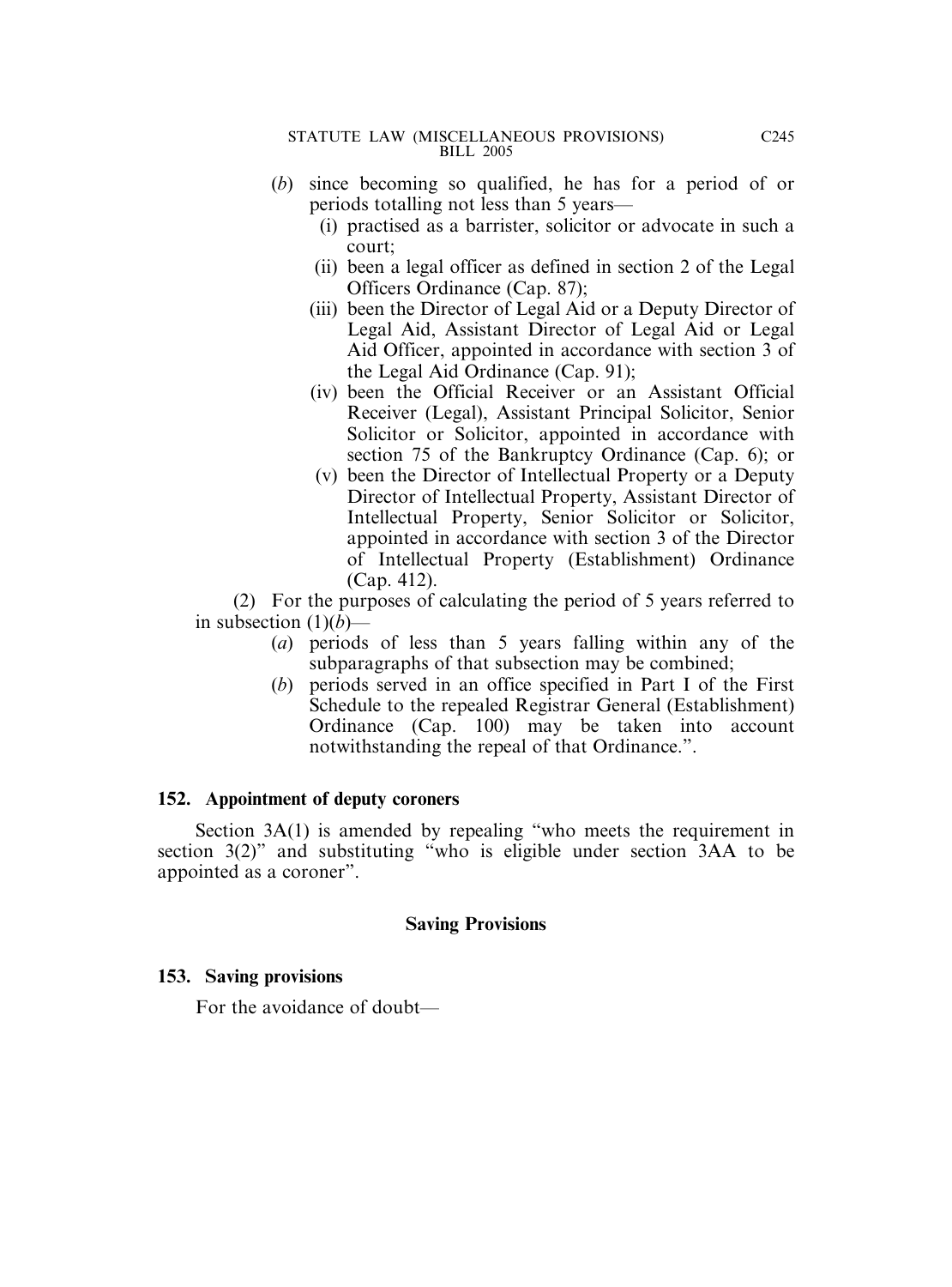- (*a*) the amendments made by section 134 to the Magistrates Ordinance (Cap. 227) shall not affect the appointment of any person who has been appointed as a permanent magistrate or a special magistrate under section 5 of that Ordinance and who holds that office immediately before the date of commencement of section 134; and
- (*b*) where the person referred to in paragraph (*a*) is appointed for a specified term, the specified term may be renewed, extended, further renewed or further extended as if section 134 had not been enacted.

### **Consequential Amendments**

#### **Interpretation and General Clauses Ordinance**

### **154. Interpretation of words and expressions**

Section 3 of the Interpretation and General Clauses Ordinance (Cap. 1) is amended, in the definition of "Registrar of the High Court", by repealing "Deputy or Assistant Registrar" and substituting "Senior Deputy Registrar, Deputy Registrar or Assistant Registrar".

#### **Jury Ordinance**

### **155. Exemptions from service**

Section 5 of the Jury Ordinance (Cap. 3) is amended—

- (*a*) in subsection  $(1)(b)(i)$ , by adding "Senior Deputy Registrar," before "Deputy Registrar";
- (*b*) in subsection (2), by adding—
	- "(*aa*) "Senior Deputy Registrar" (高級副司法常務官) means Senior Deputy Registrar of the High Court;".

### **High Court Ordinance**

### **156. Interpretation**

Section 2 of the High Court Ordinance (Cap. 4) is amended, in the definition of "Master", by adding "37AC," after "sections 37,".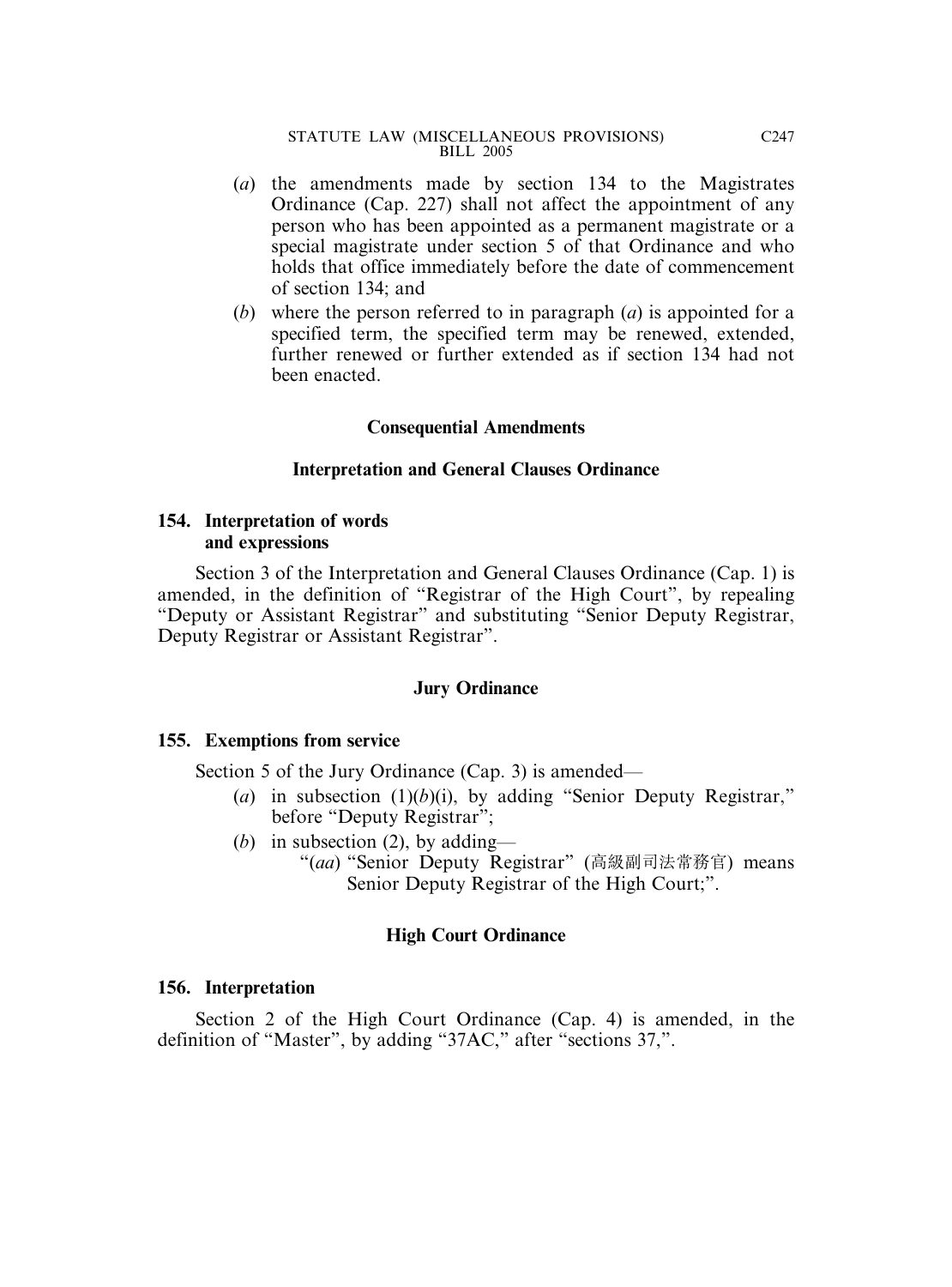### **The Rules of the High Court**

#### **157. Definitions**

Order 1, rule 4(1) of the Rules of the High Court (Cap. 4 sub. leg. A) is amended—

- (*a*) in the definition of "master", by repealing "the Registrar, and Deputy and Assistant Registrars" and substituting "the Registrar of the High Court and a Senior Deputy Registrar, Deputy Registrar or Assistant Registrar of the High Court";
- (*b*) in the definition of "Registrar", by repealing "a Deputy Registrar or an Assistant Registrar" and substituting "a Senior Deputy Registrar, Deputy Registrar or Assistant Registrar of the High Court".

#### **158. Interpretation**

Order 62, rule 1(1) is amended, in the definition of "contentious business", by repealing "as a solicitor or advocate" and substituting "as a barrister, solicitor or advocate".

#### **Bankruptcy Ordinance**

#### **159. Interpretation**

Section 2 of the Bankruptcy Ordinance (Cap. 6) is amended, in the definition of "Registrar", by repealing "Deputy or Assistant Registrar" and substituting "Senior Deputy Registrar, Deputy Registrar or Assistant Registrar".

#### **160. Jurisdiction of Registrar**

Section 99A(7) is amended, in the definition of "Registrar", by adding— "(*aa*) any Senior Deputy Registrar of the High Court;".

#### **Bankruptcy Rules**

#### **161. Interpretation**

Rule 2 of the Bankruptcy Rules (Cap. 6 sub. leg. A) is amended, in the definition of "Registrar", by repealing "the Deputy or Assistant Registrar" and substituting "any Senior Deputy Registrar, Deputy Registrar or Assistant Registrar".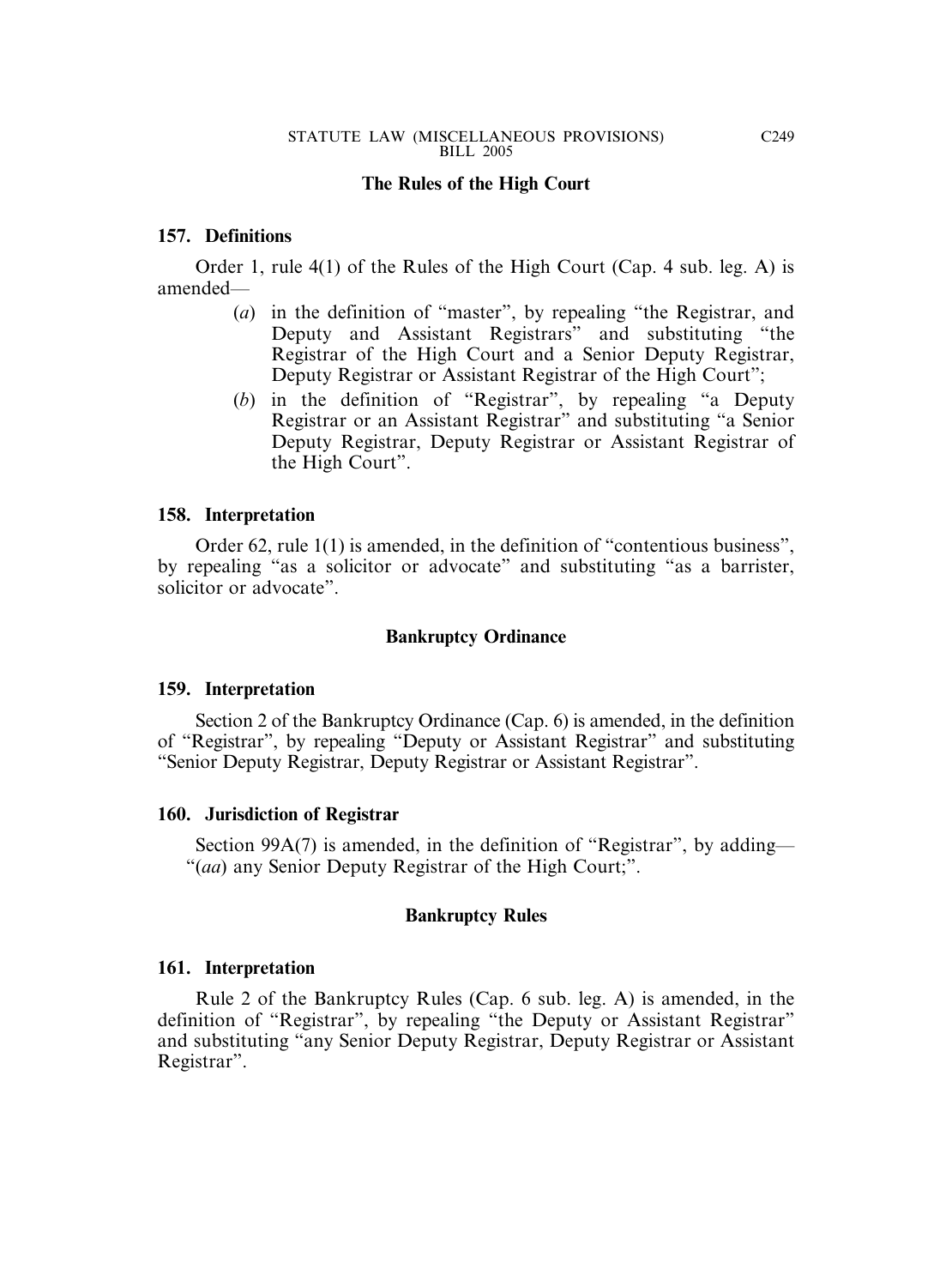### **Probate and Administration Ordinance**

#### **162. Interpretation**

Section 2 of the Probate and Administration Ordinance (Cap. 10) is amended, in the definition of "Registrar", by repealing "Deputy or Assistant Registrar" and substituting "Senior Deputy Registrar, Deputy Registrar or Assistant Registrar".

### **163. Registrar to be Official Administrator**

Section 9(5) is amended—

- (*a*) by repealing "include Deputy or Assistant Registrar" and substituting "include a Senior Deputy Registrar, Deputy Registrar or Assistant Registrar of the High Court";
- (*b*) by repealing "a Deputy or Assistant Registrar" and substituting "a Senior Deputy Registrar, Deputy Registrar or Assistant Registrar of the High Court".

### **Companies Ordinance**

### **164. Jurisdiction of Registrar**

Section 222A(7) of the Companies Ordinance (Cap. 32) is amended, in the definition of "Registrar", by adding—

"(*aa*) any Senior Deputy Registrar of the High Court;".

### **Companies (Winding-up) Rules**

#### **165. Interpretation of terms**

Rule 2 of the Companies (Winding-up) Rules (Cap. 32 sub. leg. H) is amended, in the definition of "Registrar"-

- (*a*) by repealing "the court" and substituting "the High Court";
- (*b*) by repealing "a deputy registrar or an assistant registrar" and substituting "a senior deputy registrar, deputy registrar or assistant registrar of the High Court".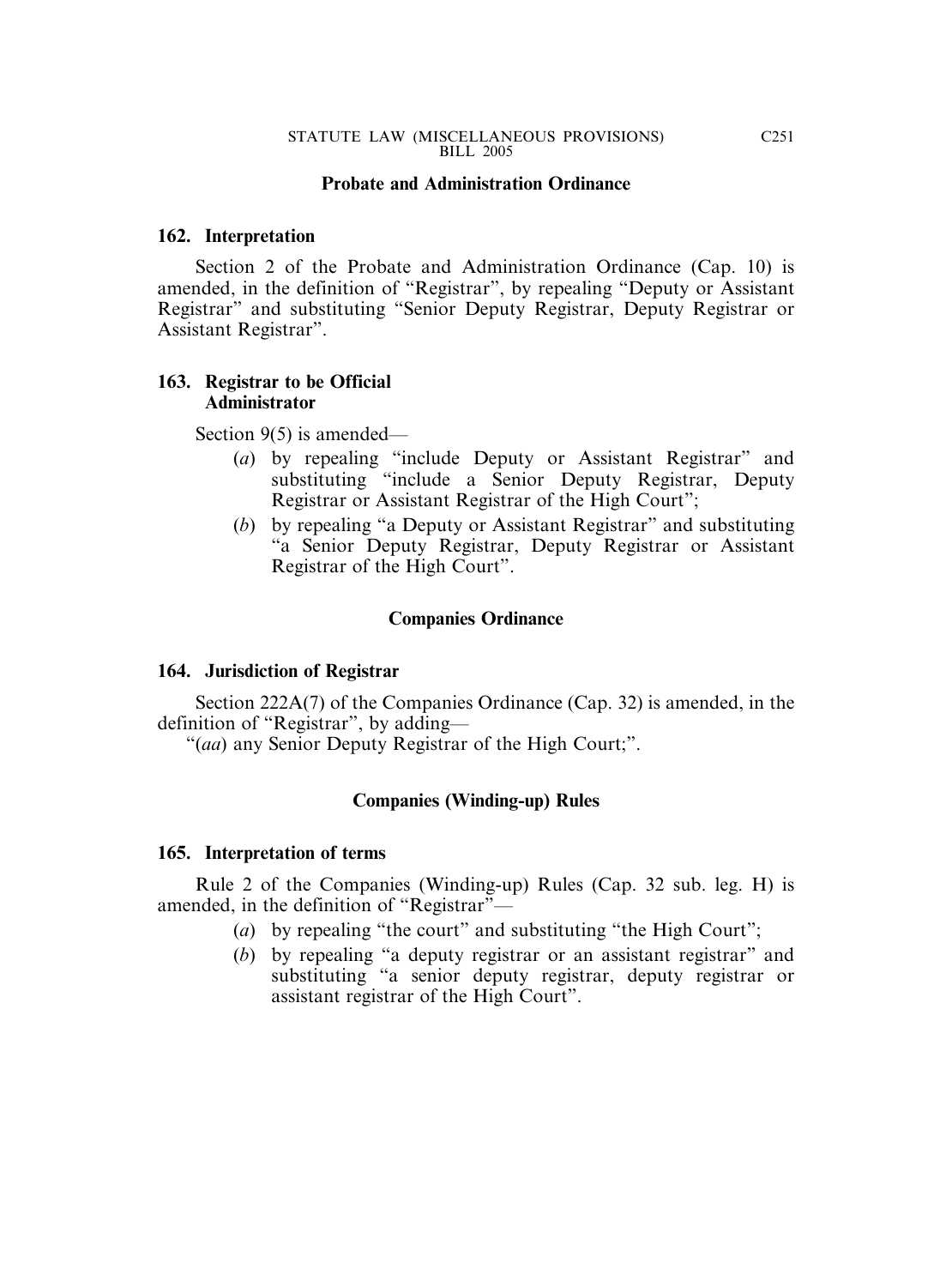#### **Companies (Disqualification of Directors) Proceedings Rules**

#### **166. Interpretation**

Rule 1 of the Companies (Disqualification of Directors) Proceedings Rules (Cap. 32 sub. leg. K) is amended, in the definition of "Registrar"—

- (*a*) by repealing "the court" and substituting "the High Court";
- (*b*) by repealing "a deputy registrar or an assistant registrar" and substituting "a senior deputy registrar, deputy registrar or assistant registrar of the High Court".

### **Legal Practitioners Ordinance**

#### **167. Interpretation**

Section 2(1) of the Legal Practitioners Ordinance (Cap. 159) is amended, in the definition of "Registrar", by adding "senior deputy registrar," before "deputy registrar".

#### **168. Costs Committee**

Section 74(1)(*b*) is amended by repealing "Registrar or a deputy registrar" and substituting "Registrar of the High Court or a senior deputy registrar or deputy registrar".

### **Maintenance Orders (Reciprocal Enforcement) Ordinance**

#### **169. Interpretation**

Section 2(1) of the Maintenance Orders (Reciprocal Enforcement) Ordinance (Cap. 188) is amended, in paragraph (*a*) of the definition of "Registrar", by adding "a Senior Deputy Registrar," before "a Deputy Registrar".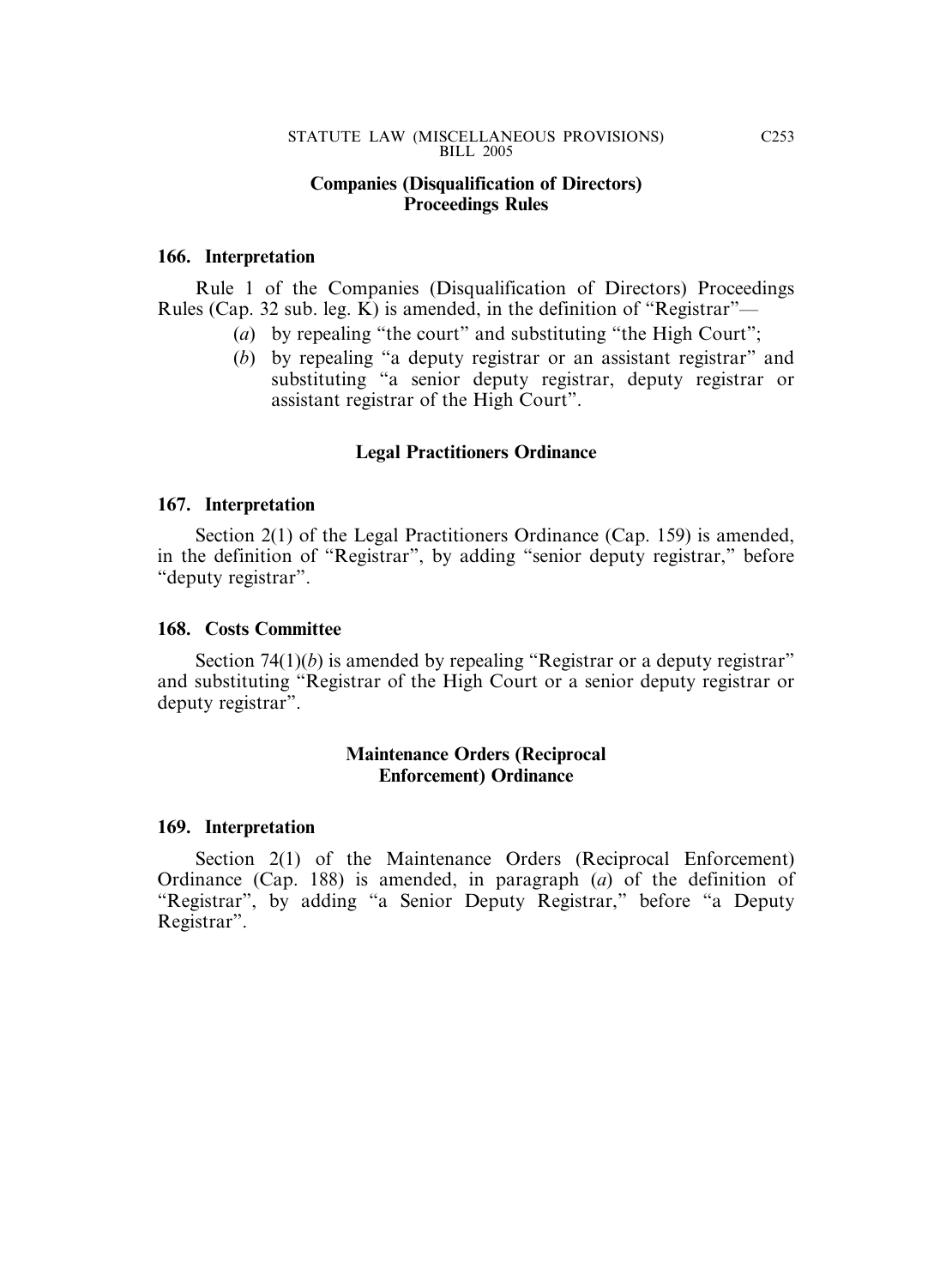#### **Criminal Procedure Ordinance**

#### **170. Interpretation**

Section 2 of the Criminal Procedure Ordinance (Cap. 221) is amended, in the definition of "Registrar", by repealing "the court" and substituting "the High Court".

#### **171. Rules and orders as to practice and procedure**

Section 9(1)(h) is amended by repealing "a Deputy Registrar" and substituting "a Senior Deputy Registrar or Deputy Registrar of the High Court".

#### **The Rules of the District Court**

#### **172. Interpretation**

Order 62, rule 1(1) of the Rules of the District Court (Cap. 336 sub. leg. H) is amended, in the definition of "contentious business", by repealing "as a solicitor or advocate" and substituting "as a barrister, solicitor or advocate".

#### **Partition Ordinance**

#### **173. Memorandum for stay of proceedings**

Section 3B(6) of the Partition Ordinance (Cap. 352) is amended, in the definition of "Registrar", by repealing "a deputy or assistant registrar" and substituting "a senior deputy registrar, deputy registrar or assistant registrar of the High Court".

#### **Pension Benefits (Judicial Officers) Ordinance**

#### **174. Normal retirement age**

Section 6(1) of the Pension Benefits (Judicial Officers) Ordinance (Cap. 401) is amended—

(*a*) in paragraph (*a*), by repealing "or  $(c)$ ";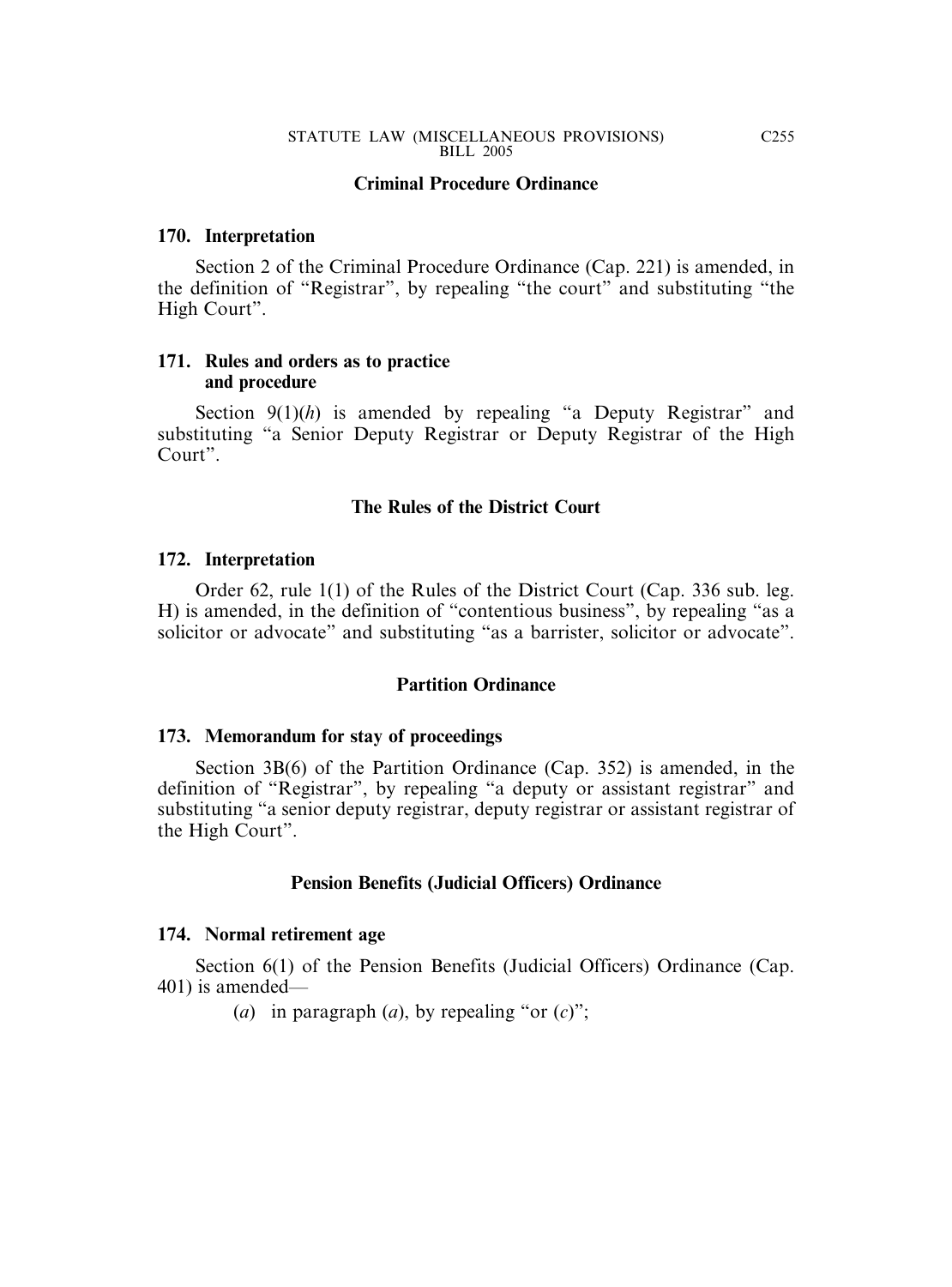(*b*) in paragraph (*b*), by repealing "a Registrar or Deputy Registrar" and substituting "the Registrar of the High Court or a Senior Deputy Registrar or Deputy Registrar".

### **Occupational Retirement Schemes Ordinance**

#### **175. Exercise of the powers of the court**

Section 59 of the Occupational Retirement Schemes Ordinance (Cap. 426) is amended—

- (*a*) by adding—
	- "(*aa*) any Senior Deputy Registrar of the High Court;";
- (*b*) in paragraph (*b*), by repealing "the Deputy Registrar" and substituting "any Deputy Registrar".

### PART 5

### AMENDMENTS RELATING TO LEGAL EDUCATION AND LEGAL PRACTITIONERS

### **Division 1—To include representatives of The Chinese University of Hong Kong in the Standing Committee on Legal Education and Training**

### **Legal Practitioners Ordinance**

### **176. Standing Committee on Legal Education and Training**

Section 74A(3) of the Legal Practitioners Ordinance (Cap. 159) is amended—

- (*a*) in paragraph (*a*)—
	- (i) by repealing "15 members" and substituting "17 members";
	- (ii) by adding—
		- "(vii*a*) 2 shall be persons nominated by the Vice-Chancellor of The Chinese University of Hong Kong;";
- (*b*) in paragraph (*b*), by repealing "(vii)" and substituting "(vii*a*)".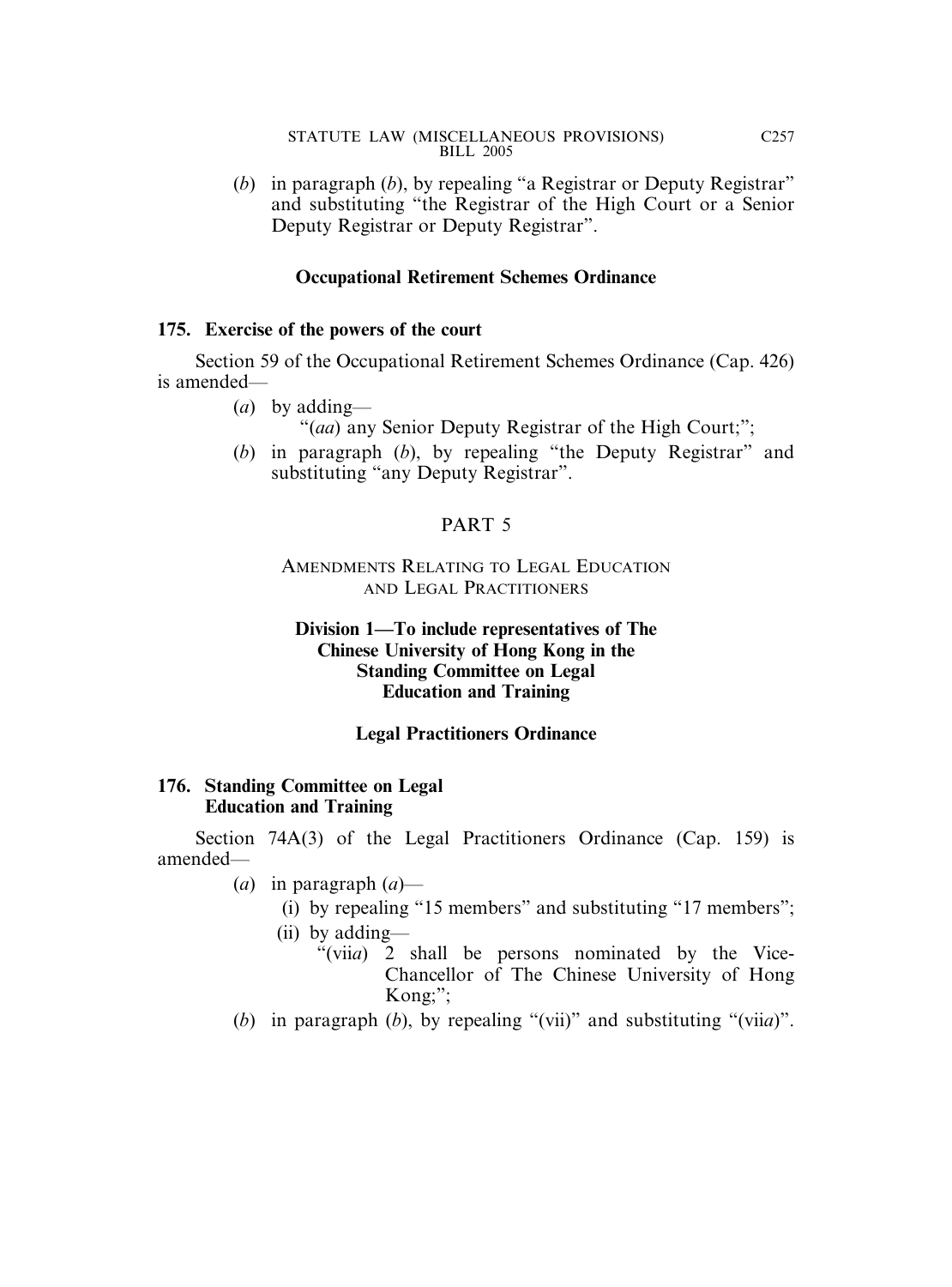### **Division 2**—**To clarify the power of the Council of The Law Society of Hong Kong to make rules for solicitors**

#### **Legal Practitioners Ordinance**

#### **177. Power of the Council to make rules**

Section 73 of the Legal Practitioners Ordinance (Cap. 159) is amended by adding—

"(2A) For the avoidance of doubt, it is declared that in subsection (1)(*a*)(i), "professional practice" (專業執業), in relation to a solicitor, means acting as a solicitor or the business of acting as a solicitor, whether as a partner, sole practitioner, assistant solicitor or consultant in a Hong Kong firm or as an employee of a non-solicitor employer.".

#### **178. Indemnity rules**

Section 73A is amended by adding—

"(8) For the avoidance of doubt, it is declared that in subsection (1)(*a*) and (*b*), "practice" (執業業務), in relation to a solicitor, means acting as a solicitor or the business of acting as a solicitor, whether as a partner, sole practitioner, assistant solicitor or consultant in a Hong Kong firm or as an employee of a non-solicitor employer.".

### PART 6

#### MINOR AMENDMENTS

### **Division 1**—**To remove the references to certain amending provisions that are no longer necessary**

#### **Securities (Margin Financing) (Amendment) Ordinance 2000**

### **179. Consequential amendment of other Ordinances**

Schedule 3 to the Securities (Margin Financing) (Amendment) Ordinance 2000 (20 of 2000) is amended by repealing item 4.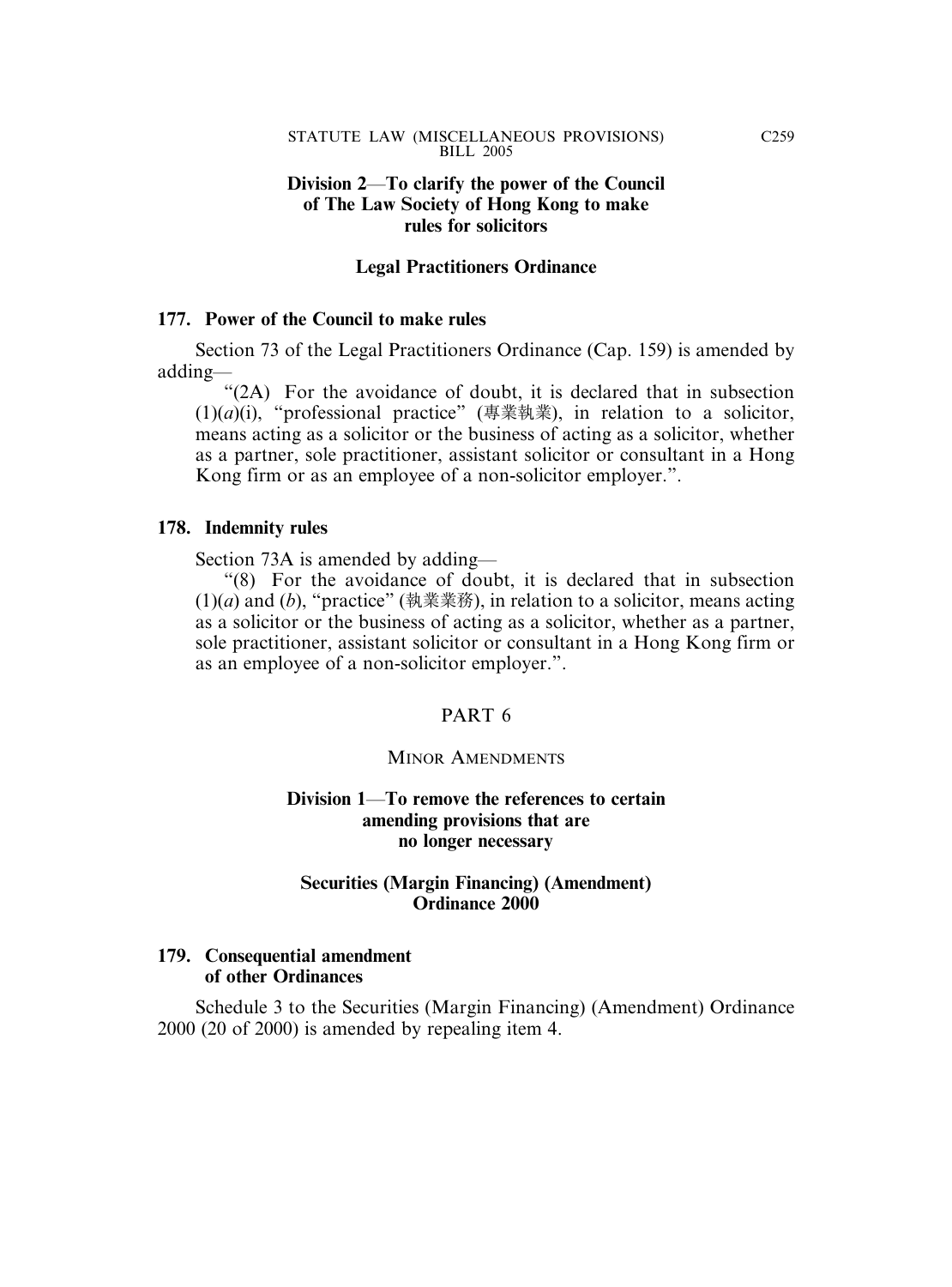#### **Securities (Amendment) Ordinance 2000**

#### **180. Regulations**

Section 5 of the Securities (Amendment) Ordinance 2000 (30 of 2000) is repealed.

### **Intellectual Property (Miscellaneous Amendments) Ordinance 2001**

#### **181. "official journal" substituted for "Gazette"**

Section 19 of the Intellectual Property (Miscellaneous Amendments) Ordinance 2001 (2 of 2001) is amended by repealing ",  $88(1)(c)(iii)$  and  $93(2)$ " and substituting "and  $88(1)(c)(iii)$ ".

#### **182. "official journal" substituted for "Gazette"**

Section 27(1) is amended—

- (*a*) by repealing " $37(2)(b)$ ,";
- (*b*) by repealing ",  $60(3)$ ".

#### **Securities and Futures Ordinance**

#### **183. Savings, transitional, consequential and related provisions, etc.**

Schedule 10 to the Securities and Futures Ordinance (5 of 2002) is amended, in Part 2, by repealing item 16(*d* ).

### **Division 2**—**To achieve internal consistency in terminology and consistency between the Chinese and English texts of certain Ordinances**

#### **Landlord and Tenant (Consolidation) Ordinance**

#### **184. Fraudulent removal of property by tenant**

Section 111 of the Landlord and Tenant (Consolidation) Ordinance (Cap. 7) is amended by repealing "簡易程序" and substituting "公訴程序".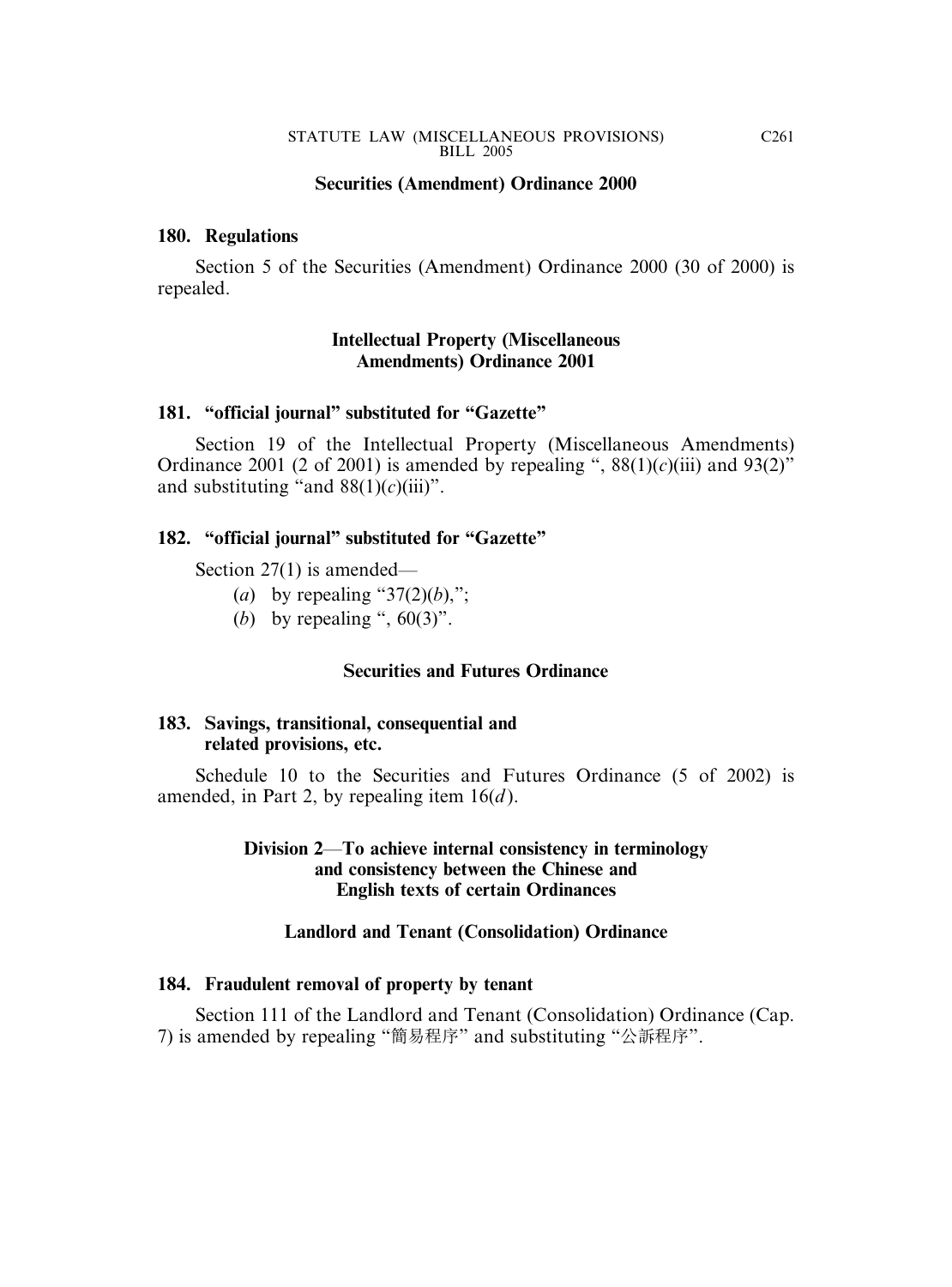#### **Import and Export Ordinance**

### **185. Restriction on carriage, etc. of prescribed articles in Hong Kong waters**

The Import and Export Ordinance (Cap. 60) is amended, in the Chinese text, by repealing section 6E(4) and substituting—

"(4) 任何人如無合法辯解,不得在香港水域內,使用船隻拖動並非在另一 船隻上的訂明物品。".

#### **Pensions Ordinance**

### **186. Pension or allowance may be suspended on certain post-retirement employment**

Section 16(1) and (2) of the Pensions Ordinance (Cap. 89) is amended by repealing "for the Civil Service".

#### **Pensions Regulations**

### **187. Additional pension in respect of war service**

Regulation 17A(2)(*a*)(ii) of the Pensions Regulations (Cap. 89 sub. leg. A) is amended by repealing "for the Civil Service".

#### **Immigration (Refugee Status Review Boards) (Procedure) Regulations**

#### **188. The representative of the applicant**

Regulation 6(2) of the Immigration (Refugee Status Review Boards) (Procedure) Regulations (Cap. 115 sub. leg. L) is amended—

- (*a*) by repealing "執業律師 (該律師為有權在香港執業的律師)" and substituting "有權在香港執業的法律執業者";
- (*b*) by repealing "的律師" and substituting "法律執業者".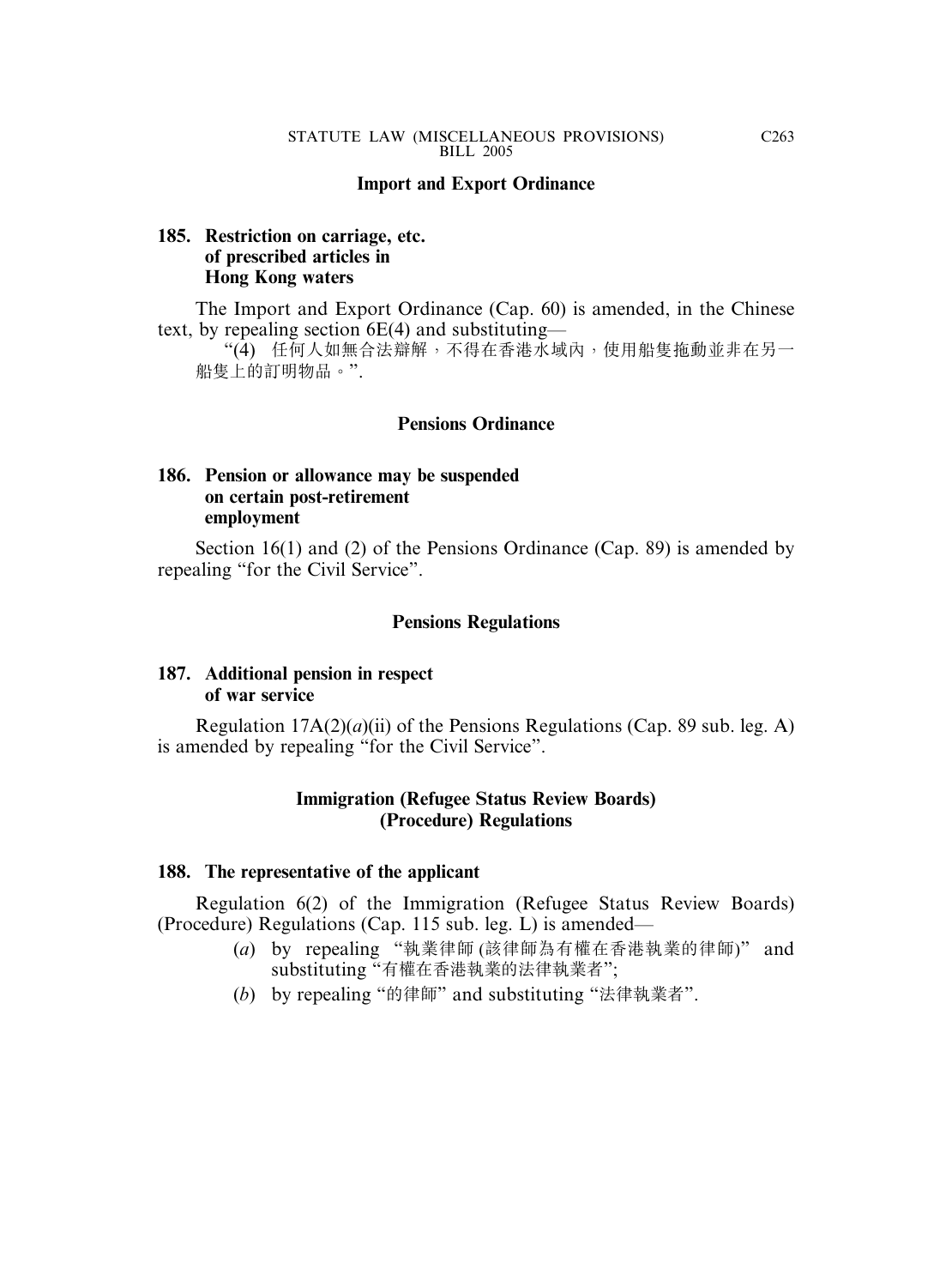### **Summary Offences Ordinance**

# **189. Nuisances committed in public places, etc.**

Section 4(28) of the Summary Offences Ordinance (Cap. 228) is amended by repealing "直接或因而" and substituting "因而可直接造成或可".

# **International Organizations (Privileges and Immunities) Ordinance**

### **190. Application of national laws**

Section 5(2) of the International Organizations (Privileges and Immunities) Ordinance (Cap. 558) is amended—

- (*a*) in paragraph (*b*), by repealing "互相矛盾或抵觸";
- (*b*) by adding "互相矛盾或抵觸," before "則該條文".

# **Securities and Futures Ordinance**

### **191. Rules by Commission**

Section 100(2)(*b*) of the Securities and Futures Ordinance (Cap. 571) is amended by repealing "就與該服務" and substituting "就使用與提供該服務".

### **192. Circumstances in which duty of disclosure arises**

Section 313(7)(*b*)(i) is amended by adding "對上一次" after "於".

### **193. Notification of family and corporate interests and short positions by director and chief executive**

Section 344(5) is amended—

- (*a*) in paragraph (*b*), by adding "(不論是否受任何條件規限)" after "義 務";
- (*b*) by repealing "(視屬何情況而定)".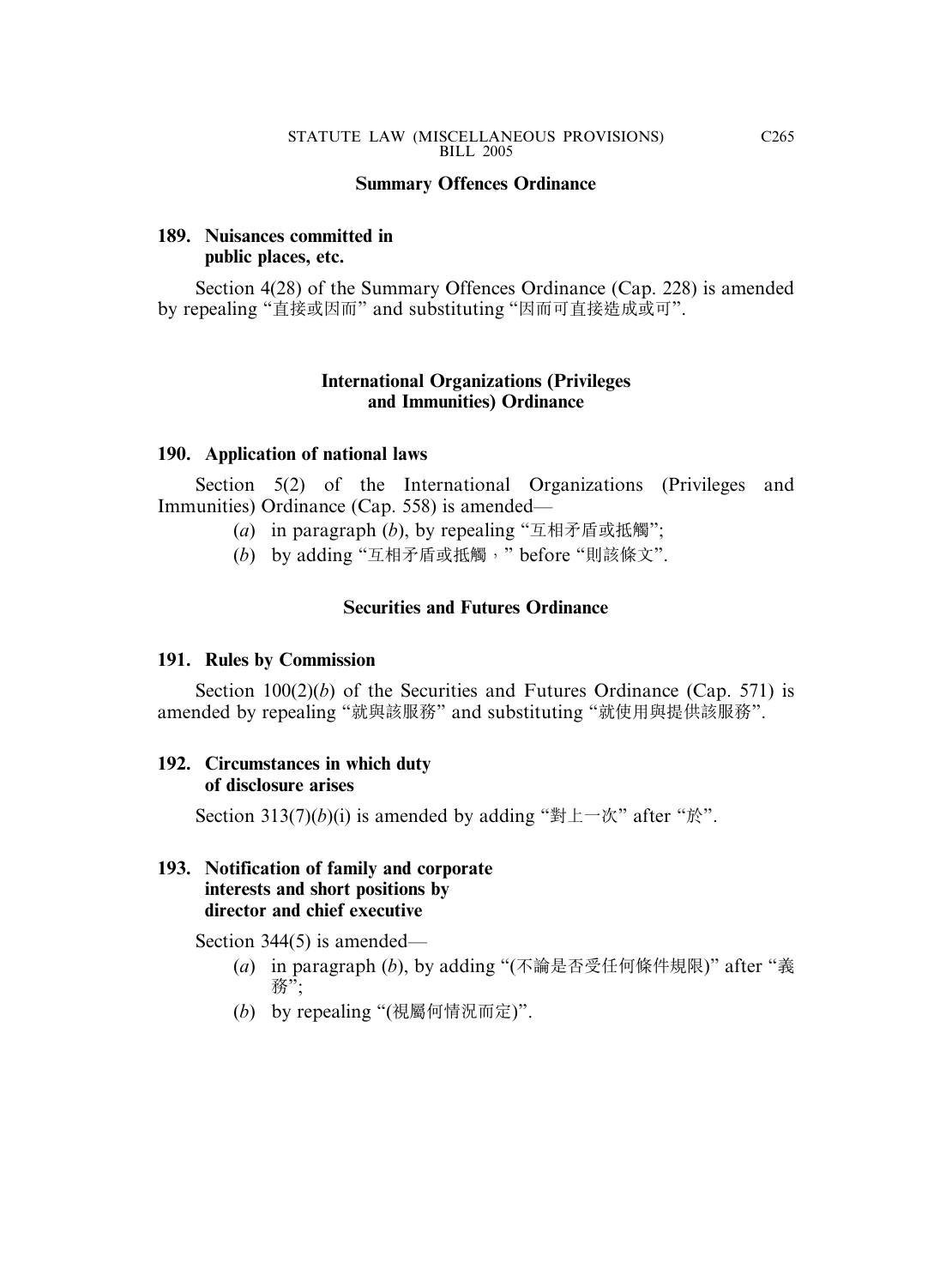## **194. Notification to be given by director and chief executive**

Section 347(2) is amended by repealing "的方式".

# **195. Interpretation and general provisions**

Schedule 1 is amended, in Part 3, in item 12, by repealing "自動報價協會" and substituting "協會——自動報價系統".

# **196. Exchange companies, clearing houses and exchange controllers**

Schedule 3 is amended, in Part 6, in section 3(7)—

- (*a*) by repealing "不論該款" and substituting "即使該款";
- (*b*) by repealing "是否".

# **Division 3**—**To replace the English title of the Shipping and Port Control Regulations in an Ordinance with its Chinese title**

# **Merchant Shipping (Seafarers) Ordinance**

# **197. Interpretation**

Section 2(1) of the Merchant Shipping (Seafarers) Ordinance (Cap. 478) is amended, in the definition of "出港證", by repealing " 《Shipping and Port Control Regulations》" and substituting "《船舶及港口管制規例》".

> **Division 4**—**To rectify errors in the references in certain provisions to other provisions**

# **Firearms and Ammunition Ordinance**

# **198. Carrying arms or ammunition or imitation firearm with criminal intent**

Section 18(5) of the Firearms and Ammunition Ordinance (Cap. 238) is amended by repealing "subsection (3)" and substituting "subsection (4)".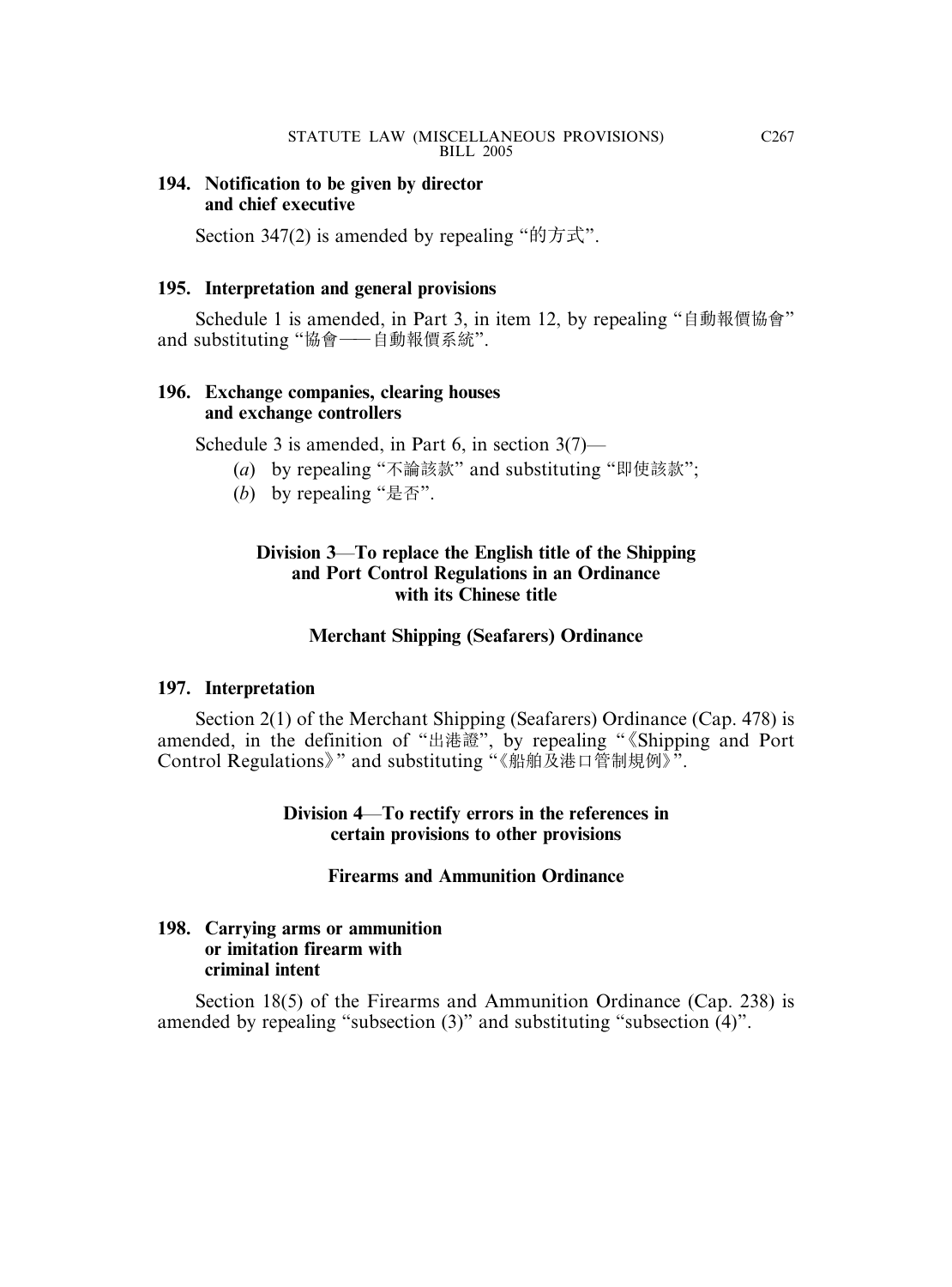#### **Air Transport (Licensing of Air Services) Regulations**

#### **199. Public and private inquiries**

Regulation 9 of the Air Transport (Licensing of Air Services) Regulations (Cap. 448 sub. leg. A) is amended—

- (*a*) by repealing "Form 4" where it first appears and substituting "Form 3";
- (*b*) by repealing "the said".

#### **200. Forms**

The Schedule is amended, in Form 3, by repealing "[reg. 8]" and substituting "[regs. 8 & 9]".

### **Division 5—To update the references in certain Ordinances to the title of a set of regulations made under the Dangerous Goods Ordinance**

#### **Pilotage Ordinance**

#### **201. Ships subject to compulsory pilotage**

Schedule 1 to the Pilotage Ordinance (Cap. 84) is amended, in item 3, by repealing "Dangerous Goods (Classification) Regulations (Cap. 295 sub. leg.)" and substituting "Dangerous Goods (Application and Exemption) Regulations (Cap. 295 sub. leg. A)".

### **Eastern Harbour Crossing Road Tunnel By-laws**

#### **202. Vehicles prohibited**

By-law 17(1)(*r*), (*s*), (*t*), (*u*) and (*v*) of the Eastern Harbour Crossing Road Tunnel By-laws (Cap. 215 sub. leg. E) is amended by repealing "Dangerous Goods (Classification) Regulations (Cap. 295 sub. leg.)" and substituting "Dangerous Goods (Application and Exemption) Regulations (Cap. 295 sub. leg.  $A$ )".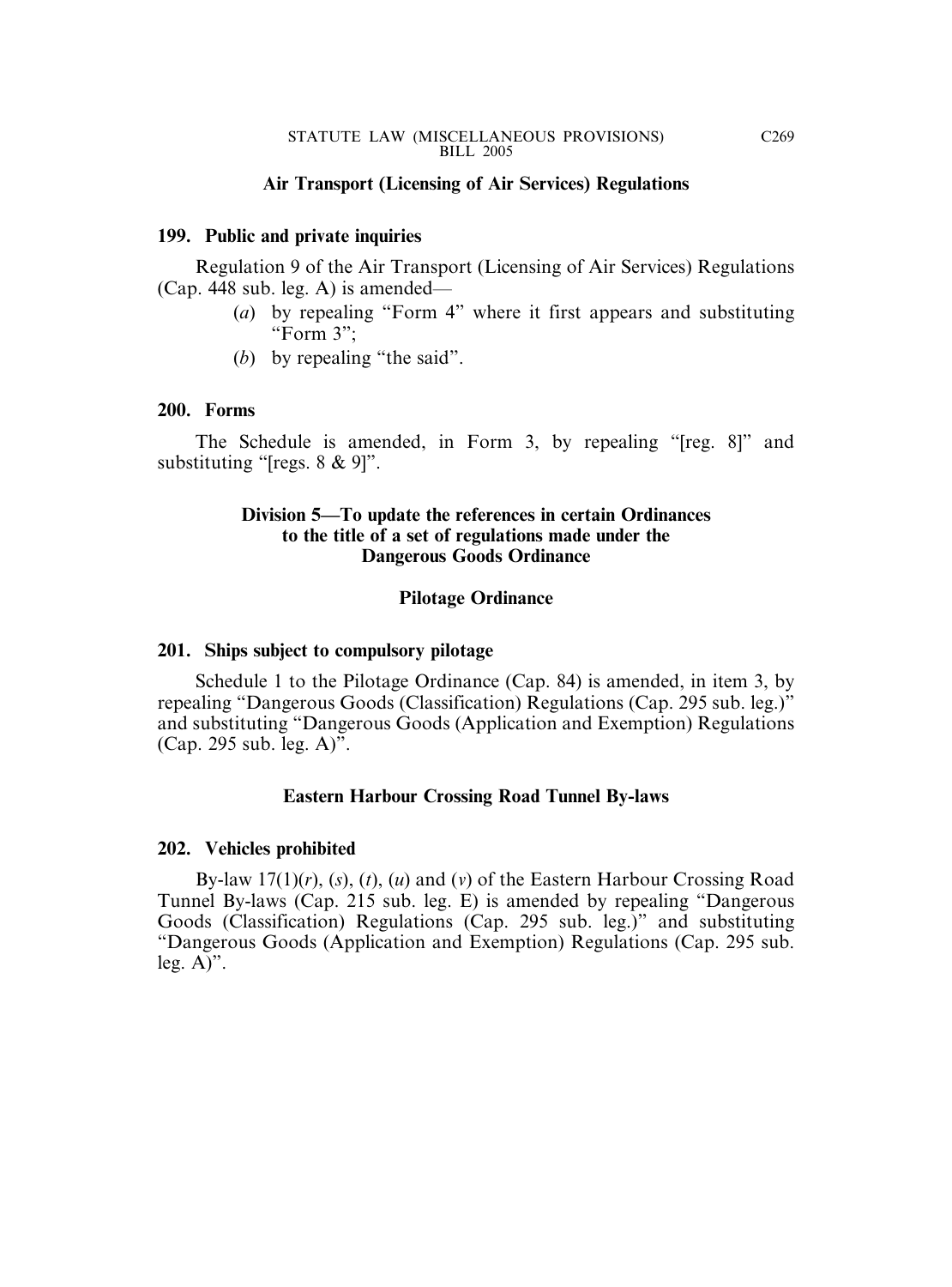#### **203. Vehicles conveying dangerous goods**

By-law 19(3)(*a*) is amended by repealing "Dangerous Goods (Classification) Regulations (Cap. 295 sub. leg.)" and substituting "Dangerous Goods (Application and Exemption) Regulations (Cap. 295 sub. leg. A)".

### **Radiation (Control of Radioactive Substances) Regulations**

### **204. Conveyance of radioactive substances on vehicles or vessels**

Regulation 7(7) of the Radiation (Control of Radioactive Substances) Regulations (Cap. 303 sub. leg. A) is amended by repealing "Dangerous Goods (Classification) Regulations (Cap. 295 sub. leg.)" and substituting "Dangerous Goods (Application and Exemption) Regulations (Cap. 295 sub. leg.  $A$ <sup>"</sup>.

### **Road Tunnels (Government) Regulations**

# **205. Prohibition against vehicles conveying dangerous goods**

Regulation  $11(1)(a)$ ,  $(b)$ ,  $(c)$ ,  $(d)$  and  $(e)$  of the Road Tunnels (Government) Regulations (Cap. 368 sub. leg. A) is amended by repealing "Dangerous Goods (Classification) Regulations (Cap. 295 sub. leg., 1983 R. Ed.)" and substituting "Dangerous Goods (Application and Exemption) Regulations (Cap. 295 sub. leg. A)".

### **Electricity (Wiring) Regulations**

### **206. Periodic inspection, testing and certification**

Regulation 20(1)(*b*) of the Electricity (Wiring) Regulations (Cap. 406 sub. leg. E) is amended by repealing "Dangerous Goods (Classification) Regulations (Cap. 295 sub. leg.)" and substituting "Dangerous Goods (Application and Exemption) Regulations (Cap. 295 sub. leg. A)".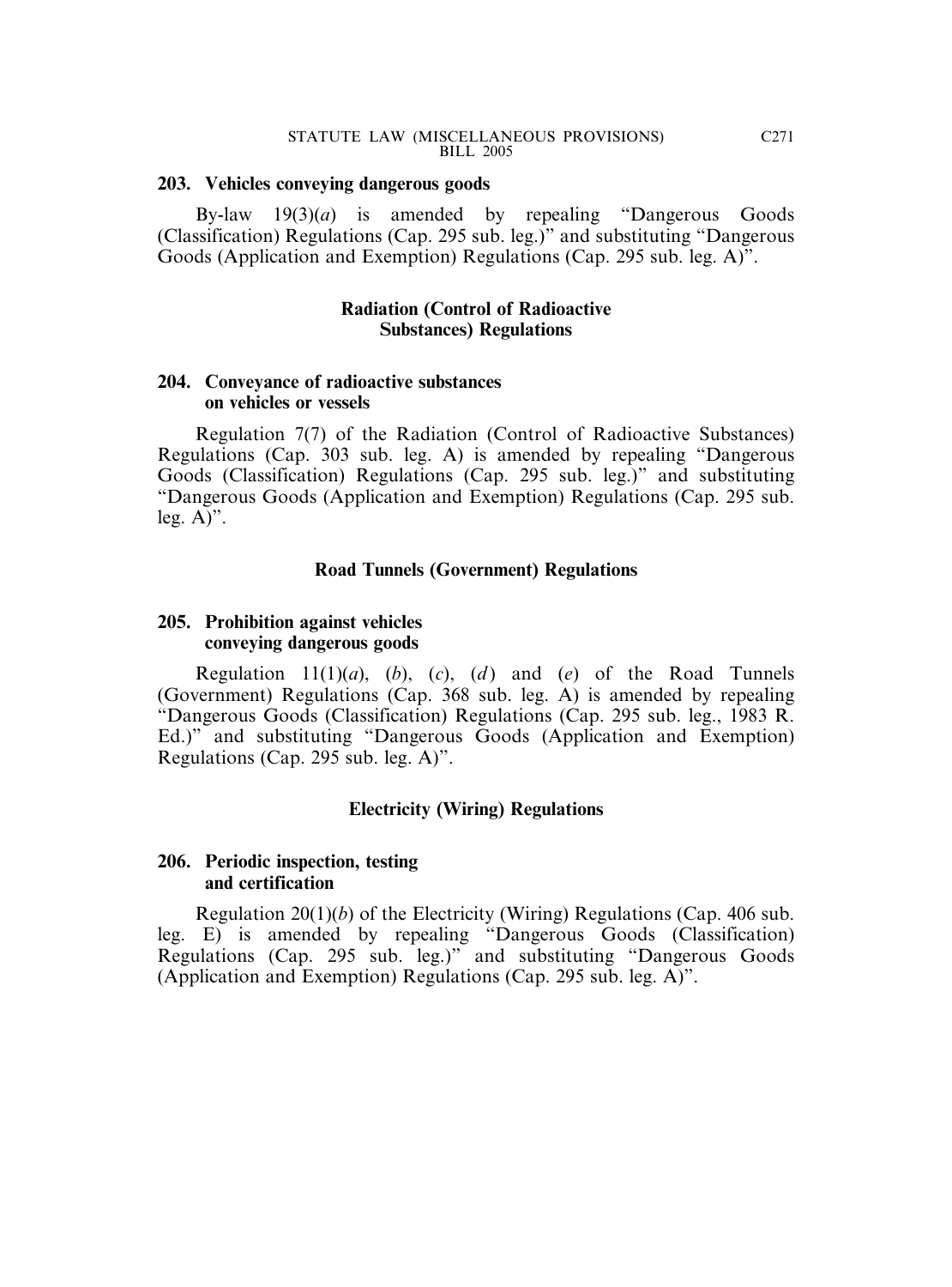### **Division 6—To update the references in certain Ordinances to the title of a notice given for the purposes of the Prevention of Bribery Ordinance**

### **Fire Services Ordinance**

#### **207. What the Fund consists of**

Section 19B(*h*) of the Fire Services Ordinance (Cap. 95) is amended by repealing "Acceptance of Advantages (Governor's Permission) Notice 1992" and substituting "Acceptance of Advantages (Chief Executive's Permission) Notice 2004".

#### **Police Force Ordinance**

### **208. What the Police Welfare Fund consists of**

Section 39C(*i*) of the Police Force Ordinance (Cap. 232) is amended by repealing "Acceptance of Advantages (Governor's Permission) Notice 1992" and substituting "Acceptance of Advantages (Chief Executive's Permission) Notice 2004".

#### **Prisons Ordinance**

#### **209. What the Fund consists of**

Section  $24F(g)$  of the Prisons Ordinance (Cap. 234) is amended by repealing "Acceptance of Advantages (Governor's Permission) Notice 1992" and substituting "Acceptance of Advantages (Chief Executive's Permission) Notice 2004".

#### **Government Flying Service Ordinance**

#### **210. Establishment of the fund**

Section 15(*c*) of the Government Flying Service Ordinance (Cap. 322) is amended by repealing "Acceptance of Advantages (Governor's Permission) Notice 1981" and substituting "Acceptance of Advantages (Chief Executive's Permission) Notice 2004".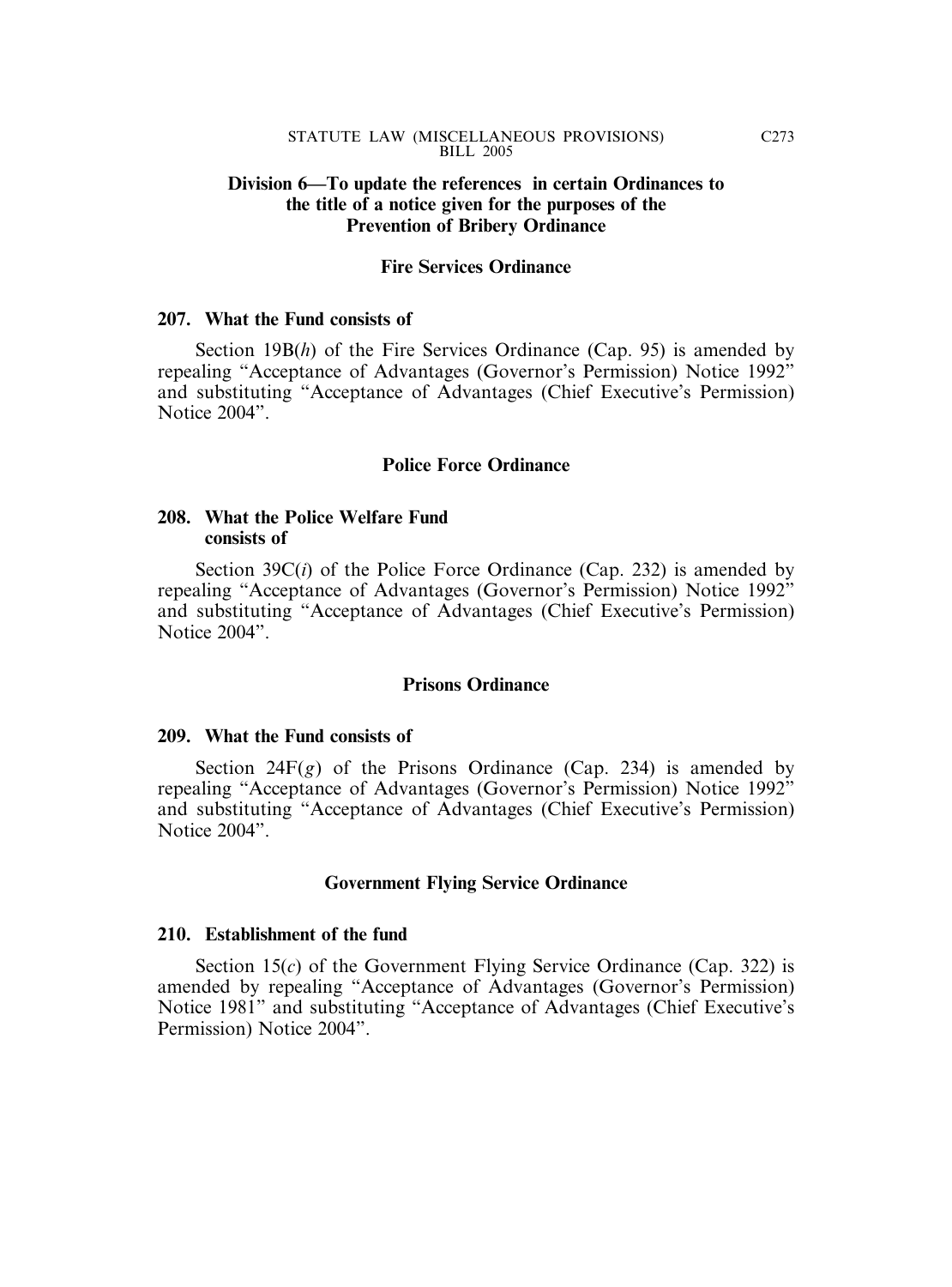#### **Immigration Service Ordinance**

#### **211. What the Fund consists of**

Section 16B(f) of the Immigration Service Ordinance (Cap. 331) is amended by repealing "Acceptance of Advantages (Governor's Permission) Notice 1992" and substituting "Acceptance of Advantages (Chief Executive's Permission) Notice 2004".

#### **Customs and Excise Service Ordinance**

#### **212. What the Fund consists of**

Section 19B(*h*) of the Customs and Excise Service Ordinance (Cap. 342) is amended by repealing "Acceptance of Advantages (Governor's Permission) Notice 1992" and substituting "Acceptance of Advantages (Chief Executive's Permission) Notice 2004".

### **Division 7**—**To update the references in certain Ordinances to the title of a regulation made under the Customs and Excise Service Ordinance**

#### **Specification of Public Offices**

#### **213. Schedule amended**

The Schedule to the Specification of Public Offices (Cap. 1 sub. leg. C) is amended, in the entry relating to "Financial Secretary", by repealing "Customs and Excise Service (Welfare Fund) Regulations (Chapter 342 subsidiary legislation), regulation 8" and substituting "Customs and Excise Service (Welfare Fund) Regulation (Chapter 342 subsidiary legislation C), section 8".

### **Customs and Excise Service Ordinance**

### **214. Amendment of references to Preventive Service in Ordinances and documents**

Section 25 of the Customs and Excise Service Ordinance (Cap. 342) is amended by repealing "Customs and Excise Service (Welfare Fund) Regulations (Cap. 342 sub. leg.)" and substituting "Customs and Excise Service (Welfare Fund) Regulation (Cap. 342 sub. leg. C)".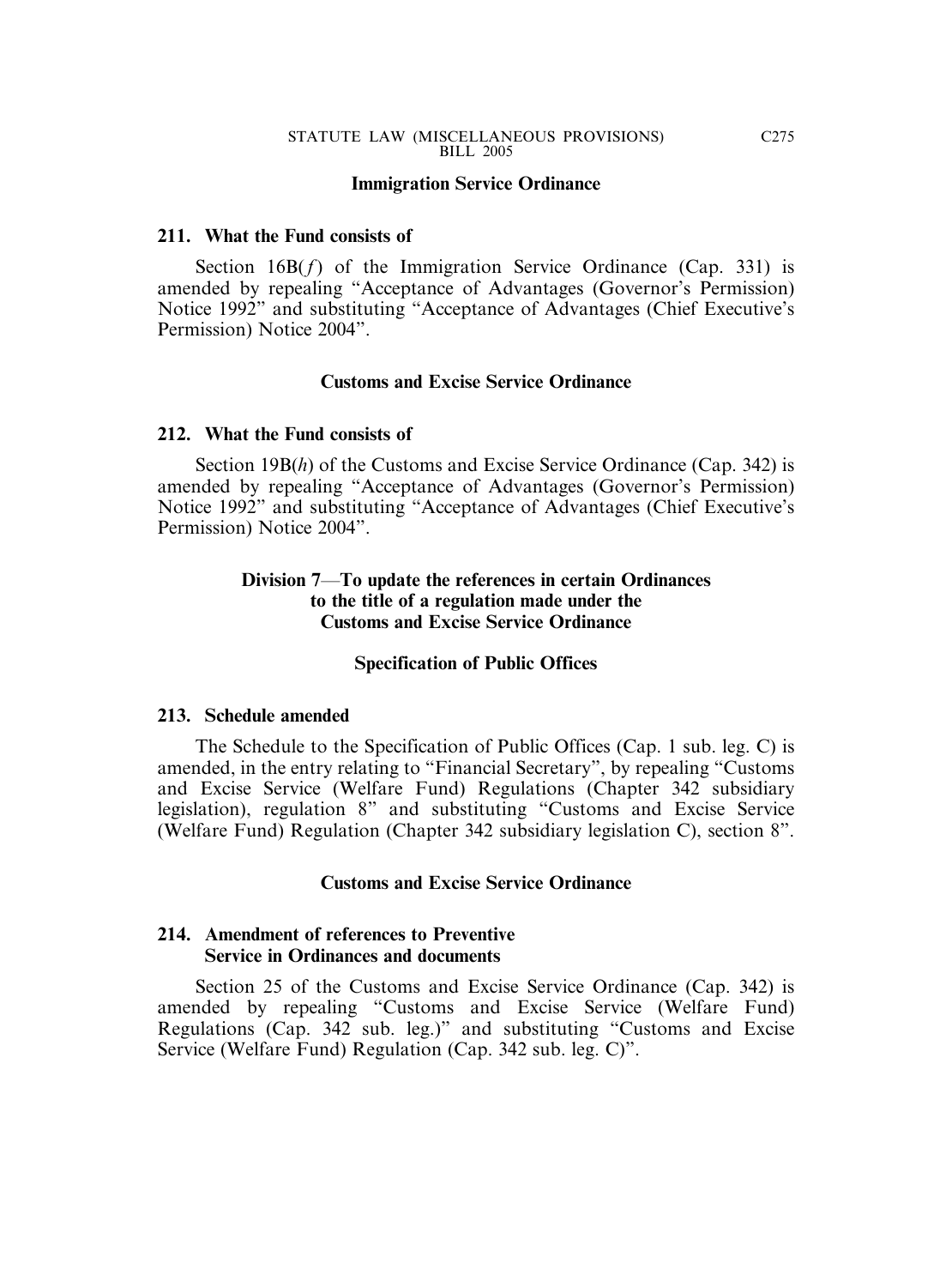### **Division 8**—**To provide for consequential amendments that were omitted in previous amendment exercises**

### **Labour Tribunal Ordinance**

### **215. Interest on claims and awards**

Section 39(4) of the Labour Tribunal Ordinance (Cap. 25) is amended by repealing "the rate fixed by the Chief Justice by notice in the Gazette" and substituting "the rate from time to time applicable to judgment debts".

### **Companies Ordinance**

### **216. Submission of certified copies**

Section  $39C(b)(ii)$  of the Companies Ordinance (Cap. 32) is amended by repealing "professional accountant" and substituting "certified public accountant".

### **217. Submission of certified copies**

Section 342CC(*b*)(iv) is amended by repealing "professional accountant" and substituting "certified public accountant".

### **Companies (Amendment) Ordinance 2004**

### **218. Amendments to the Companies Ordinance relating to oversea companies and incorporation procedures**

Schedule 2 to the Companies (Amendment) Ordinance 2004 (30 of 2004) is amended—

- (*a*) in section 28, in the new section  $333(5)(c)$ , by repealing "professional accountants" and substituting "certified public accountants (practising)";
- (*b*) in section 44, by repealing the new section 341(2)(*b*) and substituting—
	- "(*b*) the expression "certified public accountant (practising)" (執業會計師) has the meaning assigned to it by the Professional Accountants Ordinance (Cap.  $50$ ;".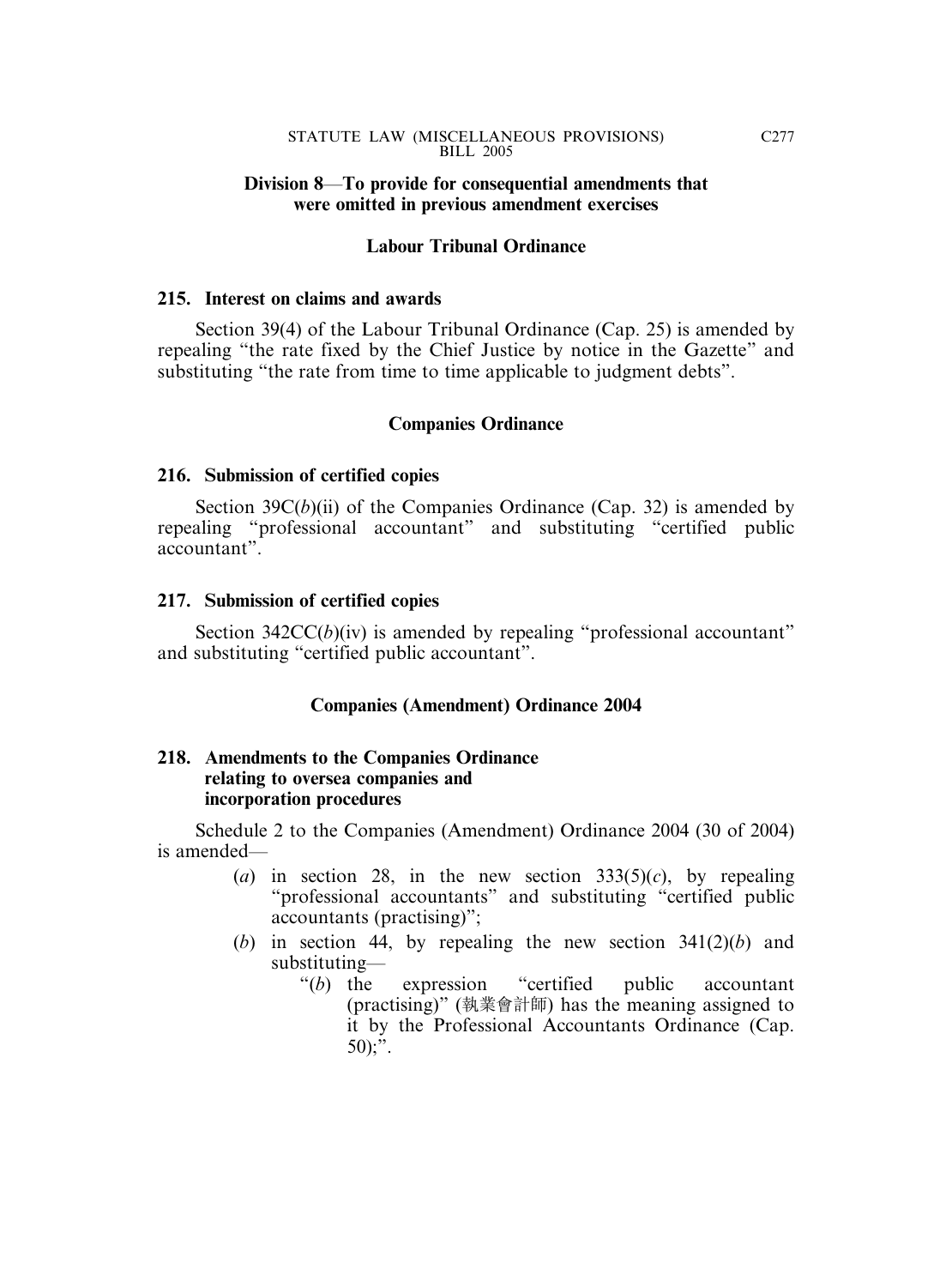#### **219. Consequential and other amendments**

Schedule 4 is amended, in Part 2—

- (*a*) in section 2, in the new paragraph  $3(2)(b)(iii)$ , by repealing "professional accountant practising in Hong Kong" and substituting "certified public accountant (practising) within the meaning of section 2 of the Professional Accountants Ordinance (Cap. 50)";
- (*b*) in section 4, in the new paragraph  $6(2)(b)(iii)$ , by repealing "professional accountant practising in Hong Kong" and substituting "certified public accountant (practising) within the meaning of section 2 of the Professional Accountants Ordinance (Cap. 50)".

# **Frozen Confections Regulation**

### **220. Offences and penalties**

Section 41(1)(*e*) and (*f*) of the Frozen Confections Regulation (Cap. 132 sub. leg. AC) is amended by repealing "Governor in Council" and substituting "Municipal Services Appeals Board".

### **Milk Regulation**

#### **221. Offences and penalties**

Section  $40(1)(e)$  and  $(f)$  of the Milk Regulation (Cap. 132 sub. leg. AQ) is amended by repealing "Governor in Council" and substituting "Municipal Services Appeals Board".

#### **Small Claims Tribunal Ordinance**

#### **222. Interest on awards**

Section 33(4) of the Small Claims Tribunal Ordinance (Cap. 338) is amended by repealing "the rate fixed by the Chief Justice by notice in the Gazette" and substituting "the rate from time to time applicable to judgment debts".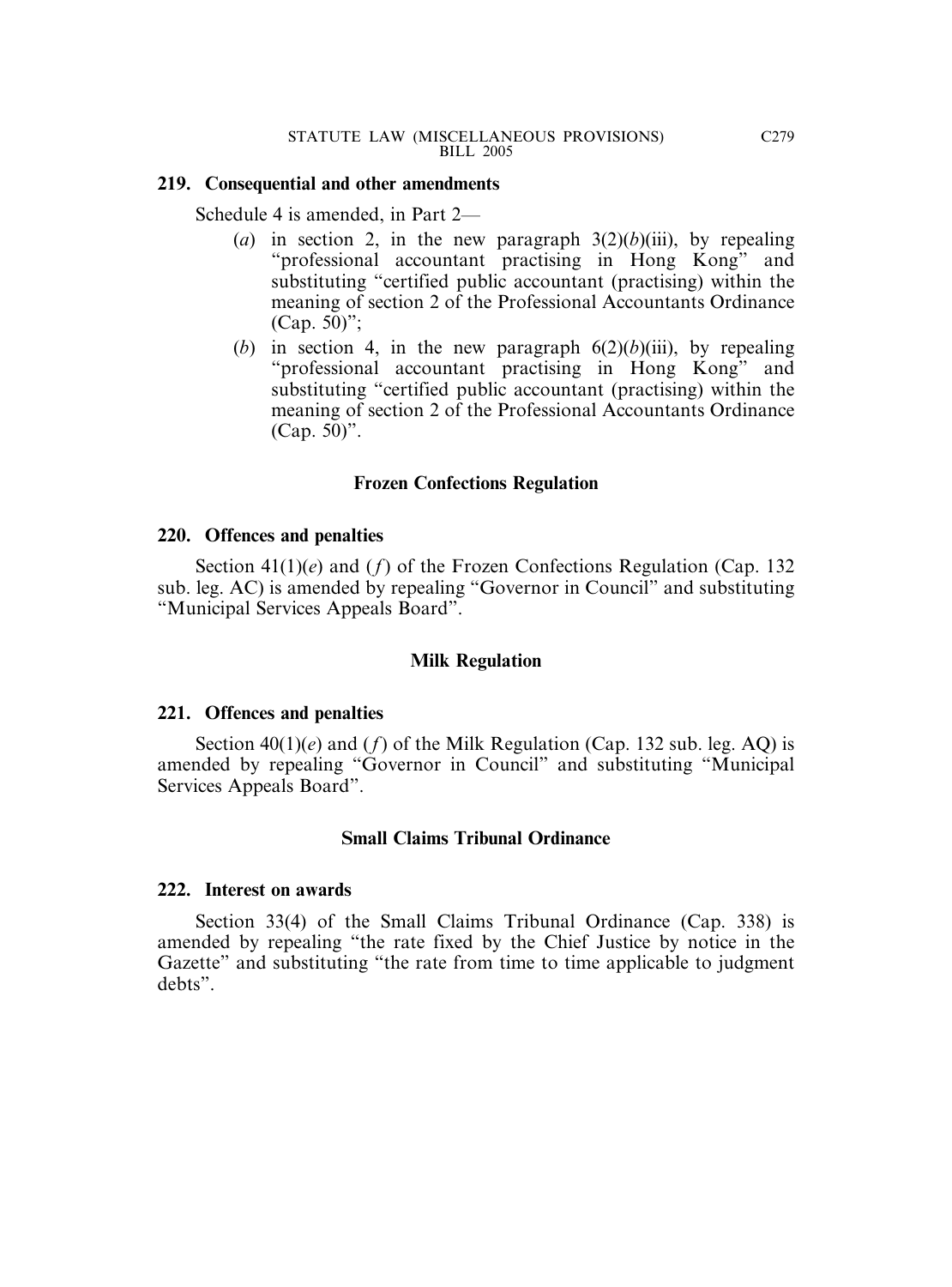### **Administrative Appeals Board Ordinance**

### **223. Schedule amended**

The Schedule to the Administrative Appeals Board Ordinance (Cap. 442) is amended by adding—

"59. Marine Fish A decision of the Director of Agriculture, Culture Ordinance Fisheries and Conservation—

- (Cap. 353) (*a*) to refuse to grant or renew a licence under section 8(6);
	- (*b*) to refuse to approve the transfer of a licence under section 8A(3)(*b*);
	- (*c*) to cancel a licence under section 9(1);
	- (*d*) to refuse to grant a permit under section  $14(1)$ ;
	- (*e*) to cancel or refuse to renew a permit under section 14(2).".

### **Legislative Council Ordinance**

#### **224. Interpretation: Part VIA**

Section 60A(1) of the Legislative Council Ordinance (Cap. 542) is amended, in the definition of "auditor", by repealing "a professional accountant registered and holding a practising certificate under" and substituting "a certified public accountant (practising) as defined in".

#### **Explanatory Memorandum**

This Bill contains miscellaneous amendments to various Ordinances.

2. The Bill is divided into 6 Parts.

#### PART 1

3. Part 1 (clauses 1 and 2) contains preliminary provisions stating the short title and providing for the commencement of the Bill when enacted.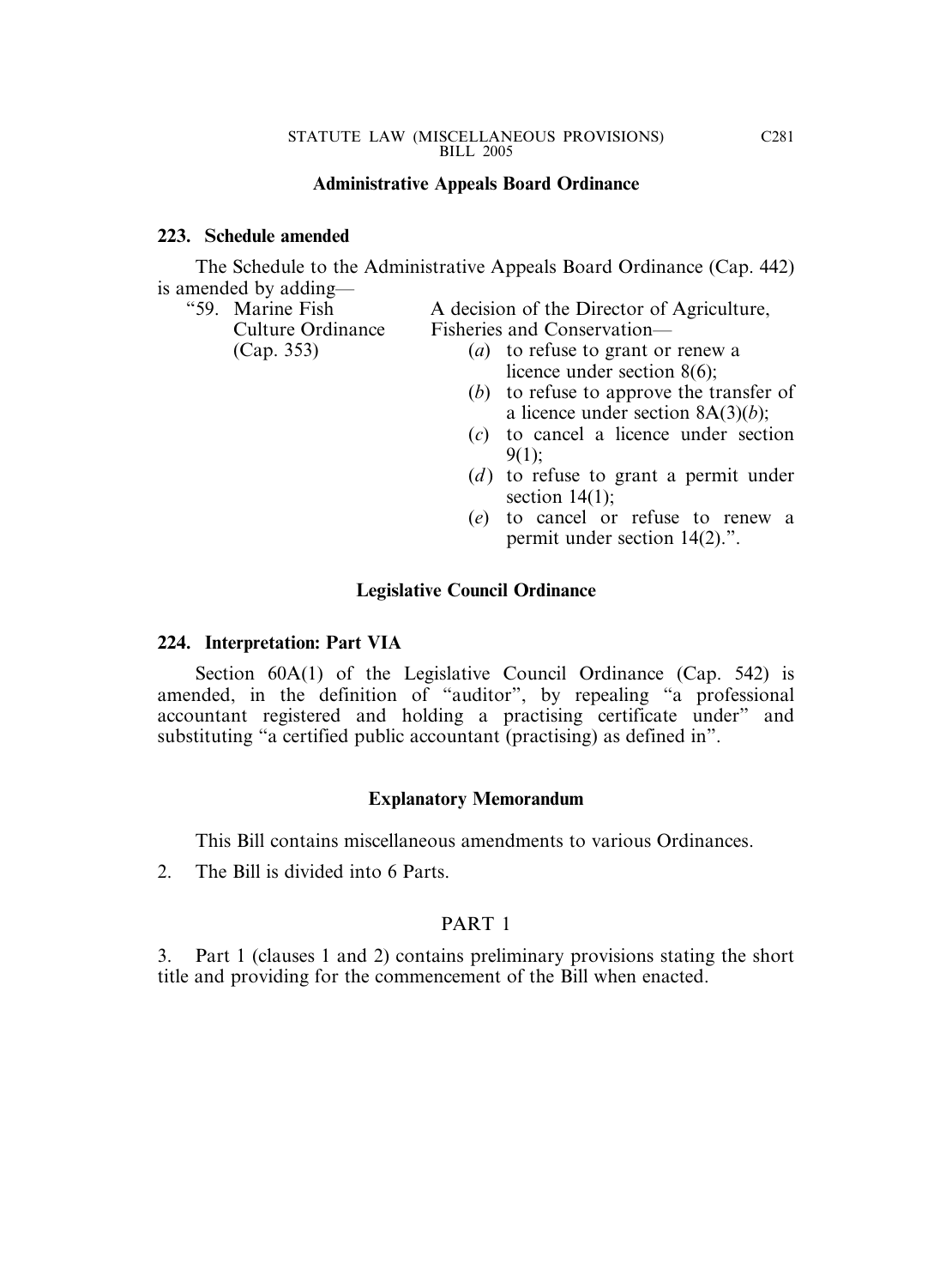### PART 2

4. Part 2 (clauses 3 to 15) contains amendments relating to the transfer of functions and powers.

5. Division 1 of Part 2 amends the following Ordinances to transfer to the Secretary for the Civil Service certain functions of the Chief Secretary for Administration relating to the pensions of public officers—

- the Widows and Orphans Pension Ordinance (Cap. 94) (clause 3); and
- the Pension Benefits Ordinance (Cap. 99) (clause 4).

6. Division 2 of Part 2 amends the Oaths and Declarations Ordinance (Cap. 11) (clause 5) to transfer to the Director of the Chief Executive's Office the function of the Chief Secretary for Administration to administer the Oath of Secrecy to the Clerk and Deputy Clerk to the Executive Council.

7. Division 3 of Part 2 amends the following Ordinances to transfer to the Administrative Appeals Board the function of the Chief Executive in Council to determine appeals under the Medical Clinics Ordinance (Cap. 343)—

- the Medical Clinics Ordinance (Cap. 343) (clause 6); and
- the Administrative Appeals Board Ordinance (Cap. 442) (clause 7).

8. Division 4 of Part 2 amends the following Ordinances to transfer to the Chief Judge from the Chief Justice the chairmanship of the High Court Rules Committee, the Criminal Procedure Rules Committee and the District Court Rules Committee—

- the High Court Ordinance (Cap. 4) (clause 8);
- the Criminal Procedure Ordinance (Cap. 221) (clause 9); and
- the District Court Ordinance (Cap. 336) (clause 10).

9. Division 5 of Part 2 amends the Matrimonial Causes Ordinance (Cap. 179) (clauses 11 to 14) to transfer to the Chief Judge certain rule-making and related powers of the Chief Justice under that Ordinance, and contains saving provisions (clause 15).

# PART 3

10. Part 3 (clauses 16 to 121) contains amendments relating to the change of name, the enhancement of operational efficiency and the refinement of statutory provisions.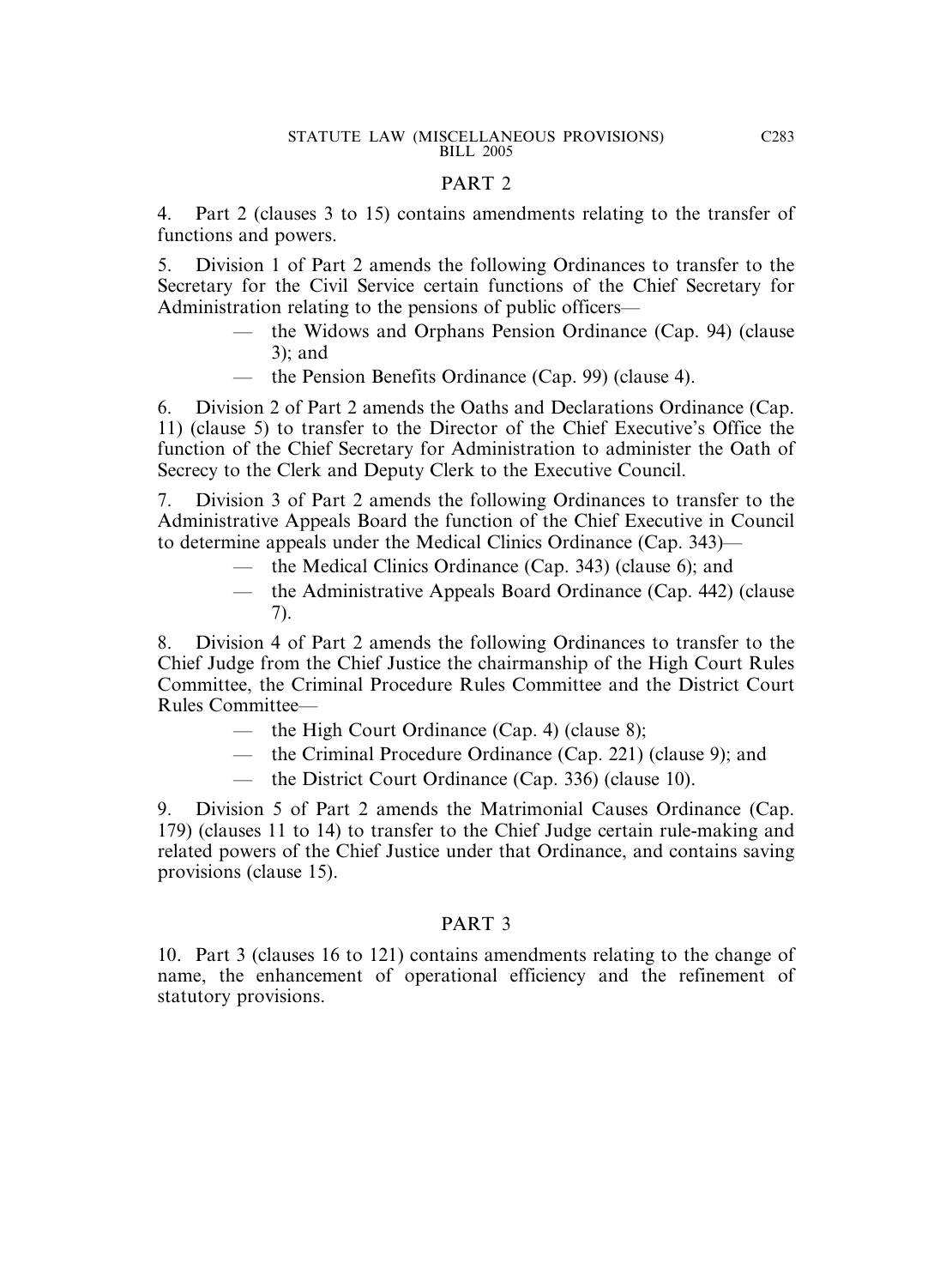11. Division 1 of Part 3 amends The Chinese University of Hong Kong Ordinance (Cap. 1109) (clauses 16 to 22) to change the Chinese name of the Convocation of The Chinese University of Hong Kong from "評議會" to "校友 評議會". Division 1 of Part 3 also contains a saving provision (clause 23) and provides for consequential amendments to other Ordinances (clauses 24 to 26).

12. Division 2 of Part 3 amends the Legal Aid Services Council Ordinance (Cap. 489) (clauses 27 to 29) to empower the Legal Aid Services Council to do such things as are necessary to enable it to exercise its functions (including entering into contracts) and to appoint staff, and to extend the time limit within which the Council must submit an annual report to the Chief Executive.

13. Division 3 of Part 3 amends the Trade Marks Ordinance (Cap. 559) (clauses 30 and 31) to clarify when the period of 6 months referred to in section 41(1) of that Ordinance commences, and to elaborate the meaning of the expression "owner" in section 55(2) of that Ordinance. The amendments reflect the original intention of those provisions.

14. Division 4 of Part 3 amends the Theft Ordinance (Cap. 210) (clause 32) to bring the terminology of the definition of "deception" in that Ordinance into line with that of the definition of "deceit" in that Ordinance which carries a similar meaning.

15. Division 5 of Part 3 amends the Crimes Ordinance (Cap. 200) (clause 33) to require consent for the prosecution of conspiracies to commit offences regarding which consent to prosecution is necessary.

16. Division 6 of Part 3 amends the Firearms and Ammunition Ordinance (Cap. 238) (clause 34) to make possession of imitation firearms an indictable offence.

17. Division 7 of Part 3 amends the Prevention of Bribery Ordinance (Cap. 201) (clauses 35 and 36) to prohibit a person who is, by written notice, required under that Ordinance to surrender his travel document to the Commissioner of the Independent Commission Against Corruption from leaving Hong Kong, and to clarify by whom that person may be arrested for failure to comply with the notice.

18. Division 8 of Part 3 amends the Costs in Criminal Cases Ordinance (Cap. 492) (clauses 37 and 38) to empower the Court of Appeal and the Court of First Instance to award costs to the prosecutor or the defendant on the other party's unsuccessful application to the Court of Appeal or the Court of First Instance under the Hong Kong Court of Final Appeal Ordinance (Cap. 484) for a certificate showing that a point of law of great and general importance is involved in the decision of the Court of Appeal or the Court of First Instance or that substantial and grave injustice has been done.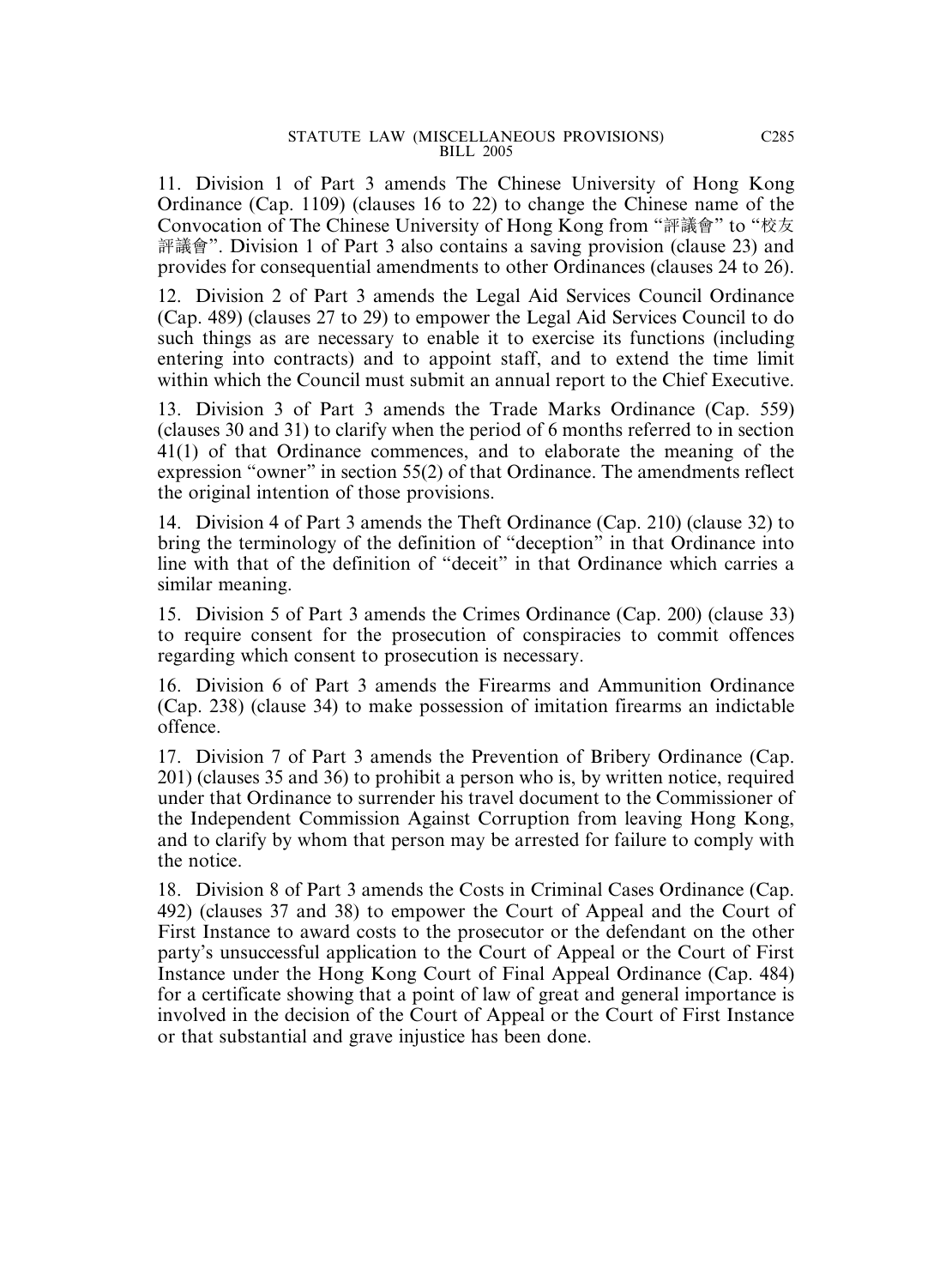19. Division 9 of Part 3 amends the following Ordinances to repeal provisions providing that the decision of the Court of Appeal on an appeal is final—

- the Professional Accountants Ordinance (Cap. 50) (clause 39);
- the Dentists Registration Ordinance (Cap. 156) (clause 45);
- the Legal Practitioners Ordinance (Cap. 159) (clauses 49 and 50);
- the Medical Registration Ordinance (Cap. 161) (clause 52);
- the Midwives Registration Ordinance (Cap. 162) (clause 57);
- the Nurses Registration Ordinance (Cap. 164) (clause 62);
- the Supplementary Medical Professions Ordinance (Cap. 359) (clause 67);
- the Architects Registration Ordinance (Cap. 408) (clause 71);
- the Engineers Registration Ordinance (Cap. 409) (clause 77);
- the Surveyors Registration Ordinance (Cap. 417) (clause 83);
- the Planners Registration Ordinance (Cap. 418) (clause 89);
- the Land Survey Ordinance (Cap. 473) (clauses 95 and 96);
- the Social Workers Registration Ordinance (Cap. 505) (clause 101);
- the Landscape Architects Registration Ordinance (Cap. 516) (clause 106);
- the Chinese Medicine Ordinance (Cap. 549) (clause 112); and
- the Housing Managers Registration Ordinance (Cap. 550) (clause 116).

Division 9 of Part 3 also contains related amendments to those Ordinances (clauses 40 to 44, 46 to 48, 51, 53 to 56, 58 to 61, 63 to 66, 68 to 70, 72 to 76, 78 to 82, 84 to 88, 90 to 94, 97 to 100, 102 to 105, 107 to 111, 113 to 115 and 117 to 121).

# PART 4

20. Part 4 (clauses 122 to 175) contains amendments relating to judicial officers.

21. Division 1 of Part 4 amends the Judicial Officers Recommendation Commission Ordinance (Cap. 92) (clause 122) to require a member of the Judicial Officers Recommendation Commission who may be selected to fill a vacancy in judicial offices to disclose whether or not, if he were to be selected, he is willing to accept appointment.

22. Division 2 of Part 4 amends the Judicial Officers Recommendation Commission Ordinance (Cap. 92) (clause 123) to update the list of judicial offices in that Ordinance.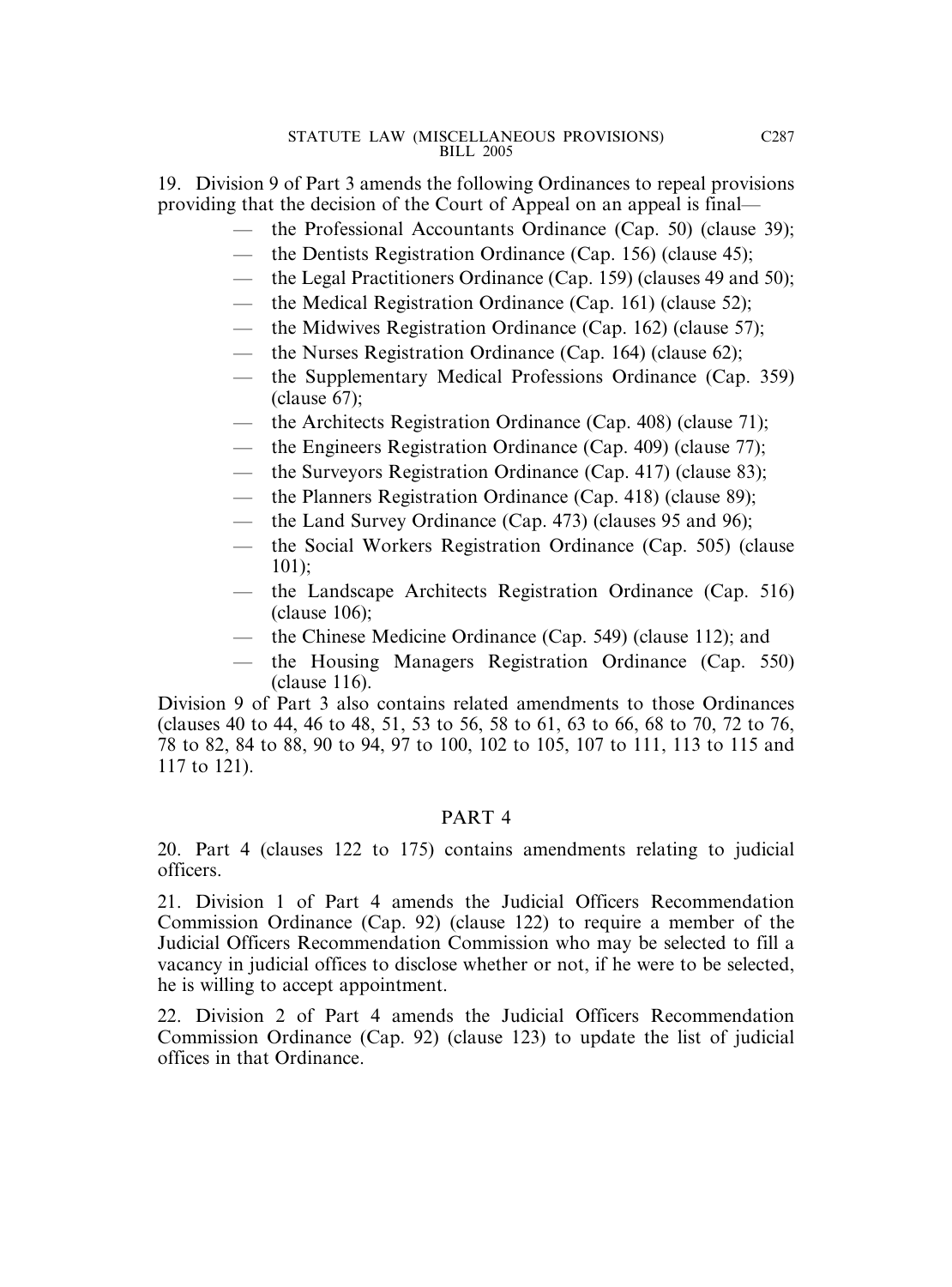23. Division 3 of Part 4 amends the following Ordinances to make provisions or further provisions for the professional qualifications of certain judicial officers—

- the High Court Ordinance (Cap. 4) (clauses 124 to 129);
- the Lands Tribunal Ordinance (Cap. 17) (clauses 130 and 131);
- the Labour Tribunal Ordinance (Cap. 25) (clauses 132 and 133);
- the Magistrates Ordinance (Cap. 227) (clauses 134 and 135);
- the District Court Ordinance (Cap. 336) (clauses 136 to 142);
- the Small Claims Tribunal Ordinance (Cap. 338) (clauses 143 to 145);
- the Hong Kong Court of Final Appeal Ordinance (Cap. 484) (clauses 146 to 149); and
	- the Coroners Ordinance (Cap. 504) (clauses  $150$  to  $152$ ).

Division 3 of Part 4 also contains saving provisions (clause 153) and provides for consequential amendments to other Ordinances (clauses 154 to 175).

# PART 5

24. Part 5 (clauses 176 to 178) contains amendments relating to legal education and legal practitioners.

25. Division 1 of Part 5 amends the Legal Practitioners Ordinance (Cap. 159) (clause 176) to include 2 representatives of The Chinese University of Hong Kong in the Standing Committee on Legal Education and Training established by that Ordinance.

26. Division 2 of Part 5 amends the Legal Practitioners Ordinance (Cap. 159) (clauses 177 and 178) to clarify that the Council of The Law Society of Hong Kong may make rules to provide for the professional practice of any solicitor and may make indemnity rules in respect of any solicitor's practice, whether or not the solicitor is engaged in private practice.

# PART 6

27. Part 6 (clauses 179 to 224) contains miscellaneous amendments of a minor nature to various Ordinances.

28. Division 1 of Part 6 amends the following Ordinances to remove the references in those Ordinances to certain amending provisions that are no longer necessary—

- the Securities (Margin Financing) (Amendment) Ordinance 2000 (20 of 2000) (clause 179);
- the Securities (Amendment) Ordinance 2000 (30 of 2000) (clause 180);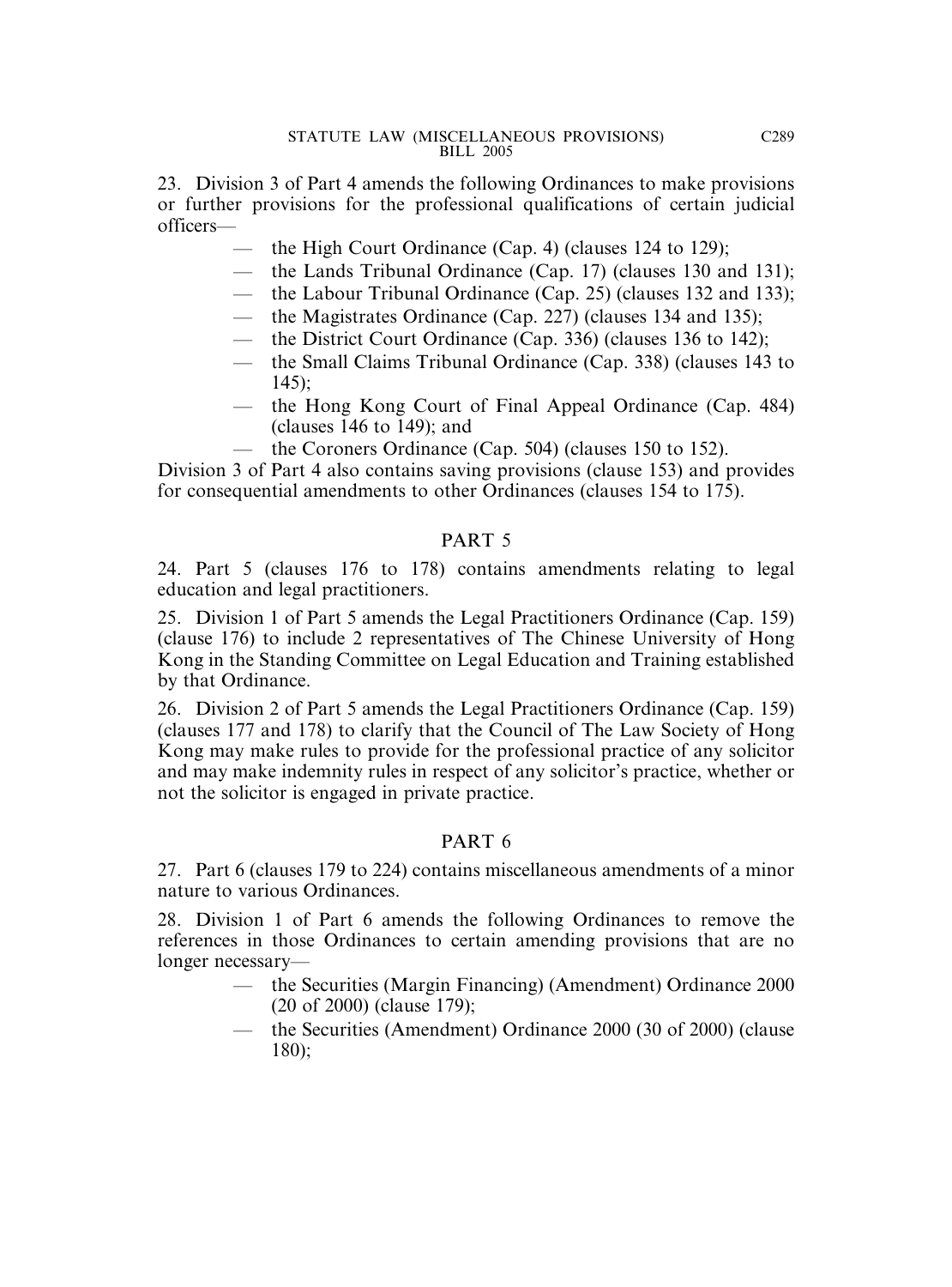- the Intellectual Property (Miscellaneous Amendments) Ordinance 2001 (2 of 2001) (clauses 181 and 182); and
- the Securities and Futures Ordinance (5 of 2002) (clause 183).

29. Division 2 of Part 6 amends the following Ordinances to achieve internal consistency in terminology and consistency between the Chinese and English texts of those Ordinances—

- the Landlord and Tenant (Consolidation) Ordinance (Cap. 7) (clause 184);
- the Import and Export Ordinance (Cap. 60) (clause 185);
- the Pensions Ordinance (Cap. 89) (clause 186);
- the Pensions Regulations (Cap. 89 sub. leg. A) (clause 187);
- the Immigration (Refugee Status Review Boards) (Procedure) Regulations (Cap. 115 sub. leg. L) (clause 188);
- the Summary Offences Ordinance (Cap. 228) (clause 189);
- the International Organizations (Privileges and Immunities) Ordinance (Cap. 558) (clause 190); and
- the Securities and Futures Ordinance (Cap. 571) (clauses 191 to 196).

30. Division 3 of Part 6 amends the Merchant Shipping (Seafarers) Ordinance (Cap. 478) (clause 197) to replace a reference in that Ordinance to the English title of the Shipping and Port Control Regulations (Cap. 313 sub. leg. A) with its Chinese title.

31. Division 4 of Part 6 amends the following Ordinances to rectify errors in the references in certain provisions to other provisions—

- the Firearms and Ammunition Ordinance (Cap. 238) (clause 198); and
- the Air Transport (Licensing of Air Services) Regulations (Cap. 448 sub. leg. A) (clauses 199 and 200).

32. Division 5 of Part 6 amends the following Ordinances to update the references in those Ordinances to the title of a set of regulations made under the Dangerous Goods Ordinance (Cap. 295), namely, the Dangerous Goods (Application and Exemption) Regulations (Cap. 295 sub. leg. A)—

- the Pilotage Ordinance (Cap. 84) (clause 201);
- the Eastern Harbour Crossing Road Tunnel By-laws (Cap. 215 sub. leg. E) (clauses 202 and 203);
- the Radiation (Control of Radioactive Substances) Regulations (Cap. 303 sub. leg. A) (clause 204);
- the Road Tunnels (Government) Regulations (Cap. 368 sub. leg. A) (clause 205); and